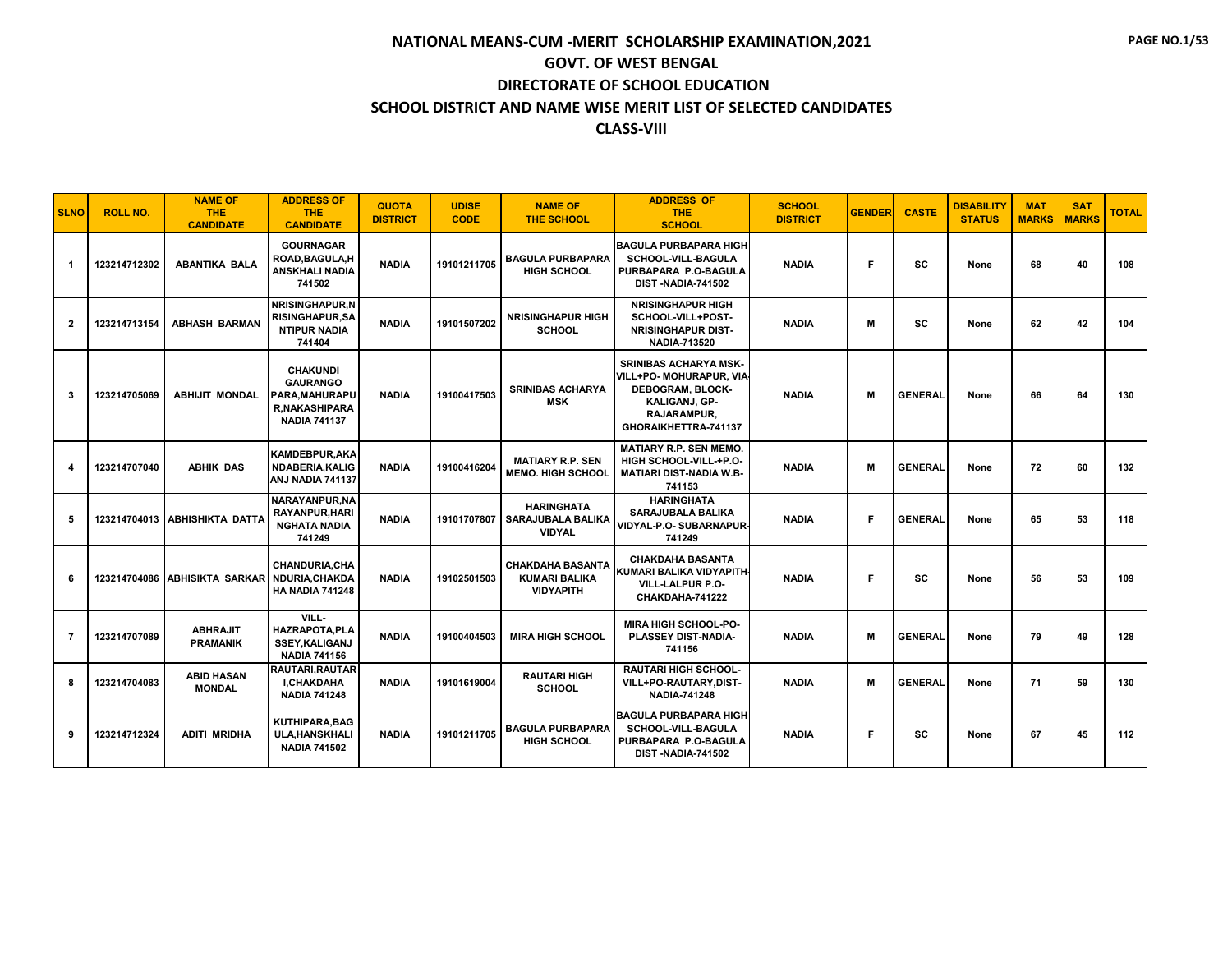| <b>SLNO</b> | <b>ROLL NO.</b> | <b>NAME OF</b><br>THE.<br><b>CANDIDATE</b> | <b>ADDRESS OF</b><br><b>THE</b><br><b>CANDIDATE</b>                                                                                        | <b>QUOTA</b><br><b>DISTRICT</b> | <b>UDISE</b><br><b>CODE</b> | <b>NAME OF</b><br><b>THE SCHOOL</b>                            | <b>ADDRESS OF</b><br><b>THE</b><br><b>SCHOOL</b>                                                                                          | <b>SCHOOL</b><br><b>DISTRICT</b> | <b>GENDER</b> | <b>CASTE</b>   | <b>DISABILITY</b><br><b>STATUS</b> | <b>MAT</b><br><b>MARKS</b> | <b>SAT</b><br><b>MARKS</b> | <b>TOTAL</b> |
|-------------|-----------------|--------------------------------------------|--------------------------------------------------------------------------------------------------------------------------------------------|---------------------------------|-----------------------------|----------------------------------------------------------------|-------------------------------------------------------------------------------------------------------------------------------------------|----------------------------------|---------------|----------------|------------------------------------|----------------------------|----------------------------|--------------|
| 10          | 123214704024    | <b>ADITI RAY</b>                           | NARAYANPUR,NA<br><b>RAYANPUR, HARI</b><br><b>NGHATA NADIA</b><br>741249                                                                    | <b>NADIA</b>                    | 19101707807                 | <b>HARINGHATA</b><br><b>SARAJUBALA BALIKA</b><br><b>VIDYAL</b> | <b>HARINGHATA</b><br><b>SARAJUBALA BALIKA</b><br>VIDYAL-P.O- SUBARNAPUR-<br>741249                                                        | <b>NADIA</b>                     | F.            | <b>SC</b>      | None                               | 59                         | 49                         | 108          |
| 11          | 123214713022    | <b>ADITYA BISWAS</b>                       | <b>NANDIGHAT, HAR</b><br>ADHAM,RANAGHA<br><b>T NADIA 741255</b>                                                                            | <b>NADIA</b>                    | 19101310405                 | <b>NANDIGHAT ADARSHA</b><br><b>VIDYANIKETAN</b>                | <b>NANDIGHAT ADARSHA</b><br>VIDYANIKETAN-VILL+POST-<br><b>NANDIGHAT, P.S-</b><br>RANAGHAT, DIST-NADIA -<br>741255                         | <b>NADIA</b>                     | м             | <b>GENERAL</b> | None                               | 77                         | 54                         | 131          |
| 12          | 123214708198    | <b>ADITYA GOSWAMI</b>                      | <b>PORAMATALA</b><br><b>ROAD.NABADWIP</b><br><b>NABADWIP NADIA</b><br>741302                                                               | <b>NADIA</b>                    | 19101801407                 | <b>NABADWIP</b><br><b>BAKULTALA HIGH</b><br><b>SCHOOL</b>      | <b>NABADWIP BAKULTALA</b><br><b>HIGH SCHOOL-NETAJI</b><br><b>SUBHAS ROAD</b><br>NABADWIP, NADIA 741302-<br>741302                         | <b>NADIA</b>                     | M             | <b>GENERAL</b> | None                               | 78                         | 55                         | 133          |
| 13          | 123214705099    | <b>ADITYA PAL</b>                          | <b>BROJANANDA</b><br><b>GOSWAMI</b><br>ROAD.NABADWIP<br><b>POST</b><br><b>OFFICE.NABADWI</b><br>P POLICE<br><b>STATION NADIA</b><br>741302 | <b>NADIA</b>                    | 19101801407                 | <b>NABADWIP</b><br><b>BAKULTALA HIGH</b><br><b>SCHOOL</b>      | <b>NABADWIP BAKULTALA</b><br><b>HIGH SCHOOL-NETAJI</b><br><b>SUBHAS ROAD</b><br>NABADWIP, NADIA 741302-<br>741302                         | <b>NADIA</b>                     | м             | <b>GENERAL</b> | None                               | 72                         | 65                         | 137          |
| 14          | 123214708101    | <b>ADITYA SAHA</b>                         | <b>16 BAGANIA</b><br>PARA,NABADWIP<br><b>NABADWIP NADIA</b><br>741302                                                                      | <b>NADIA</b>                    | 19101801407                 | <b>NABADWIP</b><br><b>BAKULTALA HIGH</b><br><b>SCHOOL</b>      | <b>NABADWIP BAKULTALA</b><br>HIGH SCHOOL-NETAJI<br><b>SUBHAS ROAD</b> .<br>NABADWIP, NADIA 741302-<br>741302                              | <b>NADIA</b>                     | м             | <b>GENERAL</b> | None                               | 63                         | 57                         | 120          |
| 15          | 123214714078    | <b>ADWITIYA</b><br><b>MUKHOPADHYAY</b>     | 56/1, RANAGHAT, R<br><b>ANAGHAT NADIA</b><br>741201                                                                                        | <b>NADIA</b>                    | 19102000603                 | <b>RANAGHAT</b><br><b>BROJOBALA GIRLS</b><br><b>HIGH SCHOO</b> | <b>RANAGHAT BROJOBALA</b><br><b>GIRLS HIGH SCHOO-</b><br><b>RABINDFRA SARANI P.O</b><br><b>RANAGHAT DIST-NADIA.-</b><br>741201            | <b>NADIA</b>                     | E             | <b>GENERAL</b> | None                               | 68                         | 56                         | 124          |
| 16          |                 | 123214718190 AISHIKI PRAMANICK             | <b>D/O JOGESH</b><br><b>CHANDRA</b><br><b>PRAMANICK, RAH</b><br><b>AMATPUR, KARIM</b><br><b>PUR NADIA</b><br>741165                        | <b>NADIA</b>                    | 19101105502                 | <b>MAHISBATHAN</b><br><b>MONOJMOHAN</b><br><b>VIDYAMANDIR</b>  | <b>MAHISBATHAN</b><br><b>MONOJMOHAN</b><br><b>VIDYAMANDIR-VILL-</b><br><b>MAHISH BATHAN P.S-</b><br><b>KARIMPUR DIST-NADIA-</b><br>741165 | <b>NADIA</b>                     | F             | sc             | None                               | 84                         | 62                         | 146          |
| 17          | 123214708038    | AJIJ MOLLICK                               | VILL-<br><b>HAZRAPOTA, PLA</b><br><b>SSEY, KALIGANJ</b><br><b>NADIA 741156</b>                                                             | <b>NADIA</b>                    | 19100404503                 | <b>MIRA HIGH SCHOOL</b>                                        | <b>MIRA HIGH SCHOOL-PO-</b><br>PLASSEY DIST-NADIA-<br>741156                                                                              | <b>NADIA</b>                     | м             | <b>GENERAL</b> | None                               | 62                         | 71                         | 133          |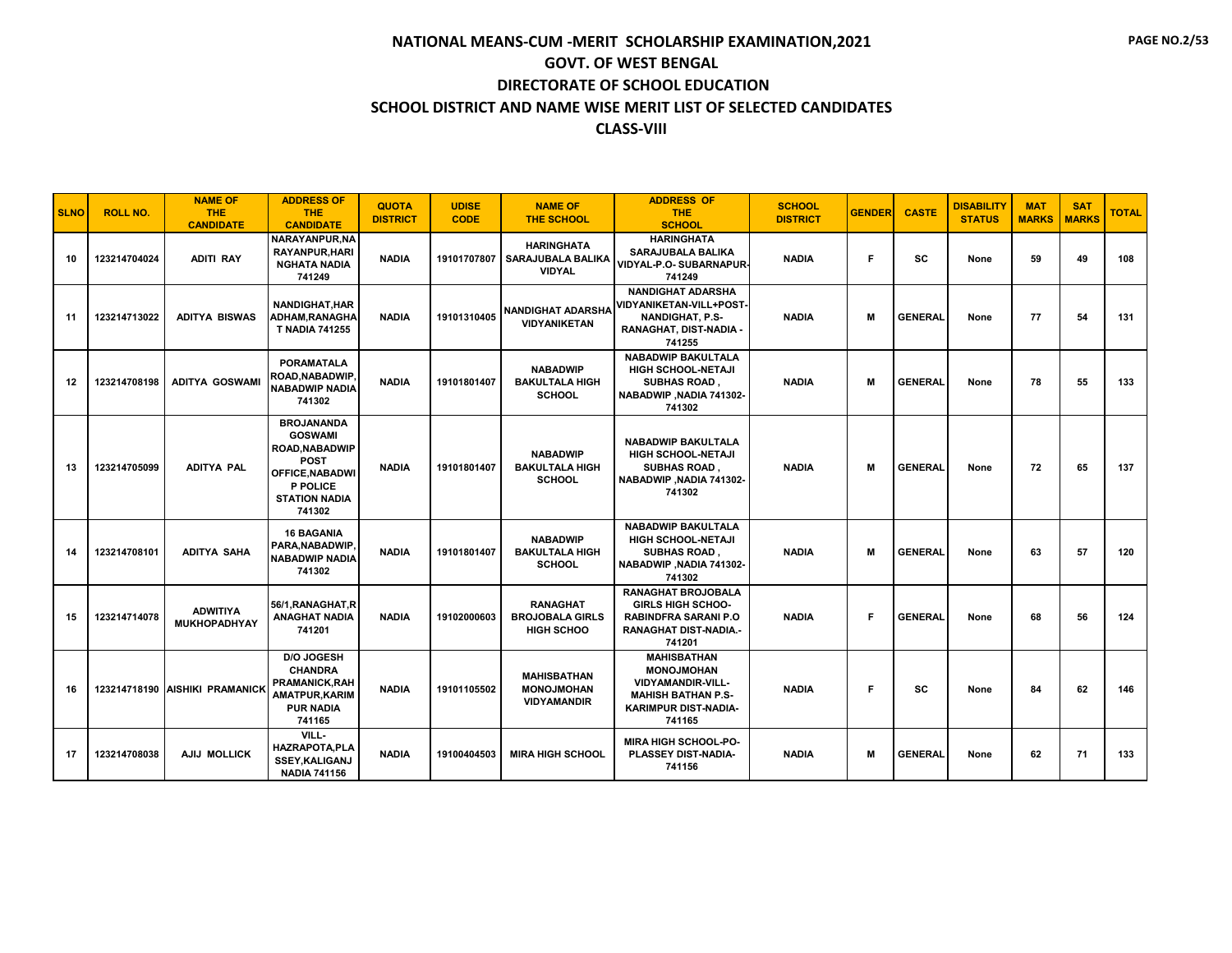| <b>SLNO</b> | <b>ROLL NO.</b> | <b>NAME OF</b><br><b>THE</b><br><b>CANDIDATE</b> | <b>ADDRESS OF</b><br><b>THE</b><br><b>CANDIDATE</b>                                         | <b>QUOTA</b><br><b>DISTRICT</b> | <b>UDISE</b><br><b>CODE</b> | <b>NAME OF</b><br><b>THE SCHOOL</b>                       | <b>ADDRESS OF</b><br><b>THE</b><br><b>SCHOOL</b>                                                             | <b>SCHOOL</b><br><b>DISTRICT</b> | <b>GENDER</b> | <b>CASTE</b>   | <b>DISABILITY</b><br><b>STATUS</b> | <b>MAT</b><br><b>MARKS</b> | <b>SAT</b><br><b>MARKS</b> | <b>TOTAL</b> |
|-------------|-----------------|--------------------------------------------------|---------------------------------------------------------------------------------------------|---------------------------------|-----------------------------|-----------------------------------------------------------|--------------------------------------------------------------------------------------------------------------|----------------------------------|---------------|----------------|------------------------------------|----------------------------|----------------------------|--------------|
| 18          |                 | 123214703127   AKASH BHOWMICK                    | <b>RAGHUNATHPUR.</b><br>ANANDANAGAR,K<br><b>ALYANI NADIA</b><br>741245                      | <b>NADIA</b>                    | 19102301201                 | <b>KALYANI UNIVERSITY</b><br><b>EXPERIMENTAL HIG</b>      | <b>KALYANI UNIVERSITY</b><br><b>EXPERIMENTAL HIG-</b><br>KALYANI, NADIA P.O.-<br><b>NADIA-741235</b>         | <b>NADIA</b>                     | м             | <b>GENERAL</b> | None                               | 81                         | 57                         | 138          |
| 19          | 123214714215    | <b>AKASH BISWAS</b>                              | KALAMARI, KALA<br><b>MARI, HANSKHALI</b><br><b>NADIA 741102</b>                             | <b>NADIA</b>                    | 19101217501                 | <b>KHAMAR SHIMULIA</b><br><b>HIGH SCHOOL</b>              | <b>KHAMAR SHIMULIA HIGH</b><br><b>SCHOOL-VILL=KHAMAR</b><br>SHIULIA.P.O=KHAMARSIMU<br>LIA, DIST=NADIA-741121 | <b>NADIA</b>                     | м             | <b>GENERAL</b> | None                               | 65                         | 62                         | 127          |
| 20          | 123214707177    | <b>AKASH GUIN</b>                                | RAJAPUR, RAJAP<br>UR.DHUBULIA<br><b>NADIA 741125</b>                                        | <b>NADIA</b>                    | 19100205006                 | <b>RAJAPUR JR. HIGH</b><br><b>SCHOOL</b>                  | <b>RAJAPUR JR. HIGH</b><br>SCHOOL-VILL+PO -<br>RAJAPUR DIST- NADIA-<br>741125                                | <b>NADIA</b>                     | м             | <b>GENERAL</b> | None                               | 73                         | 47                         | 120          |
| 21          |                 | 123214713075   AKASH MAJUMDER                    | <b>GHOLA MAIN</b><br>ROAD, DEBAGRA<br><b>M.GANGNAPUR</b><br><b>NADIA 741238</b>             | <b>NADIA</b>                    |                             | 19101412601 GHOLA HIGH SCHOOL                             | <b>GHOLA HIGH SCHOOL-</b><br>VILL+PO- GHOLA, PS-<br><b>GANGNAPUR, NADIA-</b><br>741233                       | <b>NADIA</b>                     | м             | <b>GENERAL</b> | None                               | 70                         | 48                         | 118          |
| 22          | 123214718097    | <b>AMBIKA BISWAS</b>                             | <b>SHIKARUR</b><br><b>MANDIR</b><br><b>PARA.SHIKARPUR</b><br><b>MURUTIA NADIA</b><br>741158 | <b>NADIA</b>                    | 19101009401                 | <b>SHIKARPUR HIGH</b><br><b>SCHOOL</b>                    | SHIKARPUR HIGH SCHOOL-<br><b>VILL+P.O-SHIKARPUR DIST-</b><br><b>NADIA W.B-741158</b>                         | <b>NADIA</b>                     | Е             | <b>GENERAL</b> | None                               | 67                         | 59                         | 126          |
| 23          | 123214718251    | <b>ANANYA BISWAS</b>                             | KUSHTIA.HANSPU<br><b>KURIA, TEHATTA</b><br><b>NADIA 741160</b>                              | <b>NADIA</b>                    | 19100907002                 | <b>HANSPUKURIA</b><br><b>VIDYAPITH</b>                    | <b>HANSPUKURIA VIDYAPITH-</b><br><b>VILL+P.O HASANPUKURIA-</b><br>741160                                     | <b>NADIA</b>                     | F             | <b>SC</b>      | None                               | 62                         | 54                         | 116          |
| 24          | 123214712024    | <b>ANIK BARUI</b>                                | NRISINGHAPUR.N<br><b>RISINGHAPUR, SA</b><br><b>NTIPUR NADIA</b><br>741404                   | <b>NADIA</b>                    | 19101507202                 | <b>NRISINGHAPUR HIGH</b><br><b>SCHOOL</b>                 | <b>NRISINGHAPUR HIGH</b><br>SCHOOL-VILL+POST-<br><b>NRISINGHAPUR DIST-</b><br><b>NADIA-713520</b>            | <b>NADIA</b>                     | м             | <b>GENERAL</b> | None                               | 72                         | 59                         | 131          |
| 25          | 123214713007    | <b>ANIK BISWAS</b>                               | <b>MILANNAGAR</b><br><b>PASCHIM.BAGUL</b><br><b>A.HANSKHALI</b><br><b>NADIA 741502</b>      | <b>NADIA</b>                    | 19101205505                 | <b>HANSKHALI SAMABAI</b><br><b>VIDYAPITH</b>              | <b>HANSKHALI SAMABAI</b><br>VIDYAPITH-VILL+P.O-<br><b>HANSKHALI NADIA-741505</b>                             | <b>NADIA</b>                     | м             | SC             | None                               | 67                         | 72                         | 139          |
| 26          | 123214712258    | <b>ANIK BISWAS</b>                               | <b>NA, BADKULLA, TA</b><br><b>HERPUR NADIA</b><br>741121                                    | <b>NADIA</b>                    | 19101218004                 | <b>BADKULLA UNITED</b><br><b>ACADEMY</b>                  | <b>BADKULLA UNITED</b><br><b>ACADEMY-</b><br><b>VILL=BADKULLA.DIST=NAD</b><br>IA-741121                      | <b>NADIA</b>                     | м             | <b>GENERAL</b> | None                               | 73                         | 57                         | 130          |
| 27          | 123214717073    | <b>ANIK BISWAS</b>                               | <b>KARIMPUR.KARIM</b><br><b>PUR, KARIMPUR</b><br><b>NADIA 741152</b>                        | <b>NADIA</b>                    | 19101001003                 | <b>KARIMPUR</b><br><b>JAGANNATH HIGH</b><br><b>SCHOOL</b> | <b>KARIMPUR JAGANNATH</b><br>HIGH SCHOOL-VILL+P.O-<br>KARIMPUR DIST-NADIA W.B.<br>741152                     | <b>NADIA</b>                     | м             | <b>GENERAL</b> | None                               | 69                         | 52                         | 121          |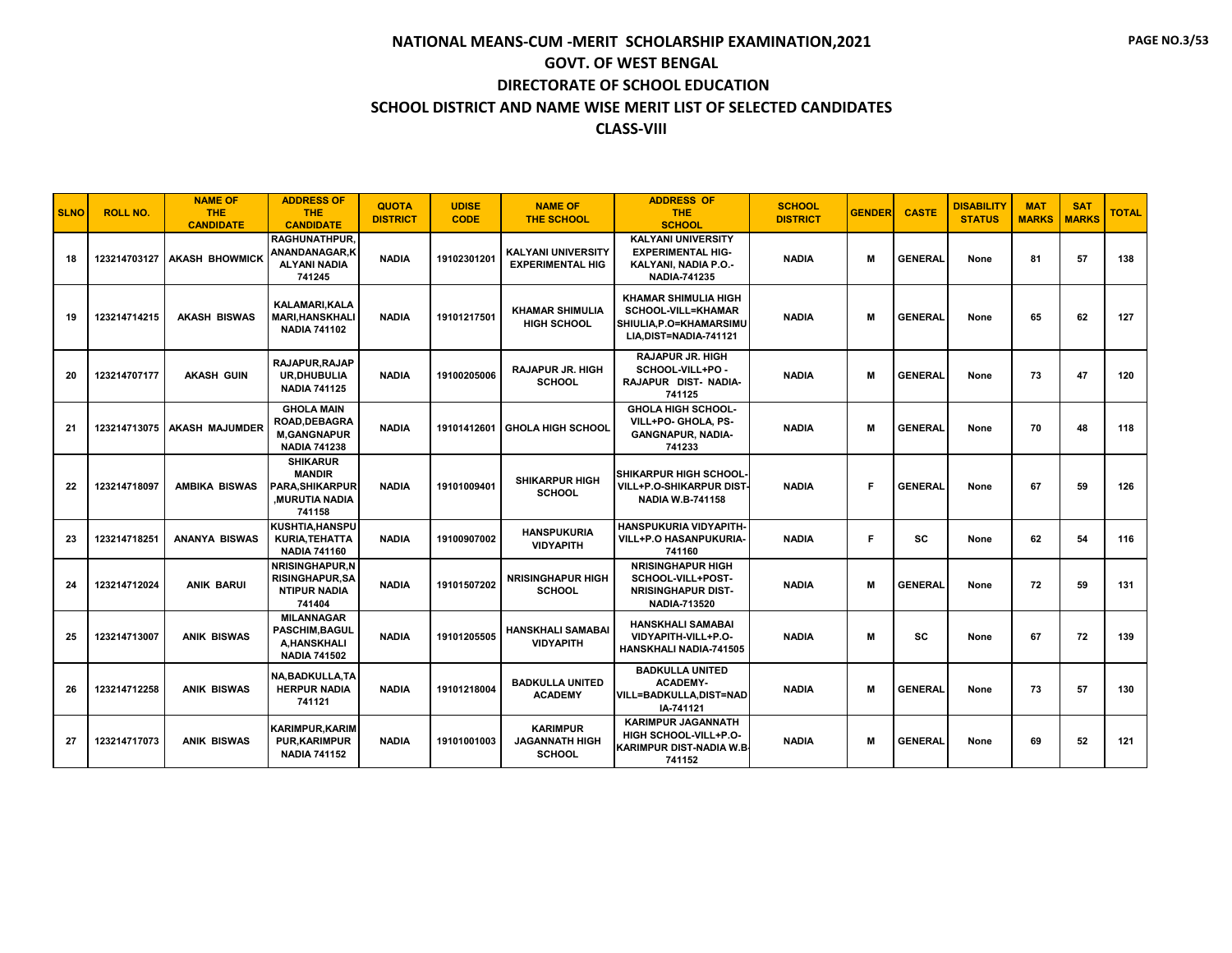| <b>SLNO</b> | <b>ROLL NO.</b> | <b>NAME OF</b><br><b>THE</b><br><b>CANDIDATE</b> | <b>ADDRESS OF</b><br><b>THE</b><br><b>CANDIDATE</b>                                               | <b>QUOTA</b><br><b>DISTRICT</b> | <b>UDISE</b><br><b>CODE</b> | <b>NAME OF</b><br><b>THE SCHOOL</b>                            | <b>ADDRESS OF</b><br><b>THE</b><br><b>SCHOOL</b>                                                            | <b>SCHOOL</b><br><b>DISTRICT</b> | <b>GENDER</b> | <b>CASTE</b>   | <b>DISABILITY</b><br><b>STATUS</b> | <b>MAT</b><br><b>MARKS</b> | <b>SAT</b><br><b>MARKS</b> | <b>TOTAL</b> |
|-------------|-----------------|--------------------------------------------------|---------------------------------------------------------------------------------------------------|---------------------------------|-----------------------------|----------------------------------------------------------------|-------------------------------------------------------------------------------------------------------------|----------------------------------|---------------|----------------|------------------------------------|----------------------------|----------------------------|--------------|
| 28          | 123214707026    | <b>ANIK HALDER</b>                               | <b>KSHETRANATH</b><br><b>DAKSHI</b><br><b>ROAD, KRISHNAG</b><br>AR.KOTWALI<br><b>NADIA 741101</b> | <b>NADIA</b>                    | 19101901409                 | <b>KRISHNAGAR HIGH</b><br><b>SCHOOL</b>                        | <b>KRISHNAGAR HIGH</b><br>SCHOOL-KRISHNAGAR,<br>NADIA PIN 741101-741101                                     | <b>NADIA</b>                     | м             | <b>SC</b>      | None                               | 74                         | 61                         | 135          |
| 29          | 123214707094    | <b>ANIK MANDAL</b>                               | SHIBPUR.SHIBPU<br><b>R,NAKASHIPARA</b><br><b>NADIA 741124</b>                                     | <b>NADIA</b>                    | 19100304006                 | <b>SHIBPUR JANA</b><br><b>KALYAN SANGHA</b><br><b>HIGH SCH</b> | SHIBPUR JANA KALYAN<br><b>SANGHA HIGH SCH-VILL +</b><br>P.O.- SHIBPUR-741124                                | <b>NADIA</b>                     | M             | <b>GENERAL</b> | None                               | 71                         | 56                         | 127          |
| 30          | 123214717019    | <b>ANIKET BISWAS</b>                             | <b>MALIANTALA, BAJI</b><br><b>TPUR, KARIMPUR</b><br><b>NADIA 741152</b>                           | <b>NADIA</b>                    | 19101001003                 | <b>KARIMPUR</b><br><b>JAGANNATH HIGH</b><br><b>SCHOOL</b>      | <b>KARIMPUR JAGANNATH</b><br>HIGH SCHOOL-VILL+P.O-<br>KARIMPUR DIST-NADIA W.B.<br>741152                    | <b>NADIA</b>                     | M             | <b>GENERAL</b> | None                               | 76                         | 54                         | 130          |
| 31          | 123214708047    | <b>ANIKET ROY</b>                                | <b>PAIKPARA, SWAR</b><br><b>NAKHALI, KRISHN</b><br><b>AGANJ NADIA</b><br>741506                   | <b>NADIA</b>                    | 19100604602                 | <b>SWARNAKHALI</b><br><b>PAIKPARA</b><br><b>VIVEKANANDA HI</b> | <b>SWARNAKHALI PAIKPARA</b><br><b>VIVEKANANDA HI-</b><br>VILL=SWARANKHALI,DIST<br><b>NADIA-741508</b>       | <b>NADIA</b>                     | M             | <b>SC</b>      | None                               | 62                         | 41                         | 103          |
| 32          | 123214708072    | <b>ANIMESH SANYAL</b>                            | <b>DEBAGRAM.DEBA</b><br><b>GRAM, KALIGANJ</b><br><b>NADIA 741137</b>                              | <b>NADIA</b>                    | 19100419704                 | <b>DEBAGRAM S.A.</b><br><b>VIDYAPITH</b>                       | <b>DEBAGRAM S.A.</b><br>VIDYAPITH-VILL-<br><b>DEBAGRAM P.O-</b><br><b>DEBAGRAM DIST-NADIA</b><br>W.B-741137 | <b>NADIA</b>                     | M             | <b>GENERAL</b> | None                               | 81                         | 76                         | 157          |
| 33          | 123214704090    | <b>ANINDITA DAS</b>                              | <b>DARAPPUR.DARA</b><br>PPUR, CHAKDAHA<br><b>NADIA 741223</b>                                     | <b>NADIA</b>                    | 19101627802                 | <b>DARAPPUR HIGH</b><br><b>SCHOOL</b>                          | <b>DARAPPUR HIGH SCHOOL-</b><br>VILL+P.O.-DARAPPUR<br>CHAKDAHA NADIA-741223                                 | <b>NADIA</b>                     | F             | SC             | None                               | 68                         | 47                         | 115          |
| 34          | 123214713055    | <b>ANIRBAN BALA</b>                              | VILL-<br><b>RUPDAHA.NABAR</b><br>UPDAHA, HANSKH<br>ALI NADIA 741502                               | <b>NADIA</b>                    | 19101213306                 | <b>BAGULA HIGH</b><br><b>SCHOOL</b>                            | <b>BAGULA HIGH SCHOOL-</b><br>VILL+P.O- BAGULA<br><b>STATION PARA DIST-</b><br>NADIA-741502                 | <b>NADIA</b>                     | M             | <b>SC</b>      | None                               | 63                         | 51                         | 114          |
| 35          | 123214702155    | <b>ANISH DAS</b>                                 | <b>RAYKHAS.MAHAD</b><br><b>EBPUR, HARINGH</b><br>ATA NADIA 741257                                 | <b>NADIA</b>                    | 19101701503                 | <b>KASTHADANGA</b><br><b>TARAKDAS VIDYAPITH</b>                | <b>KASTHADANGA TARAKDAS</b><br>VIDYAPITH-VILL-+PO-<br>KASTADANGA-741257                                     | <b>NADIA</b>                     | M             | <b>SC</b>      | None                               | 62                         | 47                         | 109          |
| 36          | 123214702133    | <b>ANISH RAY</b>                                 | HAZRAKHAL, ULA<br><b>SHI,HANSKHALI</b><br><b>NADIA 741502</b>                                     | <b>NADIA</b>                    | 19102500903                 | <b>CHAKDAHA RAMLAL</b><br><b>ACADEMY</b>                       | <b>CHAKDAHA RAMLAL</b><br>ACADEMY-P.O- CHAKDAHA<br>PIN-741222-741222                                        | <b>NADIA</b>                     | M             | <b>SC</b>      | None                               | 70                         | 48                         | 118          |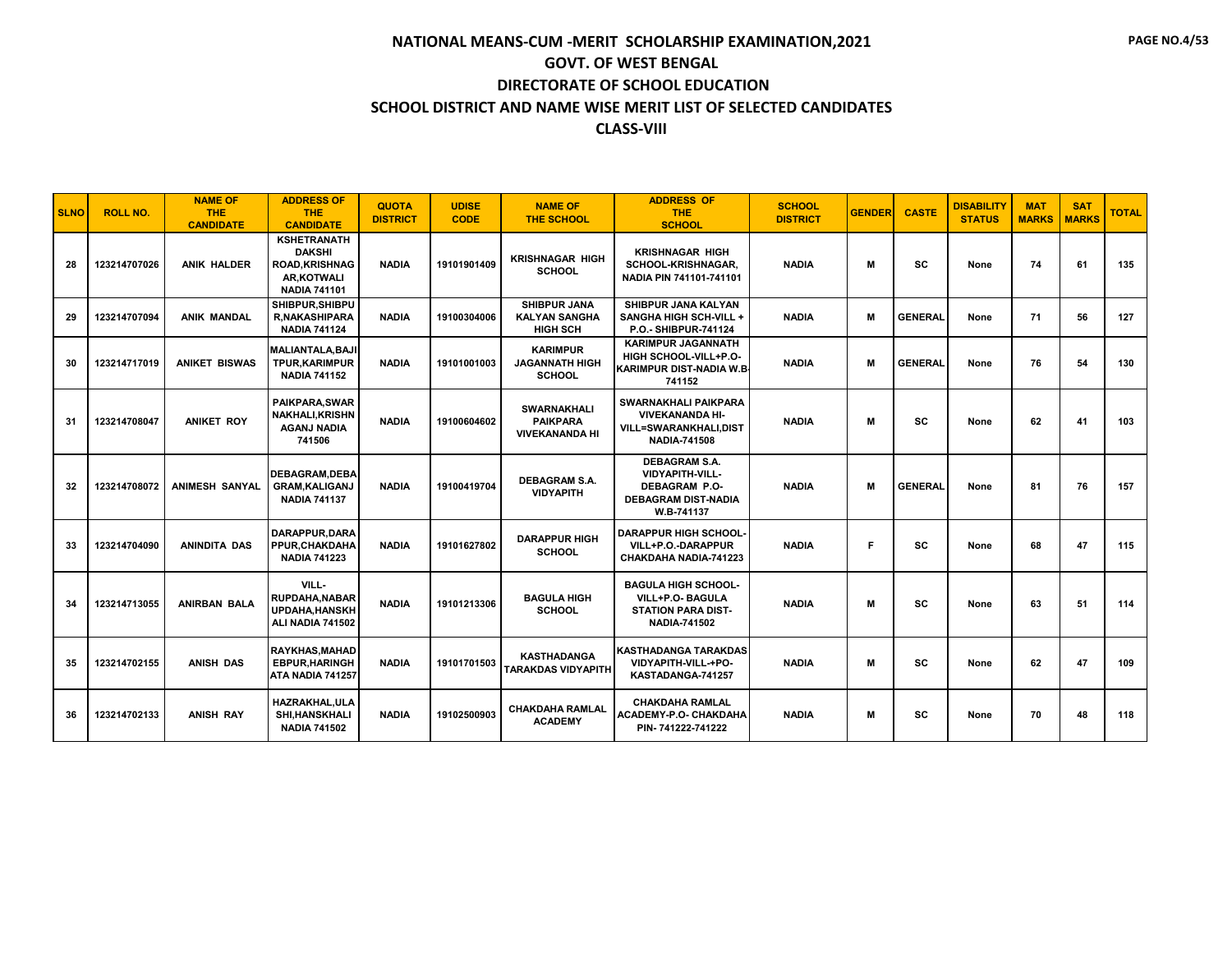| <b>SLNO</b> | <b>ROLL NO.</b> | <b>NAME OF</b><br>THE.<br><b>CANDIDATE</b> | <b>ADDRESS OF</b><br><b>THE</b><br><b>CANDIDATE</b>                                                  | <b>QUOTA</b><br><b>DISTRICT</b> | <b>UDISE</b><br><b>CODE</b> | <b>NAME OF</b><br><b>THE SCHOOL</b>                                 | <b>ADDRESS OF</b><br><b>THE</b><br><b>SCHOOL</b>                                                                                        | <b>SCHOOL</b><br><b>DISTRICT</b> | <b>GENDER</b> | <b>CASTE</b>   | <b>DISABILITY</b><br><b>STATUS</b> | <b>MAT</b><br><b>MARKS</b> | <b>SAT</b><br><b>MARKS</b> | <b>TOTAL</b> |
|-------------|-----------------|--------------------------------------------|------------------------------------------------------------------------------------------------------|---------------------------------|-----------------------------|---------------------------------------------------------------------|-----------------------------------------------------------------------------------------------------------------------------------------|----------------------------------|---------------|----------------|------------------------------------|----------------------------|----------------------------|--------------|
| 37          | 123214717235    | <b>ANISHA PRAMANIK</b>                     | <b>NISCHINTAPUR,NI</b><br><b>SCHINTAPUR, TEH</b><br><b>ATTA NADIA</b><br>741160                      | <b>NADIA</b>                    | 19100805403                 | <b>NIMTALA</b><br><b>VIDYANIKETAN</b>                               | NIMTALA VIDYANIKETAN-<br><b>VILL-RAGHUNATH PUR P.S-</b><br>TEHATAT DIST-NADIA-<br>741160                                                | <b>NADIA</b>                     | F             | <b>GENERAL</b> | None                               | 79                         | 55                         | 134          |
| 38          | 123214717066    | <b>ANKAN BISWAS</b>                        | <b>RAGHUNATHPUR</b><br><b>RAGHUNATHPUR</b><br><b>RAMNAGAR, HOG</b><br><b>ALBARIA NADIA</b><br>741158 | <b>NADIA</b>                    | 19101008701                 | <b>KECHUADANGA</b><br><b>BIDHAN CHANDRA</b><br><b>VIDYANIK</b>      | <b>KECHUADANGA BIDHAN</b><br><b>CHANDRA VIDYANIK-</b><br>VILL+P.O-KECHUDANGA<br>P.S-MURUTIOA DIST-NADAI<br>W.B-741172                   | <b>NADIA</b>                     | м             | <b>GENERAL</b> | None                               | 79                         | 57                         | 136          |
| 39          | 123214714188    | <b>ANKITA BISWAS</b>                       | SAHEBDANGA.NA<br><b>WPARA, RANAGH</b><br>AT NADIA 741255                                             | <b>NADIA</b>                    | 19101309503                 | <b>SAHEBDANGA</b><br><b>NUTANPARA</b><br><b>GOSAICHAR HIGH</b>      | <b>SAHEBDANGA NUTANPARA</b><br><b>GOSAICHAR HIGH-VILL-</b><br><b>NATUN PARA P.O-</b><br>NAWPARA PIN-741258 DIST-<br><b>NADIA-741258</b> | <b>NADIA</b>                     | F             | <b>GENERAL</b> | None                               | 66                         | 56                         | 122          |
| 40          | 123214713047    | <b>ANKITA BISWAS</b>                       | <b>DAKSHINPARA.DA</b><br>KSHINPARA,HANS<br><b>KHALI NADIA</b><br>741151                              | <b>NADIA</b>                    |                             | <b>NABAJUG CO-</b><br>19101202003 OPERATIVE GIRLS' JR.<br>HIG       | <b>NABAJUG CO-OPERATIVE</b><br>GIRLS' JR. HIG-<br>DHKSHINPARA, HASKHALI,<br><b>NADIA-741151</b>                                         | <b>NADIA</b>                     | F             | <b>GENERAL</b> | None                               | 72                         | 50                         | 122          |
| 41          | 123214713054    | <b>ANKITA BISWAS</b>                       | NANDIGHAT, NAN<br><b>DIGHAT.RANAGH</b><br><b>AT NADIA 741255</b>                                     | <b>NADIA</b>                    | 19101310405                 | <b>NANDIGHAT ADARSHA</b><br><b>VIDYANIKETAN</b>                     | <b>NANDIGHAT ADARSHA</b><br>VIDYANIKETAN-VILL+POST-<br><b>NANDIGHAT, P.S-</b><br>RANAGHAT, DIST-NADIA -<br>741255                       | <b>NADIA</b>                     | E             | <b>GENERAL</b> | None                               | 70                         | 48                         | 118          |
| 42          | 123214712284    | <b>ANKITA BISWAS</b>                       | VILL-<br><b>PANDITPUR, BARA</b><br><b>CHUPRIA, HANSK</b><br><b>HALI NADIA</b><br>741502              | <b>NADIA</b>                    | 19101211705                 | <b>BAGULA PURBAPARA</b><br><b>HIGH SCHOOL</b>                       | <b>IBAGULA PURBAPARA HIGH</b><br><b>SCHOOL-VILL-BAGULA</b><br>PURBAPARA P.O-BAGULA<br>DIST-NADIA-741502                                 | <b>NADIA</b>                     | F             | <b>SC</b>      | None                               | 63                         | 48                         | 111          |
| 43          | 123214704092    | <b>ANKITA BISWAS</b>                       | <b>PALPARA NATUN</b><br><b>COLONY, CHAKDA</b><br><b>HA,CHAKDAHA</b><br><b>NADIA 741222</b>           | <b>NADIA</b>                    | 19102501503                 | <b>CHAKDAHA BASANTA</b><br><b>KUMARI BALIKA</b><br><b>VIDYAPITH</b> | <b>CHAKDAHA BASANTA</b><br>KUMARI BALIKA VIDYAPITH-<br><b>VILL-LALPUR P.O-</b><br>CHAKDAHA-741222                                       | <b>NADIA</b>                     | F             | sc             | None                               | 63                         | 39                         | 102          |
| 44          | 123214713165    | <b>ANKITA MANDAL</b>                       | SAHEBDANGA.NA<br><b>WPARA, RANAGH</b><br><b>AT NADIA 741255</b>                                      | <b>NADIA</b>                    | 19101309503                 | <b>SAHEBDANGA</b><br><b>NUTANPARA</b><br><b>GOSAICHAR HIGH</b>      | <b>SAHEBDANGA NUTANPARA</b><br><b>GOSAICHAR HIGH-VILL-</b><br><b>NATUN PARA P.O-</b><br>NAWPARA PIN-741258 DIST-<br><b>NADIA-741258</b> | <b>NADIA</b>                     | E             | <b>GENERAL</b> | None                               | 72                         | 49                         | 121          |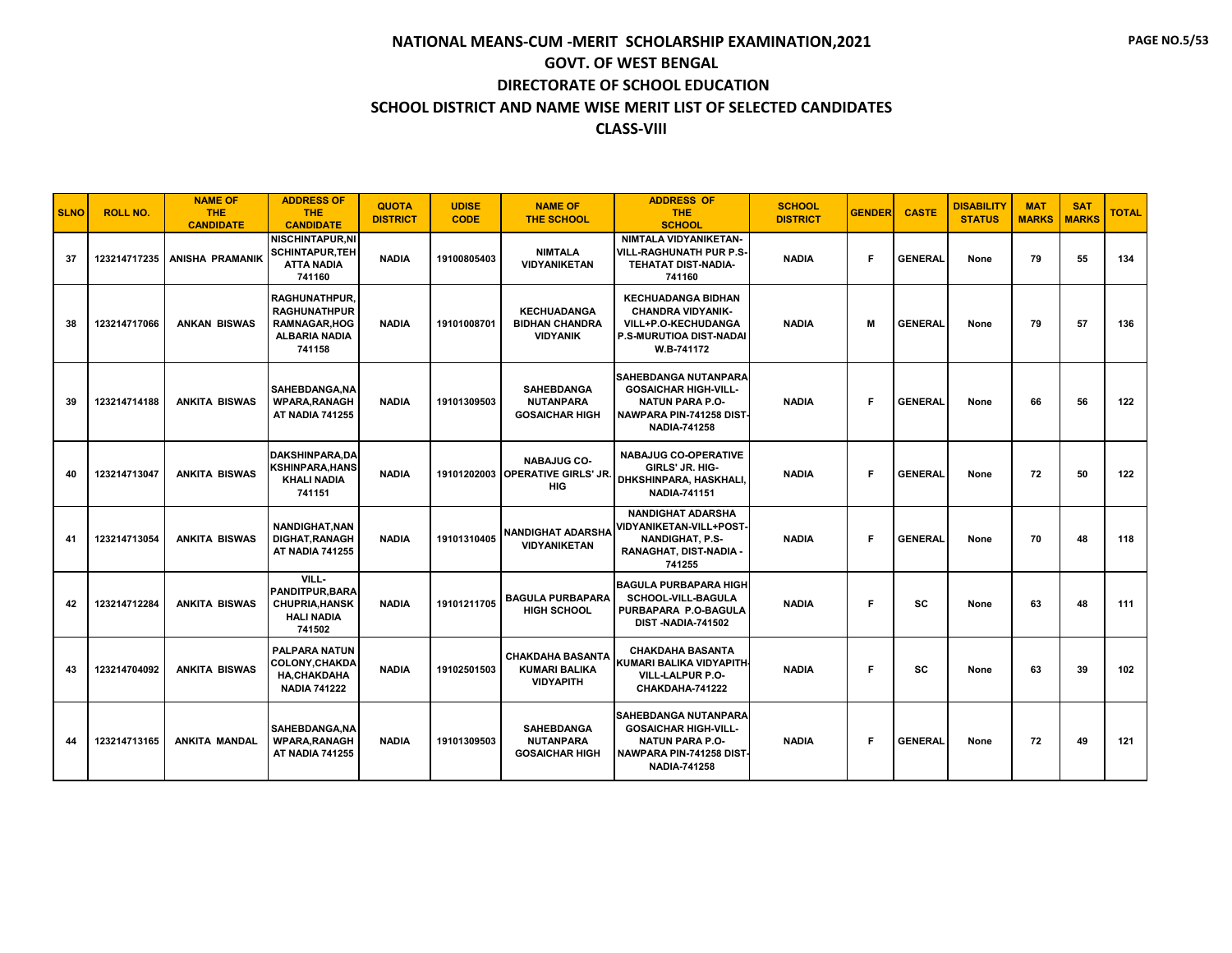| <b>SLNO</b> | <b>ROLL NO.</b> | <b>NAME OF</b><br><b>THE</b><br><b>CANDIDATE</b> | <b>ADDRESS OF</b><br><b>THE</b><br><b>CANDIDATE</b>                                           | <b>QUOTA</b><br><b>DISTRICT</b> | <b>UDISE</b><br><b>CODE</b> | <b>NAME OF</b><br><b>THE SCHOOL</b>                                | <b>ADDRESS OF</b><br><b>THE</b><br><b>SCHOOL</b>                                                                               | <b>SCHOOL</b><br><b>DISTRICT</b> | <b>GENDER</b> | <b>CASTE</b>   | <b>DISABILITY</b><br><b>STATUS</b> | <b>MAT</b><br><b>MARKS</b> | <b>SAT</b><br><b>MARKS</b> | <b>TOTAL</b> |
|-------------|-----------------|--------------------------------------------------|-----------------------------------------------------------------------------------------------|---------------------------------|-----------------------------|--------------------------------------------------------------------|--------------------------------------------------------------------------------------------------------------------------------|----------------------------------|---------------|----------------|------------------------------------|----------------------------|----------------------------|--------------|
| 45          | 123214717084    | <b>ANKITA MANDAL</b>                             | <b>NATUN</b><br><b>CHAMNA, KACHHA</b><br><b>RIPARA, HOGALB</b><br><b>ARIA NADIA</b><br>741122 | <b>NADIA</b>                    | 19101007604                 | <b>HOGALBERIA</b><br><b>ADARSHA</b><br><b>SHIKSHANIKETAN</b>       | <b>HOGALBERIA ADARSHA</b><br>SHIKSHANIKETAN-<br>VILL+P.O-HOGOLBARIA<br>DIST-NADIA W.B-741122                                   | <b>NADIA</b>                     | F.            | <b>GENERAL</b> | None                               | 61                         | 55                         | 116          |
| 46          | 123214708132    | <b>ANKUSH GHOSH</b>                              | <b>MAJDIA</b><br><b>DASPARA, MAJDIA</b><br><b>.KRISHNAGANJ</b><br><b>NADIA 741507</b>         | <b>NADIA</b>                    | 19100602901                 | <b>MAJDIA RAIL BAZAR</b><br><b>HIGH SCHOOL</b>                     | <b>MAJDIA RAIL BAZAR HIGH</b><br>SCHOOL-VILL+P.O-MAJDIA<br>DIST-NADIA-741507                                                   | <b>NADIA</b>                     | M             | <b>GENERAL</b> | None                               | 80                         | 57                         | 137          |
| 47          | 123214707082    | <b>ANTARA HALDER</b>                             | <b>HATISALA, HATISA</b><br><b>LA,CHAPRA</b><br><b>NADIA 741124</b>                            | <b>NADIA</b>                    | 19100304006                 | <b>SHIBPUR JANA</b><br><b>KALYAN SANGHA</b><br><b>HIGH SCH</b>     | SHIBPUR JANA KALYAN<br><b>SANGHA HIGH SCH-VILL +</b><br>P.O.- SHIBPUR-741124                                                   | <b>NADIA</b>                     | F.            | <b>SC</b>      | None                               | 65                         | 50                         | 115          |
| 48          | 123214712103    | <b>ANUSHKA</b><br><b>GHOSHAL</b>                 | DUTTAPULIA,DUT<br>TAPULIA.DHANTA<br><b>LA NADIA 741504</b>                                    | <b>NADIA</b>                    |                             | <b>DUTTAPULIA UNION</b><br>19101405503   ACADEMY FOR GIRLS<br>(HS) | <b>DUTTAPULIA UNION</b><br><b>ACADEMY FOR GIRLS (HS)-</b><br>VILL+P.O- DUTTAPULIA<br><b>NADIA-741504</b>                       | <b>NADIA</b>                     | F             | <b>GENERAL</b> | None                               | 69                         | 46                         | 115          |
| 49          | 123214714098    | <b>ANUSHKA MODAK</b>                             | 118/1.RANAGHAT.<br><b>RANAGHAT NADIA</b><br>741201                                            | <b>NADIA</b>                    | 19102000603                 | <b>RANAGHAT</b><br><b>BROJOBALA GIRLS</b><br><b>HIGH SCHOO</b>     | <b>RANAGHAT BROJOBALA</b><br><b>GIRLS HIGH SCHOO-</b><br><b>RABINDFRA SARANI P.O</b><br><b>RANAGHAT DIST-NADIA.-</b><br>741201 | <b>NADIA</b>                     | E             | <b>GENERAL</b> | None                               | 73                         | 42                         | 115          |
| 50          |                 | 123214707150 ANUSHPA RAJWAR PARA.DEBAGRAM        | DEBAGRAM.<br><b>ASHRAM</b><br>.KALIGANJ NADIA<br>741137                                       | <b>NADIA</b>                    | 19100419503                 | <b>DEBAGRAM D.K.</b><br><b>GIRLS' HIGH SCHOOL</b>                  | <b>DEBAGRAM D.K. GIRLS'</b><br>HIGH SCHOOL-VILL-+P.O-<br><b>DEBAGRAM P.S-KALIGANJ</b><br>DIST-NADIA W.B-741137                 | <b>NADIA</b>                     | E             | <b>SC</b>      | None                               | 68                         | 65                         | 133          |
| 51          | 123214718245    | ANUSKA SAHA                                      | <b>RISHI</b><br><b>ARABINDAPALLY.</b><br><b>KARIMPUR, KARIM</b><br><b>PUR NADIA</b><br>741152 | <b>NADIA</b>                    | 19101001804                 | <b>KARIMPUR GIRLS'</b><br><b>HIGH SCHOOL</b>                       | <b>KARIMPUR GIRLS' HIGH</b><br>SCHOOL-VILL+P.O-<br><b>KARIMPUR DIST-NADIA W.B.</b><br>741152                                   | <b>NADIA</b>                     | E             | <b>GENERAL</b> | None                               | 74                         | 63                         | 137          |
| 52          |                 | 123214713228   ANWESHA BISWAS                    | <b>MADHYA</b><br>ARANGHATA, ARA<br>NGHATA.DHANTA<br><b>LA NADIA 741501</b>                    | <b>NADIA</b>                    | 19101401303                 | <b>ARANGHATA GIRLS'</b><br><b>HIGH SCHOOL</b>                      | <b>ARANGHATA GIRLS' HIGH</b><br>SCHOOL-VILL+P.O.-<br>ARANGHATA-741501                                                          | <b>NADIA</b>                     | F             | SC             | None                               | 62                         | 61                         | 123          |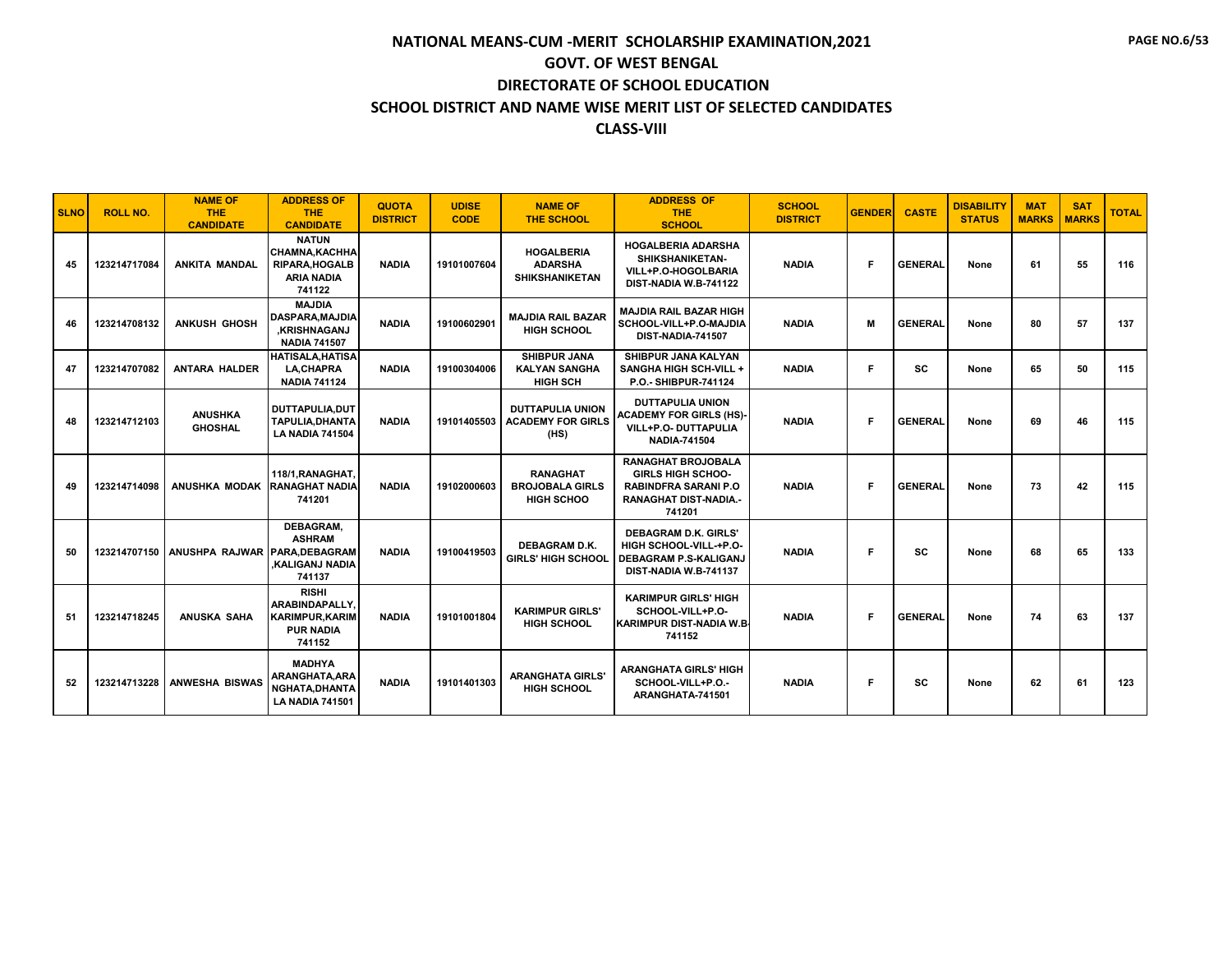| <b>SLNO</b> | <b>ROLL NO.</b> | <b>NAME OF</b><br><b>THE</b><br><b>CANDIDATE</b> | <b>ADDRESS OF</b><br><b>THE</b><br><b>CANDIDATE</b>                                                    | <b>QUOTA</b><br><b>DISTRICT</b> | <b>UDISE</b><br><b>CODE</b> | <b>NAME OF</b><br><b>THE SCHOOL</b>                                                  | <b>ADDRESS OF</b><br>THE.<br><b>SCHOOL</b>                                                                                                    | <b>SCHOOL</b><br><b>DISTRICT</b> | <b>GENDER</b> | <b>CASTE</b>   | <b>DISABILITY</b><br><b>STATUS</b> | <b>MAT</b><br><b>MARKS</b> | <b>SAT</b><br><b>MARKS</b> | <b>TOTAL</b> |
|-------------|-----------------|--------------------------------------------------|--------------------------------------------------------------------------------------------------------|---------------------------------|-----------------------------|--------------------------------------------------------------------------------------|-----------------------------------------------------------------------------------------------------------------------------------------------|----------------------------------|---------------|----------------|------------------------------------|----------------------------|----------------------------|--------------|
| 53          | 123214703015    | <b>ANWESHA DUTTA</b>                             | 3/418<br><b>GOKULPUR.KATA</b><br><b>GANJ,KALYANI</b><br><b>NADIA 741250</b>                            | <b>NADIA</b>                    | 19102401002                 | <b>KATAGANJ</b><br><b>GOKULPUR ADARSHA</b><br><b>SIKSAYATAN HIGH</b><br>SCHOOL (H.S) | <b>KATAGANJ GOKULPUR</b><br><b>ADARSHA SIKSAYATAN</b><br>HIGH SCHOOL (H.S)-<br><b>GOKULPUR P.O:-</b><br><b>KATAGANJ DIST NADIA-</b><br>741250 | <b>NADIA</b>                     | F             | <b>GENERAL</b> | None                               | 63                         | 54                         | 117          |
| 54          | 123214714199    | <b>ANWESHA ROY</b>                               | UJIRPUKURIA.UJI<br><b>RPUKURIA, GANG</b><br><b>NAPUR NADIA</b><br>741238                               | <b>NADIA</b>                    | 19101413401                 | <b>GANGNAPUR GIRLS'</b><br><b>HIGH SCHOOL</b>                                        | <b>GANGNAPUR GIRLS' HIGH</b><br>SCHOOL-VILL-<br><b>GANGNAPUR, PO-</b><br><b>GANGNAPUR, NASDIA-</b><br>741233                                  | <b>NADIA</b>                     | Е             | <b>GENERAL</b> | None                               | 77                         | 47                         | 124          |
| 55          | 123214713081    | <b>ARGHA BAKSHI</b>                              | <b>RANAGHAT</b><br><b>ROAD.DUTTAPULI</b><br>A, DHANTALA<br><b>NADIA 741504</b>                         | <b>NADIA</b>                    | 19101404703                 | <b>DUTTAPULIA UNION</b><br><b>ACADEMY</b>                                            | <b>DUTTAPULIA UNION</b><br>ACADEMY-VILL+P.O.-<br>DATTAPULIA-741504                                                                            | <b>NADIA</b>                     | M             | <b>SC</b>      | None                               | 75                         | 59                         | 134          |
| 56          | 123214708120    | <b>ARGHYADWIP</b><br><b>GHOSH</b>                | <b>VILL-RAJYADHAR</b><br>PARA, VIDYANAGA<br><b>R,NADANGHAT</b><br><b>BARDDHAMAN</b><br>741319          | <b>NADIA</b>                    | 19101801806                 | <b>NABADWIP SIKSHA</b><br><b>MANDIR</b>                                              | <b>NABADWIP SIKSHA</b><br><b>MANDIR-DEARA PARA</b><br><b>ROAD.NABADWIP</b><br>NADIA741302 - 741302                                            | <b>NADIA</b>                     | M             | <b>GENERAL</b> | None                               | 78                         | 64                         | 142          |
| 57          | 123214717100    | <b>ARIJIT SAHA</b>                               | SO-<br><b>MANOJKUMAR</b><br><b>SAHA, RAHAMATP</b><br><b>UR.KARIMPUR</b><br><b>NADIA 741165</b>         | <b>NADIA</b>                    | 19101105502                 | <b>MAHISBATHAN</b><br><b>MONOJMOHAN</b><br><b>VIDYAMANDIR</b>                        | <b>MAHISBATHAN</b><br><b>MONOJMOHAN</b><br><b>VIDYAMANDIR-VILL-</b><br><b>MAHISH BATHAN P.S-</b><br><b>KARIMPUR DIST-NADIA-</b><br>741165     | <b>NADIA</b>                     | м             | <b>SC</b>      | None                               | 71                         | 37                         | 108          |
| 58          | 123214703043    | <b>ARINDITA BISWAS</b>                           | <b>SRIKRISHNAPUR</b><br><b>CHAR.BHAGIRAT</b><br>HI.<br>SHILPASRAM, CHA<br><b>KDAHA NADIA</b><br>741248 | <b>NADIA</b>                    | 19101610705                 | <b>SHIKARPUR</b><br><b>VIVEKANANDA HIGH</b><br><b>SCHOOL F</b>                       | <b>SHIKARPUR VIVEKANANDA</b><br><b>HIGH SCHOOL F-</b><br><b>SKHIKARPUR P.O-</b><br><b>BHAGIRATH SILPAASRAM</b><br>DIST-NADIA W.B-741224       | <b>NADIA</b>                     | F             | <b>GENERAL</b> | None                               | 65                         | 50                         | 115          |
| 59          | 123214718090    | <b>ARIT BISWAS</b>                               | <b>ISWARCHANDRAP</b><br><b>UR.ISWARCHAND</b><br><b>RAPUR, PALASHIP</b><br><b>ARA NADIA</b><br>741160   | <b>NADIA</b>                    | 19100907002                 | <b>HANSPUKURIA</b><br><b>VIDYAPITH</b>                                               | <b>HANSPUKURIA VIDYAPITH-</b><br><b>VILL+P.O HASANPUKURIA-</b><br>741160                                                                      | <b>NADIA</b>                     | м             | <b>GENERAL</b> | None                               | 73                         | 52                         | 125          |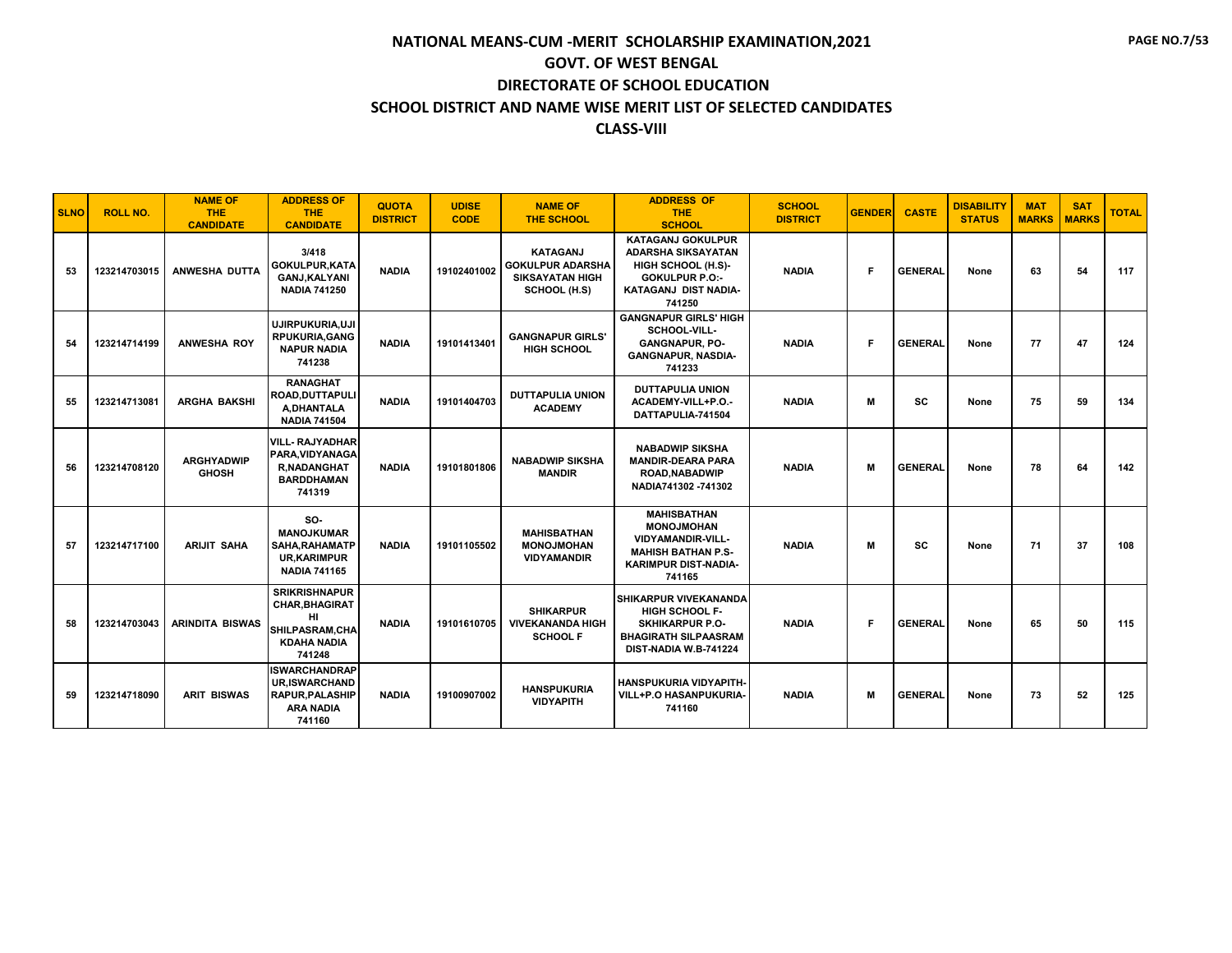| <b>SLNO</b> | <b>ROLL NO.</b> | <b>NAME OF</b><br><b>THE</b><br><b>CANDIDATE</b> | <b>ADDRESS OF</b><br><b>THE</b><br><b>CANDIDATE</b>                                         | <b>QUOTA</b><br><b>DISTRICT</b> | <b>UDISE</b><br><b>CODE</b> | <b>NAME OF</b><br><b>THE SCHOOL</b>                           | <b>ADDRESS OF</b><br>THE.<br><b>SCHOOL</b>                                                                                                | <b>SCHOOL</b><br><b>DISTRICT</b> | <b>GENDER</b> | <b>CASTE</b>   | <b>DISABILITY</b><br><b>STATUS</b> | <b>MAT</b><br><b>MARKS</b> | <b>SAT</b><br><b>MARKS</b> | <b>TOTAL</b> |
|-------------|-----------------|--------------------------------------------------|---------------------------------------------------------------------------------------------|---------------------------------|-----------------------------|---------------------------------------------------------------|-------------------------------------------------------------------------------------------------------------------------------------------|----------------------------------|---------------|----------------|------------------------------------|----------------------------|----------------------------|--------------|
| 60          | 123214718151    | <b>ARITRA BISWAS</b>                             | <b>KARIMPUR</b><br><b>BAZARPARA,KARI</b><br><b>MPUR, KARIMPUR</b><br><b>NADIA 741152</b>    | <b>NADIA</b>                    | 19101001003                 | <b>KARIMPUR</b><br><b>JAGANNATH HIGH</b><br><b>SCHOOL</b>     | <b>KARIMPUR JAGANNATH</b><br>HIGH SCHOOL-VILL+P.O-<br><b>KARIMPUR DIST-NADIA W.B.</b><br>741152                                           | <b>NADIA</b>                     | M             | <b>GENERAL</b> | None                               | 63                         | 66                         | 129          |
| 61          | 123214712037    | <b>ARITRA GOSWAMI</b>                            | <b>BARO GOSWAMI</b><br>PARA, SANTIPUR,<br><b>SANTIPUR NADIA</b><br>741404                   | <b>NADIA</b>                    | 19102100607                 | <b>SANTIPUR HINDU HIGH</b><br><b>SCHOOL</b>                   | <b>SANTIPUR HINDU HIGH</b><br><b>SCHOOL-KASHYAP PARA</b><br><b>P.O.-SANTIPUR -741404</b>                                                  | <b>NADIA</b>                     | M             | <b>GENERAL</b> | None                               | 63                         | 55                         | 118          |
| 62          |                 | 123214707244 ARITRA PRAMANIK                     | <b>MAJDIA.MAJDIA.K</b><br><b>RISHNAGANJ</b><br><b>NADIA 741507</b>                          | <b>NADIA</b>                    | 19100602901                 | <b>MAJDIA RAIL BAZAR</b><br><b>HIGH SCHOOL</b>                | <b>MAJDIA RAIL BAZAR HIGH</b><br>SCHOOL-VILL+P.O-MAJDIA<br>DIST-NADIA-741507                                                              | <b>NADIA</b>                     | M             | <b>GENERAL</b> | None                               | 67                         | 63                         | 130          |
| 63          | 123214714152    | <b>ARITRA KUMAR</b><br><b>BISWAS</b>             | <b>NASHERKULI, NAS</b><br><b>HERKULI.GANGN</b><br><b>APUR NADIA</b><br>741238               | <b>NADIA</b>                    | 19101421903                 | <b>NASERKULI NETAJI</b><br>VIDYALAYA                          | <b>NASERKULI NETAJI</b><br>VIDYALAYA-VILL+PO-<br>NASERKULI, NADIA-741233                                                                  | <b>NADIA</b>                     | M             | <b>SC</b>      | None                               | 59                         | 63                         | 122          |
| 64          | 123214705027    | <b>ARKA BISWAS</b>                               | <b>DAKSHINPARA,B</b><br><b>HARATPUR, KALIG</b><br>ANJ NADIA 741181                          | <b>NADIA</b>                    | 19100406002                 | <b>S.M. NASIR SMRITI</b><br><b>HIGH SCHOOL</b>                | <b>S.M. NASIR SMRITI HIGH</b><br><b>SCHOOL-VILL GOBINDPUR</b><br>P.O:- PLASSEY DIST:-<br><b>NADIA-741156</b>                              | <b>NADIA</b>                     | M             | <b>GENERAL</b> | None                               | 75                         | 54                         | 129          |
| 65          | 123214703178    | <b>ARKADEB BOSE</b>                              | <b>GOENKA.</b><br><b>LALPUR,CHAKDA</b><br><b>HA.CHAKDAHA</b><br><b>NADIA 741222</b>         | <b>NADIA</b>                    | 19102500903                 | <b>CHAKDAHA RAMLAL</b><br><b>ACADEMY</b>                      | <b>CHAKDAHA RAMLAL</b><br>ACADEMY-P.O- CHAKDAHA<br>PIN-741222-741222                                                                      | <b>NADIA</b>                     | M             | <b>GENERAL</b> | None                               | 60                         | 58                         | 118          |
| 66          | 123214703199    | <b>ARNAB BISWAS</b>                              | KASTADANGA,KA<br><b>STADANGA, HARIN</b><br><b>GHATA NADIA</b><br>741257                     | <b>NADIA</b>                    | 19101701503                 | <b>KASTHADANGA</b><br>TARAKDAS VIDYAPITH                      | <b>KASTHADANGA TARAKDAS</b><br>VIDYAPITH-VILL-+PO-<br>KASTADANGA-741257                                                                   | <b>NADIA</b>                     | м             | <b>SC</b>      | None                               | 75                         | 35                         | 110          |
| 67          | 123214703048    | <b>ARNAB</b><br><b>CHOUDHURY</b>                 | <b>PLOT NO 1002</b><br><b>KBM.CHAKDAHA.</b><br>CHAKDAHA<br><b>NADIA 741222</b>              | <b>NADIA</b>                    | 19102500903                 | <b>CHAKDAHA RAMLAL</b><br><b>ACADEMY</b>                      | <b>CHAKDAHA RAMLAL</b><br>ACADEMY-P.O- CHAKDAHA<br>PIN-741222-741222                                                                      | <b>NADIA</b>                     | M             | <b>GENERAL</b> | None                               | 70                         | 69                         | 139          |
| 68          | 123214717036    | <b>ARNAB MONDAL</b>                              | <b>S/O NISHITH</b><br><b>MONDAL, RAHAMA</b><br><b>TPUR, KARIMPUR</b><br><b>NADIA 741165</b> | <b>NADIA</b>                    | 19101105502                 | <b>MAHISBATHAN</b><br><b>MONOJMOHAN</b><br><b>VIDYAMANDIR</b> | <b>MAHISBATHAN</b><br><b>MONOJMOHAN</b><br><b>VIDYAMANDIR-VILL-</b><br><b>MAHISH BATHAN P.S-</b><br><b>KARIMPUR DIST-NADIA-</b><br>741165 | <b>NADIA</b>                     | M             | <b>GENERAL</b> | None                               | 81                         | 55                         | 136          |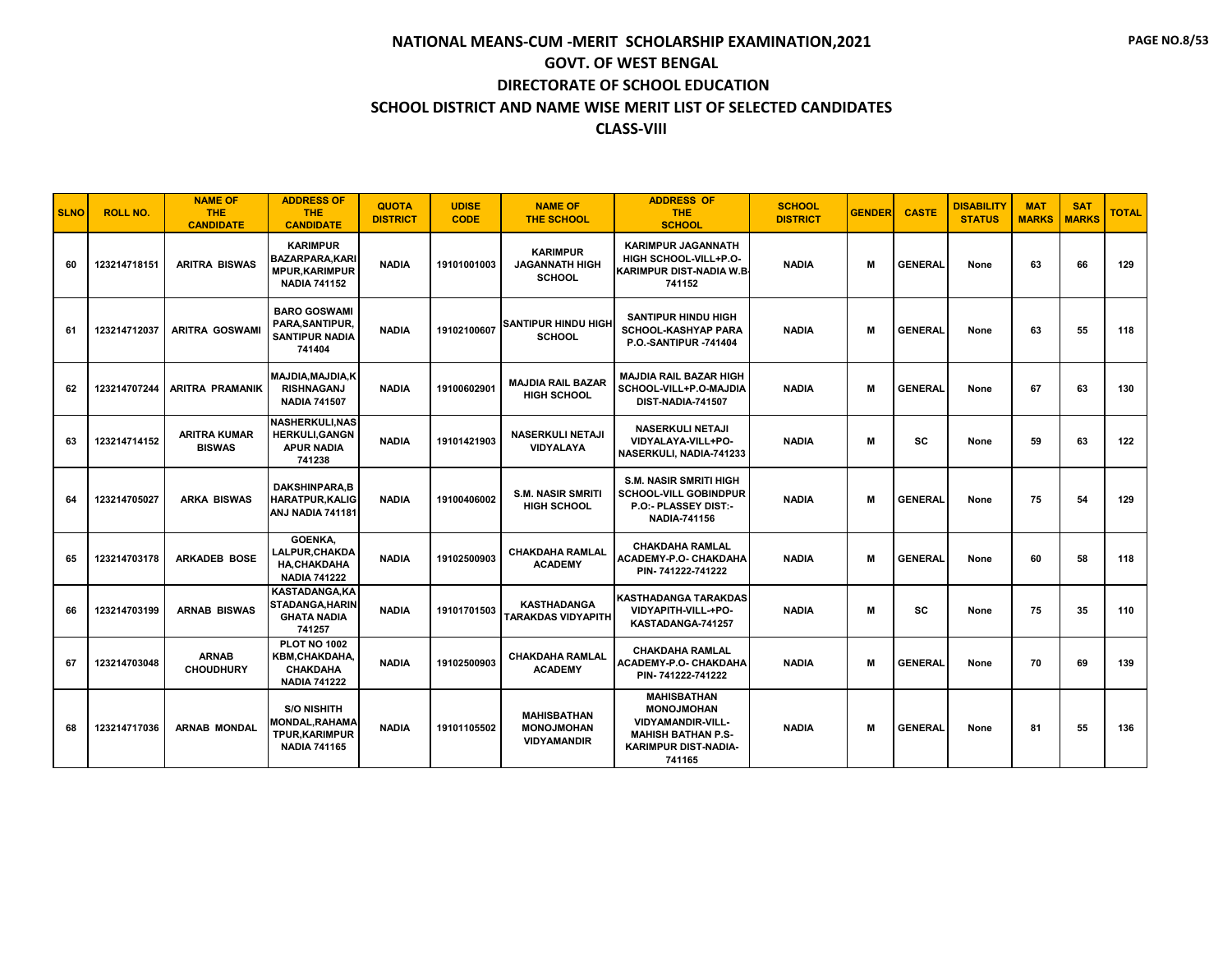| <b>SLNO</b> | <b>ROLL NO.</b> | <b>NAME OF</b><br><b>THE</b><br><b>CANDIDATE</b> | <b>ADDRESS OF</b><br><b>THE</b><br><b>CANDIDATE</b>                                                                 | <b>QUOTA</b><br><b>DISTRICT</b> | <b>UDISE</b><br><b>CODE</b> | <b>NAME OF</b><br><b>THE SCHOOL</b>                            | <b>ADDRESS OF</b><br>THE.<br><b>SCHOOL</b>                                                                                              | <b>SCHOOL</b><br><b>DISTRICT</b> | <b>GENDER</b> | <b>CASTE</b>   | <b>DISABILITY</b><br><b>STATUS</b> | <b>MAT</b><br><b>MARKS</b> | <b>SAT</b><br><b>MARKS</b> | <b>TOTAL</b> |
|-------------|-----------------|--------------------------------------------------|---------------------------------------------------------------------------------------------------------------------|---------------------------------|-----------------------------|----------------------------------------------------------------|-----------------------------------------------------------------------------------------------------------------------------------------|----------------------------------|---------------|----------------|------------------------------------|----------------------------|----------------------------|--------------|
| 69          | 123214703222    | <b>ARNAB SARKAR</b>                              | <b>GHOSHPARA.KAL</b><br>YANI, KALYANI<br><b>NADIA 741235</b>                                                        | <b>NADIA</b>                    | 19102301201                 | KALYANI UNIVERSITY<br><b>EXPERIMENTAL HIG</b>                  | <b>KALYANI UNIVERSITY</b><br><b>EXPERIMENTAL HIG-</b><br>KALYANI, NADIA P.O.-<br><b>NADIA-741235</b>                                    | <b>NADIA</b>                     | M             | <b>SC</b>      | None                               | 69                         | 33                         | 102          |
| 70          | 123214703019    | <b>ARNABI HALDER</b>                             | <b>BAIKUNTHAPUR.</b><br><b>MASUNDA, AMDAN</b><br><b>GA NORTH</b><br><b>TWENTY FOUR</b><br><b>PARGANAS</b><br>743711 | <b>NADIA</b>                    | 19101708706                 | <b>RAJ LAXMI KANYA</b><br><b>VIDYAPITH</b>                     | <b>RAJ LAXMI KANYA</b><br><b>VIDYAPITH-VILL- DISGHA;</b><br>P.O- BARAJAGULI DIST-<br>NADIA PIN-741221-741221                            | <b>NADIA</b>                     | E             | <b>GENERAL</b> | None                               | 80                         | 60                         | 140          |
| 71          | 123214712285    | <b>ARNABJYOTI</b><br><b>TARAFDAR</b>             | <b>GOSAICHAR</b><br><b>ROAD.NAWPARA</b><br><b>RANAGHAT NADIA</b><br>741255                                          | <b>NADIA</b>                    | 19101309503                 | <b>SAHEBDANGA</b><br><b>NUTANPARA</b><br><b>GOSAICHAR HIGH</b> | <b>SAHEBDANGA NUTANPARA</b><br><b>GOSAICHAR HIGH-VILL-</b><br><b>NATUN PARA P.O-</b><br>NAWPARA PIN-741258 DIST-<br><b>NADIA-741258</b> | <b>NADIA</b>                     | M             | <b>GENERAL</b> | None                               | 58                         | 66                         | 124          |
| 72          | 123214707135    | <b>ARPAN BISWAS</b>                              | ASANNAGAR.ASA<br>NNAGAR.BHIMPU<br><b>R NADIA 741161</b>                                                             | <b>NADIA</b>                    | 19100102403                 | <b>ASSANNAGAR HIGH</b><br><b>SCHOOL</b>                        | <b>ASSANNAGAR HIGH</b><br>SCHOOL-VILL+PO-<br>ASANNAGAR-741161                                                                           | <b>NADIA</b>                     | M             | <b>GENERAL</b> | None                               | 75                         | 55                         | 130          |
| 73          |                 | 123214712001 ARPAN HOWLADAR                      | <b>GOPINAGAR</b><br>PASHCHIMPARA.<br><b>GOPINAGAR, GAN</b><br><b>GNAPUR NADIA</b><br>741238                         | <b>NADIA</b>                    | 19101413204                 | <b>GANGNAPUR HIGH</b><br><b>SCHOOL</b>                         | <b>GANGNAPUR HIGH</b><br>SCHOOL-VILL+PO+PS-<br><b>GANGNAPUR, NADIA-</b><br>741233                                                       | <b>NADIA</b>                     | M             | <b>SC</b>      | None                               | 67                         | 40                         | 107          |
| 74          | 123214714170    | <b>ARPAN MONDAL</b>                              | SIJDIA.UJIRPUKU<br><b>RIA, GANGNAPUR</b><br><b>NADIA 741238</b>                                                     | <b>NADIA</b>                    | 19101413204                 | <b>GANGNAPUR HIGH</b><br><b>SCHOOL</b>                         | <b>GANGNAPUR HIGH</b><br>SCHOOL-VILL+PO+PS-<br><b>GANGNAPUR, NADIA-</b><br>741233                                                       | <b>NADIA</b>                     | M             | <b>SC</b>      | None                               | 74                         | 47                         | 121          |
| 75          | 123214705097    | <b>ARPAN PAL</b>                                 | <b>NA.ASANNAGAR.</b><br><b>BHIMPUR NADIA</b><br>741161                                                              | <b>NADIA</b>                    | 19100101605                 | <b>BHIMPUR SWAMIJI</b><br><b>VIDYAPITH</b>                     | <b>BHIMPUR SWAMIJI</b><br>VIDYAPITH-VILL+POST-<br>BHIMPUR, NADIA-741167                                                                 | <b>NADIA</b>                     | M             | <b>GENERAL</b> | None                               | 68                         | 56                         | 124          |
| 76          | 123214718214    | <b>ARPITA BISWAS</b>                             | <b>BETAI SOUTH</b><br>JITPUR,BETAI,TE<br><b>HATTA NADIA</b><br>741163                                               | <b>NADIA</b>                    | 19100808303                 | <b>BETAI HIGH SCHOOL</b>                                       | <b>BETAI HIGH SCHOOL-VILL+</b><br>PO BETAI-741163                                                                                       | <b>NADIA</b>                     | F             | <b>SC</b>      | None                               | 62                         | 48                         | 110          |
| 77          | 123214714172    | <b>ARPITA DAS</b>                                | <b>VILL</b><br>SAHAPUR, HALDIP<br><b>ARA, HANSKHALI</b><br><b>NADIA 741502</b>                                      | <b>NADIA</b>                    | 19101213307                 | H.C.S.C. SRI KRISHNA<br><b>BALIKA VIDYAPITH</b>                | <b>H.C.S.C. SRI KRISHNA</b><br><b>BALIKA VIDYAPITH-VILL-</b><br><b>BAGULA P.O- BAGULA-</b><br>741502                                    | <b>NADIA</b>                     | F             | sc             | None                               | 68                         | 47                         | 115          |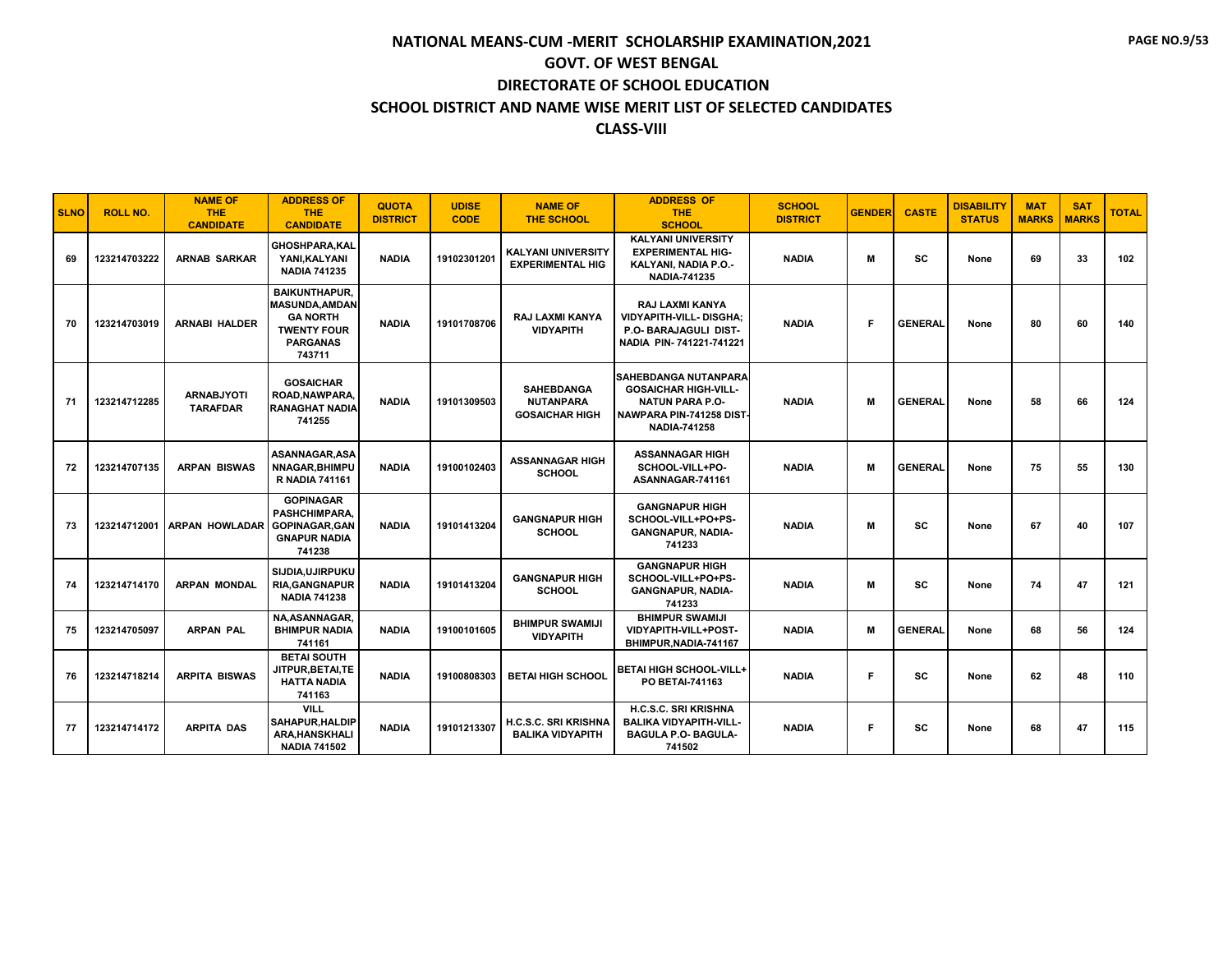| <b>SLNO</b> | <b>ROLL NO.</b> | <b>NAME OF</b><br>THE:<br><b>CANDIDATE</b> | <b>ADDRESS OF</b><br><b>THE</b><br><b>CANDIDATE</b>                                      | <b>QUOTA</b><br><b>DISTRICT</b> | <b>UDISE</b><br><b>CODE</b> | <b>NAME OF</b><br><b>THE SCHOOL</b>                                 | <b>ADDRESS OF</b><br>THE.<br><b>SCHOOL</b>                                                                                                | <b>SCHOOL</b><br><b>DISTRICT</b> | <b>GENDER</b> | <b>CASTE</b>   | <b>DISABILITY</b><br><b>STATUS</b> | <b>MAT</b><br><b>MARKS</b> | <b>SAT</b><br><b>MARKS</b> | <b>TOTAL</b> |
|-------------|-----------------|--------------------------------------------|------------------------------------------------------------------------------------------|---------------------------------|-----------------------------|---------------------------------------------------------------------|-------------------------------------------------------------------------------------------------------------------------------------------|----------------------------------|---------------|----------------|------------------------------------|----------------------------|----------------------------|--------------|
| 78          | 123214712019    | <b>ARPITA MODAK</b>                        | KRISHNAPUR.HAL<br>ALPUR, DHANTAL<br>A NADIA 741202                                       | <b>NADIA</b>                    | 19101418103                 | <b>BANKIMNAGAR</b><br><b>ADARSHA VIDYAPITH</b>                      | <b>BANKIMNAGAR ADARSHA</b><br><b>VIDYAPITH-HALALPUR</b><br><b>DHANTALA NADIA-741201</b>                                                   | <b>NADIA</b>                     | Е             | <b>GENERAL</b> | None                               | 66                         | 55                         | 121          |
| 79          | 123214703077    | <b>ARUNAVA HALDER</b>                      | <b>CHANDMARI.CHA</b><br>NDMARI.KALYANI<br><b>NADIA 741245</b>                            | <b>NADIA</b>                    | 19102301201                 | KALYANI UNIVERSITY<br><b>EXPERIMENTAL HIG</b>                       | <b>KALYANI UNIVERSITY</b><br><b>EXPERIMENTAL HIG-</b><br>KALYANI, NADIA P.O.-<br><b>NADIA-741235</b>                                      | <b>NADIA</b>                     | M             | <b>SC</b>      | None                               | 65                         | 49                         | 114          |
| 80          |                 | 123214702063 ASMITA KARMAKAR               | <b>KALYANNAGAR, M</b><br><b>ADANPUR, CHAKD</b><br><b>HA NADIA 741245</b>                 | <b>NADIA</b>                    | 19102301201                 | <b>KALYANI UNIVERSITY</b><br><b>EXPERIMENTAL HIG</b>                | <b>KALYANI UNIVERSITY</b><br><b>EXPERIMENTAL HIG-</b><br>KALYANI, NADIA P.O.-<br><b>NADIA-741235</b>                                      | <b>NADIA</b>                     | Е             | <b>GENERAL</b> | None                               | 75                         | 41                         | 116          |
| 81          | 123214712149    | <b>ATANU BISWAS</b>                        | N0147, CHAPRA, D<br><b>HANTALA NADIA</b><br>741202                                       | <b>NADIA</b>                    |                             | <b>PURNANAGAR</b><br>19101409802 PURNACHANDRA HIGH<br><b>SCHOOL</b> | <b>PURNANAGAR</b><br><b>PURNACHANDRA HIGH</b><br>SCHOOL-PURNANAGAR,<br>PO- CHAPRA, RANAGHAT,<br><b>NADIA-741201</b>                       | <b>NADIA</b>                     | M             | <b>GENERAL</b> | None                               | 73                         | 65                         | 138          |
| 82          | 123214717054    | <b>ATRI BISWAS</b>                         | <b>BAYARBANDHA.K</b><br><b>HASPUR, TEHATT</b><br>A NADIA 741160                          | <b>NADIA</b>                    | 19100811402                 | <b>TEHATTA HIGH</b><br><b>SCHOOL</b>                                | <b>TEHATTA HIGH SCHOOL-</b><br>P.O. TEHATTA, DT- NADIA-<br>741160                                                                         | <b>NADIA</b>                     | M             | <b>GENERAL</b> | None                               | 65                         | 52                         | 117          |
| 83          | 123214703103    | <b>AVIK DAS</b>                            | KASTADANGA, KA<br><b>STADANGA, HARIN</b><br><b>GHATA NADIA</b><br>741257                 | <b>NADIA</b>                    | 19101701503                 | <b>KASTHADANGA</b><br><b>TARAKDAS VIDYAPITH</b>                     | <b>KASTHADANGA TARAKDAS</b><br>VIDYAPITH-VILL-+PO-<br>KASTADANGA-741257                                                                   | <b>NADIA</b>                     | M             | <b>GENERAL</b> | None                               | 77                         | 39                         | 116          |
| 84          | 123214717034    | <b>AYAN DEBNATH</b>                        | GOAS.GOAS.KARI<br><b>MPUR NADIA</b><br>741165                                            | <b>NADIA</b>                    | 19101104501                 | <b>GOAS HIGH SCHOOL</b>                                             | <b>GOAS HIGH SCHOOL-</b><br>VILL+POST- GOAS DIST -<br><b>NADIA-741165</b>                                                                 | <b>NADIA</b>                     | M             | <b>GENERAL</b> | None                               | 70                         | 49                         | 119          |
| 85          | 123214707228    | <b>AYAN GHOSH</b>                          | <b>BHAGABANPUR.S</b><br><b>AKDAHA.KRISHN</b><br><b>AGANJ NADIA</b><br>741167             | <b>NADIA</b>                    | 19100101605                 | <b>BHIMPUR SWAMIJI</b><br><b>VIDYAPITH</b>                          | <b>BHIMPUR SWAMIJI</b><br>VIDYAPITH-VILL+POST-<br>BHIMPUR, NADIA-741167                                                                   | <b>NADIA</b>                     | м             | <b>GENERAL</b> | None                               | 61                         | 66                         | 127          |
| 86          | 123214718174    | <b>AYAN GHOSH</b>                          | <b>SO-BABULAL</b><br><b>GHOSH, RAHAMAT</b><br><b>PUR, MURUTIA</b><br><b>NADIA 741165</b> | <b>NADIA</b>                    | 19101105502                 | <b>MAHISBATHAN</b><br><b>MONOJMOHAN</b><br><b>VIDYAMANDIR</b>       | <b>MAHISBATHAN</b><br><b>MONOJMOHAN</b><br><b>VIDYAMANDIR-VILL-</b><br><b>MAHISH BATHAN P.S-</b><br><b>KARIMPUR DIST-NADIA-</b><br>741165 | <b>NADIA</b>                     | M             | <b>GENERAL</b> | None                               | 70                         | 45                         | 115          |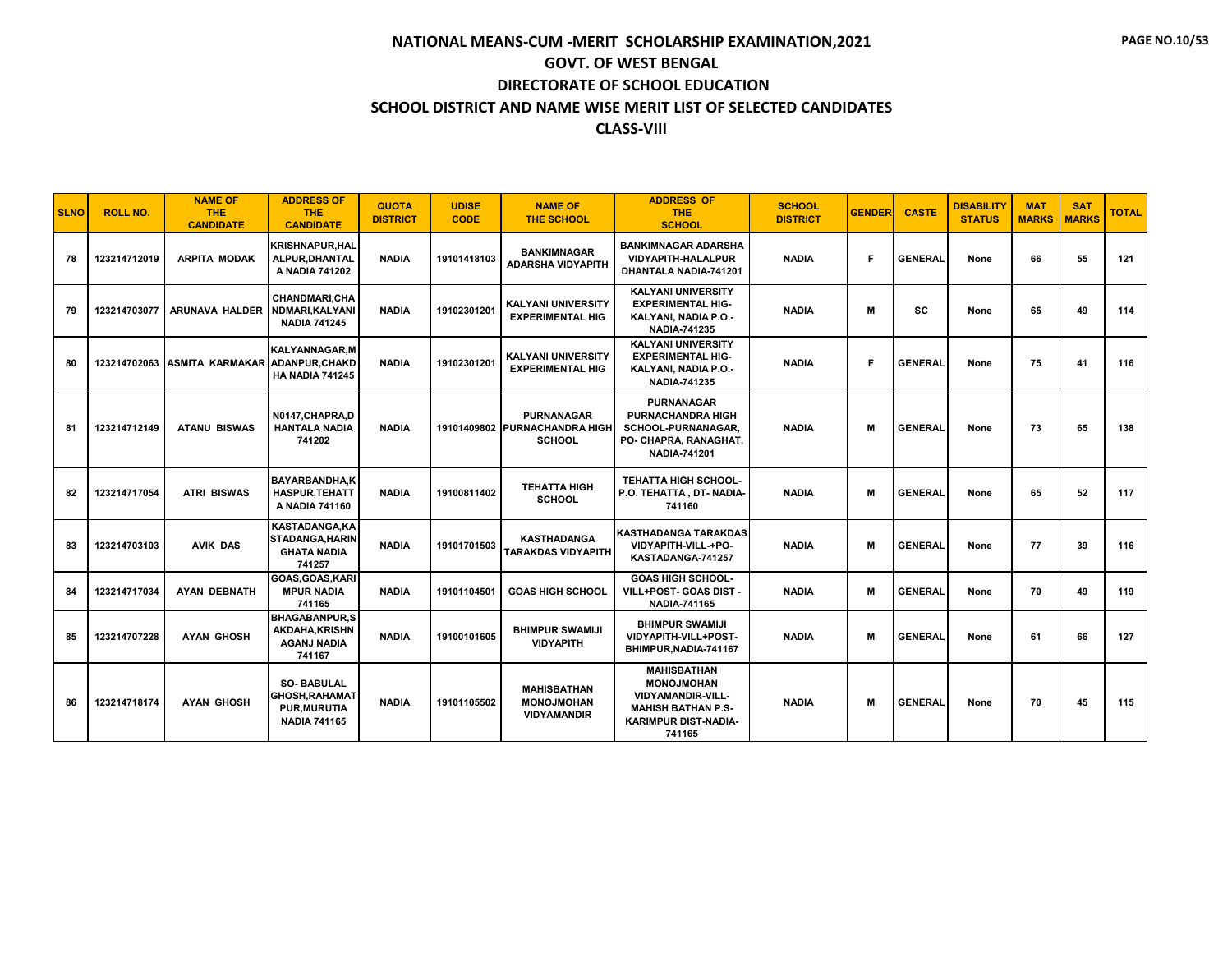| <b>SLNO</b> | <b>ROLL NO.</b> | <b>NAME OF</b><br>THE.<br><b>CANDIDATE</b> | <b>ADDRESS OF</b><br><b>THE</b><br><b>CANDIDATE</b>                                                       | <b>QUOTA</b><br><b>DISTRICT</b> | <b>UDISE</b><br><b>CODE</b> | <b>NAME OF</b><br><b>THE SCHOOL</b>                                            | <b>ADDRESS OF</b><br>THE.<br><b>SCHOOL</b>                                                                           | <b>SCHOOL</b><br><b>DISTRICT</b> | <b>GENDER</b> | <b>CASTE</b>   | <b>DISABILITY</b><br><b>STATUS</b> | <b>MAT</b><br><b>MARKS</b> | <b>SAT</b><br><b>MARKS</b> | <b>TOTAL</b> |
|-------------|-----------------|--------------------------------------------|-----------------------------------------------------------------------------------------------------------|---------------------------------|-----------------------------|--------------------------------------------------------------------------------|----------------------------------------------------------------------------------------------------------------------|----------------------------------|---------------|----------------|------------------------------------|----------------------------|----------------------------|--------------|
| 87          | 123214714010    | <b>AYAN HALDAR</b>                         | <b>SACHINATH</b><br><b>PRAMANIK</b><br><b>STREET, SANTIPU</b><br><b>R,SANTIPUR</b><br><b>NADIA 741404</b> | <b>NADIA</b>                    | 19102101405                 | <b>TANTUBAI SANGHA</b><br><b>HIGH SCHOOL</b>                                   | <b>TANTUBAI SANGHA HIGH</b><br>SCHOOL-19-LAXMITALA<br><b>BAZAR STREET</b><br>SHANTIPUR NADIA-741404                  | <b>NADIA</b>                     | м             | <b>SC</b>      | None                               | 64                         | 67                         | 131          |
| 88          | 123214718120    | <b>AYAN MANDAL</b>                         | <b>BAYARBANDHA,K</b><br><b>HASPUR, TEHATT</b><br>A NADIA 741160                                           | <b>NADIA</b>                    | 19100811402                 | <b>TEHATTA HIGH</b><br><b>SCHOOL</b>                                           | <b>TEHATTA HIGH SCHOOL-</b><br>P.O. TEHATTA, DT-NADIA-<br>741160                                                     | <b>NADIA</b>                     | м             | <b>GENERAL</b> | None                               | 61                         | 56                         | 117          |
| 89          | 123214708175    | <b>AYAN ROY</b>                            | <b>BHATJANGLA, BH</b><br>ATJANGLA,KOTW<br>ALI NADIA 741102                                                | <b>NADIA</b>                    | 19101901307                 | <b>KRISHNAGAR A.V.</b><br><b>HIGH SCHOOL</b>                                   | <b>KRISHNAGAR A.V. HIGH</b><br><b>SCHOOL-ANANTAHARI</b><br><b>MITRA LANE.</b><br><b>KRISHNAGAR, NADIA-</b><br>741101 | <b>NADIA</b>                     | м             | <b>GENERAL</b> | None                               | 63                         | 61                         | 124          |
| 90          | 123214704093    | <b>AYANIKA SARKAR</b>                      | <b>NAPIT SATBERIA</b><br>BELEMATH, NAGA<br><b>RUKHRA, HARING</b><br><b>HATA NADIA</b><br>741257           | <b>NADIA</b>                    | 19101713102                 | <b>NAGARUKHRA</b><br><b>KSHETRA MOHAN</b><br><b>GIRLS' HIGH</b><br>SCHOOL(H.S) | <b>NAGARUKHRA KSHETRA</b><br><b>MOHAN GIRLS' HIGH</b><br>SCHOOL(H.S)-<br>NAGARUKHRA, NADIA-<br>741257                | <b>NADIA</b>                     | F             | SC             | None                               | 57                         | 50                         | 107          |
| 91          | 123214712161    | <b>AYON SHAKHARI</b>                       | DUTTAPULIA, DUT<br>TAPULIA,DHANTA<br><b>LA NADIA 741504</b>                                               | <b>NADIA</b>                    | 19101404703                 | <b>DUTTAPULIA UNION</b><br><b>ACADEMY</b>                                      | <b>DUTTAPULIA UNION</b><br>ACADEMY-VILL+P.O.-<br>DATTAPULIA-741504                                                   | <b>NADIA</b>                     | м             | SC             | None                               | 66                         | 48                         | 114          |
| 92          | 123214712289    | <b>BAISAKHI KUNDU</b>                      | <b>DUTTAPULIA.DUT</b><br>TAPULIA, DHANTA<br><b>LA NADIA 741504</b>                                        | <b>NADIA</b>                    | 19101405503                 | <b>DUTTAPULIA UNION</b><br><b>ACADEMY FOR GIRLS</b><br>(HS)                    | <b>DUTTAPULIA UNION</b><br><b>ACADEMY FOR GIRLS (HS)-</b><br>VILL+P.O- DUTTAPULIA<br><b>NADIA-741504</b>             | <b>NADIA</b>                     | Е             | <b>GENERAL</b> | None                               | 67                         | 53                         | 120          |
| 93          | 123214718159    | <b>BANHISHA MOULIK</b>                     | <b>VILL-TEHATTA</b><br><b>CINEMAHALL</b><br>PARA.TEHATTA.T<br><b>EHATTA NADIA</b><br>741160               | <b>NADIA</b>                    | 19100811702                 | <b>SRIDAM CHANDRA</b><br><b>BALIKA VIDYALAYA</b>                               | <b>SRIDAM CHANDRA BALIKA</b><br>VIDYALAYA-VILL + P.O-<br><b>TEHATTA-741160</b>                                       | <b>NADIA</b>                     | Е             | <b>GENERAL</b> | None                               | 78                         | 60                         | 138          |
| 94          | 123214702009    | <b>BAPAN SARKAR</b>                        | <b>GOALDOVE.NAGA</b><br><b>RUKHRA, HARING</b><br><b>HATA NADIA</b><br>741257                              | <b>NADIA</b>                    | 19101713005                 | <b>NAGARUKHRA HIGH</b><br><b>SCHOOL</b>                                        | <b>NAGARUKHRA HIGH</b><br>SCHOOL-VILL+PO-<br>NAGARUKHRA,-741257                                                      | <b>NADIA</b>                     | м             | <b>SC</b>      | None                               | 62                         | 60                         | 122          |
| 95          | 123214713010    | <b>BAPAN SHIL</b>                          | <b>GHOLA MAIN</b><br>ROAD, GHOLA, GA<br><b>NGNAPUR NADIA</b><br>741238                                    | <b>NADIA</b>                    |                             | 19101412601 GHOLA HIGH SCHOOL                                                  | <b>GHOLA HIGH SCHOOL-</b><br>VILL+PO- GHOLA, PS-<br><b>GANGNAPUR, NADIA-</b><br>741233                               | <b>NADIA</b>                     | м             | <b>GENERAL</b> | None                               | 67                         | 53                         | 120          |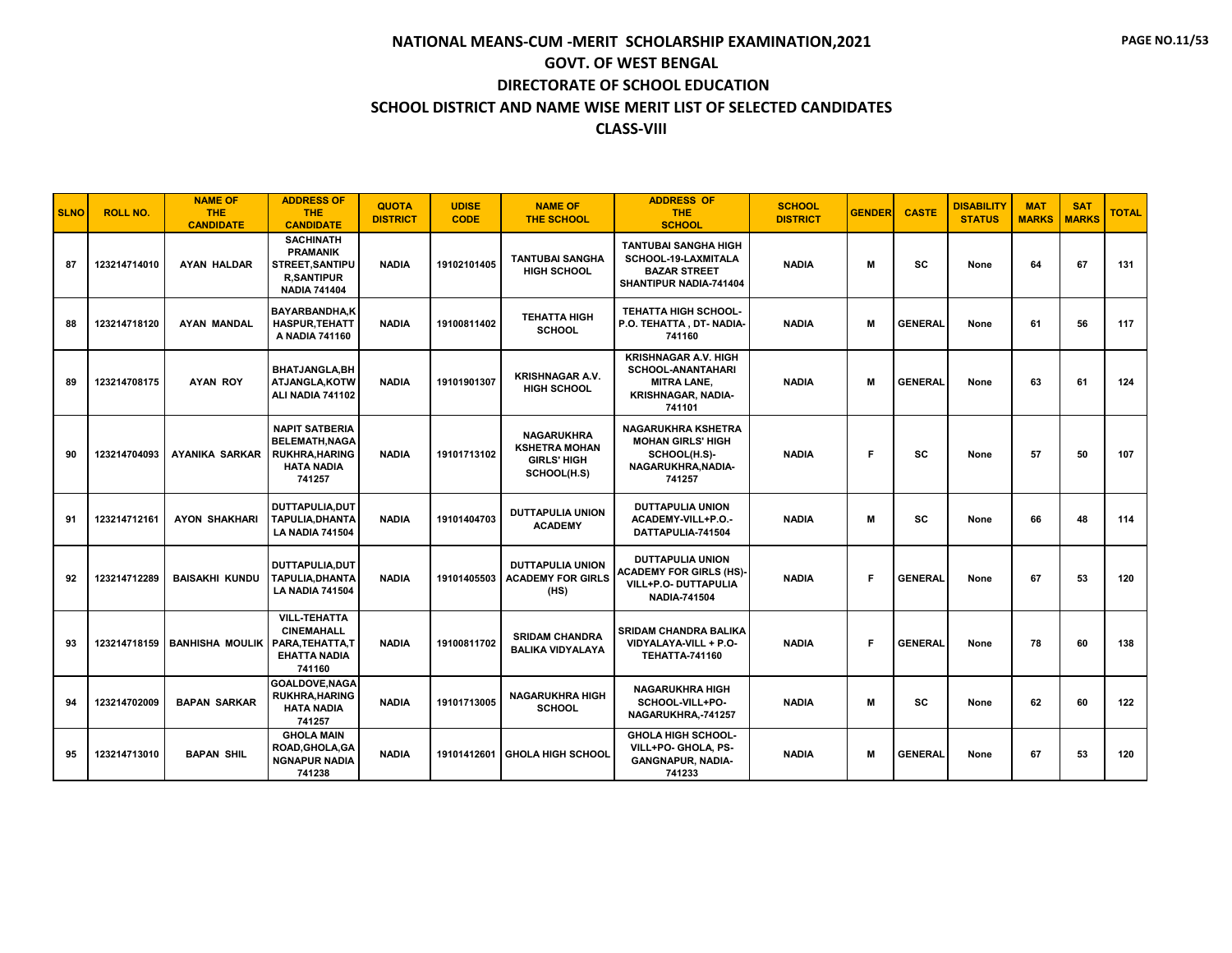| <b>SLNO</b> | <b>ROLL NO.</b> | <b>NAME OF</b><br><b>THE</b><br><b>CANDIDATE</b> | <b>ADDRESS OF</b><br><b>THE</b><br><b>CANDIDATE</b>                                                                                       | <b>QUOTA</b><br><b>DISTRICT</b> | <b>UDISE</b><br><b>CODE</b> | <b>NAME OF</b><br><b>THE SCHOOL</b>                                 | <b>ADDRESS OF</b><br><b>THE</b><br><b>SCHOOL</b>                                                                                          | <b>SCHOOL</b><br><b>DISTRICT</b> | <b>GENDER</b> | <b>CASTE</b>   | <b>DISABILITY</b><br><b>STATUS</b> | <b>MAT</b><br><b>MARKS</b> | <b>SAT</b><br><b>MARKS</b> | <b>TOTAL</b> |
|-------------|-----------------|--------------------------------------------------|-------------------------------------------------------------------------------------------------------------------------------------------|---------------------------------|-----------------------------|---------------------------------------------------------------------|-------------------------------------------------------------------------------------------------------------------------------------------|----------------------------------|---------------|----------------|------------------------------------|----------------------------|----------------------------|--------------|
| 96          |                 | 123214717180 BAPPA PRAMANICK AMATPUR.KARIM       | <b>S/O TAPAN</b><br><b>PRAMANICK, RAH</b><br><b>PUR NADIA</b><br>741165                                                                   | <b>NADIA</b>                    | 19101105502                 | <b>MAHISBATHAN</b><br><b>MONOJMOHAN</b><br><b>VIDYAMANDIR</b>       | <b>MAHISBATHAN</b><br><b>MONOJMOHAN</b><br><b>VIDYAMANDIR-VILL-</b><br><b>MAHISH BATHAN P.S-</b><br><b>KARIMPUR DIST-NADIA-</b><br>741165 | <b>NADIA</b>                     | м             | sc             | None                               | 68                         | 33                         | 101          |
| 97          | 123214718223    | <b>BEDANTI SAHA</b>                              | <b>BAZARPARA.KARI</b><br><b>MPUR, KARIMPUR</b><br><b>NADIA 741152</b>                                                                     | <b>NADIA</b>                    | 19101001804                 | <b>KARIMPUR GIRLS'</b><br><b>HIGH SCHOOL</b>                        | <b>KARIMPUR GIRLS' HIGH</b><br>SCHOOL-VILL+P.O-<br><b>KARIMPUR DIST-NADIA W.B.</b><br>741152                                              | <b>NADIA</b>                     | Е             | <b>GENERAL</b> | None                               | 73                         | 65                         | 138          |
| 98          |                 | 123214717242 BHASKAR SARKAR                      | <b>VILL</b><br>LALBAZAR,LALBA<br>ZAR, TEHATTA<br><b>NADIA 741163</b>                                                                      | <b>NADIA</b>                    | 19100808303                 | <b>BETAI HIGH SCHOOL</b>                                            | <b>BETAI HIGH SCHOOL-VILL+</b><br>PO BETAI-741163                                                                                         | <b>NADIA</b>                     | м             | SC             | None                               | 55                         | 59                         | 114          |
| 99          | 123214705062    | <b>BIBEKANANDA</b><br><b>BASAK</b>               | <b>NONARMATH, NAS</b><br>ARATPUR, NADAN<br><b>GHAT</b><br><b>BARDDHAMAN</b><br>713519                                                     | <b>NADIA</b>                    | 19101801806                 | <b>NABADWIP SIKSHA</b><br><b>MANDIR</b>                             | <b>NABADWIP SIKSHA</b><br><b>MANDIR-DEARA PARA</b><br><b>ROAD.NABADWIP</b><br>NADIA741302 - 741302                                        | <b>NADIA</b>                     | м             | <b>GENERAL</b> | None                               | 67                         | 59                         | 126          |
| 100         |                 | 123214717160   BIDESH PRAMANIK                   | JITPUR.JITPUR.TE<br><b>HATTA NADIA</b><br>741160                                                                                          | <b>NADIA</b>                    | 19100811402                 | <b>TEHATTA HIGH</b><br><b>SCHOOL</b>                                | <b>TEHATTA HIGH SCHOOL-</b><br>P.O. TEHATTA, DT- NADIA-<br>741160                                                                         | <b>NADIA</b>                     | м             | <b>GENERAL</b> | None                               | 71                         | 45                         | 116          |
| 101         | 123214718104    | <b>BIKRAM SARKAR</b>                             | ANANDAPALLY.K<br><b>ARIMPUR, KARIMP</b><br><b>UR NADIA 741152</b>                                                                         | <b>UTTAR</b><br><b>DINAJPUR</b> | 19101001003                 | <b>KARIMPUR</b><br><b>JAGANNATH HIGH</b><br><b>SCHOOL</b>           | <b>KARIMPUR JAGANNATH</b><br>HIGH SCHOOL-VILL+P.O-<br><b>KARIMPUR DIST-NADIA W.B.</b><br>741152                                           | <b>NADIA</b>                     | м             | SC             | None                               | 44                         | 55                         | 99           |
| 102         | 123214712150    | <b>BIPASHA DHAR</b>                              | <b>DHANTALA</b><br><b>BAZAR, DHANTAL</b><br>A, DHANTALA<br><b>NADIA 741202</b>                                                            | <b>NADIA</b>                    |                             | <b>PURNANAGAR</b><br>19101409802 PURNACHANDRA HIGH<br><b>SCHOOL</b> | <b>PURNANAGAR</b><br><b>PURNACHANDRA HIGH</b><br>SCHOOL-PURNANAGAR,<br>PO- CHAPRA, RANAGHAT,<br><b>NADIA-741201</b>                       | <b>NADIA</b>                     | F             | <b>GENERAL</b> | None                               | 65                         | 57                         | 122          |
| 103         | 123214702041    | <b>BIPASHA MONDAL</b>                            | <b>NEW</b><br><b>BHABANIPUR.SRI</b><br><b>KRISHNAPUR, ASH</b><br><b>OKENAGAR</b><br><b>NORTH TWENTY</b><br><b>FOUR PARGANAS</b><br>743711 | <b>NADIA</b>                    | 19101710302                 | <b>ANANDAPUR HIGH</b><br><b>SCHOOL</b>                              | <b>ANANDAPUR HIGH</b><br>SCHOOL-P.O- BARA<br><b>JAGULI-741221</b>                                                                         | <b>NADIA</b>                     | E             | <b>GENERAL</b> | None                               | 78                         | 56                         | 134          |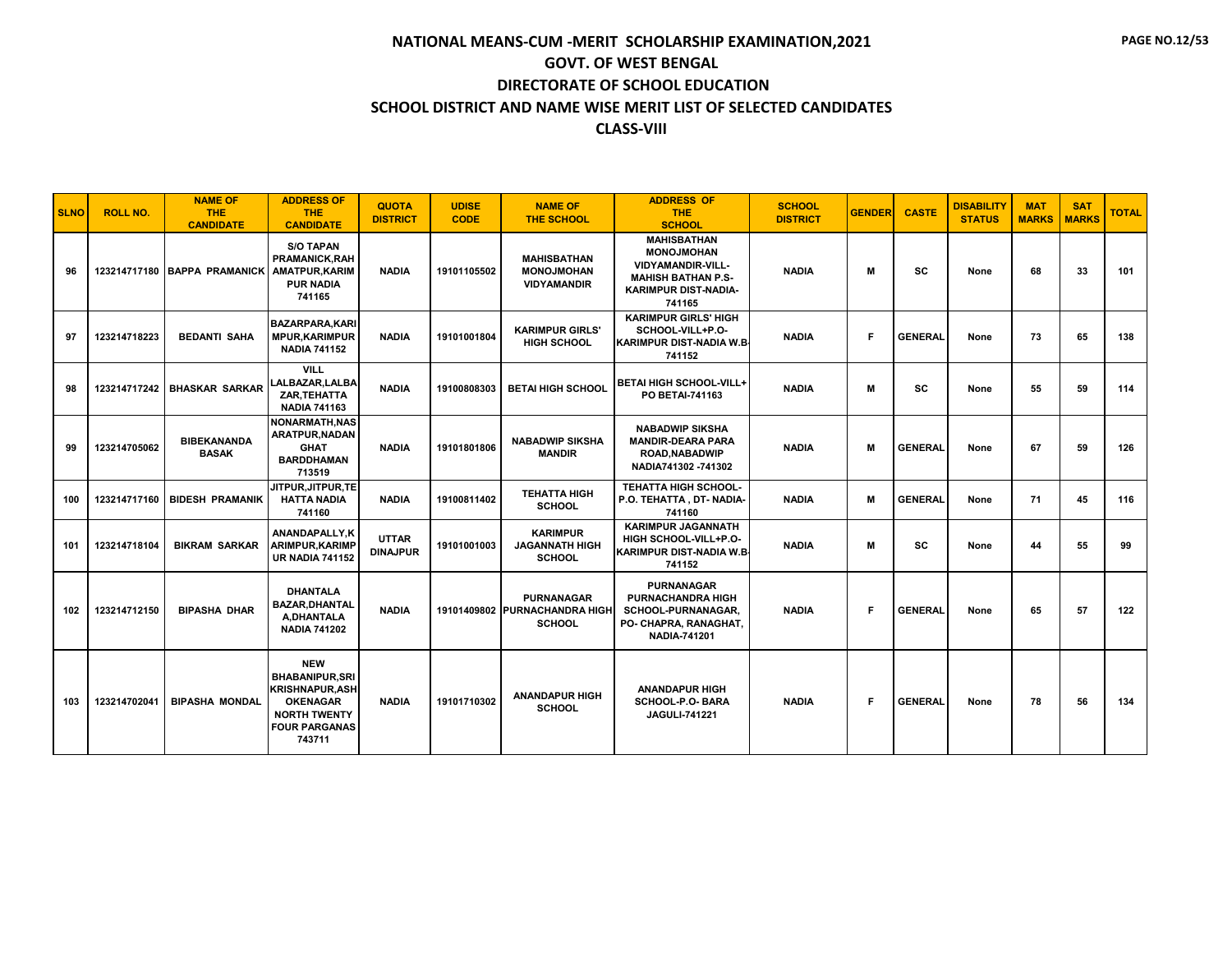#### **SCHOOL DISTRICT AND NAME WISE MERIT LIST OF SELECTED CANDIDATES**

#### **CLASS-VIII**

| <b>SLNO</b> | <b>ROLL NO.</b> | <b>NAME OF</b><br><b>THE</b><br><b>CANDIDATE</b> | <b>ADDRESS OF</b><br><b>THE</b><br><b>CANDIDATE</b>                                                        | <b>QUOTA</b><br><b>DISTRICT</b> | <b>UDISE</b><br><b>CODE</b> | <b>NAME OF</b><br><b>THE SCHOOL</b>                            | <b>ADDRESS OF</b><br><b>THE</b><br><b>SCHOOL</b>                                                                               | <b>SCHOOL</b><br><b>DISTRICT</b> | <b>GENDER</b> | <b>CASTE</b>   | <b>DISABILITY</b><br><b>STATUS</b> | <b>MAT</b><br><b>MARKS</b> | <b>SAT</b><br><b>MARKS</b> | <b>TOTAL</b> |
|-------------|-----------------|--------------------------------------------------|------------------------------------------------------------------------------------------------------------|---------------------------------|-----------------------------|----------------------------------------------------------------|--------------------------------------------------------------------------------------------------------------------------------|----------------------------------|---------------|----------------|------------------------------------|----------------------------|----------------------------|--------------|
| 104         | 123214717016    | <b>BIPRO ROY</b>                                 | VILL<br><b>RAMNAGAR.RAG</b><br><b>HUNATHPUR</b><br><b>RAMNAGAR.HOG</b><br><b>ALBARIA NADIA</b><br>741158   | <b>NADIA</b>                    | 19101008701                 | <b>KECHUADANGA</b><br><b>BIDHAN CHANDRA</b><br><b>VIDYANIK</b> | <b>KECHUADANGA BIDHAN</b><br><b>CHANDRA VIDYANIK-</b><br>VILL+P.O-KECHUDANGA<br>P.S-MURUTIOA DIST-NADAI<br>W.B-741172          | <b>NADIA</b>                     | м             | <b>SC</b>      | None                               | 62                         | 54                         | 116          |
| 105         | 123214703170    | <b>BISHAL ROY</b>                                | <b>MADANPUR, MADA</b><br><b>NPUR, CHAKDAHA</b><br><b>NADIA 741245</b>                                      | <b>UTTAR</b><br><b>DINAJPUR</b> | 19101608608                 | <b>MADANPUR K.A.</b><br>VIDYALAYA                              | <b>MADANPUR K.A.</b><br>VIDYALAYA-VILL+PO-<br>MADANPUR, NADIA-741245                                                           | <b>NADIA</b>                     | м             | <b>SC</b>      | None                               | 63                         | 36                         | 99           |
| 106         | 123214718255    | <b>BISHNU MONDAL</b>                             | <b>BANINATHPUR</b><br>ROAD, HOGALBAR<br><b>IA.HOGALBARIA</b><br><b>NADIA 741122</b>                        | <b>NADIA</b>                    | 19101007604                 | <b>HOGALBERIA</b><br><b>ADARSHA</b><br><b>SHIKSHANIKETAN</b>   | <b>HOGALBERIA ADARSHA</b><br>SHIKSHANIKETAN-<br>VILL+P.O-HOGOLBARIA<br>DIST-NADIA W.B-741122                                   | <b>NADIA</b>                     | M             | <b>SC</b>      | None                               | 62                         | 40                         | 102          |
| 107         |                 | 123214718087   BISWARUP BISWAS   INATHPUR, PALAS | <b>RADHANAGAR</b><br><b>PURBAPARA,GOP</b><br><b>HIPARA NADIA</b><br>741155                                 | <b>NADIA</b>                    | 19100900703                 | <b>SIDDESWARITALA</b><br><b>INSTITUTE</b>                      | <b>SIDDESWARITALA</b><br><b>INSTITUTE-VILL-</b><br><b>SHYAMNAGAR P.O-</b><br><b>SHYAMNAGAR DIST-NADIA</b><br>PIN-741155-741155 | <b>NADIA</b>                     | м             | <b>GENERAL</b> | None                               | 64                         | 55                         | 119          |
| 108         | 123214714134    | <b>BITHI BARAI</b>                               | <b>GHORAGACHHA,P</b><br>RITINAGAR, RANA<br><b>GHAT NADIA</b><br>741247                                     | <b>NADIA</b>                    | 19101310405                 | <b>NANDIGHAT ADARSHA</b><br><b>VIDYANIKETAN</b>                | <b>NANDIGHAT ADARSHA</b><br>VIDYANIKETAN-VILL+POST-<br><b>NANDIGHAT, P.S-</b><br>RANAGHAT, DIST-NADIA -<br>741255              | <b>NADIA</b>                     | F             | sc             | None                               | 69                         | 46                         | 115          |
| 109         | 123214705033    | <b>BRATATI ROY</b>                               | D/O-BIJAN ROY,<br><b>CHANDANNAGAR,</b><br><b>CHANDANNAGAR</b><br><b>KRISHNAGANJ</b><br><b>NADIA 741509</b> | <b>NADIA</b>                    | 19100600105                 | <b>KAMAKSHYA CHARAN</b><br><b>GIRLS' HIGH SCHOOL</b>           | <b>KAMAKSHYA CHARAN</b><br><b>GIRLS' HIGH SCHOOL-</b><br><b>VILL=CHANDANNAGAR,DIS</b><br>T=NADIA-741509                        | <b>NADIA</b>                     | F             | <b>GENERAL</b> | None                               | 68                         | 48                         | 116          |
| 110         | 123214717127    | <b>DEB HALDAR</b>                                | <b>HOGLARDAIR, JOY</b><br><b>KRISHNAPUR, JAL</b><br><b>ANGI</b><br><b>MURSHIDABAD</b><br>742305            | <b>KOLKATA</b>                  | 19100811402                 | <b>TEHATTA HIGH</b><br><b>SCHOOL</b>                           | <b>TEHATTA HIGH SCHOOL-</b><br>P.O. TEHATTA, DT-NADIA-<br>741160                                                               | <b>NADIA</b>                     | м             | SC             | None                               | 52                         | 48                         | 100          |
| 111         | 123214712190    | <b>DEBADRITA DAS</b>                             | 1,BABLA<br><b>GOBINDAPUR,SA</b><br><b>NTIPUR NADIA</b><br>741404                                           | <b>NADIA</b>                    | 19101505702                 | <b>VIVEKANANDA NAGAR</b><br><b>VIVEKANANDA HIGH</b>            | <b>VIVEKANANDA NAGAR</b><br><b>VIVEKANANDA HIGH -</b><br><b>BABLA GOBINDAPUR</b><br>SANTIPUR NADIA-741404                      | <b>NADIA</b>                     | Е             | <b>GENERAL</b> | None                               | 75                         | 53                         | 128          |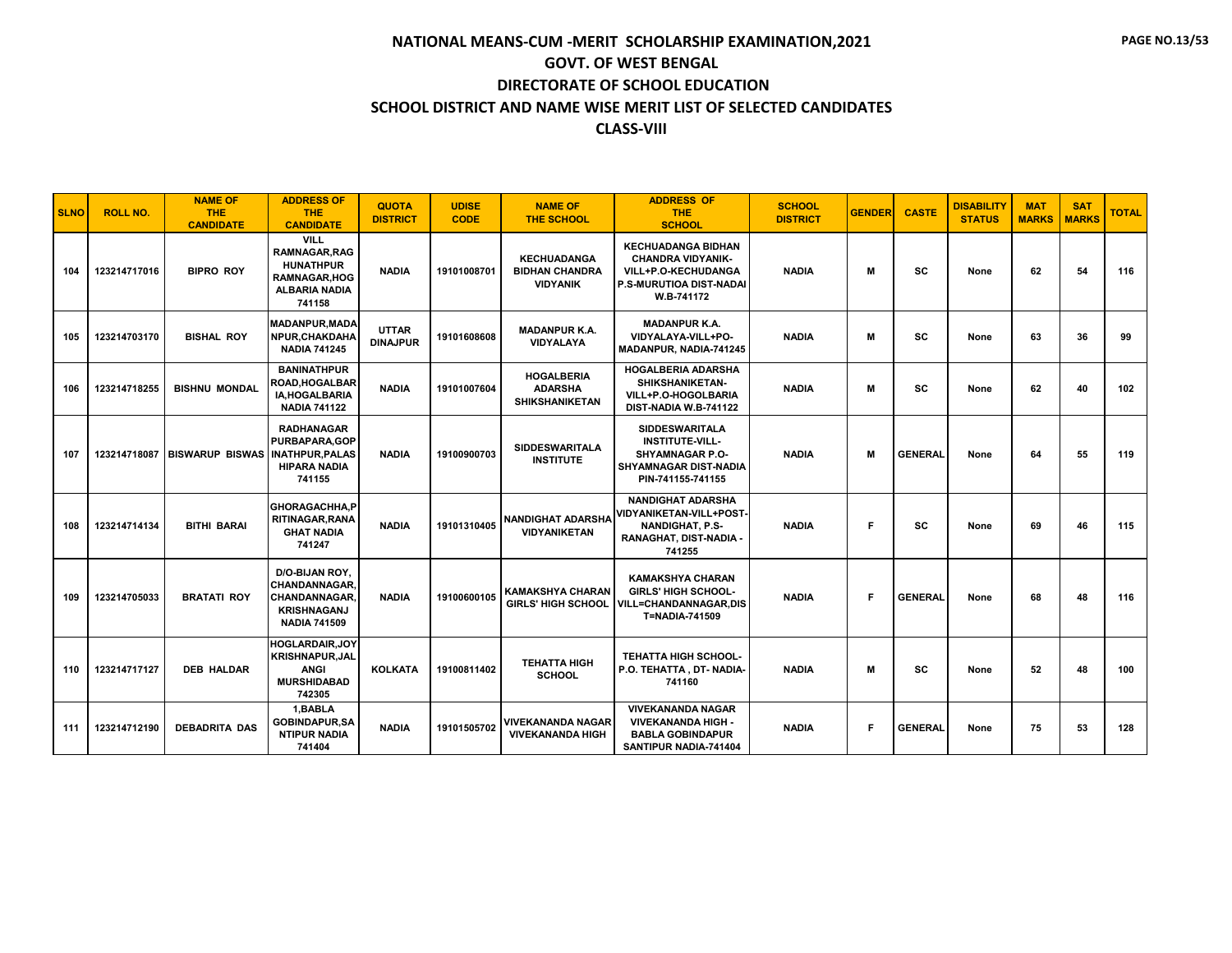| <b>SLNO</b> | <b>ROLL NO.</b> | <b>NAME OF</b><br>THE.<br><b>CANDIDATE</b> | <b>ADDRESS OF</b><br><b>THE</b><br><b>CANDIDATE</b>                                                                     | <b>QUOTA</b><br><b>DISTRICT</b> | <b>UDISE</b><br><b>CODE</b> | <b>NAME OF</b><br><b>THE SCHOOL</b>                       | <b>ADDRESS OF</b><br>THE.<br><b>SCHOOL</b>                                                                        | <b>SCHOOL</b><br><b>DISTRICT</b> | <b>GENDER</b> | <b>CASTE</b>   | <b>DISABILITY</b><br><b>STATUS</b> | <b>MAT</b><br><b>MARKS</b> | <b>SAT</b><br><b>MARKS</b> | <b>TOTAL</b> |
|-------------|-----------------|--------------------------------------------|-------------------------------------------------------------------------------------------------------------------------|---------------------------------|-----------------------------|-----------------------------------------------------------|-------------------------------------------------------------------------------------------------------------------|----------------------------------|---------------|----------------|------------------------------------|----------------------------|----------------------------|--------------|
| 112         | 123214705067    | <b>DEBANJAN</b><br><b>MAJUMDAR</b>         | <b>H C SARKAR</b><br>ROAD,<br>NALUAPARA.<br><b>AMINBAZAR.KRIS</b><br><b>HNANAGAR,KOT</b><br><b>WALI NADIA</b><br>741101 | <b>NADIA</b>                    | 19101901409                 | <b>KRISHNAGAR HIGH</b><br><b>SCHOOL</b>                   | <b>KRISHNAGAR HIGH</b><br><b>SCHOOL-KRISHNAGAR.</b><br>NADIA PIN 741101-741101                                    | <b>NADIA</b>                     | M             | <b>GENERAL</b> | None                               | 62                         | 61                         | 123          |
| 113         | 123214718136    | <b>DEBASMITA KHAN</b>                      | <b>KRISHNANAGAR</b><br><b>TO KARIMPUR</b><br>ROAD, NAZIRPUR,<br><b>TEHATTA NADIA</b><br>741165                          | <b>NADIA</b>                    | 19100801202                 | <b>NAZIRPUR SARADA</b><br><b>BALIKA VIDYALAYA</b>         | NAZIRPUR SARADA BALIKA<br>VIDYALAYA-VILL=P O<br>NAZIRPUR-741165                                                   | <b>NADIA</b>                     | F             | <b>SC</b>      | None                               | 70                         | 52                         | 122          |
| 114         | 123214704064    | DEBDUT DEBNATH PARA, NAGARUKH              | <b>NAGARUKHRA</b><br><b>SHITALATALA</b><br><b>RA.HARINGHATA</b><br><b>NADIA 741257</b>                                  | <b>NADIA</b>                    | 19101713005                 | <b>NAGARUKHRA HIGH</b><br><b>SCHOOL</b>                   | <b>NAGARUKHRA HIGH</b><br>SCHOOL-VILL+PO-<br>NAGARUKHRA,-741257                                                   | <b>NADIA</b>                     | M             | <b>GENERAL</b> | None                               | 77                         | 76                         | 153          |
| 115         | 123214707192    | <b>DEBLINA PANDIT</b>                      | NH12, DIGNAGAR,<br><b>KOTWALI NADIA</b><br>741401                                                                       | <b>NADIA</b>                    | 19100112901                 | <b>DIGNAGAR GIRLS'</b><br><b>HIGH SCHOOL</b>              | <b>DIGNAGAR GIRLS' HIGH</b><br>SCHOOL-VILL+P.O-<br><b>DIGNAGAR P.S-KOTWALI</b><br><b>DIST - NADIA-741401</b>      | <b>NADIA</b>                     | F             | <b>GENERAL</b> | None                               | 71                         | 46                         | 117          |
| 116         | 123214703140    | <b>DEBOJYOTI DAS</b>                       | <b>UTTAR</b><br><b>BRAHMAPUR</b><br><b>ROAD, NIMTALA</b><br><b>BAZAR, HARINGH</b><br>ATA NADIA 741257                   | <b>NADIA</b>                    | 19101700206                 | <b>NIMTALA</b><br><b>RANGESWAR HIGH</b><br><b>SCHOOL</b>  | <b>NIMTALA RANGESWAR</b><br>HIGH SCHOOL-VILL+P.O.<br>NIMTALA BAJAR-741257                                         | <b>NADIA</b>                     | м             | sc             | None                               | 70                         | 55                         | 125          |
| 117         | 123214707108    | <b>DEEP MANDAL</b>                         | ASANNAGAR.ASA<br><b>NNAGAR, BHIMPU</b><br><b>R NADIA 741161</b>                                                         | <b>NADIA</b>                    | 19100102403                 | <b>ASSANNAGAR HIGH</b><br><b>SCHOOL</b>                   | <b>ASSANNAGAR HIGH</b><br>SCHOOL-VILL+PO-<br>ASANNAGAR-741161                                                     | <b>NADIA</b>                     | M             | <b>SC</b>      | None                               | 67                         | 60                         | 127          |
| 118         | 123214708097    | <b>DEEPANSHU SAHA</b>                      | 49/1 AMPULIA<br><b>PARA</b><br><b>BADURTALA, NAB</b><br><b>ADWIP.NABADWI</b><br><b>P NADIA 741302</b>                   | <b>NADIA</b>                    | 19101801407                 | <b>NABADWIP</b><br><b>BAKULTALA HIGH</b><br><b>SCHOOL</b> | <b>NABADWIP BAKULTALA</b><br><b>HIGH SCHOOL-NETAJI</b><br><b>SUBHAS ROAD</b><br>NABADWIP .NADIA 741302-<br>741302 | <b>NADIA</b>                     | м             | <b>GENERAL</b> | None                               | 64                         | 64                         | 128          |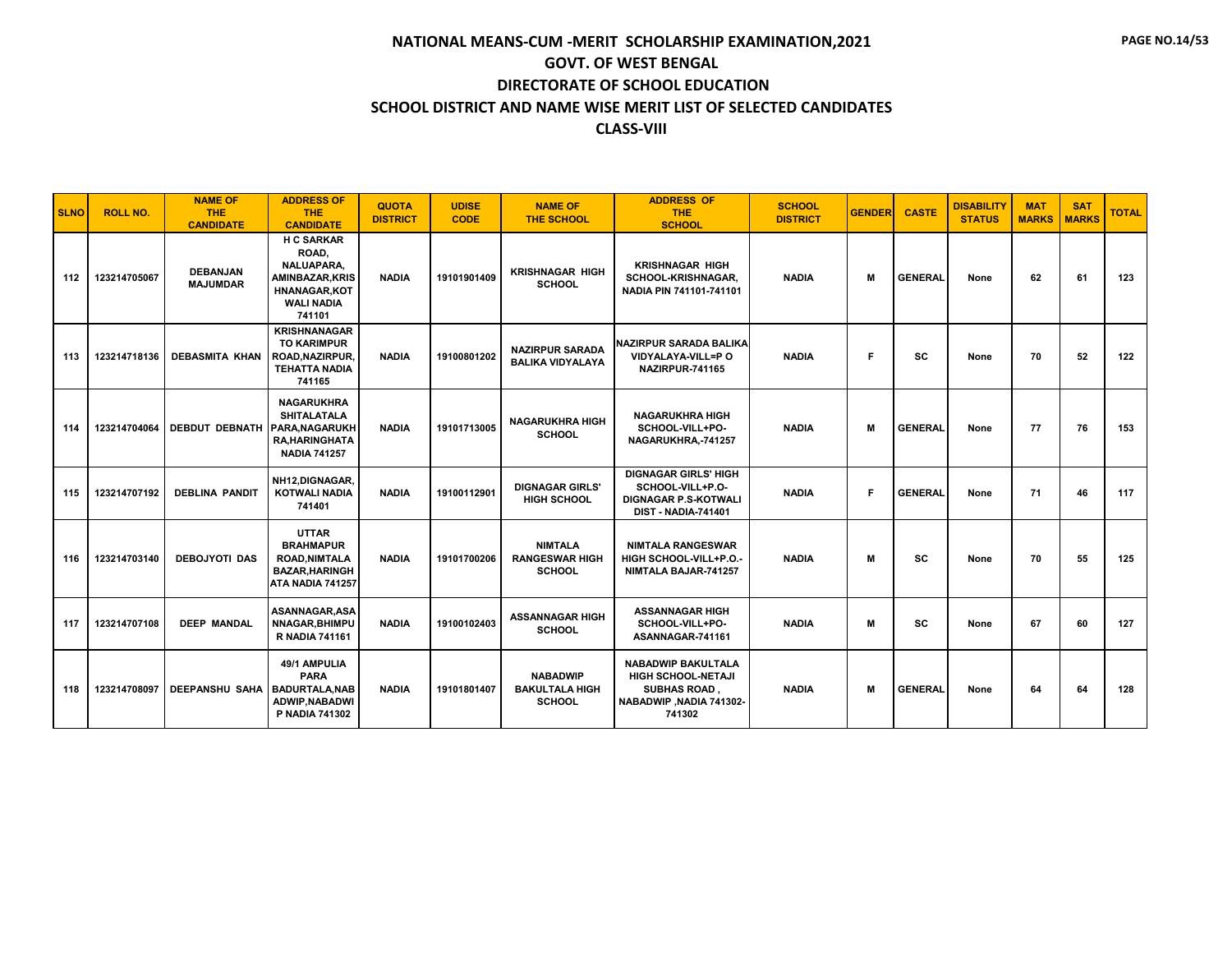| <b>SLNO</b> | <b>ROLL NO.</b> | <b>NAME OF</b><br><b>THE</b><br><b>CANDIDATE</b> | <b>ADDRESS OF</b><br><b>THE</b><br><b>CANDIDATE</b>                                                      | <b>QUOTA</b><br><b>DISTRICT</b> | <b>UDISE</b><br><b>CODE</b> | <b>NAME OF</b><br><b>THE SCHOOL</b>               | <b>ADDRESS OF</b><br>THE.<br><b>SCHOOL</b>                                                                   | <b>SCHOOL</b><br><b>DISTRICT</b> | <b>GENDER</b> | <b>CASTE</b>   | <b>DISABILITY</b><br><b>STATUS</b> | <b>MAT</b><br><b>MARKS</b> | <b>SAT</b><br><b>MARKS</b> | <b>TOTAL</b> |
|-------------|-----------------|--------------------------------------------------|----------------------------------------------------------------------------------------------------------|---------------------------------|-----------------------------|---------------------------------------------------|--------------------------------------------------------------------------------------------------------------|----------------------------------|---------------|----------------|------------------------------------|----------------------------|----------------------------|--------------|
| 119         | 123214712219    | <b>DEEPAYAN DAS</b>                              | KADAMPUR, FULIA<br><b>COLONY.SANTIPU</b><br><b>R NADIA 741402</b>                                        | <b>UTTAR</b><br><b>DINAJPUR</b> | 19101510605                 | <b>FULIA</b><br><b>SIKSHANIKETAN</b>              | <b>FULIA SIKSHANIKETAN-</b><br><b>VILL- FULIA COLONY P.O-</b><br>SANTIPUR NADIA-741402                       | <b>NADIA</b>                     | M             | <b>SC</b>      | None                               | 66                         | 33                         | 99           |
| 120         | 123214712206    | <b>DEEPYENDU</b><br><b>SARKAR</b>                | GOYALPARA.PAN<br>PARA, SANTIPUR<br><b>NADIA 741402</b>                                                   | <b>NADIA</b>                    | 19101510605                 | <b>FULIA</b><br><b>SIKSHANIKETAN</b>              | <b>FULIA SIKSHANIKETAN-</b><br>VILL- FULIA COLONY P.O-<br>SANTIPUR NADIA-741402                              | <b>NADIA</b>                     | M             | <b>GENERAL</b> | None                               | 76                         | 40                         | 116          |
| 121         | 123214717014    | <b>DIBYENDU HALDER</b>                           | <b>TEHATTA</b><br><b>BARGIDANGA</b><br>PARA, TEHATTA, T<br><b>EHATTA NADIA</b><br>741160                 | <b>NADIA</b>                    | 19100811402                 | <b>TEHATTA HIGH</b><br><b>SCHOOL</b>              | <b>TEHATTA HIGH SCHOOL-</b><br>P.O. TEHATTA, DT-NADIA-<br>741160                                             | <b>NADIA</b>                     | M             | <b>SC</b>      | None                               | 62                         | 51                         | 113          |
| 122         | 123214718038    | DIP MAJUMDAR                                     | <b>MANIKDIHI.DIGHA</b><br><b>LKANDI, MURUTIA</b><br><b>NADIA 741152</b>                                  | <b>NADIA</b>                    | 19101107802                 | <b>TARAKGANJ HIGH</b><br><b>SCHOOL</b>            | TARAKGANJ HIGH SCHOOL<br><b>VILL- TARAKGANG POST-</b><br><b>MURUTIA DIST- NADIA-</b><br>741165               | <b>NADIA</b>                     | M             | SC             | None                               | 74                         | 29                         | 103          |
| 123         | 123214712159    | <b>DIPTI SARKAR</b>                              | <b>TARAPUR.TARAP</b><br><b>UR.RANAGHAT</b><br><b>NADIA 741402</b>                                        | <b>NADIA</b>                    | 19101309104                 | <b>NAWPARA HIGH</b><br><b>SCHOOL</b>              | <b>NAWPARA HIGH SCHOOL-</b><br>P.O+VILL-NAWPARA P.S-<br><b>RANAGHAT DIST-NADIA-</b><br>741255                | <b>NADIA</b>                     | Е             | <b>GENERAL</b> | None                               | 68                         | 51                         | 119          |
| 124         | 123214717196    | <b>DISA MONDAL</b>                               | CHANDERGHAT,C<br>HANDERGHAT, TE<br><b>HATTA NADIA</b><br>741160                                          | <b>NADIA</b>                    | 19100806706                 | <b>CHNADERGHAT GIRLS</b><br><b>JR HIGH SCHOOL</b> | <b>CHNADERGHAT GIRLS JR</b><br>HIGH SCHOOL-VILL+P.O-<br>CHANDERGHAT-741160                                   | <b>NADIA</b>                     | Е             | <b>GENERAL</b> | None                               | 65                         | 55                         | 120          |
| 125         | 123214708119    | DITIPRIYA PAUL                                   | <b>MAA</b><br><b>ANANDAMOYEE</b><br><b>HOUSING, BHATJA</b><br><b>NGLA,KOTWALI</b><br><b>NADIA 741102</b> | <b>NADIA</b>                    | 19101901705                 | <b>HOLY FAMILY GIRLS'</b><br><b>HIGH SCHOOL</b>   | <b>HOLY FAMILY GIRLS' HIGH</b><br><b>SCHOOL-DAK BANGLO</b><br>ROAD, KRISHNAGAR,<br><b>NADIA-741101</b>       | <b>NADIA</b>                     | Е             | <b>GENERAL</b> | None                               | 71                         | 52                         | 123          |
| 126         | 123214705091    | <b>DIYA SARKAR</b>                               | SONGHATA.DURG<br><b>APUR, KRISHNAG</b><br>ANJ NADIA 741506                                               | <b>UTTAR</b><br><b>DINAJPUR</b> | 19100601204                 | <b>KRISHNAGANJ A.S</b><br><b>HIGH SCHOOL</b>      | <b>KRISHNAGANJ A.S HIGH</b><br>SCHOOL-<br><b>VILL=KRISHNAGANJ-</b><br>741506                                 | <b>NADIA</b>                     | F             | <b>SC</b>      | None                               | 52                         | 47                         | 99           |
| 127         | 123214714035    | <b>DONA BAIN</b>                                 | <b>CHAKDAH TO</b><br><b>ANISHMALI</b><br>ROAD, GANGNAPU<br><b>R,GANGNAPUR</b><br><b>NADIA 741238</b>     | <b>KOLKATA</b>                  | 19101413401                 | <b>GANGNAPUR GIRLS'</b><br><b>HIGH SCHOOL</b>     | <b>GANGNAPUR GIRLS' HIGH</b><br>SCHOOL-VILL-<br><b>GANGNAPUR, PO-</b><br><b>GANGNAPUR, NASDIA-</b><br>741233 | <b>NADIA</b>                     | F             | SC             | None                               | 60                         | 40                         | 100          |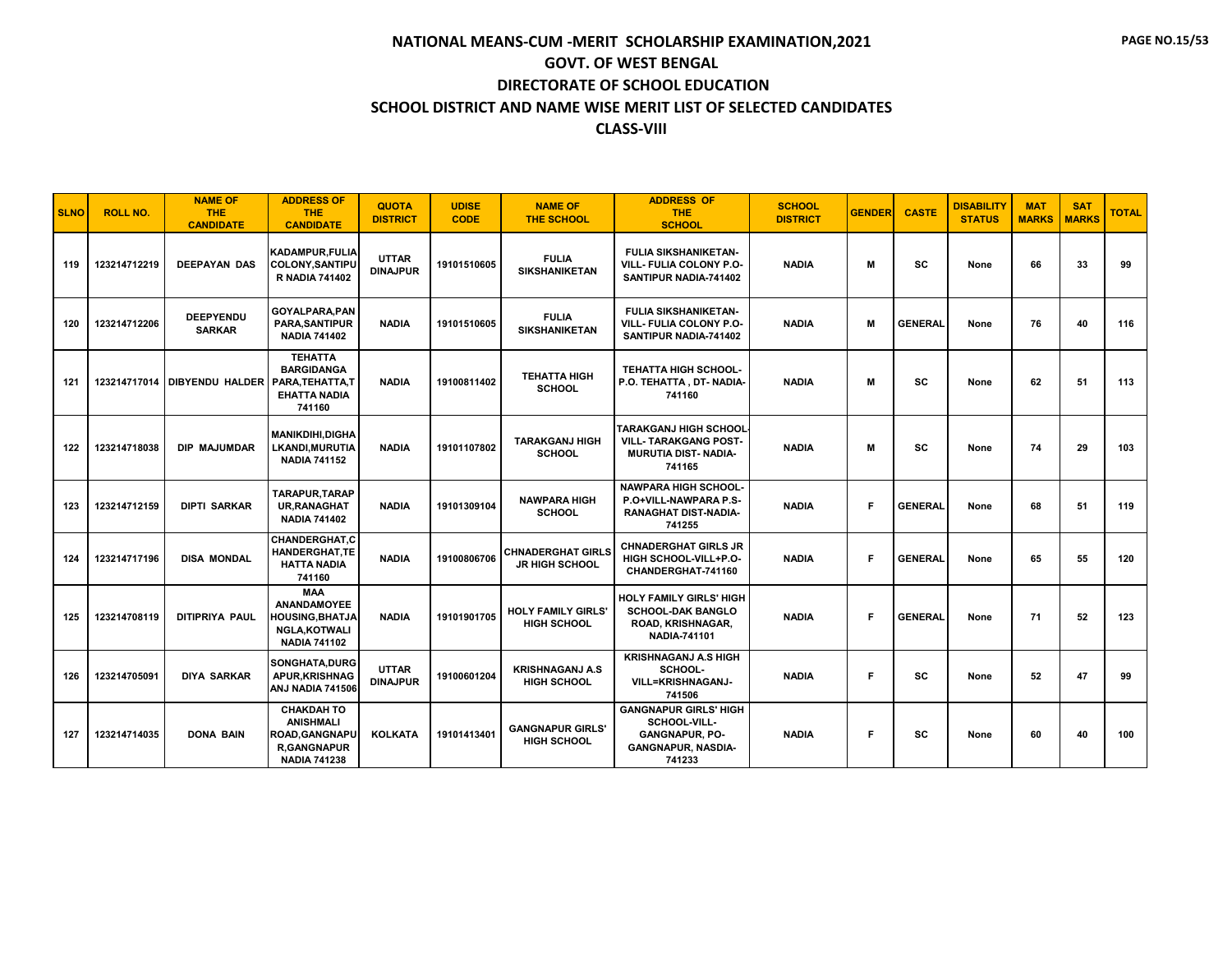| <b>SLNO</b> | <b>ROLL NO.</b> | <b>NAME OF</b><br>THE.<br><b>CANDIDATE</b> | <b>ADDRESS OF</b><br><b>THE</b><br><b>CANDIDATE</b>                                                                                                    | <b>QUOTA</b><br><b>DISTRICT</b> | <b>UDISE</b><br><b>CODE</b> | <b>NAME OF</b><br><b>THE SCHOOL</b>                            | <b>ADDRESS OF</b><br>THE.<br><b>SCHOOL</b>                                                                                              | <b>SCHOOL</b><br><b>DISTRICT</b> | <b>GENDER</b> | <b>CASTE</b>   | <b>DISABILITY</b><br><b>STATUS</b> | <b>MAT</b><br><b>MARKS</b> | <b>SAT</b><br><b>MARKS</b> | <b>TOTAL</b> |
|-------------|-----------------|--------------------------------------------|--------------------------------------------------------------------------------------------------------------------------------------------------------|---------------------------------|-----------------------------|----------------------------------------------------------------|-----------------------------------------------------------------------------------------------------------------------------------------|----------------------------------|---------------|----------------|------------------------------------|----------------------------|----------------------------|--------------|
| 128         | 123214718121    | <b>EMAMI BISWAS</b>                        | <b>BARBAKPUR.BAR</b><br><b>BAKPUR, KARIMP</b><br><b>UR NADIA 741165</b>                                                                                | <b>NADIA</b>                    | 19101104501                 | <b>GOAS HIGH SCHOOL</b>                                        | <b>GOAS HIGH SCHOOL-</b><br>VILL+POST- GOAS DIST -<br><b>NADIA-741165</b>                                                               | <b>NADIA</b>                     | F             | <b>GENERAL</b> | None                               | 67                         | 54                         | 121          |
| 129         | 123214712232    | <b>EMON KARMAKAR</b>                       | <b>VILL-FULIA</b><br><b>PARESHNATHPUR</b><br>.FULIA<br><b>COLONY.SANTIPU</b><br><b>R NADIA 741402</b>                                                  | <b>NADIA</b>                    | 19101510605                 | <b>FULIA</b><br><b>SIKSHANIKETAN</b>                           | <b>FULIA SIKSHANIKETAN-</b><br><b>VILL- FULIA COLONY P.O-</b><br>SANTIPUR NADIA-741402                                                  | <b>NADIA</b>                     | M             | <b>GENERAL</b> | None                               | 64                         | 59                         | 123          |
| 130         | 123214713227    | <b>GARIMA PAL</b>                          | ANANDANAGAR, A<br>RANGHATA, TAHE<br><b>RPUR NADIA</b><br>741501                                                                                        | <b>NADIA</b>                    | 19101401303                 | <b>ARANGHATA GIRLS'</b><br><b>HIGH SCHOOL</b>                  | <b>ARANGHATA GIRLS' HIGH</b><br>SCHOOL-VILL+P.O.-<br>ARANGHATA-741501                                                                   | <b>NADIA</b>                     | F             | <b>GENERAL</b> | None                               | 64                         | 63                         | 127          |
| 131         | 123214712156    | <b>GOURAB MONDAL</b>                       | <b>HANSKHALI</b><br><b>BAZARPARA, HAN</b><br><b>SKHALI, HANSKHA</b><br><b>LI NADIA 741505</b>                                                          | <b>NADIA</b>                    | 19101205505                 | <b>HANSKHALI SAMABAI</b><br><b>VIDYAPITH</b>                   | <b>HANSKHALI SAMABAI</b><br>VIDYAPITH-VILL+P.O-<br><b>HANSKHALI NADIA-741505</b>                                                        | <b>NADIA</b>                     | M             | <b>GENERAL</b> | None                               | 61                         | 61                         | 122          |
| 132         | 123214717096    | <b>HABIB SHAIKH</b>                        | <b>SEKHPARA</b><br><b>ROAD, HOGALBAR</b><br><b>IA.HOGALBARIA</b><br><b>NADIA 741122</b>                                                                | <b>NADIA</b>                    | 19101007604                 | <b>HOGALBERIA</b><br><b>ADARSHA</b><br><b>SHIKSHANIKETAN</b>   | <b>HOGALBERIA ADARSHA</b><br><b>SHIKSHANIKETAN-</b><br>VILL+P.O-HOGOLBARIA<br>DIST-NADIA W.B-741122                                     | <b>NADIA</b>                     | M             | <b>GENERAL</b> | None                               | 65                         | 63                         | 128          |
| 133         | 123214704112    | <b>HEMA HALDER</b>                         | <b>SHIKARPUR</b><br><b>VIVEKANANDA</b><br><b>HIGH SCHOOL</b><br><b>STREET.BHAGIRA</b><br><b>THI</b><br>SHILPASRAM, CHA<br><b>KDAHA NADIA</b><br>741248 | <b>NADIA</b>                    | 19101610705                 | <b>SHIKARPUR</b><br><b>VIVEKANANDA HIGH</b><br><b>SCHOOL F</b> | <b>SHIKARPUR VIVEKANANDA</b><br><b>HIGH SCHOOL F-</b><br><b>SKHIKARPUR P.O-</b><br><b>BHAGIRATH SILPAASRAM</b><br>DIST-NADIA W.B-741224 | <b>NADIA</b>                     | F             | <b>GENERAL</b> | None                               | 79                         | 36                         | 115          |
| 134         | 123214712288    | <b>HIMADRI NANDY</b>                       | <b>KANDOKHOLA</b><br><b>MAJHER</b><br>PARA, KANDOKHO<br><b>LA,SANTIPUR</b><br><b>NADIA 741404</b>                                                      | <b>NADIA</b>                    | 19102100808                 | <b>SANTIPUR MUNICIPAL</b><br><b>HIGH SCHOOL</b>                | <b>SANTIPUR MUNICIPAL</b><br><b>HIGH SCHOOL-34 N S</b><br><b>ROAD WARD NO 08</b><br>SHANTIPUR NADIA-741404                              | <b>NADIA</b>                     | М             | <b>GENERAL</b> | None                               | 60                         | 55                         | 115          |
| 135         | 123214717237    | <b>HINDOL NATH</b>                         | PALASHIPARA, PA<br>LASHIPARA, PALA<br><b>SHIPARA NADIA</b><br>741155                                                                                   | <b>NADIA</b>                    | 19100905005                 | <b>PALASHIPARA M.G.S</b><br><b>VIDYAPITH</b>                   | <b>PALASHIPARA M.G.S</b><br>VIDYAPITH-VILL+P.O-<br>PALASHI PARA-741155                                                                  | <b>NADIA</b>                     | M             | <b>GENERAL</b> | None                               | 72                         | 52                         | 124          |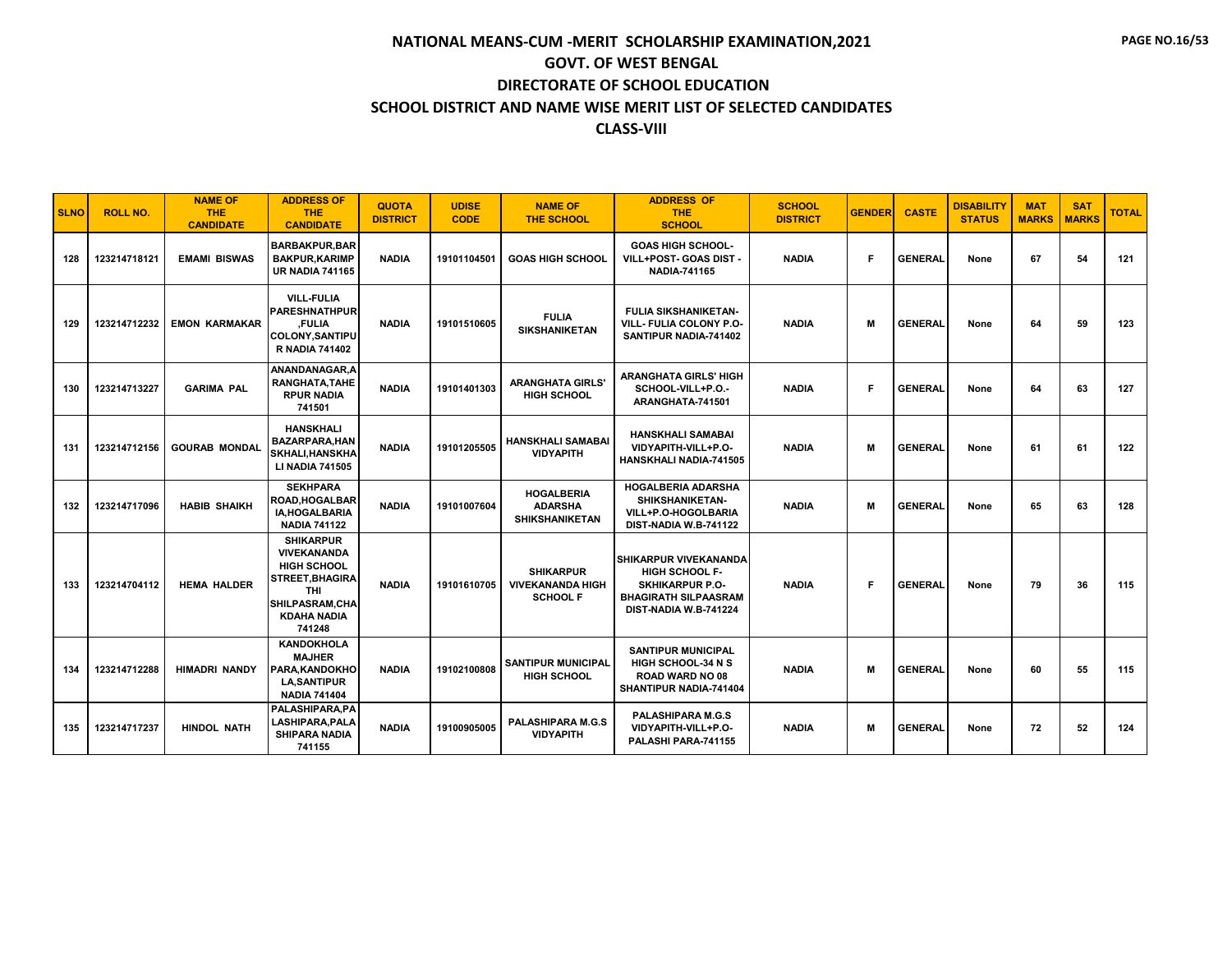| <b>SLNO</b> | <b>ROLL NO.</b> | <b>NAME OF</b><br>THE.<br><b>CANDIDATE</b> | <b>ADDRESS OF</b><br><b>THE</b><br><b>CANDIDATE</b>                                  | <b>QUOTA</b><br><b>DISTRICT</b> | <b>UDISE</b><br><b>CODE</b> | <b>NAME OF</b><br><b>THE SCHOOL</b>                            | <b>ADDRESS OF</b><br>THE.<br><b>SCHOOL</b>                                                                                       | <b>SCHOOL</b><br><b>DISTRICT</b> | <b>GENDER</b> | <b>CASTE</b>   | <b>DISABILITY</b><br><b>STATUS</b> | <b>MAT</b><br><b>MARKS</b> | <b>SAT</b><br><b>MARKS</b> | <b>TOTAL</b> |
|-------------|-----------------|--------------------------------------------|--------------------------------------------------------------------------------------|---------------------------------|-----------------------------|----------------------------------------------------------------|----------------------------------------------------------------------------------------------------------------------------------|----------------------------------|---------------|----------------|------------------------------------|----------------------------|----------------------------|--------------|
| 136         | 123214712298    | <b>INDIRA MANDAL</b>                       | N0048, KALINARA<br>YANPUR, TAHERP<br><b>UR NADIA 741254</b>                          | <b>NADIA</b>                    | 19101305801                 | <b>KALINARAYANPUR</b><br><b>ADARSHA VIDYALAYA</b>              | <b>KALINARAYANPUR</b><br>ADARSHA VIDYALAYA-<br>VILL+PO-<br><b>KALINARAYANPUR, PS-</b><br>TAHERPUR, NADIA-741254                  | <b>NADIA</b>                     | F             | <b>SC</b>      | None                               | 66                         | 58                         | 124          |
| 137         | 123214703081    | <b>ISHITA KARMAKAR</b>                     | ANANDAPUR, BAR<br>AJAGULI, HARING<br><b>HATA NADIA</b><br>741221                     | <b>NADIA</b>                    | 19101708706                 | RAJ LAXMI KANYA<br><b>VIDYAPITH</b>                            | RAJ LAXMI KANYA<br><b>VIDYAPITH-VILL-DISGHA;</b><br>P.O- BARAJAGULI DIST-<br>NADIA PIN-741221-741221                             | <b>NADIA</b>                     | F             | <b>GENERAL</b> | None                               | 66                         | 51                         | 117          |
| 138         | 123214714046    | <b>ISHITA MONDAL</b>                       | NUTANPARA.NAW<br>PARA, RANAGHAT<br><b>NADIA 741255</b>                               | <b>NADIA</b>                    | 19101309503                 | <b>SAHEBDANGA</b><br><b>NUTANPARA</b><br><b>GOSAICHAR HIGH</b> | SAHEBDANGA NUTANPARA<br><b>GOSAICHAR HIGH-VILL-</b><br><b>NATUN PARA P.O-</b><br>NAWPARA PIN-741258 DIST-<br><b>NADIA-741258</b> | <b>NADIA</b>                     | F             | <b>GENERAL</b> | None                               | 72                         | 58                         | 130          |
| 139         | 123214702142    | <b>ISHITA SAHA</b>                         | <b>BIDHAN</b><br>PALLY, GAYESHP<br><b>UR.KALYANI</b><br><b>NADIA 741234</b>          | <b>NADIA</b>                    | 19102401502                 | <b>CHANDMARI</b><br><b>NAGENDRABALA</b><br><b>BALIKA VIDYA</b> | <b>CHANDMARI</b><br>NAGENDRABALA BALIKA<br>VIDYA-BEDIBHAWAN P.O.<br><b>BEDIBHAWAN DIST: - NADIA</b><br>$-741250$                 | <b>NADIA</b>                     | F             | <b>GENERAL</b> | Person with<br>low vision          | 42                         | 30                         | 72           |
| 140         | 123214702090    | <b>JABA BISWAS</b>                         | <b>HARIANKHI.DARA</b><br>PPUR, CHAKDAHA<br><b>NADIA 741223</b>                       | <b>NADIA</b>                    | 19101627802                 | <b>DARAPPUR HIGH</b><br><b>SCHOOL</b>                          | <b>DARAPPUR HIGH SCHOOL-</b><br>VILL+P.O.-DARAPPUR<br>CHAKDAHA NADIA-741223                                                      | <b>NADIA</b>                     | F             | <b>SC</b>      | None                               | 69                         | 39                         | 108          |
| 141         | 123214702071    | <b>JABA SARKAR</b>                         | <b>KASTADANGA,KA</b><br><b>STADANGA, HARIN</b><br><b>GHATA NADIA</b><br>741257       | <b>NADIA</b>                    | 19101701503                 | <b>KASTHADANGA</b><br><b>TARAKDAS VIDYAPITH</b>                | KASTHADANGA TARAKDAS<br>VIDYAPITH-VILL-+PO-<br>KASTADANGA-741257                                                                 | <b>NADIA</b>                     | F             | <b>GENERAL</b> | None                               | 67                         | 55                         | 122          |
| 142         | 123214717064    | <b>JAYA BISWAS</b>                         | <b>VILL</b><br><b>KARIMPUR, KARIM</b><br><b>PUR, KARIMPUR</b><br><b>NADIA 741152</b> | <b>NADIA</b>                    | 19101001804                 | <b>KARIMPUR GIRLS'</b><br><b>HIGH SCHOOL</b>                   | <b>KARIMPUR GIRLS' HIGH</b><br>SCHOOL-VILL+P.O-<br>KARIMPUR DIST-NADIA W.B.<br>741152                                            | <b>NADIA</b>                     | F             | <b>GENERAL</b> | None                               | 64                         | 53                         | 117          |
| 143         | 123214708199    | <b>JAYA MONDAL</b>                         | KALIGANJ, KALIG<br>ANJ, KALIGANJ<br><b>NADIA 741150</b>                              | <b>NADIA</b>                    | 19100400702                 | <b>SATYACHARAN PAL</b><br><b>BALIKA VIDYAPITH</b>              | <b>SATYACHARAN PAL</b><br><b>BALIKA VIDYAPITH-</b><br>VILL&PO-KALIGANJ DIST-<br><b>NADIA -741150</b>                             | <b>NADIA</b>                     | F             | <b>GENERAL</b> | None                               | 64                         | 56                         | 120          |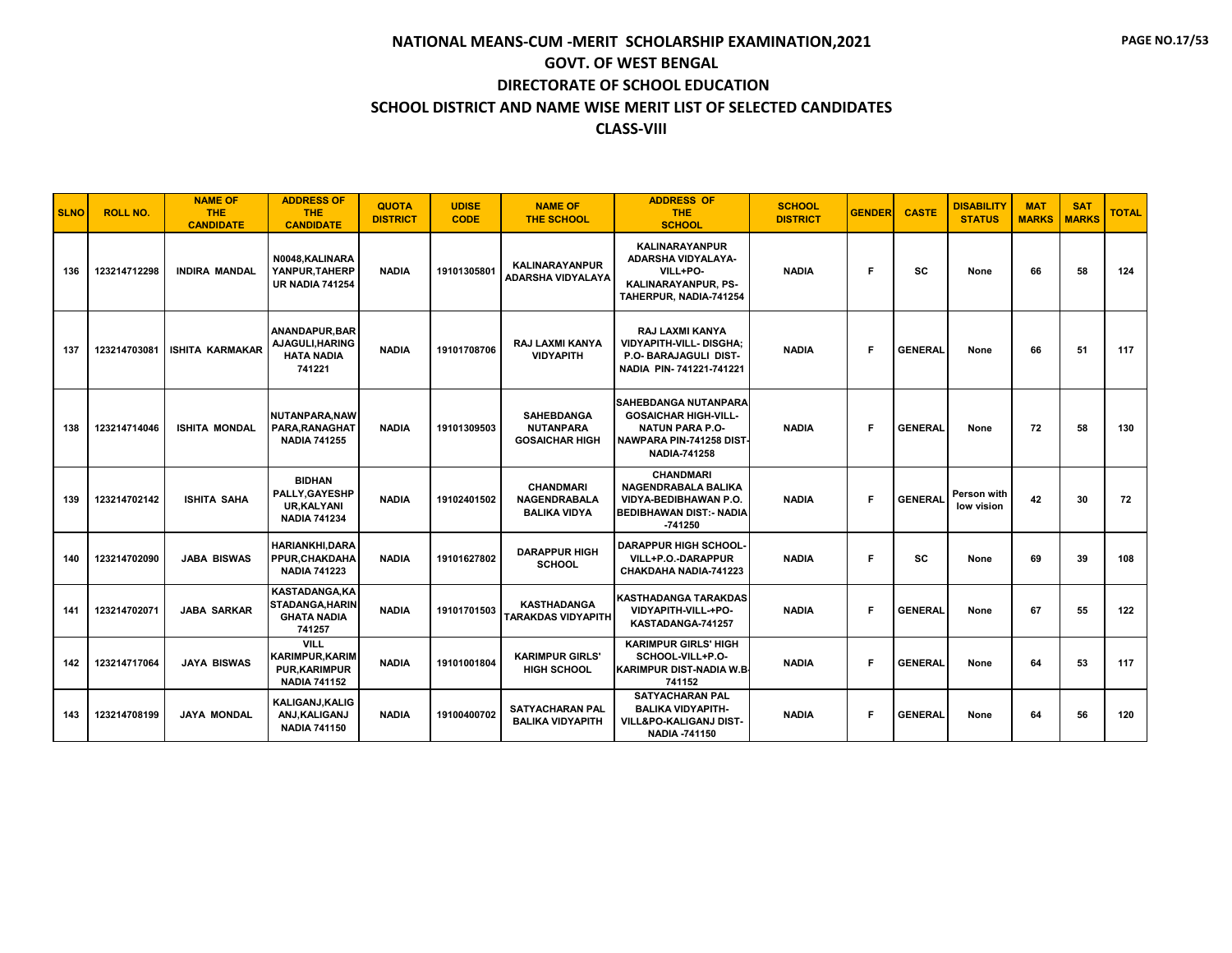| <b>SLNO</b> | <b>ROLL NO.</b> | <b>NAME OF</b><br><b>THE</b><br><b>CANDIDATE</b> | <b>ADDRESS OF</b><br><b>THE</b><br><b>CANDIDATE</b>                                  | <b>QUOTA</b><br><b>DISTRICT</b> | <b>UDISE</b><br><b>CODE</b> | <b>NAME OF</b><br><b>THE SCHOOL</b>                            | <b>ADDRESS OF</b><br><b>THE</b><br><b>SCHOOL</b>                                                                                          | <b>SCHOOL</b><br><b>DISTRICT</b> | <b>GENDER</b> | <b>CASTE</b>   | <b>DISABILITY</b><br><b>STATUS</b> | <b>MAT</b><br><b>MARKS</b> | <b>SAT</b><br><b>MARKS</b> | <b>TOTAL</b> |
|-------------|-----------------|--------------------------------------------------|--------------------------------------------------------------------------------------|---------------------------------|-----------------------------|----------------------------------------------------------------|-------------------------------------------------------------------------------------------------------------------------------------------|----------------------------------|---------------|----------------|------------------------------------|----------------------------|----------------------------|--------------|
| 144         | 123214718053    | <b>JAYASHRI MONDAL</b>                           | D/O JOYDEB<br><b>MONDAL, RAHAMA</b><br>TPUR, KARIMPUR<br><b>NADIA 741165</b>         | <b>NADIA</b>                    | 19101105502                 | <b>MAHISBATHAN</b><br><b>MONOJMOHAN</b><br><b>VIDYAMANDIR</b>  | <b>MAHISBATHAN</b><br><b>MONOJMOHAN</b><br><b>VIDYAMANDIR-VILL-</b><br><b>MAHISH BATHAN P.S-</b><br><b>KARIMPUR DIST-NADIA-</b><br>741165 | <b>NADIA</b>                     | Е             | <b>GENERAL</b> | None                               | 75                         | 45                         | 120          |
| 145         | 123214713222    | <b>JAYDWIP MAL</b>                               | <b>SOUTH</b><br>ARANGHATA.ARA<br>NGHATA, DHANTA<br><b>LA NADIA 741501</b>            | <b>NADIA</b>                    | 19101401101                 | <b>ARANGHATA U.M.</b><br><b>INSTITUTION</b>                    | <b>ARANGHATA U.M.</b><br>INSTITUTION-VILL+P.O-<br>ARANGHATA NADIA -<br>741501                                                             | <b>NADIA</b>                     | M             | ST             | None                               | 44                         | 49                         | 93           |
| 146         | 123214707025    | <b>JOYJIT MALAKAR</b>                            | <b>SWARNAKHALI.S</b><br><b>WARNAKHALI.KRI</b><br><b>SHNAGANJ NADIA</b><br>741506     | <b>NADIA</b>                    | 19100604602                 | <b>SWARNAKHALI</b><br><b>PAIKPARA</b><br><b>VIVEKANANDA HI</b> | <b>SWARNAKHALI PAIKPARA</b><br><b>VIVEKANANDA HI-</b><br><b>VILL=SWARANKHALI,DIST</b><br><b>NADIA-741508</b>                              | <b>NADIA</b>                     | M             | <b>SC</b>      | None                               | 74                         | 47                         | 121          |
| 147         | 123214713078    | <b>JULEKHA MOLLA</b>                             | <b>NANDIGHAT, HAR</b><br>ADHAM, RANAGHA<br><b>T NADIA 741255</b>                     | <b>NADIA</b>                    | 19101310405                 | <b>NANDIGHAT ADARSHA</b><br><b>VIDYANIKETAN</b>                | <b>NANDIGHAT ADARSHA</b><br>VIDYANIKETAN-VILL+POST-<br><b>NANDIGHAT, P.S-</b><br>RANAGHAT, DIST-NADIA<br>741255                           | <b>NADIA</b>                     | F             | <b>GENERAL</b> | None                               | 74                         | 56                         | 130          |
| 148         | 123214713149    | <b>JUYAL HALDER</b>                              | <b>NRISINGHAPUR.N</b><br><b>RISINGHAPUR, SA</b><br><b>NTIPUR NADIA</b><br>741404     | <b>NADIA</b>                    | 19101507202                 | <b>NRISINGHAPUR HIGH</b><br><b>SCHOOL</b>                      | <b>NRISINGHAPUR HIGH</b><br>SCHOOL-VILL+POST-<br><b>NRISINGHAPUR DIST-</b><br>NADIA-713520                                                | <b>NADIA</b>                     | м             | SC             | None                               | 67                         | 42                         | 109          |
| 149         | 123214705135    | <b>KABITA BACHHAR</b>                            | <b>N/A.SAMUDRAGA</b><br><b>RH, NADANGHAT</b><br><b>BARDDHAMAN</b><br>713519          | <b>NADIA</b>                    | 19101801708                 | <b>NABADWIP BALIKA</b><br><b>VIDYALAYA</b>                     | <b>NABADWIP BALIKA</b><br><b>VIDYALAYA-DEWARA PARA</b><br>NABADWIP NADIA 741302-<br>741302                                                | <b>NADIA</b>                     | F             | <b>SC</b>      | None                               | 59                         | 43                         | 102          |
| 150         | 123214713203    | <b>KAULEENYA</b><br><b>BISWAS</b>                | <b>BISWANATHPUR.</b><br>HAT<br><b>BAHIRGACHI,DHA</b><br><b>NTALA NADIA</b><br>741501 | <b>NADIA</b>                    | 19101401303                 | <b>ARANGHATA GIRLS'</b><br><b>HIGH SCHOOL</b>                  | <b>ARANGHATA GIRLS' HIGH</b><br>SCHOOL-VILL+P.O.-<br>ARANGHATA-741501                                                                     | <b>NADIA</b>                     | F             | SC             | None                               | 67                         | 37                         | 104          |
| 151         | 123214707058    | <b>KAUSHIK BISWAS</b>                            | N0155,AMGHATA,<br><b>KOTWALI NADIA</b><br>741315                                     | <b>KOLKATA</b>                  | 19101901409                 | <b>KRISHNAGAR HIGH</b><br><b>SCHOOL</b>                        | <b>KRISHNAGAR HIGH</b><br>SCHOOL-KRISHNAGAR,<br>NADIA PIN 741101-741101                                                                   | <b>NADIA</b>                     | М             | SC             | None                               | 51                         | 49                         | 100          |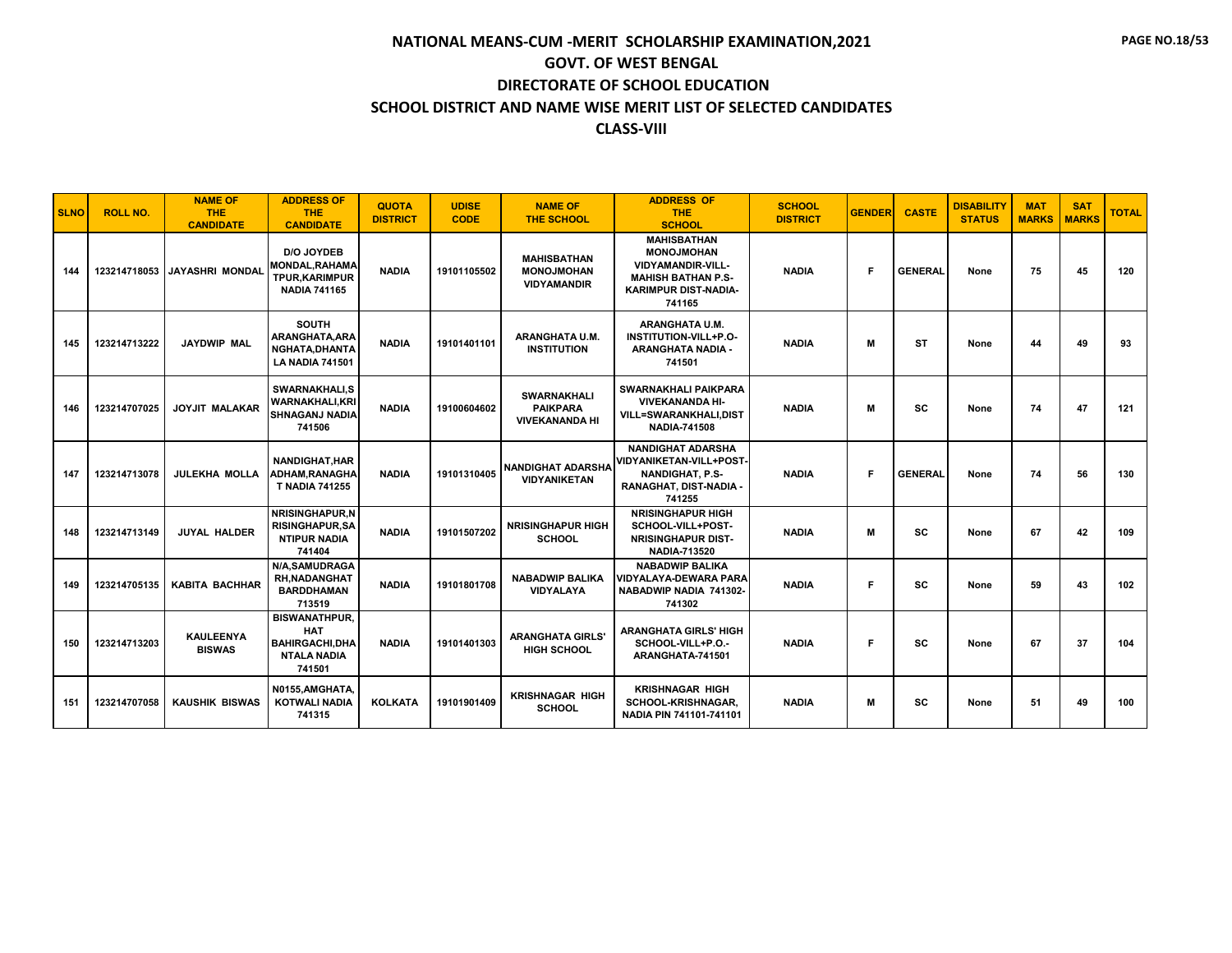| <b>SLNO</b> | <b>ROLL NO.</b> | <b>NAME OF</b><br><b>THE</b><br><b>CANDIDATE</b> | <b>ADDRESS OF</b><br><b>THE</b><br><b>CANDIDATE</b>                                                                | <b>QUOTA</b><br><b>DISTRICT</b> | <b>UDISE</b><br><b>CODE</b> | <b>NAME OF</b><br><b>THE SCHOOL</b>                                 | <b>ADDRESS OF</b><br><b>THE</b><br><b>SCHOOL</b>                                                                | <b>SCHOOL</b><br><b>DISTRICT</b> | <b>GENDER</b> | <b>CASTE</b>   | <b>DISABILITY</b><br><b>STATUS</b> | <b>MAT</b><br><b>MARKS</b> | <b>SAT</b><br><b>MARKS</b> | <b>TOTAL</b> |
|-------------|-----------------|--------------------------------------------------|--------------------------------------------------------------------------------------------------------------------|---------------------------------|-----------------------------|---------------------------------------------------------------------|-----------------------------------------------------------------------------------------------------------------|----------------------------------|---------------|----------------|------------------------------------|----------------------------|----------------------------|--------------|
| 152         | 123214718001    | <b>KEYA BISWAS</b>                               | <b>TEHATTA</b><br><b>BARGIDANGA</b><br>PARA.TEHATTA.T<br><b>EHATTA NADIA</b><br>741160                             | <b>NADIA</b>                    | 19100811702                 | <b>SRIDAM CHANDRA</b><br><b>BALIKA VIDYALAYA</b>                    | <b>SRIDAM CHANDRA BALIKA</b><br>VIDYALAYA-VILL + P.O-<br><b>TEHATTA-741160</b>                                  | <b>NADIA</b>                     | Е             | <b>GENERAL</b> | None                               | 74                         | 58                         | 132          |
| 153         | 123214707061    | <b>KINGSHUK</b><br><b>BHATTACHARYA</b>           | DAYERBAZAR.DA<br>YERBAZAR, CHAP<br><b>RA NADIA 741164</b>                                                          | <b>NADIA</b>                    | 19100509004                 | <b>DAYERBAZAR</b><br><b>VIDYAMANDIR</b>                             | <b>DAYERBAZAR</b><br><b>VIDYAMANDIR-</b><br>DAYERBAZA, NADIA-741164                                             | <b>NADIA</b>                     | м             | <b>GENERAL</b> | None                               | 69                         | 64                         | 133          |
| 154         | 123214704095    | <b>KINGSHUK SAHA</b>                             | <b>NAGARUKHRA</b><br><b>MEDERMATH</b><br>PARA, NAGARUKH<br><b>RA, HARINGHATA</b><br><b>NADIA 741257</b>            | <b>NADIA</b>                    | 19101713005                 | <b>NAGARUKHRA HIGH</b><br><b>SCHOOL</b>                             | <b>NAGARUKHRA HIGH</b><br>SCHOOL-VILL+PO-<br>NAGARUKHRA,-741257                                                 | <b>NADIA</b>                     | M             | <b>GENERAL</b> | None                               | 76                         | 54                         | 130          |
| 155         | 123214708154    | <b>KOWSTOVE DEY</b><br><b>BISWAS</b>             | <b>MAJDIA</b><br><b>BISWASPARA, MA</b><br>JDIA, KRISHNAGA<br><b>NJ NADIA 741507</b>                                | <b>NADIA</b>                    | 19100602901                 | <b>MAJDIA RAIL BAZAR</b><br><b>HIGH SCHOOL</b>                      | <b>MAJDIA RAIL BAZAR HIGH</b><br>SCHOOL-VILL+P.O-MAJDIA<br>DIST-NADIA-741507                                    | <b>NADIA</b>                     | M             | <b>GENERAL</b> | None                               | 67                         | 61                         | 128          |
| 156         | 123214702083    | <b>KOYEL DAS</b>                                 | DARAPPUR.DARA<br>PPUR, CHAKDAHA<br><b>NADIA 741223</b>                                                             | <b>NADIA</b>                    | 19101627802                 | <b>DARAPPUR HIGH</b><br><b>SCHOOL</b>                               | <b>DARAPPUR HIGH SCHOOL-</b><br>VILL+P.O.-DARAPPUR<br>CHAKDAHA NADIA-741223                                     | <b>NADIA</b>                     | Е             | <b>SC</b>      | None                               | 76                         | 51                         | 127          |
| 157         | 123214717109    | <b>KOYEL MONDAL</b>                              | <b>NISCHINTAPUR.NI</b><br><b>SCHINTAPUR, TEH</b><br><b>ATTA NADIA</b><br>741160                                    | <b>NADIA</b>                    | 19100805403                 | <b>NIMTALA</b><br><b>VIDYANIKETAN</b>                               | NIMTALA VIDYANIKETAN-<br><b>VILL-RAGHUNATH PUR P.S-</b><br><b>TEHATAT DIST-NADIA-</b><br>741160                 | <b>NADIA</b>                     | Е             | <b>GENERAL</b> | None                               | 67                         | 50                         | 117          |
| 158         | 123214718108    | <b>KOYEL PRAMANIK</b>                            | <b>C/O-GORAKESH</b><br>PRAMANIK, RAGH<br><b>UNATHPUR</b><br><b>RAMNAGAR, HOG</b><br><b>OLBARIA NADIA</b><br>741158 | <b>NADIA</b>                    | 19101009203                 | <b>SUBHABINI GIRLS'</b><br><b>HIGH SCHOOL</b>                       | <b>SUBHABINI GIRLS' HIGH</b><br>SCHOOL-VILL+P.O-<br><b>SHIKARPUR P.S-</b><br>SHIKARPUR DIST-NADIA<br>W.B-741154 | <b>NADIA</b>                     | Е             | <b>GENERAL</b> | None                               | 69                         | 52                         | 121          |
| 159         | 123214704079    | <b>KOYENA BYAPARI</b>                            | <b>GANGURIA.SUBA</b><br><b>RNAPUR, HARING</b><br><b>HATA NADIA</b><br>741249                                       | <b>NADIA</b>                    |                             | <b>HARINGHATA</b><br>19101707807 SARAJUBALA BALIKA<br><b>VIDYAL</b> | <b>HARINGHATA</b><br><b>SARAJUBALA BALIKA</b><br>VIDYAL-P.O- SUBARNAPUR-<br>741249                              | <b>NADIA</b>                     | F             | <b>SC</b>      | None                               | 60                         | 45                         | 105          |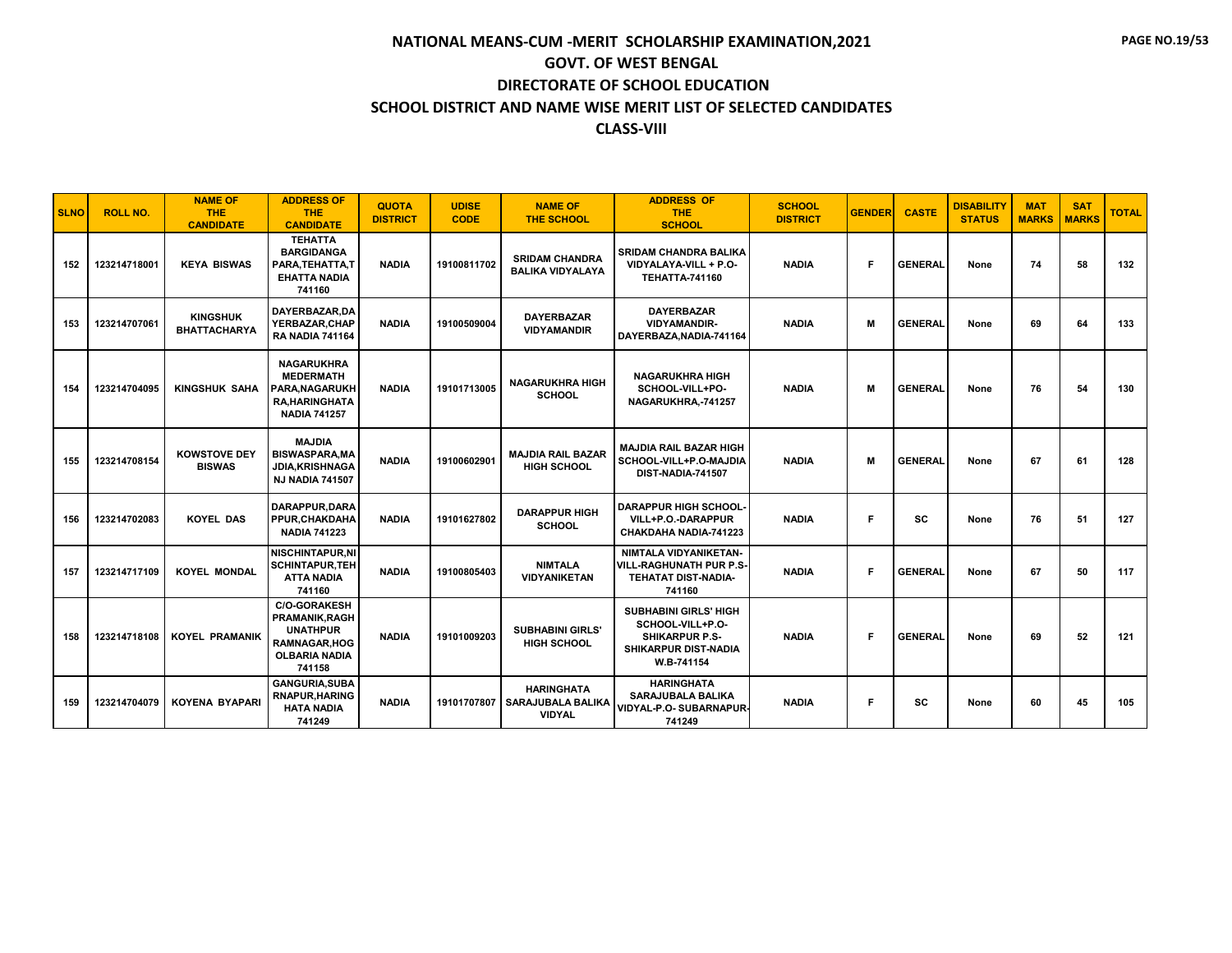| <b>SLNO</b> | <b>ROLL NO.</b> | <b>NAME OF</b><br>THE.<br><b>CANDIDATE</b> | <b>ADDRESS OF</b><br><b>THE</b><br><b>CANDIDATE</b>                                                       | <b>QUOTA</b><br><b>DISTRICT</b> | <b>UDISE</b><br><b>CODE</b> | <b>NAME OF</b><br><b>THE SCHOOL</b>                            | <b>ADDRESS OF</b><br><b>THE</b><br><b>SCHOOL</b>                                                                                                                                                | <b>SCHOOL</b><br><b>DISTRICT</b> | <b>GENDER</b> | <b>CASTE</b>   | <b>DISABILITY</b><br><b>STATUS</b> | <b>MAT</b><br><b>MARKS</b> | <b>SAT</b><br><b>MARKS</b> | <b>TOTAL</b> |
|-------------|-----------------|--------------------------------------------|-----------------------------------------------------------------------------------------------------------|---------------------------------|-----------------------------|----------------------------------------------------------------|-------------------------------------------------------------------------------------------------------------------------------------------------------------------------------------------------|----------------------------------|---------------|----------------|------------------------------------|----------------------------|----------------------------|--------------|
| 160         | 123214705034    | <b>KRIHNENDU GARAI</b>                     | <b>DEBAGRA.DEBAG</b><br>RAM, KALIGANJ<br><b>NADIA 741137</b>                                              | <b>NADIA</b>                    | 19100420002                 | <b>VIVEKANANDA</b><br><b>VIDYABHABAN HIGH</b><br><b>SCHOOL</b> | <b>VIVEKANANDA</b><br><b>VIDYABHABAN HIGH</b><br><b>SCHOOL-VILL-DEBAGRAM</b><br>P.O-DEBAGRAM P.S-<br>KALIGANJ DIST-NADIA W.B-<br>741137                                                         | <b>NADIA</b>                     | м             | <b>GENERAL</b> | None                               | 63                         | 53                         | 116          |
| 161         | 123214708062    | <b>KUMKUM</b><br><b>SWARNAKAR</b>          | ASANNAGAR, ASA<br>NNAGAR, BHIMPU<br><b>R NADIA 741161</b>                                                 | <b>NADIA</b>                    | 19100102403                 | <b>ASSANNAGAR HIGH</b><br><b>SCHOOL</b>                        | <b>ASSANNAGAR HIGH</b><br>SCHOOL-VILL+PO-<br>ASANNAGAR-741161                                                                                                                                   | <b>NADIA</b>                     | Е             | <b>GENERAL</b> | None                               | 74                         | 51                         | 125          |
| 162         | 123214714116    | <b>KUNAL BISWAS</b>                        | <b>GANGNI.BADKUL</b><br><b>LA, TAHERPUR</b><br><b>NADIA 741121</b>                                        | <b>NADIA</b>                    | 19101300112                 | <b>ANJANGARH HIGH</b><br><b>SCHOOL</b>                         | <b>ANJANGARH HIGH</b><br>SCHOOL-VILL-ANJANGARH<br>$-741121$                                                                                                                                     | <b>NADIA</b>                     | м             | <b>SC</b>      | None                               | 68                         | 33                         | 101          |
| 163         | 123214707212    | KUNTAL DEBNATH                             | 93,DWARIKBABU<br><b>ROAD, AGAMESW</b><br><b>ARI</b><br>PARA, NABADWIP,<br><b>NABADWIP NADIA</b><br>741302 | <b>NADIA</b>                    | 19101801407                 | <b>NABADWIP</b><br><b>BAKULTALA HIGH</b><br><b>SCHOOL</b>      | <b>NABADWIP BAKULTALA</b><br>HIGH SCHOOL-NETAJI<br>SUBHAS ROAD,<br>NABADWIP, NADIA 741302-<br>741302                                                                                            | <b>NADIA</b>                     | м             | <b>GENERAL</b> | None                               | 64                         | 52                         | 116          |
| 164         | 123214708144    | <b>LAGNAJIT MAL</b>                        | <b>UTTAR</b><br><b>BOALIA, ALUIPAR</b><br>A,KOTWALI NADIA<br>741317                                       | <b>NADIA</b>                    | 19100115803                 | <b>KABI SUKANTA</b><br><b>SHIKSHANIKETAN</b>                   | <b>KABI SUKANTA</b><br>SHIKSHANIKETAN-VILL-<br>MALIPOTA, PO-JOANIA-<br>741317                                                                                                                   | <b>NADIA</b>                     | м             | <b>SC</b>      | None                               | 69                         | 43                         | 112          |
| 165         | 123214703029    | <b>LATA MANDAL</b>                         | DARAPPUR, DARA<br>PPUR.CHAKDAHA<br><b>NADIA 741223</b>                                                    | <b>NADIA</b>                    | 19101627802                 | <b>DARAPPUR HIGH</b><br><b>SCHOOL</b>                          | <b>DARAPPUR HIGH SCHOOL-</b><br>VILL+P.O.-DARAPPUR<br>CHAKDAHA NADIA-741223                                                                                                                     | <b>NADIA</b>                     | F.            | <b>SC</b>      | None                               | 69                         | 45                         | 114          |
| 166         | 123214714200    | <b>LAXMI BISWAS</b>                        | <b>BENERDANGA, NA</b><br><b>WPARA, RANAGH</b><br><b>AT NADIA 741255</b>                                   | <b>NADIA</b>                    | 19101309104                 | <b>NAWPARA HIGH</b><br><b>SCHOOL</b>                           | <b>NAWPARA HIGH SCHOOL-</b><br>P.O+VILL-NAWPARA P.S-<br>RANAGHAT DIST-NADIA-<br>741255                                                                                                          | <b>NADIA</b>                     | Е             | <b>GENERAL</b> | None                               | 75                         | 54                         | 129          |
| 167         | 123214712308    | <b>LIMI BOSE</b>                           | <b>CHINAPUKURIA,E</b><br><b>RULI, GANGNAPU</b><br><b>R NADIA 741253</b>                                   | <b>NADIA</b>                    | 19101414502                 | <b>SARISHADANGA DR.</b><br>S.P. HIGH SCHOOL (                  | SARISHADANGA DR. S.P.<br>HIGH SCHOOL (-<br><b>SARISHADANGA DR.</b><br><b>SHYAMAPADA HIGH</b><br><b>SCHOOL, VILL-</b><br>SARISHADANGA, P.S-<br><b>GANGNAPUR DIST-</b><br><b>NADIA.W.B-741253</b> | <b>NADIA</b>                     | F.            | <b>GENERAL</b> | None                               | 68                         | 51                         | 119          |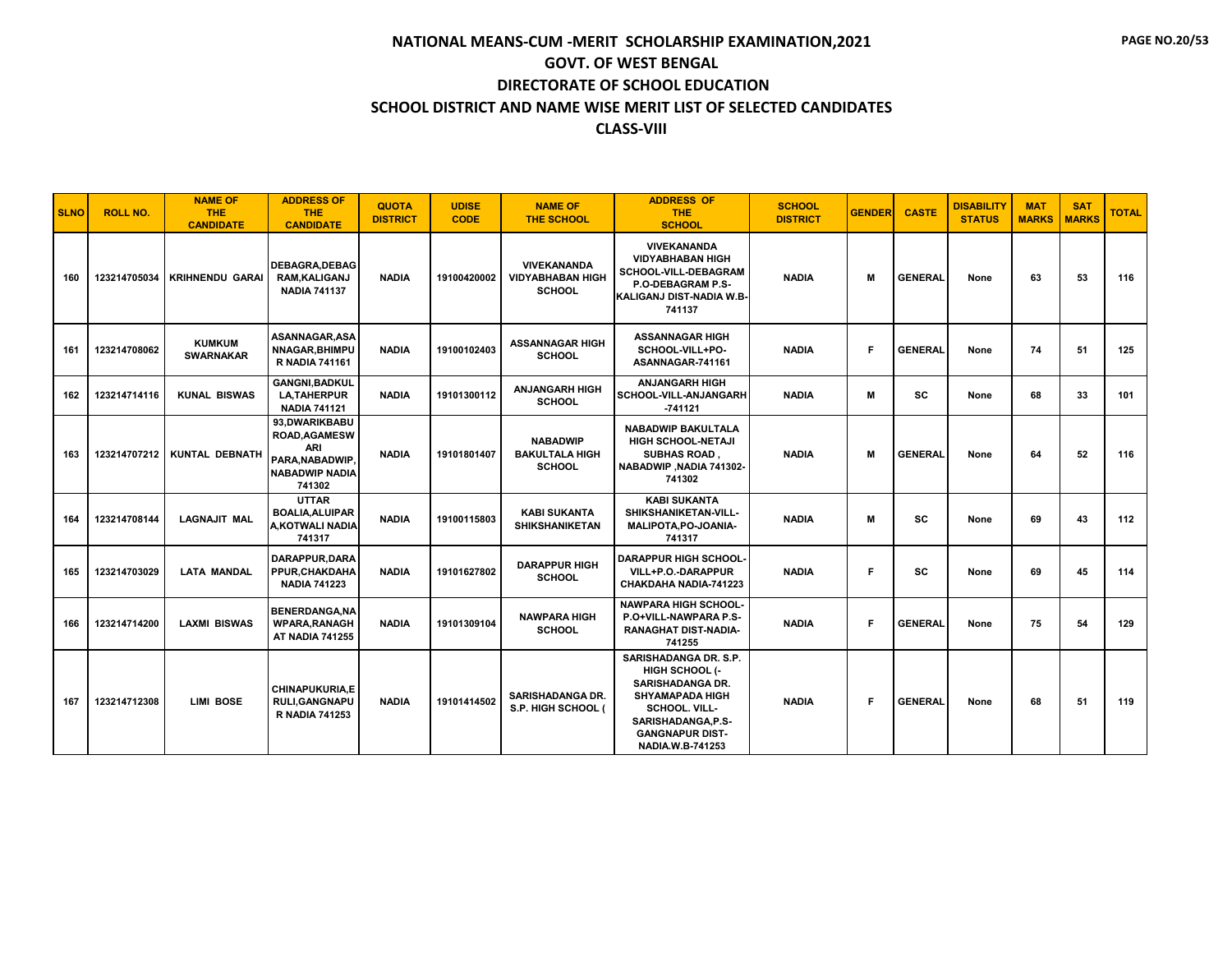| <b>SLNO</b> | <b>ROLL NO.</b> | <b>NAME OF</b><br><b>THE</b><br><b>CANDIDATE</b> | <b>ADDRESS OF</b><br><b>THE</b><br><b>CANDIDATE</b>                                             | <b>QUOTA</b><br><b>DISTRICT</b> | <b>UDISE</b><br><b>CODE</b> | <b>NAME OF</b><br><b>THE SCHOOL</b>                           | <b>ADDRESS OF</b><br><b>THE</b><br><b>SCHOOL</b>                                                                   | <b>SCHOOL</b><br><b>DISTRICT</b> | <b>GENDER</b> | <b>CASTE</b>   | <b>DISABILITY</b><br><b>STATUS</b> | <b>MAT</b><br><b>MARKS</b> | <b>SAT</b><br><b>MARKS</b> | <b>TOTAL</b> |
|-------------|-----------------|--------------------------------------------------|-------------------------------------------------------------------------------------------------|---------------------------------|-----------------------------|---------------------------------------------------------------|--------------------------------------------------------------------------------------------------------------------|----------------------------------|---------------|----------------|------------------------------------|----------------------------|----------------------------|--------------|
| 168         | 123214718195    | <b>LINA NATH</b>                                 | GOAS, GOAS, KARI<br><b>MPUR NADIA</b><br>741165                                                 | <b>NADIA</b>                    | 19101104501                 | <b>GOAS HIGH SCHOOL</b>                                       | <b>GOAS HIGH SCHOOL-</b><br>VILL+POST- GOAS DIST -<br><b>NADIA-741165</b>                                          | <b>NADIA</b>                     | F             | <b>GENERAL</b> | None                               | 71                         | 53                         | 124          |
| 169         | 123214708064    | <b>LIZA KIRTANIA</b>                             | <b>BHIMPUR</b><br><b>NATUNPARA, BHI</b><br><b>MPUR, BHIMPUR</b><br><b>NADIA 741167</b>          | <b>NADIA</b>                    | 19100101605                 | <b>BHIMPUR SWAMIJI</b><br><b>VIDYAPITH</b>                    | <b>BHIMPUR SWAMIJI</b><br>VIDYAPITH-VILL+POST-<br>BHIMPUR, NADIA-741167                                            | <b>NADIA</b>                     | F             | SC             | None                               | 51                         | 51                         | 102          |
| 170         | 123214713044    | <b>MAHASHWETA</b><br><b>MODAK</b>                | <b>SOUTH</b><br>ARANGHATA, ARA<br>NGHATA, DHANTA<br><b>LA NADIA 741501</b>                      | <b>NADIA</b>                    | 19101401303                 | <b>ARANGHATA GIRLS'</b><br><b>HIGH SCHOOL</b>                 | <b>ARANGHATA GIRLS' HIGH</b><br>SCHOOL-VILL+P.O.-<br>ARANGHATA-741501                                              | <b>NADIA</b>                     | Е             | <b>GENERAL</b> | None                               | 67                         | 50                         | 117          |
| 171         | 123214703032    | <b>MAHI MONDAL</b>                               | <b>KALTALAPARA,M</b><br>ADANPUR, CHAKD<br><b>AHA NADIA</b><br>741245                            | <b>NADIA</b>                    | 19101609001                 | <b>MADANPUR K.A.</b><br><b>VIDYALAYA (FOR</b><br><b>GIRLS</b> | <b>MADANPUR K.A.</b><br><b>VIDYALAYA ( FOR GIRLS-</b><br>PO-MADANPUR, DIST.-<br>NADIA, PIN-741245-741245           | <b>NADIA</b>                     | Е             | <b>GENERAL</b> | None                               | 69                         | 48                         | 117          |
| 172         |                 | 123214708010   MAJHARUL HAQUE                    | <b>DEBAGRAM.DEBA</b><br><b>GRAM, KALIGANJ</b><br><b>NADIA 741137</b>                            | <b>NADIA</b>                    | 19100419704                 | <b>DEBAGRAM S.A.</b><br><b>VIDYAPITH</b>                      | <b>DEBAGRAM S.A.</b><br><b>VIDYAPITH-VILL-</b><br><b>DEBAGRAM P.O-</b><br><b>DEBAGRAM DIST-NADIA</b><br>W.B-741137 | <b>NADIA</b>                     | м             | <b>GENERAL</b> | None                               | 60                         | 55                         | 115          |
| 173         | 123214705048    | <b>MAMANI DAS</b>                                | <b>KANTHALBERIA.B</b><br>ETHUADAHARI, NA<br><b>KASHIPARA</b><br><b>NADIA 741126</b>             | <b>NADIA</b>                    | 19100308802                 | <b>BETHUADAHARI</b><br><b>GIRLS' HIGH SCHOOL</b>              | <b>BETHUADAHARI GIRLS'</b><br>HIGH SCHOOL-VILL- WEST<br><b>JAGADANANDAPUR</b><br>P.O.- BETHUADAHARI-<br>741126     | <b>NADIA</b>                     | F             | sc             | None                               | 78                         | 35                         | 113          |
| 174         | 123214713016    | <b>MAMPI BISWAS</b>                              | <b>RABANPOTA, ARA</b><br>NGHATA.DHANTA<br><b>LA NADIA 741501</b>                                | <b>NADIA</b>                    | 19101401303                 | <b>ARANGHATA GIRLS'</b><br><b>HIGH SCHOOL</b>                 | <b>ARANGHATA GIRLS' HIGH</b><br>SCHOOL-VILL+P.O.-<br>ARANGHATA-741501                                              | <b>NADIA</b>                     | F             | SC             | None                               | 66                         | 43                         | 109          |
| 175         | 123214703024    | <b>MANAMI MANDAL</b>                             | <b>RABINDRANATH</b><br><b>COLONY, KALYAN</b><br>KALYANI NADIA<br>741235                         | <b>NADIA</b>                    | 19102301201                 | <b>KALYANI UNIVERSITY</b><br><b>EXPERIMENTAL HIG</b>          | <b>KALYANI UNIVERSITY</b><br><b>EXPERIMENTAL HIG-</b><br>KALYANI, NADIA P.O.-<br><b>NADIA-741235</b>               | <b>NADIA</b>                     | Е             | SC             | None                               | 69                         | 49                         | 118          |
| 176         | 123214708080    | <b>MANAS GHOSH</b>                               | <b>DEBAGRAM</b><br><b>BANGORIAPARA.</b><br><b>DEBAGRAM, KALI</b><br><b>GANJ NADIA</b><br>741137 | <b>NADIA</b>                    | 19100322501                 | <b>GOVT MODEL SCHOOL</b><br><b>NAKASHIPARA</b>                | <b>GOVT MODEL SCHOOL</b><br><b>NAKASHIPARA-PO</b><br><b>BETHUADAHARI DIST</b><br><b>NADIA-741126</b>               | <b>NADIA</b>                     | м             | <b>GENERAL</b> | None                               | 70                         | 45                         | 115          |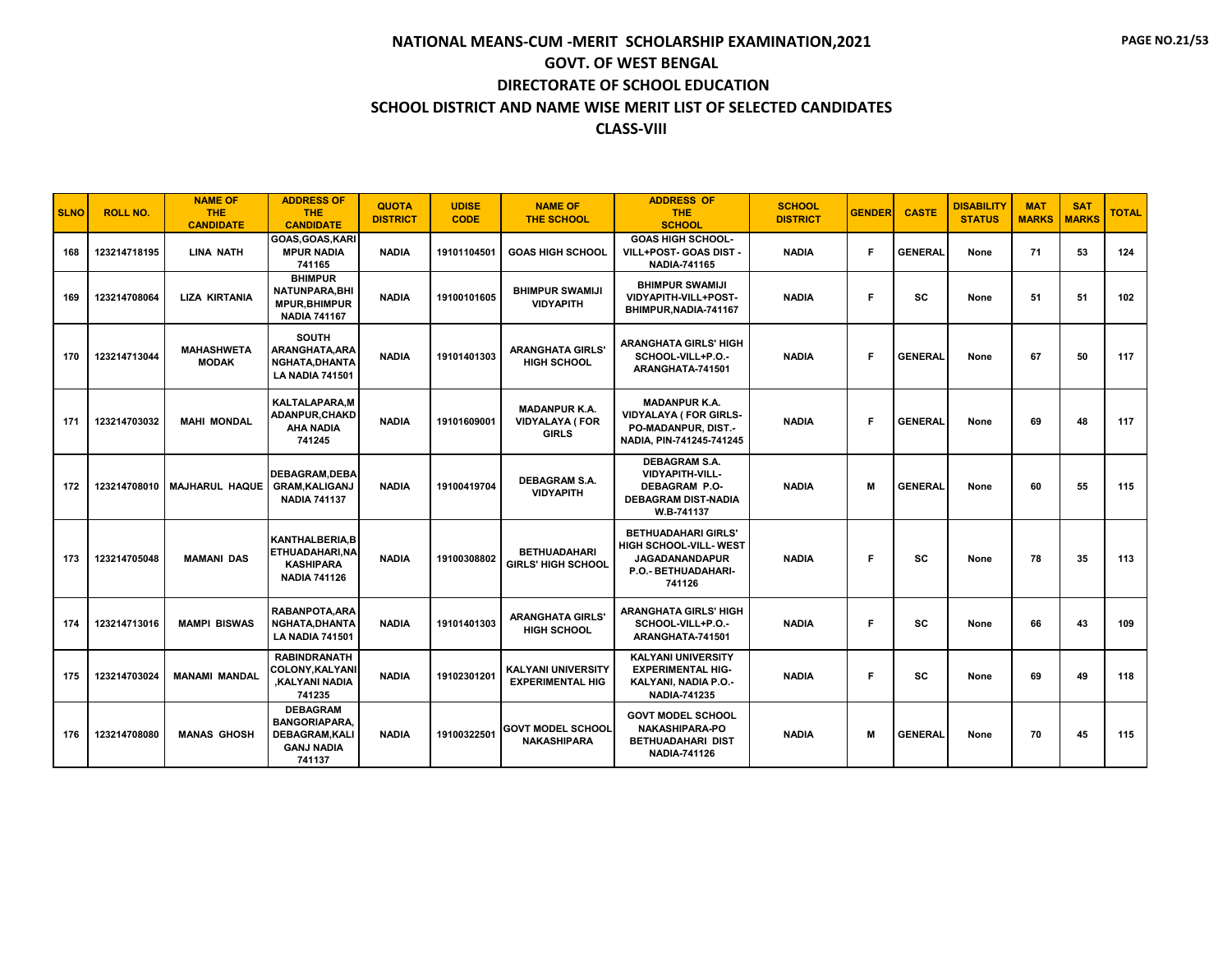| <b>SLNO</b> | <b>ROLL NO.</b> | <b>NAME OF</b><br><b>THE</b><br><b>CANDIDATE</b> | <b>ADDRESS OF</b><br><b>THE</b><br><b>CANDIDATE</b>                                               | <b>QUOTA</b><br><b>DISTRICT</b> | <b>UDISE</b><br><b>CODE</b> | <b>NAME OF</b><br><b>THE SCHOOL</b>                            | <b>ADDRESS OF</b><br>THE.<br><b>SCHOOL</b>                                                                                                           | <b>SCHOOL</b><br><b>DISTRICT</b> | <b>GENDER</b> | <b>CASTE</b>   | <b>DISABILITY</b><br><b>STATUS</b> | <b>MAT</b><br><b>MARKS</b> | <b>SAT</b><br><b>MARKS</b> | <b>TOTAL</b> |
|-------------|-----------------|--------------------------------------------------|---------------------------------------------------------------------------------------------------|---------------------------------|-----------------------------|----------------------------------------------------------------|------------------------------------------------------------------------------------------------------------------------------------------------------|----------------------------------|---------------|----------------|------------------------------------|----------------------------|----------------------------|--------------|
| 177         | 123214712225    | <b>MANDIRA BISWAS</b>                            | <b>MILANNAGAR.BA</b><br><b>GULA, HANSKHALI</b><br><b>NADIA 741502</b>                             | <b>NADIA</b>                    | 19101212604                 | <b>BARA MURAGACHHA</b><br><b>SWAMI</b><br><b>NARATTAMANAND</b> | <b>BARA MURAGACHHA</b><br>SWAMI NARATTAMANAND-<br><b>VILL- BARAMURAGACHHA</b><br>P.O- MURAGACHHA<br><b>COLONY (VIA BAGULA) PIN-</b><br>741502-741502 | <b>NADIA</b>                     | Е             | <b>GENERAL</b> | None                               | 67                         | 49                         | 116          |
| 178         | 123214714191    | <b>MANDIRA BISWAS</b>                            | <b>BARHATTA, SHIBN</b><br>ARAYANPUR, DHA<br><b>NTALA NADIA</b><br>741501                          | <b>NADIA</b>                    | 19101400205                 | <b>HAZRAPUR HIGH</b><br><b>SCHOOL</b>                          | <b>HAZRAPUR HIGH SCHOOL-</b><br><b>HAZRAPUR</b><br><b>SHIBNARAYANPUR</b><br>DHANTALA NADIA-741501                                                    | <b>NADIA</b>                     | Е             | <b>SC</b>      | None                               | 58                         | 44                         | 102          |
| 179         | 123214713079    | <b>MAYUKH SEN</b>                                | <b>GANGNAPUR</b><br><b>STATION</b><br>ROAD, GANGNAPU<br><b>R.GANGNAPUR</b><br><b>NADIA 741238</b> | <b>NADIA</b>                    | 19101413204                 | <b>GANGNAPUR HIGH</b><br><b>SCHOOL</b>                         | <b>GANGNAPUR HIGH</b><br>SCHOOL-VILL+PO+PS-<br><b>GANGNAPUR, NADIA-</b><br>741233                                                                    | <b>NADIA</b>                     | м             | <b>SC</b>      | None                               | 59                         | 42                         | 101          |
| 180         | 123214707252    | <b>MD RIYAJ SK</b>                               | <b>BASHARKHOLA.B</b><br>ASHARKHOLA, KA<br><b>LIGANJ NADIA</b><br>741150                           | <b>NADIA</b>                    |                             | 19100316002 BIRPUR HIGH SCHOOL                                 | <b>BIRPUR HIGH SCHOOL-</b><br>VILL+POST - BIRPUR,<br>DIST- NADIA, PIN-741126-<br>741126                                                              | <b>NADIA</b>                     | M             | <b>GENERAL</b> | None                               | 61                         | 57                         | 118          |
| 181         | 123214707116    | <b>MEGHA GHOSH</b>                               | MAJDIA, MAJDIA, K<br><b>RISHNAGANJ</b><br><b>NADIA 741507</b>                                     | <b>NADIA</b>                    | 19100603101                 | <b>MAJDIA SHIBMOHINI</b><br><b>KANYA VIDYAPITH</b>             | <b>MAJDIA SHIBMOHINI</b><br>KANYA VIDYAPITH-<br>VILL+P.O-MAJDIA P.S-<br>KRISHNAGANJ-741507                                                           | <b>NADIA</b>                     | Е             | <b>GENERAL</b> | None                               | 74                         | 47                         | 121          |
| 182         | 123214714004    | <b>MEGHA KANJILAL</b>                            | <b>PASCHIM</b><br><b>HARINDANGA, HA</b><br>RITALA, HANSKHA<br><b>LI NADIA 741502</b>              | <b>NADIA</b>                    | 19101211705                 | <b>BAGULA PURBAPARA</b><br><b>HIGH SCHOOL</b>                  | <b>BAGULA PURBAPARA HIGH</b><br><b>SCHOOL-VILL-BAGULA</b><br>PURBAPARA P.O-BAGULA<br><b>DIST-NADIA-741502</b>                                        | <b>NADIA</b>                     | Е             | <b>SC</b>      | None                               | 65                         | 39                         | 104          |
| 183         | 123214708002    | <b>MEHEDI HASAN</b><br><b>SEKH</b>               | <b>HATISALA, HATISA</b><br><b>LA,CHAPRA</b><br><b>NADIA 741124</b>                                | <b>NADIA</b>                    | 19100304006                 | <b>SHIBPUR JANA</b><br><b>KALYAN SANGHA</b><br><b>HIGH SCH</b> | SHIBPUR JANA KALYAN<br><b>SANGHA HIGH SCH-VILL +</b><br>P.O.- SHIBPUR-741124                                                                         | <b>NADIA</b>                     | M             | <b>GENERAL</b> | None                               | 69                         | 54                         | 123          |
| 184         | 123214707233    | <b>MEHULI DAS</b>                                | DEBAGRAM,<br><b>VIVEKANDA</b><br>PARA.DEBAGRAM<br>.KALIGANJ NADIA<br>741137                       | <b>NADIA</b>                    | 19100419503                 | <b>DEBAGRAM D.K.</b><br><b>GIRLS' HIGH SCHOOL</b>              | <b>DEBAGRAM D.K. GIRLS'</b><br>HIGH SCHOOL-VILL-+P.O-<br><b>DEBAGRAM P.S-KALIGANJ</b><br>DIST-NADIA W.B-741137                                       | <b>NADIA</b>                     | F             | <b>SC</b>      | None                               | 58                         | 51                         | 109          |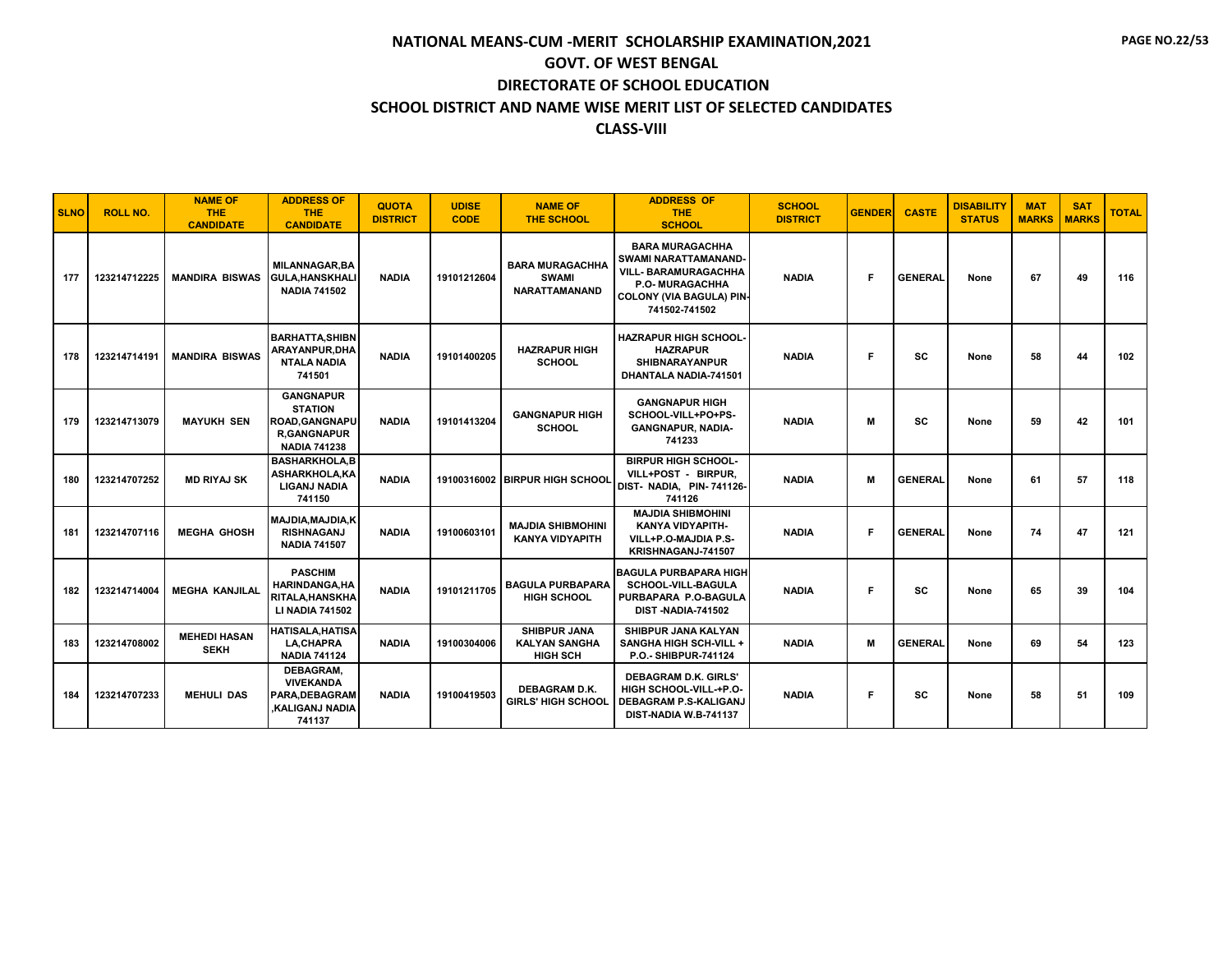| <b>SLNO</b> | <b>ROLL NO.</b> | <b>NAME OF</b><br><b>THE</b><br><b>CANDIDATE</b> | <b>ADDRESS OF</b><br><b>THE</b><br><b>CANDIDATE</b>                                                         | <b>QUOTA</b><br><b>DISTRICT</b> | <b>UDISE</b><br><b>CODE</b> | <b>NAME OF</b><br><b>THE SCHOOL</b>                            | <b>ADDRESS OF</b><br><b>THE</b><br><b>SCHOOL</b>                                                                                                                              | <b>SCHOOL</b><br><b>DISTRICT</b> | <b>GENDER</b> | <b>CASTE</b>   | <b>DISABILITY</b><br><b>STATUS</b> | <b>MAT</b><br><b>MARKS</b> | <b>SAT</b><br><b>MARKS</b> | <b>TOTAL</b> |
|-------------|-----------------|--------------------------------------------------|-------------------------------------------------------------------------------------------------------------|---------------------------------|-----------------------------|----------------------------------------------------------------|-------------------------------------------------------------------------------------------------------------------------------------------------------------------------------|----------------------------------|---------------|----------------|------------------------------------|----------------------------|----------------------------|--------------|
| 185         | 123214705028    | <b>MOHANA GHOSH</b>                              | <b>C/O-KESHAB</b><br><b>GHOSH, KRISHNA</b><br>PUR, SHIBNIBASH,<br><b>KRISHNAGANJ</b><br><b>NADIA 741509</b> | <b>NADIA</b>                    | 19100600105                 | <b>KAMAKSHYA CHARAN</b><br><b>GIRLS' HIGH SCHOOL</b>           | <b>KAMAKSHYA CHARAN</b><br><b>GIRLS' HIGH SCHOOL-</b><br><b>VILL=CHANDANNAGAR.DIS</b><br>T=NADIA-741509                                                                       | <b>NADIA</b>                     | F             | <b>GENERAL</b> | None                               | 72                         | 55                         | 127          |
| 186         | 123214718168    | <b>MOHANA PAL</b>                                | <b>BELDANGAPARA.</b><br><b>KECHUADANGA,M</b><br><b>URUTIA NADIA</b><br>741158                               | <b>NADIA</b>                    | 19101009203                 | <b>SUBHABINI GIRLS'</b><br><b>HIGH SCHOOL</b>                  | <b>SUBHABINI GIRLS' HIGH</b><br>SCHOOL-VILL+P.O-<br><b>SHIKARPUR P.S-</b><br><b>SHIKARPUR DIST-NADIA</b><br>W.B-741154                                                        | <b>NADIA</b>                     | Е             | <b>GENERAL</b> | None                               | 72                         | 48                         | 120          |
| 187         | 123214703188    | <b>MOHIB HAQUE</b>                               | <b>SAVAPATI</b><br>PARA.BIROHI.HAR<br><b>INGHATA NADIA</b><br>741245                                        | <b>NADIA</b>                    | 19101705104                 | <b>UTTAR RAJAPUR</b><br><b>NAZRUL SMRITI</b><br><b>VIDYAPI</b> | UTTAR RAJAPUR NAZRUL<br><b>SMRITI VIDYAPI-VILL-</b><br>UTTAR RAJAPUR NAZRUL<br><b>SMRITI VIDYAPITH (HIGH)</b><br>P.O- MOLLABELIA ; P.S-<br>HARINGHATA , DIST- NADIA<br>741249 | <b>NADIA</b>                     | м             | <b>GENERAL</b> | None                               | 65                         | 50                         | 115          |
| 188         | 123214713074    | <b>MONALISA BAIDYA</b>                           | <b>BARANBARIA.BA</b><br><b>RANBARIA, DHANT</b><br>ALA NADIA 741504                                          | <b>NADIA</b>                    | 19101403801                 | <b>BARANBERIA K.S.</b><br><b>VIDYALAYA</b>                     | <b>BARANBERIA K.S.</b><br>VIDYALAYA-VILL+P.O-<br>BARANBARIA-741504                                                                                                            | <b>NADIA</b>                     | Е             | SC             | None                               | 57                         | 49                         | 106          |
| 189         | 123214712115    | <b>MONISANKAR</b><br><b>BAKSHI</b>               | <b>BAGULA</b><br><b>PURBAPARA, BAG</b><br><b>ULA.HANSKHALI</b><br><b>NADIA 741502</b>                       | <b>NADIA</b>                    | 19101211705                 | <b>BAGULA PURBAPARA</b><br><b>HIGH SCHOOL</b>                  | <b>BAGULA PURBAPARA HIGH</b><br><b>SCHOOL-VILL-BAGULA</b><br>PURBAPARA P.O-BAGULA<br><b>DIST-NADIA-741502</b>                                                                 | <b>NADIA</b>                     | м             | SC             | None                               | 75                         | 55                         | 130          |
| 190         | 123214714146    | <b>MONISHA MONDAL</b>                            | <b>TILDANGA.NAWP</b><br>ARA, RANAGHAT<br><b>NADIA 741255</b>                                                | <b>NADIA</b>                    | 19101309104                 | <b>NAWPARA HIGH</b><br><b>SCHOOL</b>                           | <b>NAWPARA HIGH SCHOOL-</b><br>P.O+VILL-NAWPARA P.S-<br><b>RANAGHAT DIST-NADIA-</b><br>741255                                                                                 | <b>NADIA</b>                     | F             | <b>GENERAL</b> | None                               | 71                         | 64                         | 135          |
| 191         | 123214702064    | <b>MOU SARKAR</b>                                | <b>HARINGHATA.FAT</b><br><b>EPUR, HARINGHAT</b><br>A NADIA 741249                                           | <b>NADIA</b>                    | 19101711402                 | <b>FATEPUR GIRLS' HIGH</b><br><b>SCHOOL</b>                    | <b>FATEPUR GIRLS' HIGH</b><br>SCHOOL-FATEPUR, NADIA-<br>741249                                                                                                                | <b>NADIA</b>                     | F             | <b>GENERAL</b> | None                               | 84                         | 62                         | 146          |
| 192         | 123214712065    | <b>MOUMITA BALA</b>                              | VILL -<br><b>KUTHIPARA, BAG</b><br><b>ULA, HANSKHALI</b><br><b>NADIA 741502</b>                             | <b>NADIA</b>                    | 19101211705                 | <b>BAGULA PURBAPARA</b><br><b>HIGH SCHOOL</b>                  | <b>BAGULA PURBAPARA HIGH</b><br><b>SCHOOL-VILL-BAGULA</b><br>PURBAPARA P.O-BAGULA<br><b>DIST-NADIA-741502</b>                                                                 | <b>NADIA</b>                     | F             | SC             | None                               | 65                         | 52                         | 117          |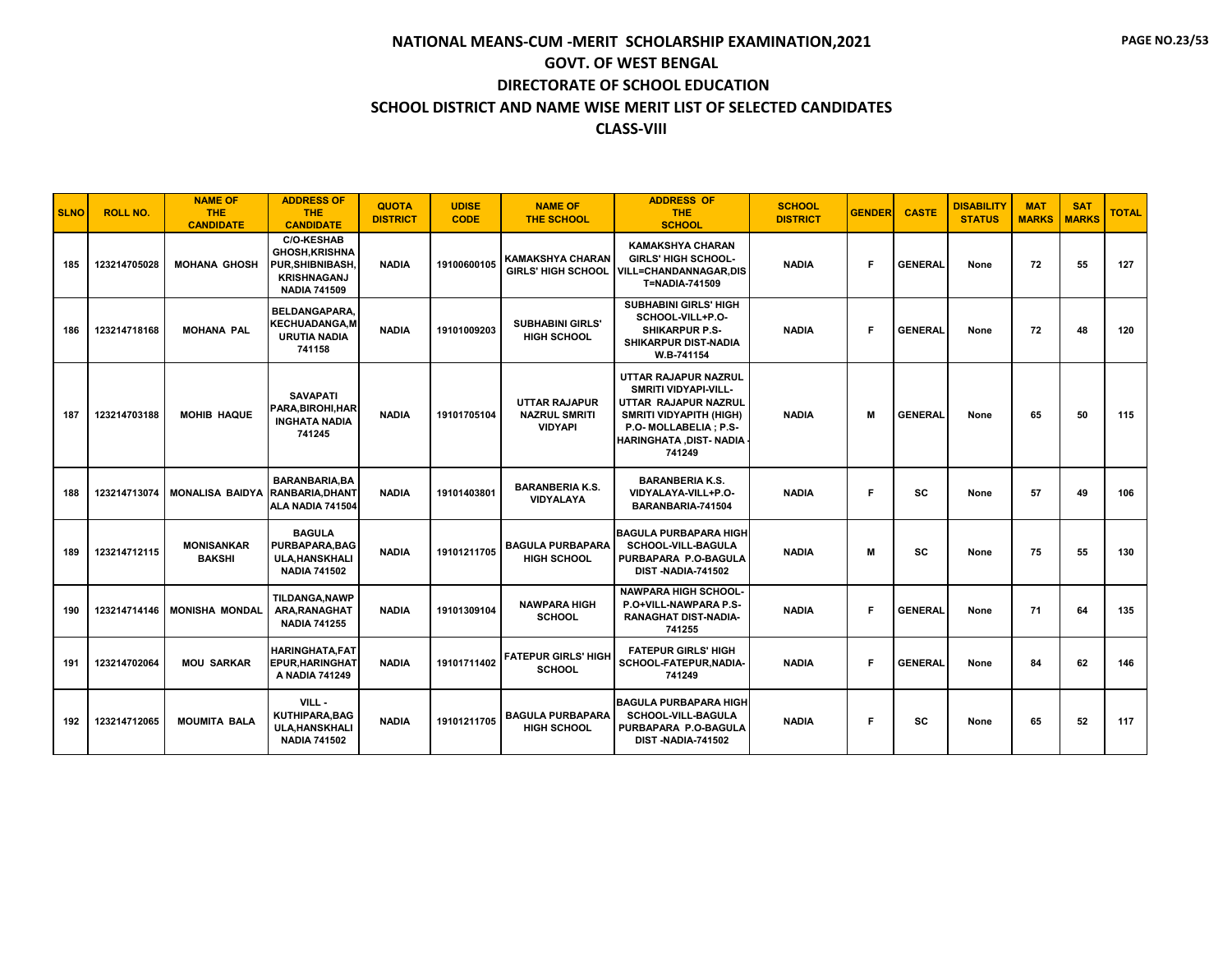| <b>SLNO</b> | <b>ROLL NO.</b> | <b>NAME OF</b><br>THE.<br><b>CANDIDATE</b> | <b>ADDRESS OF</b><br><b>THE</b><br><b>CANDIDATE</b>                                         | <b>QUOTA</b><br><b>DISTRICT</b> | <b>UDISE</b><br><b>CODE</b> | <b>NAME OF</b><br><b>THE SCHOOL</b>                                            | <b>ADDRESS OF</b><br><b>THE</b><br><b>SCHOOL</b>                                                                  | <b>SCHOOL</b><br><b>DISTRICT</b> | <b>GENDER</b> | <b>CASTE</b>   | <b>DISABILITY</b><br><b>STATUS</b> | <b>MAT</b><br><b>MARKS</b> | <b>SAT</b><br><b>MARKS</b> | <b>TOTAL</b> |
|-------------|-----------------|--------------------------------------------|---------------------------------------------------------------------------------------------|---------------------------------|-----------------------------|--------------------------------------------------------------------------------|-------------------------------------------------------------------------------------------------------------------|----------------------------------|---------------|----------------|------------------------------------|----------------------------|----------------------------|--------------|
| 193         | 123214717010    | <b>MOUMITA BISWAS</b>                      | <b>C/O MANATOSH</b><br><b>BISWAS, PIPUL</b><br><b>BARIA, MURUTIA</b><br><b>NADIA 741152</b> | <b>NADIA</b>                    | 19101001804                 | <b>KARIMPUR GIRLS'</b><br><b>HIGH SCHOOL</b>                                   | <b>KARIMPUR GIRLS' HIGH</b><br>SCHOOL-VILL+P.O-<br><b>KARIMPUR DIST-NADIA W.B.</b><br>741152                      | <b>NADIA</b>                     | Е             | <b>GENERAL</b> | None                               | 65                         | 57                         | 122          |
| 194         |                 | 123214703182 MOUMITA DEBNATH               | <b>BARASAT</b><br>PARA, HARIPUKU<br><b>RIA.HARINGHATA</b><br><b>NADIA 741257</b>            | <b>NADIA</b>                    | 19101713102                 | <b>NAGARUKHRA</b><br><b>KSHETRA MOHAN</b><br><b>GIRLS' HIGH</b><br>SCHOOL(H.S) | <b>NAGARUKHRA KSHETRA</b><br><b>MOHAN GIRLS' HIGH</b><br>SCHOOL(H.S)-<br>NAGARUKHRA, NADIA-<br>741257             | <b>NADIA</b>                     | Е             | <b>GENERAL</b> | None                               | 71                         | 57                         | 128          |
| 195         | 123214713067    | <b>MOUMITA MONDAL</b>                      | <b>TARAPUR.TARAP</b><br><b>UR.RANAGHAT</b><br><b>NADIA 741402</b>                           | <b>NADIA</b>                    | 19101309104                 | <b>NAWPARA HIGH</b><br><b>SCHOOL</b>                                           | <b>NAWPARA HIGH SCHOOL-</b><br>P.O+VILL-NAWPARA P.S-<br><b>RANAGHAT DIST-NADIA-</b><br>741255                     | <b>NADIA</b>                     | Е             | <b>GENERAL</b> | None                               | 68                         | 49                         | 117          |
| 196         | 123214705112    | <b>MOUPIYA DAS</b>                         | <b>KANCHANTALA.S</b><br>AMUDRAGARH, NA<br><b>DANGHAT</b><br><b>BARDDHAMAN</b><br>713519     | <b>NADIA</b>                    | 19101801708                 | <b>NABADWIP BALIKA</b><br><b>VIDYALAYA</b>                                     | <b>NABADWIP BALIKA</b><br><b>VIDYALAYA-DEWARA PARA</b><br>NABADWIP NADIA 741302-<br>741302                        | <b>NADIA</b>                     | F.            | <b>SC</b>      | None                               | 73                         | 59                         | 132          |
| 197         | 123214712132    | <b>MOUSUMI BARMAN</b>                      | NANDIGHAT.74125<br>5, RANAGHAT<br><b>NADIA 741255</b>                                       | <b>NADIA</b>                    | 19101310405                 | NANDIGHAT ADARSHA<br><b>VIDYANIKETAN</b>                                       | <b>NANDIGHAT ADARSHA</b><br>VIDYANIKETAN-VILL+POST-<br><b>NANDIGHAT, P.S-</b><br>RANAGHAT, DIST-NADIA -<br>741255 | <b>NADIA</b>                     | F.            | SC             | None                               | 60                         | 42                         | 102          |
| 198         | 123214703040    | <b>MOUSUMI DAS</b>                         | <b>MADANPUR, MADA</b><br>NPUR, CHAKDAHA<br><b>NADIA 741245</b>                              | <b>NADIA</b>                    | 19101609001                 | <b>MADANPUR K.A.</b><br><b>VIDYALAYA (FOR</b><br><b>GIRLS</b>                  | <b>MADANPUR K.A.</b><br><b>VIDYALAYA ( FOR GIRLS-</b><br>PO-MADANPUR, DIST.-<br>NADIA, PIN-741245-741245          | <b>NADIA</b>                     | F.            | SC             | None                               | 60                         | 51                         | 111          |
| 199         | 123214704014    | <b>MOUSUMI MANDAL</b>                      | NATUNPALLY,<br>KALYANI.KALYAN<br><b>I.KALYANI NADIA</b><br>741235                           | <b>NADIA</b>                    | 19102301201                 | <b>KALYANI UNIVERSITY</b><br><b>EXPERIMENTAL HIG</b>                           | <b>KALYANI UNIVERSITY</b><br><b>EXPERIMENTAL HIG-</b><br>KALYANI, NADIA P.O.-<br><b>NADIA-741235</b>              | <b>NADIA</b>                     | F.            | <b>SC</b>      | None                               | 73                         | 38                         | 111          |
| 200         | 123214704011    | <b>MRINMOY MANDAL</b>                      | <b>DARAPPUR.DARA</b><br>PPUR.CHAKDAHA<br><b>NADIA 741223</b>                                | <b>NADIA</b>                    | 19101627802                 | <b>DARAPPUR HIGH</b><br><b>SCHOOL</b>                                          | <b>DARAPPUR HIGH SCHOOL-</b><br>VILL+P.O.-DARAPPUR<br>CHAKDAHA NADIA-741223                                       | <b>NADIA</b>                     | м             | <b>SC</b>      | None                               | 65                         | 46                         | 111          |
| 201         | 123214707079    | <b>MUSTAFI SEKH</b>                        | KUNDAPARA.JOA<br>NIA<br><b>BHALUKA,KOTWA</b><br><b>LI NADIA 741317</b>                      | <b>NADIA</b>                    | 19100118301                 | <b>BHALUKA HIGH</b><br><b>SCHOOL</b>                                           | <b>BHALUKA HIGH SCHOOL-</b><br>VILL-BHALUKA,PO-JOANIA<br><b>BHALUKA-741317</b>                                    | <b>NADIA</b>                     | м             | <b>GENERAL</b> | None                               | 64                         | 59                         | 123          |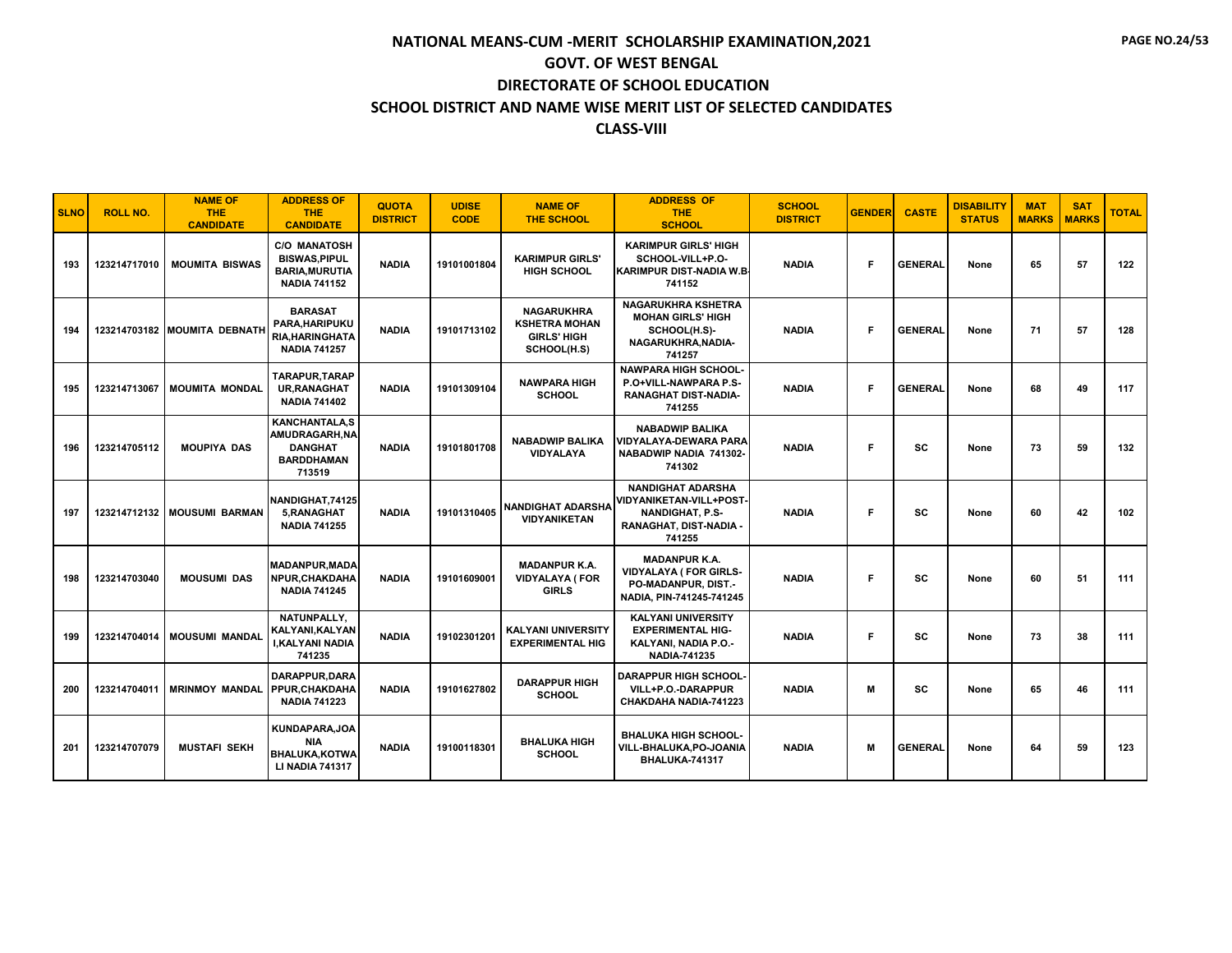#### **CLASS-VIII**

| <b>SLNO</b> | <b>ROLL NO.</b> | <b>NAME OF</b><br><b>THE</b><br><b>CANDIDATE</b> | <b>ADDRESS OF</b><br><b>THE</b><br><b>CANDIDATE</b>                                                   | <b>QUOTA</b><br><b>DISTRICT</b> | <b>UDISE</b><br><b>CODE</b> | <b>NAME OF</b><br><b>THE SCHOOL</b>                                     | <b>ADDRESS OF</b><br><b>THE</b><br><b>SCHOOL</b>                                                                                       | <b>SCHOOL</b><br><b>DISTRICT</b> | <b>GENDER</b> | <b>CASTE</b>   | <b>DISABILITY</b><br><b>STATUS</b> | <b>MAT</b><br><b>MARKS</b> | <b>SAT</b><br><b>MARKS</b> | <b>TOTAL</b> |
|-------------|-----------------|--------------------------------------------------|-------------------------------------------------------------------------------------------------------|---------------------------------|-----------------------------|-------------------------------------------------------------------------|----------------------------------------------------------------------------------------------------------------------------------------|----------------------------------|---------------|----------------|------------------------------------|----------------------------|----------------------------|--------------|
| 202         | 123214713181    | <b>NANDINI DAS</b>                               | <b>CHAKRABORTY</b><br>PARA.BIRNAGAR.<br><b>TAHERPUR NADIA</b><br>741127                               | <b>NADIA</b>                    | 19102200802                 | <b>BIRNAGAR SHIBKALI</b><br><b>GIRLS' HIGH SCHOO</b>                    | <b>BIRNAGAR SHIBKALI</b><br>GIRLS' HIGH SCHOO-P.O-<br><b>BIRNAGAR P.S- TAHERPUR</b><br><b>SUB DIV.- RANAGHAT PIN-</b><br>741127-741127 | <b>NADIA</b>                     | Е             | <b>GENERAL</b> | None                               | 76                         | 70                         | 146          |
| 203         | 123214707009    | <b>NANDINI PATRA</b>                             | JOANIA, JOANIA, K<br><b>OTWALI NADIA</b><br>741317                                                    | <b>NADIA</b>                    | 19100115803                 | <b>KABI SUKANTA</b><br><b>SHIKSHANIKETAN</b>                            | <b>KABI SUKANTA</b><br>SHIKSHANIKETAN-VILL-<br>MALIPOTA, PO-JOANIA-<br>741317                                                          | <b>NADIA</b>                     | F.            | SC             | None                               | 63                         | 39                         | 102          |
| 204         | 123214702046    | <b>NANDITA THAKUR</b>                            | <b>UTTAR</b><br><b>BRAHMAPUR</b><br><b>ROAD, NIMTALA</b><br><b>BAZAR, HARINGH</b><br>ATA NADIA 741257 | <b>NADIA</b>                    | 19101700702                 | <b>NIMTALA RAMESH</b><br><b>CHANDRA BALIKA</b><br><b>VIDYA</b>          | <b>NIMTALA RAMESH</b><br>CHANDRA BALIKA VIDYA-<br>SATSUMULIA, NIMTALABAZ<br><b>AR.NADAI-741257</b>                                     | <b>NADIA</b>                     | F.            | <b>ST</b>      | None                               | 66                         | 57                         | 123          |
| 205         | 123214714205    | <b>NAYAN MAJUMDAR</b>                            | <b>BIRNAGAR</b><br><b>DAKSHIN</b><br>PARA, BIRNAGAR,<br><b>TAHERPUR NADIA</b><br>741127               | <b>NADIA</b>                    | 19101306303                 | <b>RADHANAGAR HIGH</b><br><b>SCHOOL</b>                                 | <b>RADHANAGAR HIGH</b><br>SCHOOL-VILL-<br>RADHANAGAR, PO-<br><b>KAMGACHI PS-</b><br>RANAGHAT, DIST-NADIA-<br>741254                    | <b>NADIA</b>                     | M             | <b>SC</b>      | None                               | 65                         | 45                         | 110          |
| 206         | 123214707057    | <b>NAYAN SIKDAR</b>                              | <b>KANTHALBERIA.B</b><br>ETHUADAHARI, NA<br>KASHIPARA<br><b>NADIA 741126</b>                          | <b>NADIA</b>                    | 19100308101                 | <b>BETHUADAHARI J.C.M</b><br><b>HIGH SCHOOL</b>                         | <b>BETHUADAHARI J.C.M</b><br>HIGH SCHOOL-VILL + P.O.<br>BETHUADAHARI-741126                                                            | <b>NADIA</b>                     | м             | <b>SC</b>      | None                               | 62                         | 56                         | 118          |
| 207         | 123214703020    | <b>NEHA DEBNATH</b>                              | NAGARUKHRA, NA<br><b>GARUKHRA, HARI</b><br><b>NGHATA NADIA</b><br>741257                              | <b>NADIA</b>                    | 19101713102                 | NAGARUKHRA<br><b>KSHETRA MOHAN</b><br><b>GIRLS' HIGH</b><br>SCHOOL(H.S) | <b>NAGARUKHRA KSHETRA</b><br><b>MOHAN GIRLS' HIGH</b><br>SCHOOL(H.S)-<br>NAGARUKHRA, NADIA-<br>741257                                  | <b>NADIA</b>                     | Е             | <b>GENERAL</b> | None                               | 79                         | 62                         | 141          |
| 208         | 123214705076    | <b>NILAY DUTTA</b>                               | <b>MAJH</b><br>PARA.BANPUR.K<br><b>RISHNAGANJ</b><br><b>NADIA 741503</b>                              | <b>NADIA</b>                    | 19100607504                 | <b>MATIARI BANPUR</b><br><b>HIGH SCHOOL</b>                             | <b>MATIARI BANPUR HIGH</b><br>SCHOOL-<br>VILL=BANPUR,P.S=KRISHN<br>AGANJ, DIST=NADIA-741503                                            | <b>NADIA</b>                     | м             | <b>GENERAL</b> | None                               | 74                         | 47                         | 121          |
| 209         | 123214718220    | <b>NILESH BISWAS</b>                             | <b>DHOPATTA,DHOP</b><br>ATTA, TEHATTA<br><b>NADIA 741103</b>                                          | <b>NADIA</b>                    | 19100806501                 | <b>DHOPATTA</b><br><b>HALADHAR SMRITI</b><br><b>VIDYANIKET</b>          | <b>DHOPATTA HALADHAR</b><br><b>SMRITI VIDYANIKET-</b><br>VILL+P.O-DHOPATTA, P.S-<br>TEHATTA, DIST-NADIA-<br>741103                     | <b>NADIA</b>                     | м             | <b>GENERAL</b> | None                               | 63                         | 54                         | 117          |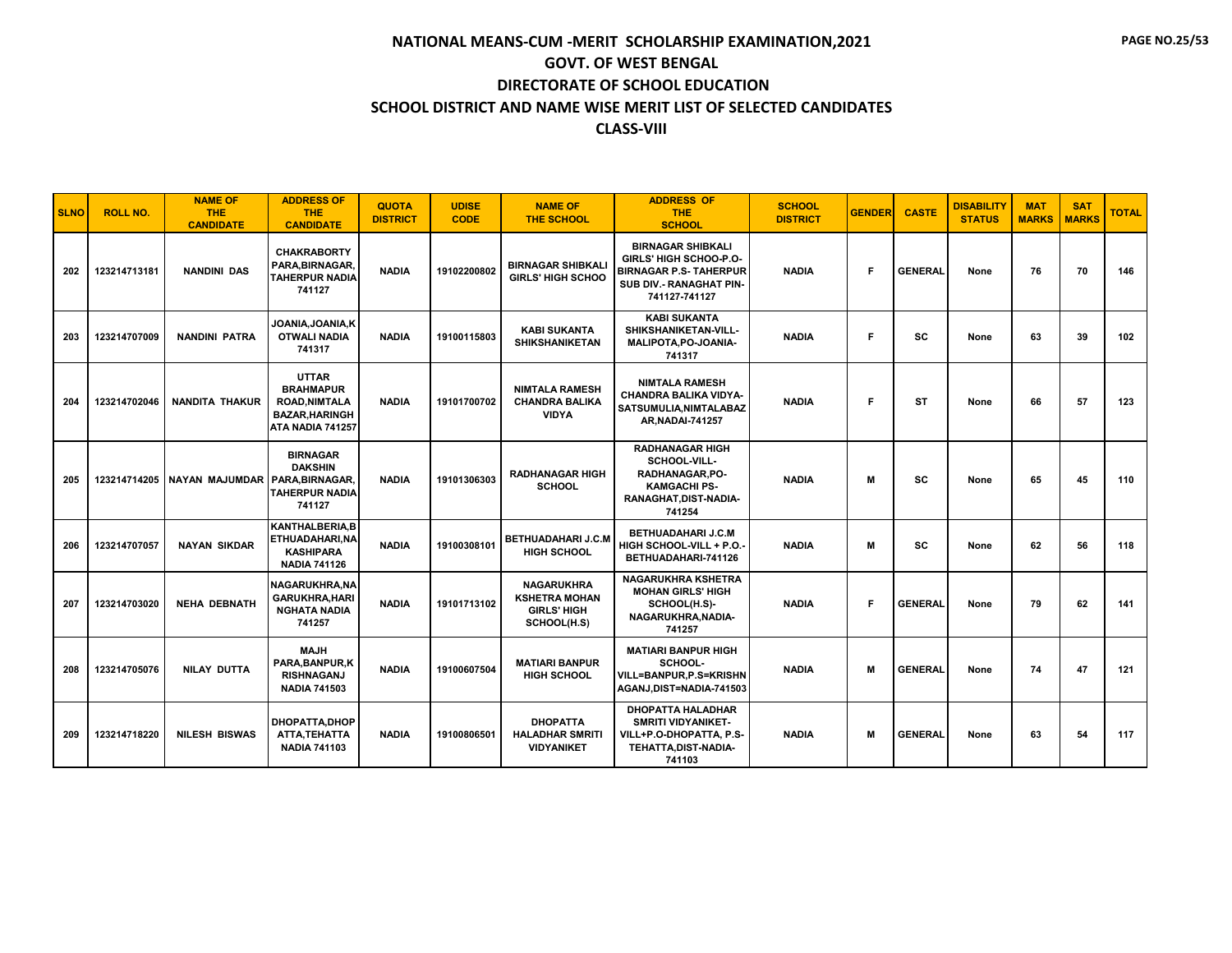| <b>SLNO</b> | <b>ROLL NO.</b> | <b>NAME OF</b><br><b>THE</b><br><b>CANDIDATE</b> | <b>ADDRESS OF</b><br><b>THE</b><br><b>CANDIDATE</b>                                                   | <b>QUOTA</b><br><b>DISTRICT</b> | <b>UDISE</b><br><b>CODE</b> | <b>NAME OF</b><br><b>THE SCHOOL</b>                           | <b>ADDRESS OF</b><br><b>THE</b><br><b>SCHOOL</b>                                                                                          | <b>SCHOOL</b><br><b>DISTRICT</b> | <b>GENDER</b> | <b>CASTE</b>   | <b>DISABILITY</b><br><b>STATUS</b> | <b>MAT</b><br><b>MARKS</b> | <b>SAT</b><br><b>MARKS</b> | <b>TOTAL</b> |
|-------------|-----------------|--------------------------------------------------|-------------------------------------------------------------------------------------------------------|---------------------------------|-----------------------------|---------------------------------------------------------------|-------------------------------------------------------------------------------------------------------------------------------------------|----------------------------------|---------------|----------------|------------------------------------|----------------------------|----------------------------|--------------|
| 210         | 123214717033    | <b>NILESH MONDAL</b>                             | N0015, RAHAMATP<br><b>UR,KARIMPUR</b><br><b>NADIA 741165</b>                                          | <b>NADIA</b>                    | 19101105502                 | <b>MAHISBATHAN</b><br><b>MONOJMOHAN</b><br><b>VIDYAMANDIR</b> | <b>MAHISBATHAN</b><br><b>MONOJMOHAN</b><br><b>VIDYAMANDIR-VILL-</b><br><b>MAHISH BATHAN P.S-</b><br><b>KARIMPUR DIST-NADIA-</b><br>741165 | <b>NADIA</b>                     | M             | <b>GENERAL</b> | None                               | 74                         | 56                         | 130          |
| 211         | 123214712064    | <b>NIRUPAM SIKDER</b>                            | VILL-<br><b>GANGNI.BADKUL</b><br><b>LA, TAHERPUR</b><br><b>NADIA 741121</b>                           | <b>NADIA</b>                    | 19101300112                 | <b>ANJANGARH HIGH</b><br><b>SCHOOL</b>                        | <b>ANJANGARH HIGH</b><br><b>SCHOOL-VILL-ANJANGARH</b><br>$-741121$                                                                        | <b>NADIA</b>                     | м             | <b>GENERAL</b> | None                               | 61                         | 58                         | 119          |
| 212         | 123214702019    | <b>PANKAJ BISWAS</b>                             | <b>KALYANNAGAR.M</b><br>ADANPUR.CHAKD<br><b>AHA NADIA</b><br>741245                                   | <b>UTTAR</b><br><b>DINAJPUR</b> | 19102500903                 | <b>CHAKDAHA RAMLAL</b><br><b>ACADEMY</b>                      | <b>CHAKDAHA RAMLAL</b><br>ACADEMY-P.O- CHAKDAHA<br>PIN-741222-741222                                                                      | <b>NADIA</b>                     | м             | SC             | None                               | 56                         | 43                         | 99           |
| 213         | 123214717226    | PANKAJ SAHA                                      | <b>MANDIRPARA, SHI</b><br><b>KARPUR.MURUTI</b><br>A NADIA 741158                                      | <b>NADIA</b>                    | 19101009401                 | <b>SHIKARPUR HIGH</b><br><b>SCHOOL</b>                        | SHIKARPUR HIGH SCHOOL-<br><b>VILL+P.O-SHIKARPUR DIST-</b><br><b>NADIA W.B-741158</b>                                                      | <b>NADIA</b>                     | M             | <b>GENERAL</b> | None                               | 73                         | 73                         | 146          |
| 214         | 123214718051    | <b>PAPAN SARKAR</b>                              | <b>NEAR PURATAN</b><br><b>JITPUR PUJA</b><br><b>MANDOP, JITPUR,</b><br><b>TEHATTA NADIA</b><br>741160 | <b>NADIA</b>                    | 19100811402                 | <b>TEHATTA HIGH</b><br><b>SCHOOL</b>                          | TEHATTA HIGH SCHOOL-<br>P.O. TEHATTA, DT- NADIA-<br>741160                                                                                | <b>NADIA</b>                     | M             | <b>GENERAL</b> | None                               | 65                         | 54                         | 119          |
| 215         | 123214714229    | <b>PAPIA BALA</b>                                | <b>DEBAGRAM.DEBA</b><br><b>GRAM, GANGNAP</b><br><b>UR NADIA 741238</b>                                | <b>NADIA</b>                    | 19101413903                 | <b>DEBAGRAM NETAJI</b><br><b>VIDYALAYA</b>                    | <b>DEBAGRAM NETAJI</b><br><b>VIDYALAYA-DEBAGRAM</b><br>NETAJI VIDYALAY, PO-<br><b>GANGNAPUR, NADIA-</b><br>741238                         | <b>NADIA</b>                     | Е             | <b>GENERAL</b> | None                               | 68                         | 54                         | 122          |
| 216         | 123214712023    | <b>PAYEL BISWAS</b>                              | <b>TARAPUR.TARAP</b><br>UR, RANAGHAT<br><b>NADIA 741402</b>                                           | <b>NADIA</b>                    | 19101309104                 | <b>NAWPARA HIGH</b><br><b>SCHOOL</b>                          | <b>NAWPARA HIGH SCHOOL-</b><br>P.O+VILL-NAWPARA P.S-<br><b>RANAGHAT DIST-NADIA-</b><br>741255                                             | <b>NADIA</b>                     | F             | <b>GENERAL</b> | None                               | 71                         | 64                         | 135          |
| 217         | 123214707017    | <b>PAYEL DAS</b>                                 | <b>SHRIRAMPUR</b><br><b>ROAD.NABADWIP</b><br><b>NABADWIP NADIA</b><br>741302                          | <b>NADIA</b>                    | 19101800907                 | <b>BANGABANI</b><br><b>INSTITUTE FOR GIRLS'</b>               | <b>BANGABANI INSTITUTE</b><br>FOR GIRLS'-PORAMATALA<br>ROAD.P.O-<br>NABADWIP, NADIA-741302                                                | <b>NADIA</b>                     | F             | <b>SC</b>      | None                               | 66                         | 34                         | 100          |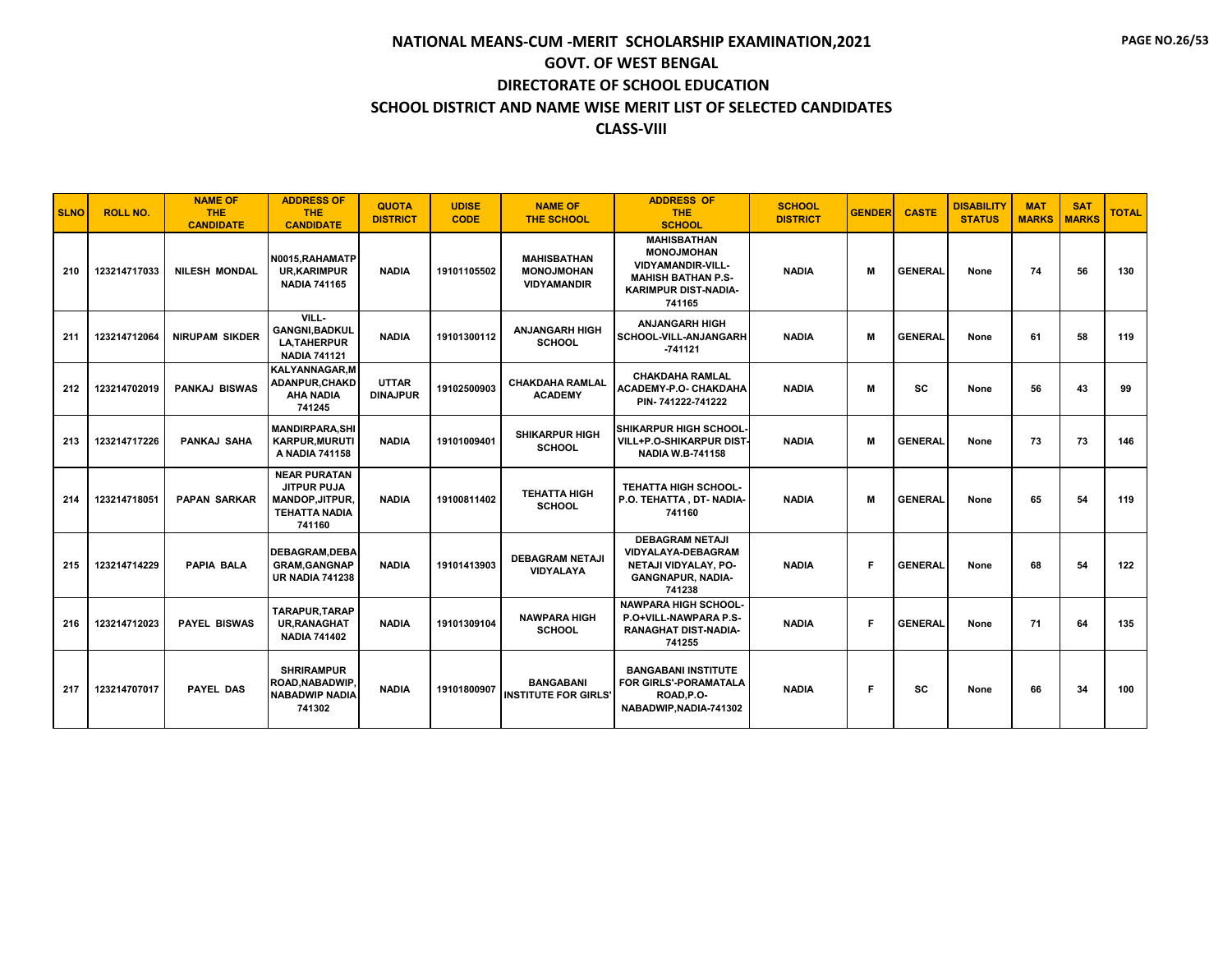| <b>SLNO</b> | <b>ROLL NO.</b> | <b>NAME OF</b><br>THE.<br><b>CANDIDATE</b> | <b>ADDRESS OF</b><br><b>THE</b><br><b>CANDIDATE</b>                                               | <b>QUOTA</b><br><b>DISTRICT</b> | <b>UDISE</b><br><b>CODE</b> | <b>NAME OF</b><br><b>THE SCHOOL</b>                                            | <b>ADDRESS OF</b><br><b>THE</b><br><b>SCHOOL</b>                                                                               | <b>SCHOOL</b><br><b>DISTRICT</b> | <b>GENDER</b> | <b>CASTE</b>   | <b>DISABILITY</b><br><b>STATUS</b> | <b>MAT</b><br><b>MARKS</b> | <b>SAT</b><br><b>MARKS</b> | <b>TOTAL</b> |
|-------------|-----------------|--------------------------------------------|---------------------------------------------------------------------------------------------------|---------------------------------|-----------------------------|--------------------------------------------------------------------------------|--------------------------------------------------------------------------------------------------------------------------------|----------------------------------|---------------|----------------|------------------------------------|----------------------------|----------------------------|--------------|
| 218         | 123214713105    | <b>PAYEL KARMAKAR</b>                      | CHUADANGA, GOU<br><b>RIPUR.CHAKDAH</b><br>A NADIA 741223                                          | <b>NADIA</b>                    | 19102000706                 | <b>RANAGHAT PAL</b><br><b>CHOWDHURY GIRLS'</b><br><b>HIGH</b>                  | <b>RANAGHAT PAL</b><br><b>CHOWDHURY GIRLS' HIGH</b><br>SCHOOL LANE P.O.<br>RANAGHAT DIST-NADIA-<br>741201                      | <b>NADIA</b>                     | F.            | SC             | None                               | 64                         | 48                         | 112          |
| 219         | 123214705021    | PAYEL PAL                                  | <b>MIRA</b><br><b>BAZAR.PLASSEY</b><br>PLASSEY, KALIGA<br><b>NJ NADIA 741156</b>                  | <b>NADIA</b>                    | 19100404804                 | PALASHI MIRA BALIKA<br><b>VIDYANIKETAN</b>                                     | <b>PALASHI MIRA BALIKA</b><br><b>VIDYANIKETAN-PO-</b><br>PLASSEY DIST-NADIA-<br>741156                                         | <b>NADIA</b>                     | F.            | <b>GENERAL</b> | None                               | 77                         | 75                         | 152          |
| 220         | 123214708195    | <b>PIJUSH BISWAS</b>                       | <b>DHUBULIA</b><br>SHARATPALLY.D<br>HUBULIA, DHUBUL<br><b>IA NADIA 741139</b>                     | <b>NADIA</b>                    | 19100204601                 | <b>DHUBULIA</b><br><b>SHYAMAPRASAD</b><br><b>SHIKSHANIKETA</b>                 | <b>DHUBULIA</b><br><b>SHYAMAPRASAD</b><br>SHIKSHANIKETA-VILL-<br>SARAT PALLY, PO-<br>DHUBULIA, PS-DHUBULIA-<br>741139          | <b>NADIA</b>                     | м             | <b>GENERAL</b> | None                               | 71                         | 56                         | 127          |
| 221         | 123214712241    | <b>PIJUSH SARKAR</b>                       | <b>KRISHNAPUR.HAL</b><br><b>ALPUR</b><br><b>KRISHNAPUR.DH</b><br><b>ANTALA NADIA</b><br>741202    | <b>NADIA</b>                    | 19102000705                 | <b>RANAGHAT P.C HIGH</b><br><b>SCHOOL</b>                                      | <b>RANAGHAT P.C HIGH</b><br><b>SCHOOL-STRAND RODE</b><br>P.O. RANAGHAT DIST,<br><b>NADIA-741201</b>                            | <b>NADIA</b>                     | М             | <b>GENERAL</b> | None                               | 67                         | 50                         | 117          |
| 222         | 123214717011    | <b>PIU BISWAS</b>                          | <b>PROSHANTA</b><br><b>BISWAS.DARERM</b><br><b>ATH, MURUTIA</b><br><b>NADIA 741158</b>            | <b>NADIA</b>                    | 19101010209                 | <b>DARERMATH HIGH</b><br><b>SCHOOL</b>                                         | <b>DARERMATH HIGH</b><br>SCHOOL-POST-<br><b>DAREMMATH DIST- NADIA-</b><br>741158                                               | <b>NADIA</b>                     | Е             | <b>GENERAL</b> | None                               | 76                         | 49                         | 125          |
| 223         | 123214703207    | PIYALI DAS                                 | <b>BARASAT, HARIPU</b><br>KURIA, HARINGHA<br><b>TA NADIA 741257</b>                               | <b>NADIA</b>                    | 19101713102                 | <b>NAGARUKHRA</b><br><b>KSHETRA MOHAN</b><br><b>GIRLS' HIGH</b><br>SCHOOL(H.S) | <b>NAGARUKHRA KSHETRA</b><br><b>MOHAN GIRLS' HIGH</b><br>SCHOOL(H.S)-<br>NAGARUKHRA.NADIA-<br>741257                           | <b>NADIA</b>                     | F.            | SC             | None                               | 61                         | 46                         | 107          |
| 224         | 123214703094    | <b>POULAMI BISWAS</b>                      | <b>JOGENDRA NATH</b><br><b>COLONY, WARD</b><br>NO-<br>2, KALYANI, KALYA<br><b>NI NADIA 741235</b> | <b>NADIA</b>                    | 19102301201                 | <b>KALYANI UNIVERSITY</b><br><b>EXPERIMENTAL HIG</b>                           | <b>KALYANI UNIVERSITY</b><br><b>EXPERIMENTAL HIG-</b><br>KALYANI, NADIA P.O.-<br><b>NADIA-741235</b>                           | <b>NADIA</b>                     | F.            | SC             | None                               | 65                         | 41                         | 106          |
| 225         | 123214713072    | <b>POULAMI PAUL</b>                        | <b>WARD NO</b><br>4.COOPERS<br><b>CAMP, RANAGHAT</b><br><b>NADIA 741232</b>                       | <b>NADIA</b>                    | 19102000603                 | <b>RANAGHAT</b><br><b>BROJOBALA GIRLS</b><br><b>HIGH SCHOO</b>                 | <b>RANAGHAT BROJOBALA</b><br><b>GIRLS HIGH SCHOO-</b><br><b>RABINDFRA SARANI P.O</b><br><b>RANAGHAT DIST-NADIA.-</b><br>741201 | <b>NADIA</b>                     | F.            | <b>GENERAL</b> | None                               | 75                         | 48                         | 123          |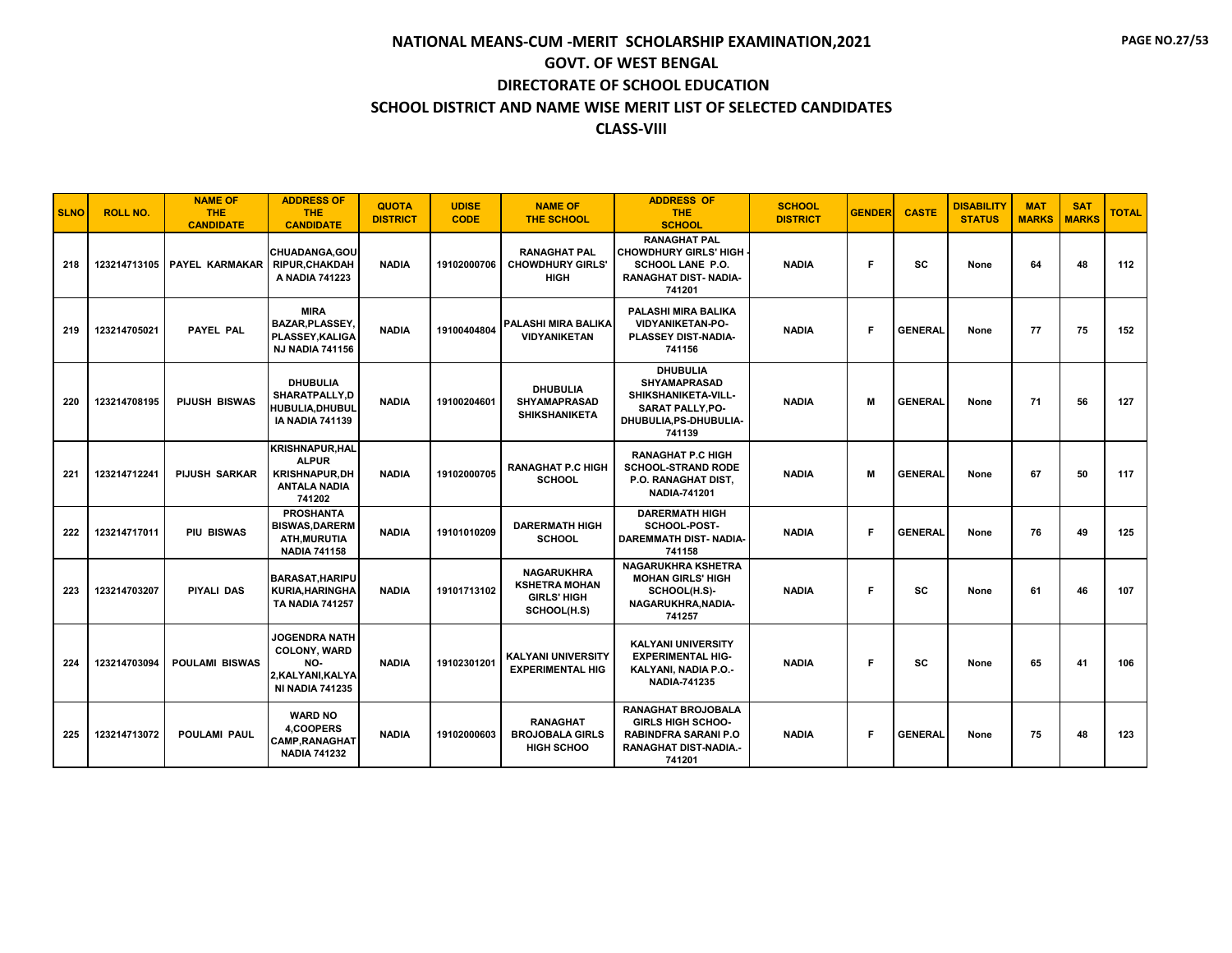| <b>SLNO</b> | <b>ROLL NO.</b> | <b>NAME OF</b><br><b>THE</b><br><b>CANDIDATE</b> | <b>ADDRESS OF</b><br><b>THE</b><br><b>CANDIDATE</b>                                                 | <b>QUOTA</b><br><b>DISTRICT</b> | <b>UDISE</b><br><b>CODE</b> | <b>NAME OF</b><br><b>THE SCHOOL</b>                            | <b>ADDRESS OF</b><br><b>THE</b><br><b>SCHOOL</b>                                                                                 | <b>SCHOOL</b><br><b>DISTRICT</b> | <b>GENDER</b> | <b>CASTE</b>   | <b>DISABILITY</b><br><b>STATUS</b> | <b>MAT</b><br><b>MARKS</b> | <b>SAT</b><br><b>MARKS</b> | <b>TOTAL</b> |
|-------------|-----------------|--------------------------------------------------|-----------------------------------------------------------------------------------------------------|---------------------------------|-----------------------------|----------------------------------------------------------------|----------------------------------------------------------------------------------------------------------------------------------|----------------------------------|---------------|----------------|------------------------------------|----------------------------|----------------------------|--------------|
| 226         | 123214703134    | PRABHAT MONDAL                                   | <b>GOALDOVE</b><br><b>PASCHIMPARA.N</b><br><b>AGARUKHRA, HAR</b><br><b>INGHATA NADIA</b><br>741257  | <b>NADIA</b>                    | 19101713005                 | <b>NAGARUKHRA HIGH</b><br><b>SCHOOL</b>                        | <b>NAGARUKHRA HIGH</b><br>SCHOOL-VILL+PO-<br>NAGARUKHRA,-741257                                                                  | <b>NADIA</b>                     | M             | <b>SC</b>      | None                               | 64                         | 51                         | 115          |
| 227         | 123214708106    | PRACHI DUTTA                                     | DEBAGRAM,<br><b>CHATTERJEE</b><br><b>UTTAR</b><br>PARA, DEBAGRAM<br>.KALIGANJ NADIA<br>741137       | <b>NADIA</b>                    | 19100419503                 | <b>DEBAGRAM D.K.</b><br><b>GIRLS' HIGH SCHOOL</b>              | <b>DEBAGRAM D.K. GIRLS'</b><br>HIGH SCHOOL-VILL-+P.O-<br>DEBAGRAM P.S-KALIGANJ<br>DIST-NADIA W.B-741137                          | <b>NADIA</b>                     | E             | <b>GENERAL</b> | None                               | 65                         | 62                         | 127          |
| 228         |                 | 123214702011 PRALLHAD SARKAR                     | <b>MAHADEBPUR</b><br><b>MADHYAPARA.MA</b><br><b>HADEBPUR, HARI</b><br><b>NGHATA NADIA</b><br>741257 | <b>NADIA</b>                    | 19101713005                 | <b>NAGARUKHRA HIGH</b><br><b>SCHOOL</b>                        | <b>NAGARUKHRA HIGH</b><br>SCHOOL-VILL+PO-<br>NAGARUKHRA,-741257                                                                  | <b>NADIA</b>                     | N             | <b>GENERAL</b> | None                               | 65                         | 55                         | 120          |
| 229         | 123214712210    | <b>PRANAY BISWAS</b>                             | <b>VILL</b><br><b>CHANDIPUR.DUTT</b><br>APULIA, DHANTAL<br>A NADIA 741504                           | <b>NADIA</b>                    | 19101404703                 | <b>DUTTAPULIA UNION</b><br><b>ACADEMY</b>                      | <b>DUTTAPULIA UNION</b><br>ACADEMY-VILL+P.O.-<br>DATTAPULIA-741504                                                               | <b>NADIA</b>                     | M             | <b>GENERAL</b> | None                               | 78                         | 67                         | 145          |
| 230         | 123214707027    | <b>PRANTIK BISWAS</b>                            | <b>DEBAGRAM.DEBA</b><br><b>GRAM, KALIGANJ</b><br><b>NADIA 741137</b>                                | <b>NADIA</b>                    | 19100420002                 | <b>VIVEKANANDA</b><br><b>VIDYABHABAN HIGH</b><br><b>SCHOOL</b> | <b>VIVEKANANDA</b><br><b>VIDYABHABAN HIGH</b><br>SCHOOL-VILL-DEBAGRAM<br>P.O-DEBAGRAM P.S-<br>KALIGANJ DIST-NADIA W.B-<br>741137 | <b>NADIA</b>                     | M             | <b>GENERAL</b> | None                               | 72                         | 61                         | 133          |
| 231         | 123214704091    | <b>PRATIVA MONDAL</b>                            | <b>HARINGHATA,FAT</b><br><b>EPUR.HARINGHAT</b><br>A NADIA 741249                                    | <b>NADIA</b>                    | 19101711402                 | <b>FATEPUR GIRLS' HIGH</b><br><b>SCHOOL</b>                    | <b>FATEPUR GIRLS' HIGH</b><br>SCHOOL-FATEPUR, NADIA-<br>741249                                                                   | <b>NADIA</b>                     | F             | <b>GENERAL</b> | None                               | 76                         | 56                         | 132          |
| 232         | 123214707106    | <b>PRAYASH BISWAS</b>                            | <b>RAMPUR.RAMPUR</b><br><b>.BHIMPUR NADIA</b><br>741161                                             | <b>NADIA</b>                    | 19100102403                 | <b>ASSANNAGAR HIGH</b><br><b>SCHOOL</b>                        | <b>ASSANNAGAR HIGH</b><br>SCHOOL-VILL+PO-<br>ASANNAGAR-741161                                                                    | <b>NADIA</b>                     | M             | <b>GENERAL</b> | None                               | 73                         | 63                         | 136          |
| 233         | 123214705083    | <b>PREYASHI HALDER</b>                           | <b>GEDE</b><br><b>HALDERPARA,GE</b><br><b>DE.KRISHNAGANJ</b><br><b>NADIA 741503</b>                 | <b>NADIA</b>                    | 19100607003                 | <b>GEDE SAMMILANI</b><br><b>HIGH SCHOOL</b>                    | <b>GEDE SAMMILANI HIGH</b><br>SCHOOL-<br>VILL=GEDA.DIST=NADIA-<br>741503                                                         | <b>NADIA</b>                     | F             | sc             | None                               | 67                         | 61                         | 128          |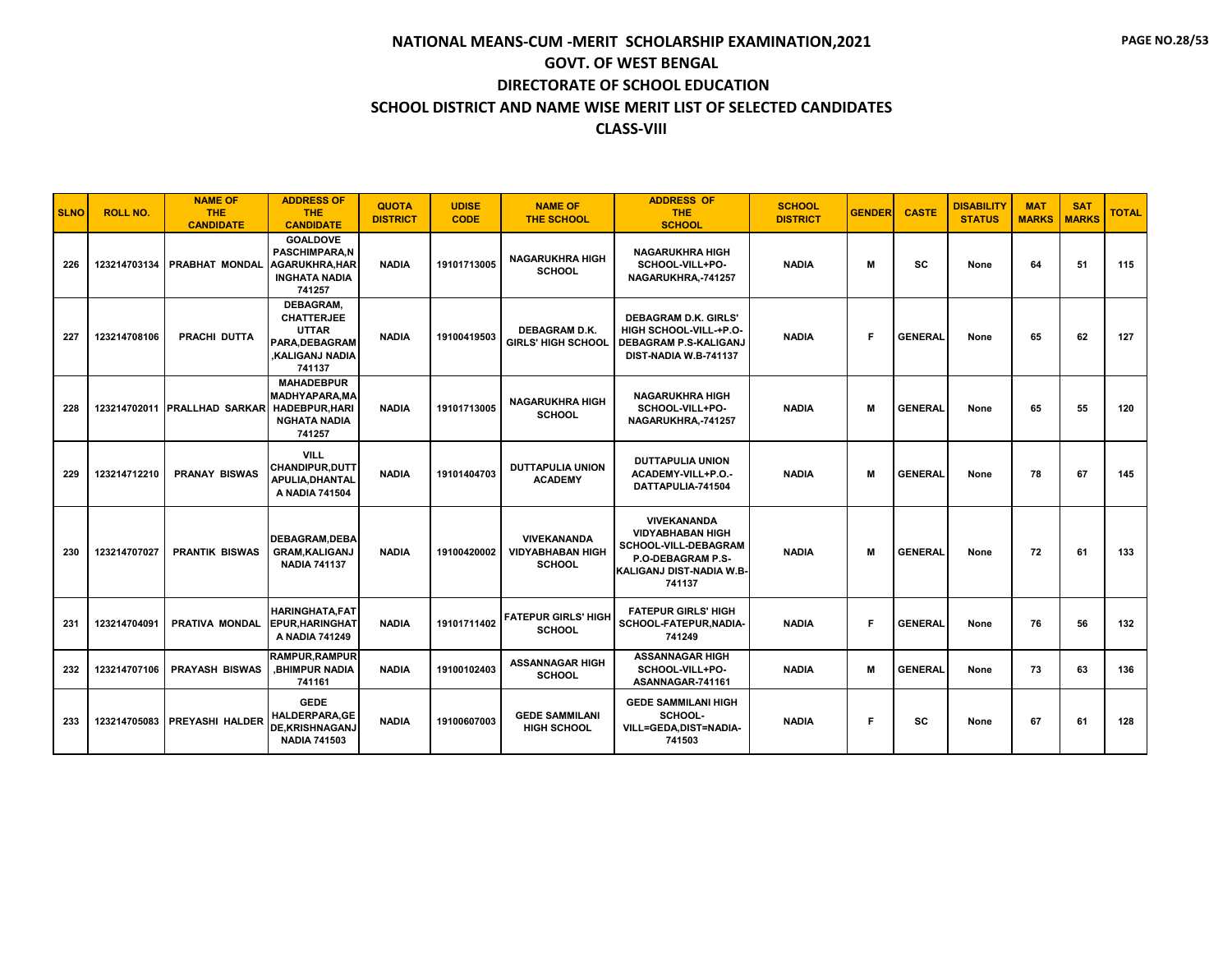| <b>SLNO</b> | <b>ROLL NO.</b> | <b>NAME OF</b><br>THE.<br><b>CANDIDATE</b>   | <b>ADDRESS OF</b><br><b>THE</b><br><b>CANDIDATE</b>                                      | <b>QUOTA</b><br><b>DISTRICT</b> | <b>UDISE</b><br><b>CODE</b> | <b>NAME OF</b><br><b>THE SCHOOL</b>                            | <b>ADDRESS OF</b><br><b>THE</b><br><b>SCHOOL</b>                                                                                                      | <b>SCHOOL</b><br><b>DISTRICT</b> | <b>GENDER</b> | <b>CASTE</b>   | <b>DISABILITY</b><br><b>STATUS</b> | <b>MAT</b><br><b>MARKS</b> | <b>SAT</b><br><b>MARKS</b> | <b>TOTAL</b> |
|-------------|-----------------|----------------------------------------------|------------------------------------------------------------------------------------------|---------------------------------|-----------------------------|----------------------------------------------------------------|-------------------------------------------------------------------------------------------------------------------------------------------------------|----------------------------------|---------------|----------------|------------------------------------|----------------------------|----------------------------|--------------|
| 234         | 123214717184    | <b>PRITAM BISWAS</b>                         | RANINAGAR, GOPI<br><b>NATHPUR, PALAS</b><br><b>HIPARA NADIA</b><br>741155                | <b>NADIA</b>                    | 19100900502                 | NETAJI VIDYAMANDIR<br><b>HIGH SCHOOL</b>                       | NETAJI VIDYAMANDIR HIGH<br>SCHOOL-VILL+P.O-<br><b>GOPINATHPUR, NADIA-</b><br>741155                                                                   | <b>NADIA</b>                     | м             | <b>GENERAL</b> | None                               | 66                         | 56                         | 122          |
| 235         | 123214713066    | <b>PRITAM DAS</b>                            | <b>KORABARI</b><br><b>DASPARA.GANGN</b><br>APUR.GANGNAPU<br><b>R NADIA 741238</b>        | <b>NADIA</b>                    | 19101413204                 | <b>GANGNAPUR HIGH</b><br><b>SCHOOL</b>                         | <b>GANGNAPUR HIGH</b><br>SCHOOL-VILL+PO+PS-<br><b>GANGNAPUR, NADIA-</b><br>741233                                                                     | <b>NADIA</b>                     | М             | <b>GENERAL</b> | None                               | 71                         | 61                         | 132          |
| 236         | 123214705052    | PRITHIRAJ HALDAR                             | <b>KHORDA</b><br><b>BEGHIA, PALIT</b><br><b>BEGHIA, KALIGAN</b><br><b>J NADIA 741137</b> | <b>NADIA</b>                    | 19100419704                 | <b>DEBAGRAM S.A.</b><br><b>VIDYAPITH</b>                       | <b>DEBAGRAM S.A.</b><br><b>VIDYAPITH-VILL-</b><br><b>DEBAGRAM P.O-</b><br><b>DEBAGRAM DIST-NADIA</b><br>W.B-741137                                    | <b>NADIA</b>                     | м             | SC             | None                               | 73                         | 57                         | 130          |
| 237         | 123214717097    | <b>PRITHWIRAJ DAS</b>                        | <b>SO-PRAKASH</b><br><b>DAS.RAHAMATPU</b><br><b>R,KARIMPUR</b><br><b>NADIA 741165</b>    | <b>NADIA</b>                    | 19101105502                 | <b>MAHISBATHAN</b><br><b>MONOJMOHAN</b><br><b>VIDYAMANDIR</b>  | <b>MAHISBATHAN</b><br><b>MONOJMOHAN</b><br><b>VIDYAMANDIR-VILL-</b><br><b>MAHISH BATHAN P.S-</b><br><b>KARIMPUR DIST-NADIA-</b><br>741165             | <b>NADIA</b>                     | м             | <b>SC</b>      | None                               | 75                         | 40                         | 115          |
| 238         | 123214707247    | <b>PRITTHWI</b><br><b>GOSWAMI</b>            | SUBHASHNAGAR.<br><b>JHITKIPOTA,KOT</b><br><b>WALI NADIA</b><br>741102                    | <b>NADIA</b>                    | 19101901106                 | <b>SAKTINAGAR HIGH</b><br><b>SCHOOL</b>                        | <b>SAKTINAGAR HIGH</b><br><b>SCHOOL-SWAMIJI ROAD.</b><br>SAKTINAGAR, NADIA-<br>741102                                                                 | <b>NADIA</b>                     | М             | <b>GENERAL</b> | None                               | 78                         | 64                         | 142          |
| 239         | 123214717168    | PRIYAM DATTA                                 | <b>HOGALBARIA, HO</b><br><b>GALBARIA, HOGA</b><br><b>LBARIA NADIA</b><br>741122          | <b>NADIA</b>                    | 19101007604                 | <b>HOGALBERIA</b><br><b>ADARSHA</b><br><b>SHIKSHANIKETAN</b>   | <b>HOGALBERIA ADARSHA</b><br>SHIKSHANIKETAN-<br>VILL+P.O-HOGOLBARIA<br>DIST-NADIA W.B-741122                                                          | <b>NADIA</b>                     | М             | <b>GENERAL</b> | None                               | 65                         | 56                         | 121          |
| 240         |                 | 123214717188 PRIYASI BHOUMICK                | <b>KARIMPUR, KARIM</b><br><b>PUR, KARIMPUR</b><br><b>NADIA 741152</b>                    | <b>NADIA</b>                    | 19101001804                 | <b>KARIMPUR GIRLS'</b><br><b>HIGH SCHOOL</b>                   | <b>KARIMPUR GIRLS' HIGH</b><br>SCHOOL-VILL+P.O-<br><b>KARIMPUR DIST-NADIA W.B.</b><br>741152                                                          | <b>NADIA</b>                     | Е             | <b>GENERAL</b> | None                               | 75                         | 47                         | 122          |
| 241         |                 | 123214714115 PROBIR KARMAKAR RHAT, HANSKHALI | MAYURHAT, MAYU<br><b>NADIA 741502</b>                                                    | <b>NADIA</b>                    | 19101205104                 | <b>TARAKNAGAR</b><br><b>JAMUNASUNDARI</b><br><b>HIGH SCHOO</b> | <b>TARAKNAGAR</b><br><b>JAMUNASUNDARI HIGH</b><br>SCHOO-VILL-<br><b>TARAKNAGAR P.O-</b><br>TARAKNAGAR (SOUTH) P.S-<br>HANSKHALI PIN-741502-<br>741502 | <b>NADIA</b>                     | м             | <b>SC</b>      | None                               | 66                         | 48                         | 114          |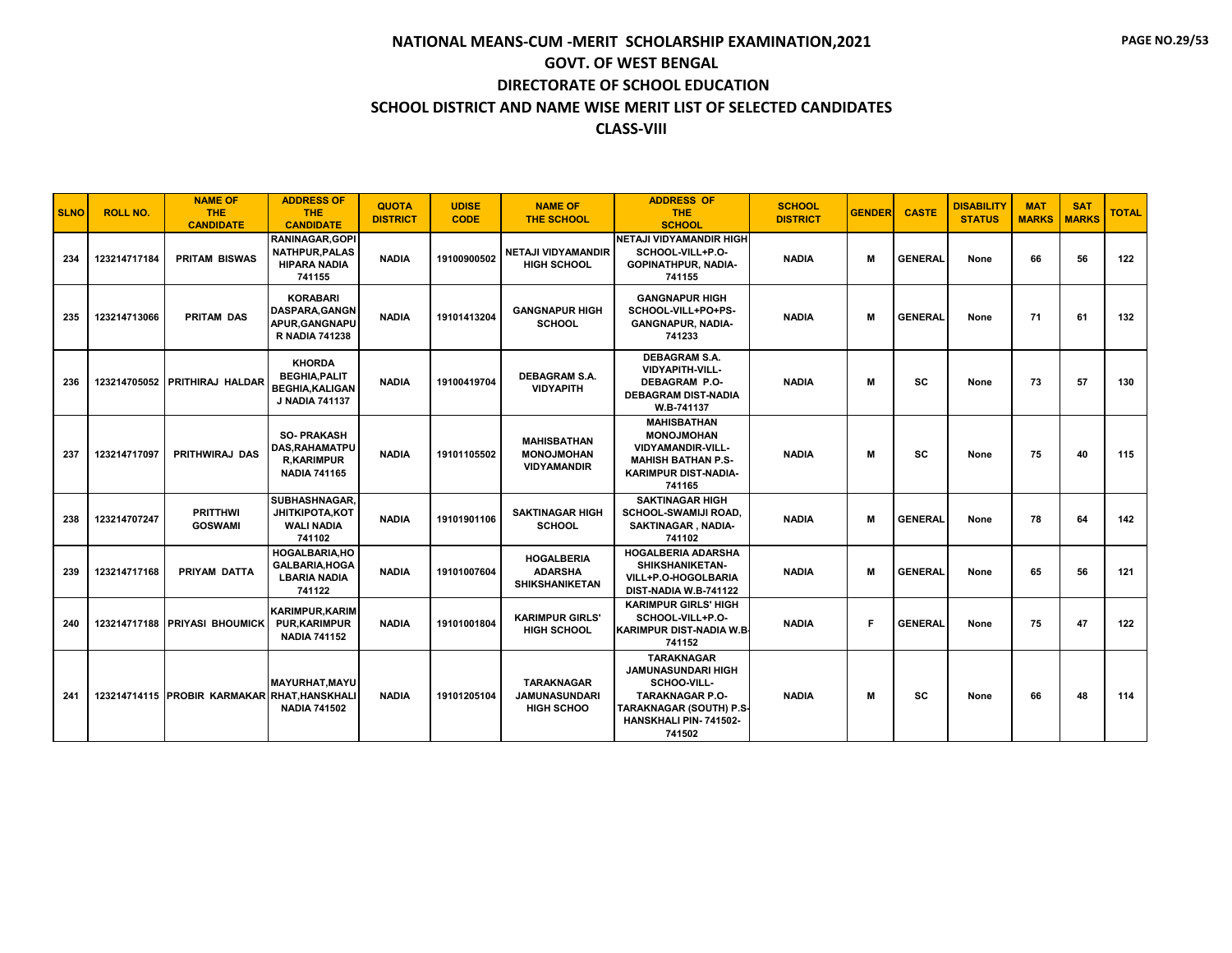| <b>SLNO</b> | <b>ROLL NO.</b> | <b>NAME OF</b><br><b>THE</b><br><b>CANDIDATE</b> | <b>ADDRESS OF</b><br><b>THE</b><br><b>CANDIDATE</b>                                        | <b>QUOTA</b><br><b>DISTRICT</b> | <b>UDISE</b><br><b>CODE</b> | <b>NAME OF</b><br><b>THE SCHOOL</b>                            | <b>ADDRESS OF</b><br>THE.<br><b>SCHOOL</b>                                                                                                | <b>SCHOOL</b><br><b>DISTRICT</b> | <b>GENDER</b> | <b>CASTE</b>   | <b>DISABILITY</b><br><b>STATUS</b> | <b>MAT</b><br><b>MARKS</b> | <b>SAT</b><br><b>MARKS</b> | <b>TOTAL</b> |
|-------------|-----------------|--------------------------------------------------|--------------------------------------------------------------------------------------------|---------------------------------|-----------------------------|----------------------------------------------------------------|-------------------------------------------------------------------------------------------------------------------------------------------|----------------------------------|---------------|----------------|------------------------------------|----------------------------|----------------------------|--------------|
| 242         | 123214717172    | <b>PROKRITI ROY</b>                              | ANANDAPALLY.K<br>ARIMPUR.KARIMP<br><b>UR NADIA 741152</b>                                  | <b>NADIA</b>                    | 19101001003                 | <b>KARIMPUR</b><br><b>JAGANNATH HIGH</b><br><b>SCHOOL</b>      | <b>KARIMPUR JAGANNATH</b><br>HIGH SCHOOL-VILL+P.O-<br>KARIMPUR DIST-NADIA W.B.<br>741152                                                  | <b>NADIA</b>                     | м             | <b>GENERAL</b> | None                               | 69                         | 56                         | 125          |
| 243         | 123214712317    | <b>PROMA KAR</b>                                 | <b>HANSKHALI</b><br>ROAD, BAGULA, H<br><b>ANSKHALI NADIA</b><br>741502                     | <b>NADIA</b>                    | 19101213307                 | <b>H.C.S.C. SRI KRISHNA</b><br><b>BALIKA VIDYAPITH</b>         | <b>H.C.S.C. SRI KRISHNA</b><br><b>BALIKA VIDYAPITH-VILL-</b><br><b>BAGULA P.O- BAGULA-</b><br>741502                                      | <b>NADIA</b>                     | E             | <b>GENERAL</b> | None                               | 68                         | 58                         | 126          |
| 244         | 123214712010    | PROMITA HALDAR                                   | <b>RAMNAGAR, KUM</b><br><b>ARI</b><br><b>RAMNAGAR.HANS</b><br><b>KHALI NADIA</b><br>741502 | <b>NADIA</b>                    | 19101209803                 | <b>RAMNAGAR HIGH</b><br><b>SCHOOL</b>                          | <b>RAMNAGAR HIGH SCHOOL-</b><br><b>P.O. KUMARI RAMNAGAR</b><br>PIN-71502-741502                                                           | <b>NADIA</b>                     | F             | <b>GENERAL</b> | None                               | 75                         | 61                         | 136          |
| 245         | 123214717118    | <b>PUJA DAS</b>                                  | <b>DO-PRASHANTA</b><br><b>DAS, RAHAMATPU</b><br><b>R,KARIMPUR</b><br><b>NADIA 741165</b>   | <b>UTTAR</b><br><b>DINAJPUR</b> | 19101105502                 | <b>MAHISBATHAN</b><br><b>MONOJMOHAN</b><br><b>VIDYAMANDIR</b>  | <b>MAHISBATHAN</b><br><b>MONOJMOHAN</b><br><b>VIDYAMANDIR-VILL-</b><br><b>MAHISH BATHAN P.S-</b><br><b>KARIMPUR DIST-NADIA-</b><br>741165 | <b>NADIA</b>                     | F.            | SC             | None                               | 68                         | 31                         | 99           |
| 246         | 123214718008    | <b>PUJA JOYDHAR</b>                              | KUMRI, GOPALPU<br><b>RGHAT, HOGALBA</b><br><b>RIA NADIA 741122</b>                         | <b>NADIA</b>                    | 19101006603                 | <b>KUMRI NARENDRA</b><br><b>SMRITI MSK</b>                     | KUMRI NARENDRA SMRITI<br><b>MSK-VILL-KUMARI, P.S-</b><br><b>HOGALBARI, DIST-</b><br>NADIA.PIN-741122-741122                               | <b>NADIA</b>                     | F.            | sc             | None                               | 69                         | 48                         | 117          |
| 247         | 123214718169    | <b>PUJA MANDAL</b>                               | <b>KUTHIPARA, SHIK</b><br>ARPUR, MURUTIA<br><b>NADIA 741158</b>                            | <b>NADIA</b>                    | 19101009401                 | <b>SHIKARPUR HIGH</b><br><b>SCHOOL</b>                         | <b>SHIKARPUR HIGH SCHOOL-</b><br>VILL+P.O-SHIKARPUR DIST-<br><b>NADIA W.B-741158</b>                                                      | <b>NADIA</b>                     | F             | <b>GENERAL</b> | None                               | 69                         | 53                         | 122          |
| 248         | 123214717013    | <b>PUJA SARKAR</b>                               | <b>DO-KSHITISH</b><br><b>SARKAR, GOPALP</b><br><b>UR,KARIMPUR</b><br><b>NADIA 741165</b>   | <b>NADIA</b>                    | 19101113108                 | <b>NANDANPUR JR. HIGH</b><br><b>SCHOOL</b>                     | NANDANPUR JR. HIGH<br>SCHOOL-PO:GOPALPUR-<br>741165                                                                                       | <b>NADIA</b>                     | F             | sc             | None                               | 62                         | 39                         | 101          |
| 249         | 123214703141    | <b>PURNA DAS</b>                                 | <b>NIMTALA</b><br><b>BAZAR, NIMTALA</b><br><b>BAZAR, HARINGH</b><br>ATA NADIA 741257       | <b>NADIA</b>                    | 19101700702                 | <b>NIMTALA RAMESH</b><br><b>CHANDRA BALIKA</b><br><b>VIDYA</b> | <b>NIMTALA RAMESH</b><br>CHANDRA BALIKA VIDYA-<br>SATSUMULIA, NIMTALABAZ<br><b>AR, NADAI-741257</b>                                       | <b>NADIA</b>                     | F.            | SC             | None                               | 68                         | 47                         | 115          |
| 250         | 123214718071    | <b>RABINA BISWAS</b>                             | <b>BARNIA, BARNIA, P</b><br><b>ALASHIPARA</b><br><b>NADIA 741156</b>                       | <b>KOLKATA</b>                  |                             | 19100908105 BARNIA HIGH SCHOOL                                 | <b>BARNIA HIGH SCHOOL-</b><br>VILL + PO :- BARNIA NADIA<br>741156-741168                                                                  | <b>NADIA</b>                     | F.            | <b>SC</b>      | None                               | 67                         | 33                         | 100          |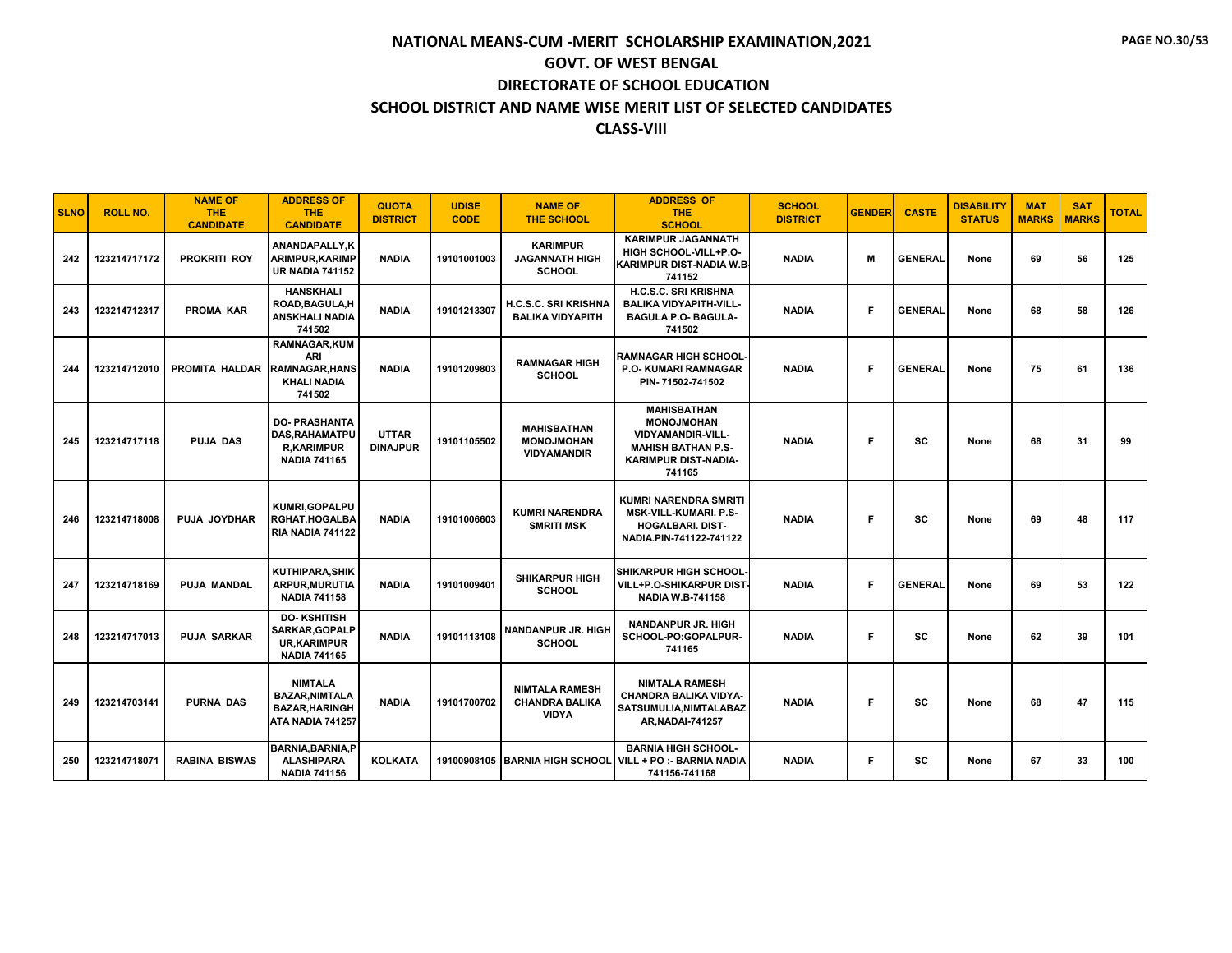| <b>SLNO</b> | <b>ROLL NO.</b> | <b>NAME OF</b><br><b>THE</b><br><b>CANDIDATE</b> | <b>ADDRESS OF</b><br><b>THE</b><br><b>CANDIDATE</b>                                                      | <b>QUOTA</b><br><b>DISTRICT</b> | <b>UDISE</b><br><b>CODE</b> | <b>NAME OF</b><br><b>THE SCHOOL</b>                       | <b>ADDRESS OF</b><br>THE.<br><b>SCHOOL</b>                                                                                       | <b>SCHOOL</b><br><b>DISTRICT</b> | <b>GENDER</b> | <b>CASTE</b>   | <b>DISABILITY</b><br><b>STATUS</b> | <b>MAT</b><br><b>MARKS</b> | <b>SAT</b><br><b>MARKS</b> | <b>TOTAL</b> |
|-------------|-----------------|--------------------------------------------------|----------------------------------------------------------------------------------------------------------|---------------------------------|-----------------------------|-----------------------------------------------------------|----------------------------------------------------------------------------------------------------------------------------------|----------------------------------|---------------|----------------|------------------------------------|----------------------------|----------------------------|--------------|
| 251         | 123214714174    | <b>RAHUL BISWAS</b>                              | <b>GANGNI, BADKUL</b><br><b>LA, TAHERPUR</b><br><b>NADIA 741121</b>                                      | <b>NADIA</b>                    | 19101300112                 | <b>ANJANGARH HIGH</b><br><b>SCHOOL</b>                    | <b>ANJANGARH HIGH</b><br>SCHOOL-VILL-ANJANGARH<br>$-741121$                                                                      | <b>NADIA</b>                     | M             | <b>GENERAL</b> | None                               | 68                         | 53                         | 121          |
| 252         | 123214718148    | <b>RAHUL MANDAL</b>                              | PATTABUKA, NAT<br><b>NA</b><br>PATTABUKA, KARI<br><b>MPUR NADIA</b><br>741122                            | <b>NADIA</b>                    | 19101004205                 | <b>JAMSHEDPUR B.N.</b><br><b>HIGH SCHOOL</b>              | JAMSHEDPUR B.N. HIGH<br>SCHOOL-VILL-<br><b>JAMSHERPUR P.O-BAGCHI</b><br>JAMSHERPUR DIST-NADIA<br>W.B-741122                      | <b>NADIA</b>                     | M             | <b>GENERAL</b> | None                               | 62                         | 59                         | 121          |
| 253         | 123214712047    | <b>RAHUL MONDAL</b>                              | NA, BADKULLA, TA<br><b>HERPUR NADIA</b><br>741121                                                        | <b>NADIA</b>                    | 19101300112                 | <b>ANJANGARH HIGH</b><br><b>SCHOOL</b>                    | <b>ANJANGARH HIGH</b><br>SCHOOL-VILL-ANJANGARH<br>$-741121$                                                                      | <b>NADIA</b>                     | M             | <b>SC</b>      | None                               | 70                         | 58                         | 128          |
| 254         | 123214702005    | <b>RAJ DAS</b>                                   | DARAPPUR, DARA<br>PPUR, CHAKDAHA<br><b>NADIA 741223</b>                                                  | <b>NADIA</b>                    | 19101627802                 | <b>DARAPPUR HIGH</b><br><b>SCHOOL</b>                     | <b>DARAPPUR HIGH SCHOOL</b><br>VILL+P.O.-DARAPPUR<br>CHAKDAHA NADIA-741223                                                       | <b>NADIA</b>                     | M             | sc             | None                               | 54                         | 52                         | 106          |
| 255         | 123214718137    | RAJ JOARDAR                                      | RADHANAGAR.GO<br>PINATHPUR, PALA<br><b>SHIPARA NADIA</b><br>741155                                       | <b>NADIA</b>                    | 19100900502                 | <b>NETAJI VIDYAMANDIR</b><br><b>HIGH SCHOOL</b>           | <b>NETAJI VIDYAMANDIR HIGH</b><br>SCHOOL-VILL+P.O-<br>GOPINATHPUR, NADIA-<br>741155                                              | <b>NADIA</b>                     | M             | <b>GENERAL</b> | None                               | 65                         | 53                         | 118          |
| 256         | 123214705064    | <b>RAJ PRAMANIK</b>                              | 31.KOLERDANGA<br>ROAD, HARITALA,<br><b>WARD NO-</b><br>19, NABADWIP, NA<br><b>BADWIP NADIA</b><br>741302 | <b>NADIA</b>                    | 19101801806                 | <b>NABADWIP SIKSHA</b><br><b>MANDIR</b>                   | <b>NABADWIP SIKSHA</b><br><b>MANDIR-DEARA PARA</b><br>ROAD, NABADWIP<br>NADIA741302-741302                                       | <b>NADIA</b>                     | M             | SC             | None                               | 65                         | 36                         | 101          |
| 257         | 123214718024    | <b>RAJ SAHA</b>                                  | <b>KARIMPUR.KARIM</b><br>PUR,KARIMPUR<br><b>NADIA 741152</b>                                             | <b>NADIA</b>                    | 19101001003                 | <b>KARIMPUR</b><br><b>JAGANNATH HIGH</b><br><b>SCHOOL</b> | <b>KARIMPUR JAGANNATH</b><br>HIGH SCHOOL-VILL+P.O-<br>KARIMPUR DIST-NADIA W.B.<br>741152                                         | <b>NADIA</b>                     | M             | <b>SC</b>      | None                               | 74                         | 49                         | 123          |
| 258         |                 | <b>123214712125 RAJASHREE BANIK</b>              | <b>BAROGHAR</b><br><b>COLONY.RANAGHI</b><br>AT, RANAGHAT<br><b>NADIA 741201</b>                          | <b>NADIA</b>                    | 19102001208                 | <b>RANAGHAT DEBNATH</b><br><b>INSTITUTION FOR GI</b>      | <b>RANAGHAT DEBNATH</b><br><b>INSTITUTION FOR GI-</b><br><b>MISSION RODE</b><br><b>P.O.RANAGHAT DIST-</b><br><b>NADIA-741201</b> | <b>NADIA</b>                     | F             | <b>GENERAL</b> | None                               | 75                         | 43                         | 118          |
| 259         |                 | 123214703205 RAJATSUBHRA ROY                     | 768/1. CHAKDAHA.<br><b>CHAKDAHA</b><br><b>NADIA 741222</b>                                               | <b>NADIA</b>                    | 19102500903                 | <b>CHAKDAHA RAMLAL</b><br><b>ACADEMY</b>                  | <b>CHAKDAHA RAMLAL</b><br><b>ACADEMY-P.O- CHAKDAHA</b><br>PIN-741222-741222                                                      | <b>NADIA</b>                     | M             | <b>GENERAL</b> | None                               | 67                         | 54                         | 121          |
| 260         | 123214718145    | <b>RAKESH MONDAL</b>                             | <b>KHASPUR, KHASP</b><br>UR,TEHATTA<br><b>NADIA 741160</b>                                               | <b>NADIA</b>                    | 19100811402                 | <b>TEHATTA HIGH</b><br><b>SCHOOL</b>                      | <b>TEHATTA HIGH SCHOOL-</b><br>P.O. TEHATTA, DT-NADIA-<br>741160                                                                 | <b>NADIA</b>                     | M             | <b>GENERAL</b> | None                               | 65                         | 54                         | 119          |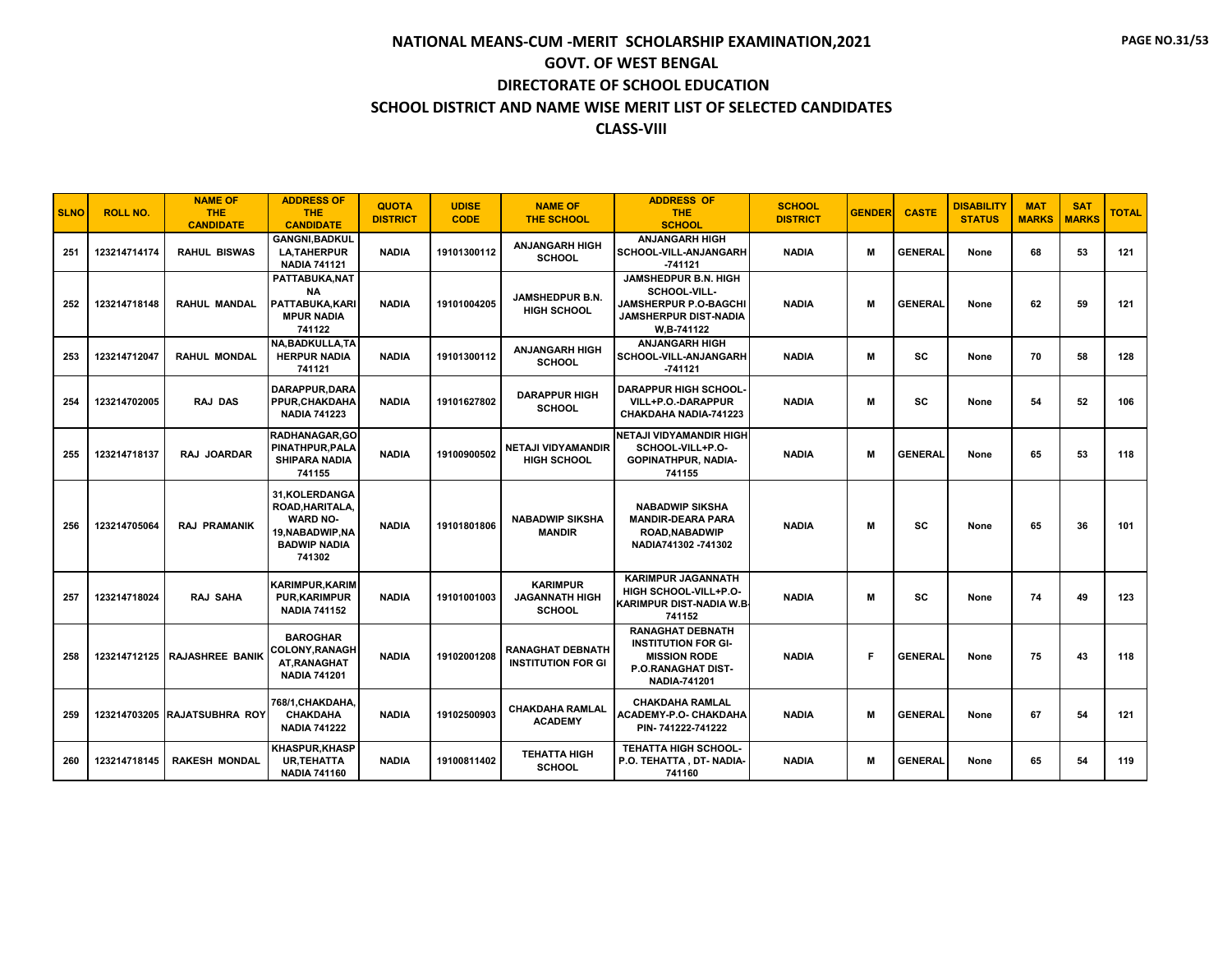| <b>SLNO</b> | <b>ROLL NO.</b> | <b>NAME OF</b><br><b>THE</b><br><b>CANDIDATE</b> | <b>ADDRESS OF</b><br><b>THE</b><br><b>CANDIDATE</b>                                                                                | <b>QUOTA</b><br><b>DISTRICT</b> | <b>UDISE</b><br><b>CODE</b> | <b>NAME OF</b><br><b>THE SCHOOL</b>                           | <b>ADDRESS OF</b><br><b>THE</b><br><b>SCHOOL</b>                                                                                          | <b>SCHOOL</b><br><b>DISTRICT</b> | <b>GENDER</b> | <b>CASTE</b>   | <b>DISABILITY</b><br><b>STATUS</b>     | <b>MAT</b><br><b>MARKS</b> | <b>SAT</b><br><b>MARKS</b> | <b>TOTAL</b> |
|-------------|-----------------|--------------------------------------------------|------------------------------------------------------------------------------------------------------------------------------------|---------------------------------|-----------------------------|---------------------------------------------------------------|-------------------------------------------------------------------------------------------------------------------------------------------|----------------------------------|---------------|----------------|----------------------------------------|----------------------------|----------------------------|--------------|
| 261         | 123214712134    | <b>RANA BISWAS</b>                               | ANJANGARH, BAD<br>KULLA, TAHERPU<br><b>R NADIA 741121</b>                                                                          | <b>NADIA</b>                    | 19101300112                 | <b>ANJANGARH HIGH</b><br><b>SCHOOL</b>                        | <b>ANJANGARH HIGH</b><br>SCHOOL-VILL-ANJANGARH<br>$-741121$                                                                               | <b>NADIA</b>                     | м             | SC             | None                                   | 70                         | 41                         | 111          |
| 262         | 123214718180    | <b>RANA MANDAL</b>                               | S/O JOYAD ALI<br><b>MANDAL, RAHAMA</b><br><b>TPUR, KARIMPUR</b><br><b>NADIA 741165</b>                                             | <b>NADIA</b>                    | 19101105502                 | <b>MAHISBATHAN</b><br><b>MONOJMOHAN</b><br><b>VIDYAMANDIR</b> | <b>MAHISBATHAN</b><br><b>MONOJMOHAN</b><br><b>VIDYAMANDIR-VILL-</b><br><b>MAHISH BATHAN P.S-</b><br><b>KARIMPUR DIST-NADIA-</b><br>741165 | <b>NADIA</b>                     | м             | <b>GENERAL</b> | <b>Multiple</b><br><b>Disabilities</b> | 38                         | 36                         | 74           |
| 263         | 123214717193    | <b>RANA SARDAR</b>                               | <b>CHARMEGHNA,RA</b><br><b>GHUNATHPUR</b><br><b>RAMNAGAR, HOG</b><br><b>ALBARIA NADIA</b><br>741158                                | <b>NADIA</b>                    | 19101007604                 | <b>HOGALBERIA</b><br><b>ADARSHA</b><br><b>SHIKSHANIKETAN</b>  | <b>HOGALBERIA ADARSHA</b><br><b>SHIKSHANIKETAN-</b><br>VILL+P.O-HOGOLBARIA<br>DIST-NADIA W.B-741122                                       | <b>NADIA</b>                     | м             | <b>ST</b>      | None                                   | 41                         | 21                         | 62           |
| 264         | 123214704026    | <b>RANIT SAHA</b>                                | NAGARUKHRA.NA<br><b>GARUKHRA, HARI</b><br><b>NGHATA NADIA</b><br>741257                                                            | <b>NADIA</b>                    | 19101713005                 | <b>NAGARUKHRA HIGH</b><br><b>SCHOOL</b>                       | <b>NAGARUKHRA HIGH</b><br>SCHOOL-VILL+PO-<br>NAGARUKHRA,-741257                                                                           | <b>NADIA</b>                     | М             | <b>GENERAL</b> | None                                   | 66                         | 55                         | 121          |
| 265         | 123214705032    | <b>RATHIN PAL</b>                                | <b>C/O-SUDHAN</b><br><b>KUMAR PAL.</b><br><b>CHANDANNAGAR.</b><br><b>CHANDANNAGAR</b><br><b>KRISHNAGANJ</b><br><b>NADIA 741509</b> | <b>NADIA</b>                    | 19100600106                 | <b>CHANDANNAGAR</b><br><b>R.D.P INSTITUTE</b>                 | <b>CHANDANNAGAR R.D.P</b><br><b>INSTITUTE-</b><br><b>VILL=CHANDANNAGAR-</b><br>741509                                                     | <b>NADIA</b>                     | м             | <b>GENERAL</b> | None                                   | 71                         | 51                         | 122          |
| 266         | 123214712138    | RATNADEEP TUDU                                   | <b>RAIL QUARTER</b><br><b>PARK</b><br><b>STREET.RANAGH</b><br>AT.RANAGHAT<br><b>NADIA 741201</b>                                   | <b>NADIA</b>                    | 19102000705                 | <b>RANAGHAT P.C HIGH</b><br><b>SCHOOL</b>                     | <b>RANAGHAT P.C HIGH</b><br><b>SCHOOL-STRAND RODE</b><br>P.O. RANAGHAT DIST,<br><b>NADIA-741201</b>                                       | <b>NADIA</b>                     | м             | ST             | None                                   | 37                         | 24                         | 61           |
| 267         | 123214713220    | <b>RESMA MONDAL</b>                              | <b>BARACHUPRIA.C</b><br><b>HUPRIA, HANSKH</b><br>ALI NADIA 741502                                                                  | <b>NADIA</b>                    | 19101209803                 | <b>RAMNAGAR HIGH</b><br><b>SCHOOL</b>                         | <b>RAMNAGAR HIGH SCHOOL-</b><br><b>P.O. KUMARI RAMNAGAR</b><br>PIN-71502-741502                                                           | <b>NADIA</b>                     | E             | <b>GENERAL</b> | Person with<br>low vision              | 36                         | 35                         | 71           |
| 268         | 123214708057    | <b>RIAJ MANDAL</b>                               | <b>DINGEL</b><br><b>HAJIPARA, DINGE</b><br><b>L,KALIGANJ</b><br><b>NADIA 741137</b>                                                | <b>NADIA</b>                    | 19100419704                 | <b>DEBAGRAM S.A.</b><br><b>VIDYAPITH</b>                      | <b>DEBAGRAM S.A.</b><br>VIDYAPITH-VILL-<br><b>DEBAGRAM P.O-</b><br><b>DEBAGRAM DIST-NADIA</b><br>W.B-741137                               | <b>NADIA</b>                     | м             | <b>GENERAL</b> | None                                   | 64                         | 55                         | 119          |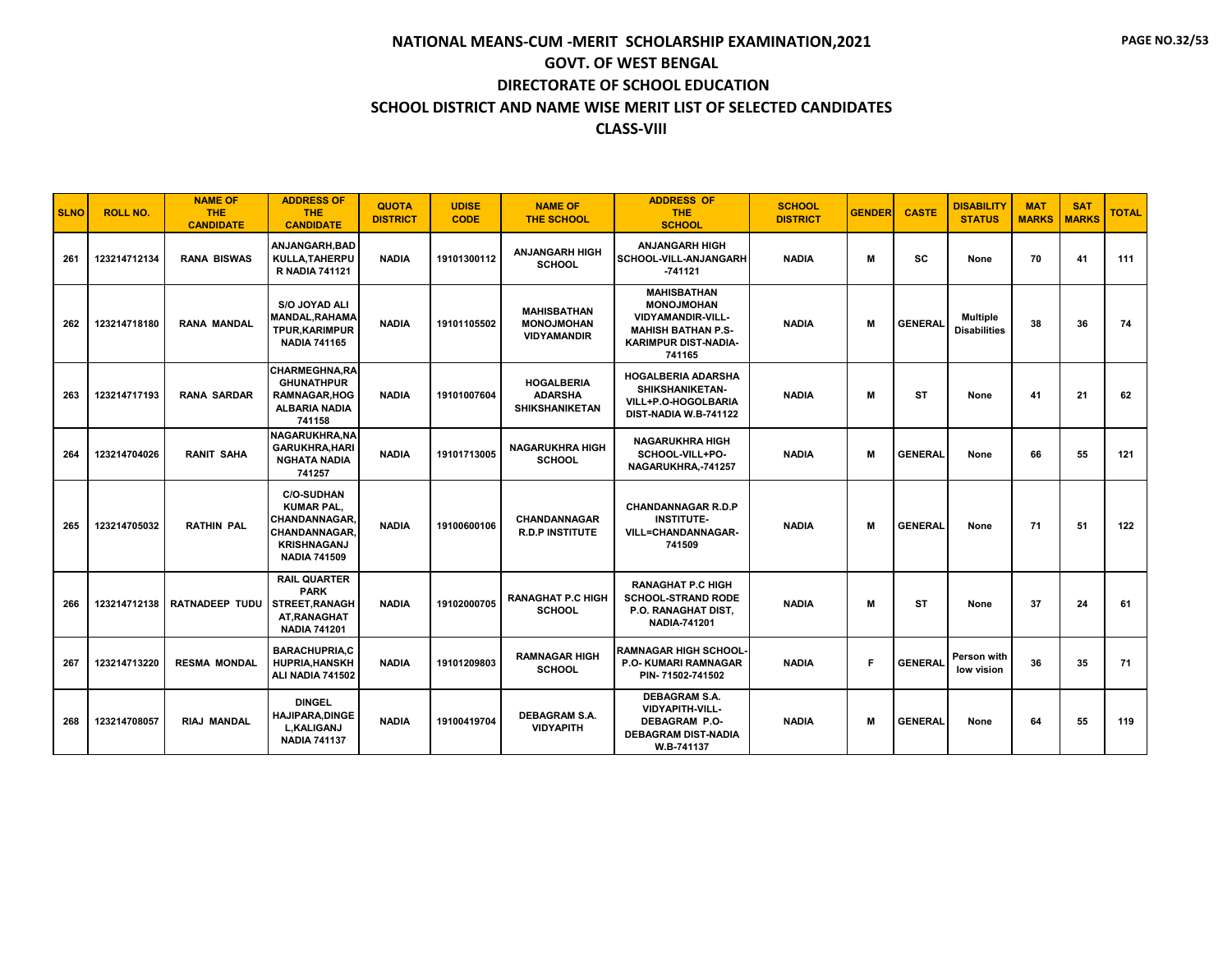| <b>SLNO</b> | <b>ROLL NO.</b> | <b>NAME OF</b><br><b>THE</b><br><b>CANDIDATE</b> | <b>ADDRESS OF</b><br><b>THE</b><br><b>CANDIDATE</b>                                    | <b>QUOTA</b><br><b>DISTRICT</b> | <b>UDISE</b><br><b>CODE</b> | <b>NAME OF</b><br><b>THE SCHOOL</b>                          | <b>ADDRESS OF</b><br><b>THE</b><br><b>SCHOOL</b>                                                        | <b>SCHOOL</b><br><b>DISTRICT</b> | <b>GENDER</b> | <b>CASTE</b>   | <b>DISABILITY</b><br><b>STATUS</b> | <b>MAT</b><br><b>MARKS</b> | <b>SAT</b><br><b>MARKS</b> | <b>TOTAL</b> |
|-------------|-----------------|--------------------------------------------------|----------------------------------------------------------------------------------------|---------------------------------|-----------------------------|--------------------------------------------------------------|---------------------------------------------------------------------------------------------------------|----------------------------------|---------------|----------------|------------------------------------|----------------------------|----------------------------|--------------|
| 269         | 123214717101    | <b>RICK BISWAS</b>                               | GOPALPUR.GOPA<br><b>LPUR.KARIMPUR</b><br><b>NADIA 741165</b>                           | <b>NADIA</b>                    | 19101113104                 | <b>NANDANPUR</b><br><b>ADARSHA VIDYAPITH</b>                 | <b>NANDANPUR ADARSHA</b><br>VIDYAPITH-VILL-<br><b>NANDANPUR P.O-</b><br>NANDANPUR DIST-NADIA-<br>741165 | <b>NADIA</b>                     | M             | <b>GENERAL</b> | None                               | 65                         | 66                         | 131          |
| 270         | 123214714150    | <b>RIMPA BISWAS</b>                              | <b>NRISINGHAPUR.S</b><br><b>ANTIPUR, SANTIP</b><br><b>UR NADIA 741404</b>              | <b>NADIA</b>                    | 19101507202                 | <b>NRISINGHAPUR HIGH</b><br><b>SCHOOL</b>                    | <b>NRISINGHAPUR HIGH</b><br>SCHOOL-VILL+POST-<br><b>NRISINGHAPUR DIST-</b><br><b>NADIA-713520</b>       | <b>NADIA</b>                     | F             | <b>SC</b>      | None                               | 72                         | 36                         | 108          |
| 271         | 123214714151    | <b>RIMPA SHAW</b>                                | <b>BASTA.ARANGHA</b><br>TA, DHANTALA<br><b>NADIA 741501</b>                            | <b>NADIA</b>                    | 19101401303                 | <b>ARANGHATA GIRLS'</b><br><b>HIGH SCHOOL</b>                | <b>ARANGHATA GIRLS' HIGH</b><br>SCHOOL-VILL+P.O.-<br>ARANGHATA-741501                                   | <b>NADIA</b>                     | F             | <b>GENERAL</b> | None                               | 70                         | 53                         | 123          |
| 272         | 123214708076    | <b>RIPAN SARDAR</b>                              | TIABALI, JOANIA, K<br><b>OTWALI NADIA</b><br>741317                                    | <b>NADIA</b>                    | 19100115803                 | <b>KABI SUKANTA</b><br><b>SHIKSHANIKETAN</b>                 | <b>KABI SUKANTA</b><br>SHIKSHANIKETAN-VILL-<br>MALIPOTA, PO-JOANIA-<br>741317                           | <b>NADIA</b>                     | M             | <b>ST</b>      | None                               | 65                         | 47                         | 112          |
| 273         | 123214705004    | <b>RISHAV BISWAS</b>                             | ASANNAGAR, ASA<br>NNAGAR, BHIMPU<br><b>R NADIA 741161</b>                              | <b>NADIA</b>                    | 19100102403                 | <b>ASSANNAGAR HIGH</b><br><b>SCHOOL</b>                      | <b>ASSANNAGAR HIGH</b><br>SCHOOL-VILL+PO-<br>ASANNAGAR-741161                                           | <b>NADIA</b>                     | M             | <b>SC</b>      | None                               | 64                         | 50                         | 114          |
| 274         | 123214717154    | <b>RISHITA GHOSH</b>                             | <b>VILL</b><br>NATIDANGA, NATI<br>DANGA, THANARP<br><b>ARA NADIA</b><br>741152         | <b>NADIA</b>                    | 19101001804                 | <b>KARIMPUR GIRLS'</b><br><b>HIGH SCHOOL</b>                 | <b>KARIMPUR GIRLS' HIGH</b><br>SCHOOL-VILL+P.O-<br>KARIMPUR DIST-NADIA W.B.<br>741152                   | <b>NADIA</b>                     | F             | <b>GENERAL</b> | None                               | 59                         | 56                         | 115          |
| 275         | 123214714050    | <b>RITAM ALUNI</b>                               | <b>NATHKURA.BARB</b><br><b>ARIA, DHANTALA</b><br><b>NADIA 741501</b>                   | <b>NADIA</b>                    | 19101404703                 | <b>DUTTAPULIA UNION</b><br><b>ACADEMY</b>                    | <b>DUTTAPULIA UNION</b><br>ACADEMY-VILL+P.O.-<br>DATTAPULIA-741504                                      | <b>NADIA</b>                     | М             | <b>SC</b>      | None                               | 64                         | 51                         | 115          |
| 276         | 123214707164    | <b>RITIKA DAS</b>                                | NASARATPUR, NA<br><b>SARATPUR, NADA</b><br><b>NGHAT</b><br><b>BARDDHAMAN</b><br>713519 | <b>NADIA</b>                    | 19101801406                 | <b>NABADWIP</b><br>TARASUNDARI GIRLS'<br><b>HIGH SC</b>      | <b>NABADWIP TARASUNDARI</b><br><b>GIRLS' HIGH SC-RAM SITA</b><br>PARA, NABADWIP NADIA<br>741302-741302  | <b>NADIA</b>                     | F             | <b>GENERAL</b> | None                               | 69                         | 46                         | 115          |
| 277         | 123214717102    | <b>RIYA SARKAR</b>                               | <b>NASHIRERPARA</b><br><b>ROAD, HOGALBAR</b><br>IA, HOGAL BARIA<br><b>NADIA 741122</b> | <b>NADIA</b>                    | 19101007604                 | <b>HOGALBERIA</b><br><b>ADARSHA</b><br><b>SHIKSHANIKETAN</b> | <b>HOGALBERIA ADARSHA</b><br><b>SHIKSHANIKETAN-</b><br>VILL+P.O-HOGOLBARIA<br>DIST-NADIA W.B-741122     | <b>NADIA</b>                     | F             | <b>SC</b>      | None                               | 68                         | 48                         | 116          |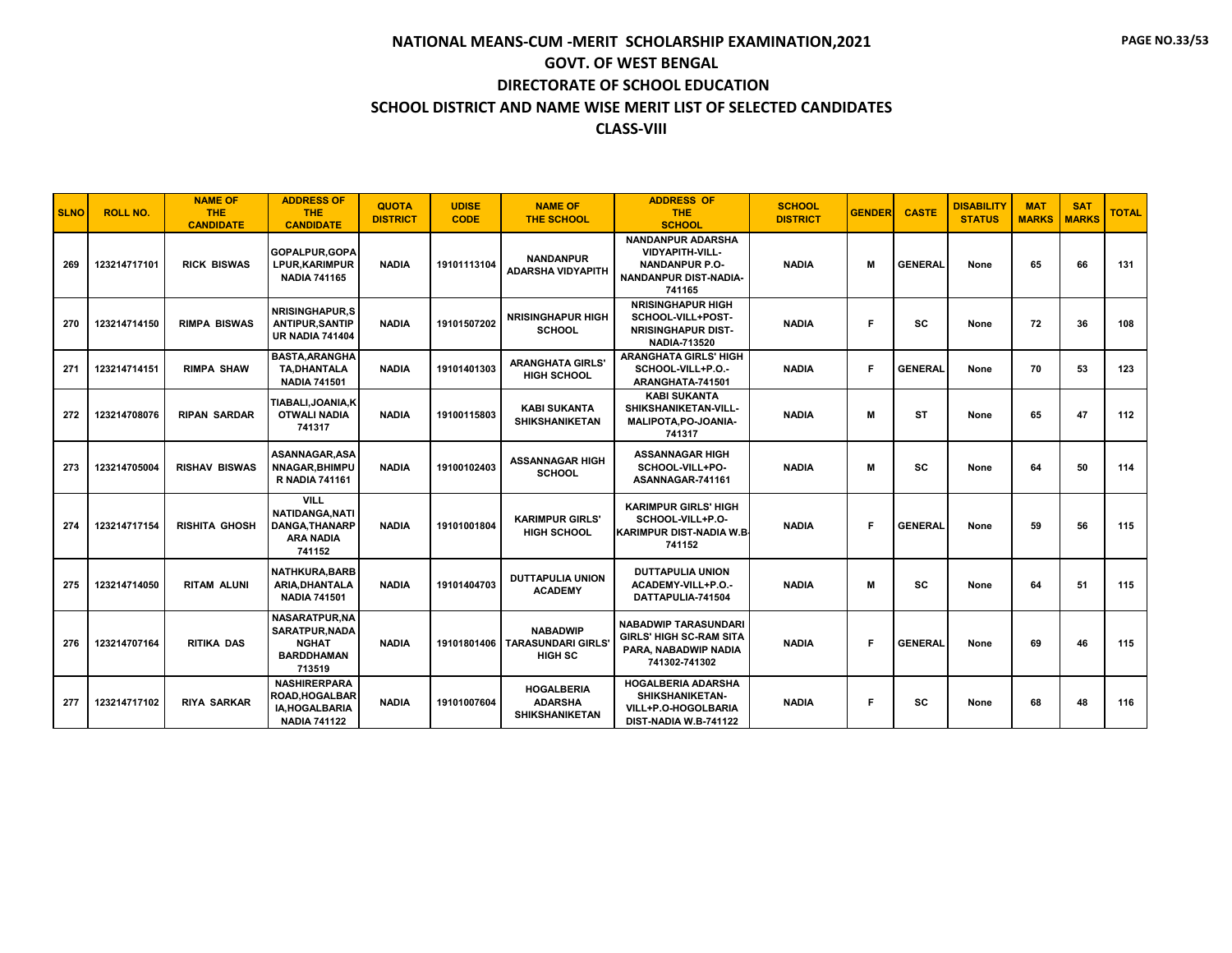| <b>SLNO</b> | <b>ROLL NO.</b> | <b>NAME OF</b><br>THE.<br><b>CANDIDATE</b> | <b>ADDRESS OF</b><br><b>THE</b><br><b>CANDIDATE</b>                                    | <b>QUOTA</b><br><b>DISTRICT</b> | <b>UDISE</b><br><b>CODE</b> | <b>NAME OF</b><br><b>THE SCHOOL</b>                            | <b>ADDRESS OF</b><br><b>THE</b><br><b>SCHOOL</b>                                                                                 | <b>SCHOOL</b><br><b>DISTRICT</b> | <b>GENDER</b> | <b>CASTE</b>   | <b>DISABILITY</b><br><b>STATUS</b> | <b>MAT</b><br><b>MARKS</b> | <b>SAT</b><br><b>MARKS</b> | <b>TOTAL</b> |
|-------------|-----------------|--------------------------------------------|----------------------------------------------------------------------------------------|---------------------------------|-----------------------------|----------------------------------------------------------------|----------------------------------------------------------------------------------------------------------------------------------|----------------------------------|---------------|----------------|------------------------------------|----------------------------|----------------------------|--------------|
| 278         | 123214707034    | <b>ROHAN SEKH</b>                          | KUNDAPARA, JOA<br><b>NIA</b><br><b>BHALUKA, KOTWA</b><br><b>LI NADIA 741317</b>        | <b>NADIA</b>                    | 19100118301                 | <b>BHALUKA HIGH</b><br><b>SCHOOL</b>                           | <b>BHALUKA HIGH SCHOOL-</b><br>VILL-BHALUKA,PO-JOANIA<br>BHALUKA-741317                                                          | <b>NADIA</b>                     | м             | <b>GENERAL</b> | None                               | 56                         | 62                         | 118          |
| 279         | 123214713182    | <b>ROHIT BARUI</b>                         | <b>NRISINGHAPUR.N</b><br><b>RISINGHAPUR, SA</b><br><b>NTIPUR NADIA</b><br>741404       | <b>NADIA</b>                    | 19101507202                 | <b>NRISINGHAPUR HIGH</b><br><b>SCHOOL</b>                      | <b>NRISINGHAPUR HIGH</b><br>SCHOOL-VILL+POST-<br><b>NRISINGHAPUR DIST-</b><br><b>NADIA-713520</b>                                | <b>NADIA</b>                     | M             | <b>SC</b>      | None                               | 67                         | 35                         | 102          |
| 280         | 123214714009    | <b>ROHIT MONDAL</b>                        | <b>SAHEBDANGA.NA</b><br><b>WPARA.RANAGH</b><br><b>AT NADIA 741255</b>                  | <b>NADIA</b>                    | 19101309503                 | <b>SAHEBDANGA</b><br><b>NUTANPARA</b><br><b>GOSAICHAR HIGH</b> | SAHEBDANGA NUTANPARA<br><b>GOSAICHAR HIGH-VILL-</b><br><b>NATUN PARA P.O-</b><br>NAWPARA PIN-741258 DIST-<br><b>NADIA-741258</b> | <b>NADIA</b>                     | M             | <b>GENERAL</b> | None                               | 76                         | 61                         | 137          |
| 281         | 123214717091    | <b>ROHIT PAL</b>                           | <b>TEHATTA</b><br><b>KALITALA</b><br>PARA, TEHATTA, T<br><b>EHATTA NADIA</b><br>741160 | <b>NADIA</b>                    | 19100811402                 | <b>TEHATTA HIGH</b><br><b>SCHOOL</b>                           | <b>TEHATTA HIGH SCHOOL-</b><br>P.O. TEHATTA, DT-NADIA-<br>741160                                                                 | <b>NADIA</b>                     | м             | <b>GENERAL</b> | None                               | 72                         | 46                         | 118          |
| 282         | 123214713132    | <b>ROUNAK BISWAS</b>                       | N0141, HARADHA<br><b>M,RANAGHAT</b><br><b>NADIA 741255</b>                             | <b>NADIA</b>                    | 19101310405                 | <b>NANDIGHAT ADARSHA</b><br><b>VIDYANIKETAN</b>                | <b>NANDIGHAT ADARSHA</b><br>VIDYANIKETAN-VILL+POST-<br><b>NANDIGHAT, P.S-</b><br>RANAGHAT, DIST-NADIA -<br>741255                | <b>NADIA</b>                     | M             | <b>GENERAL</b> | None                               | 71                         | 47                         | 118          |
| 283         | 123214708177    | <b>RUDRA SARKAR</b>                        | ASANNAGAR.ASA<br>NNAGAR, BHIMPU<br><b>R NADIA 741161</b>                               | <b>NADIA</b>                    | 19100102403                 | <b>ASSANNAGAR HIGH</b><br><b>SCHOOL</b>                        | <b>ASSANNAGAR HIGH</b><br>SCHOOL-VILL+PO-<br>ASANNAGAR-741161                                                                    | <b>NADIA</b>                     | M             | <b>GENERAL</b> | None                               | 71                         | 50                         | 121          |
| 284         | 123214713150    | <b>RUDRANIL SARKAR</b>                     | 00.MAMJOAN.HAN<br><b>SKHALI NADIA</b><br>741121                                        | <b>NADIA</b>                    | 19101215801                 | <b>MAMJOAN S.C.</b><br><b>VIDYAPITH</b>                        | <b>MAMJOAN S.C. VIDYAPITH-</b><br>VILL=MAMJOAN-741121                                                                            | <b>NADIA</b>                     | M             | <b>GENERAL</b> | None                               | 63                         | 54                         | 117          |
| 285         | 123214705007    | RUPAM_MAJUMDAR   BHALUKA.KOTWA             | JOANIA, JOANIA<br><b>LI NADIA 741317</b>                                               | <b>NADIA</b>                    | 19100118301                 | <b>BHALUKA HIGH</b><br><b>SCHOOL</b>                           | <b>BHALUKA HIGH SCHOOL-</b><br>VILL-BHALUKA.PO-JOANIA<br>BHALUKA-741317                                                          | <b>NADIA</b>                     | M             | <b>GENERAL</b> | None                               | 68                         | 49                         | 117          |
| 286         | 123214713233    | <b>RUPAM MAJUMDER</b>                      | BENALI, BENALI, H<br><b>ANSKHALI NADIA</b><br>741502                                   | <b>NADIA</b>                    | 19101213306                 | <b>BAGULA HIGH</b><br><b>SCHOOL</b>                            | <b>BAGULA HIGH SCHOOL-</b><br>VILL+P.O- BAGULA<br><b>STATION PARA DIST-</b><br><b>NADIA-741502</b>                               | <b>NADIA</b>                     | M             | <b>SC</b>      | None                               | 72                         | 56                         | 128          |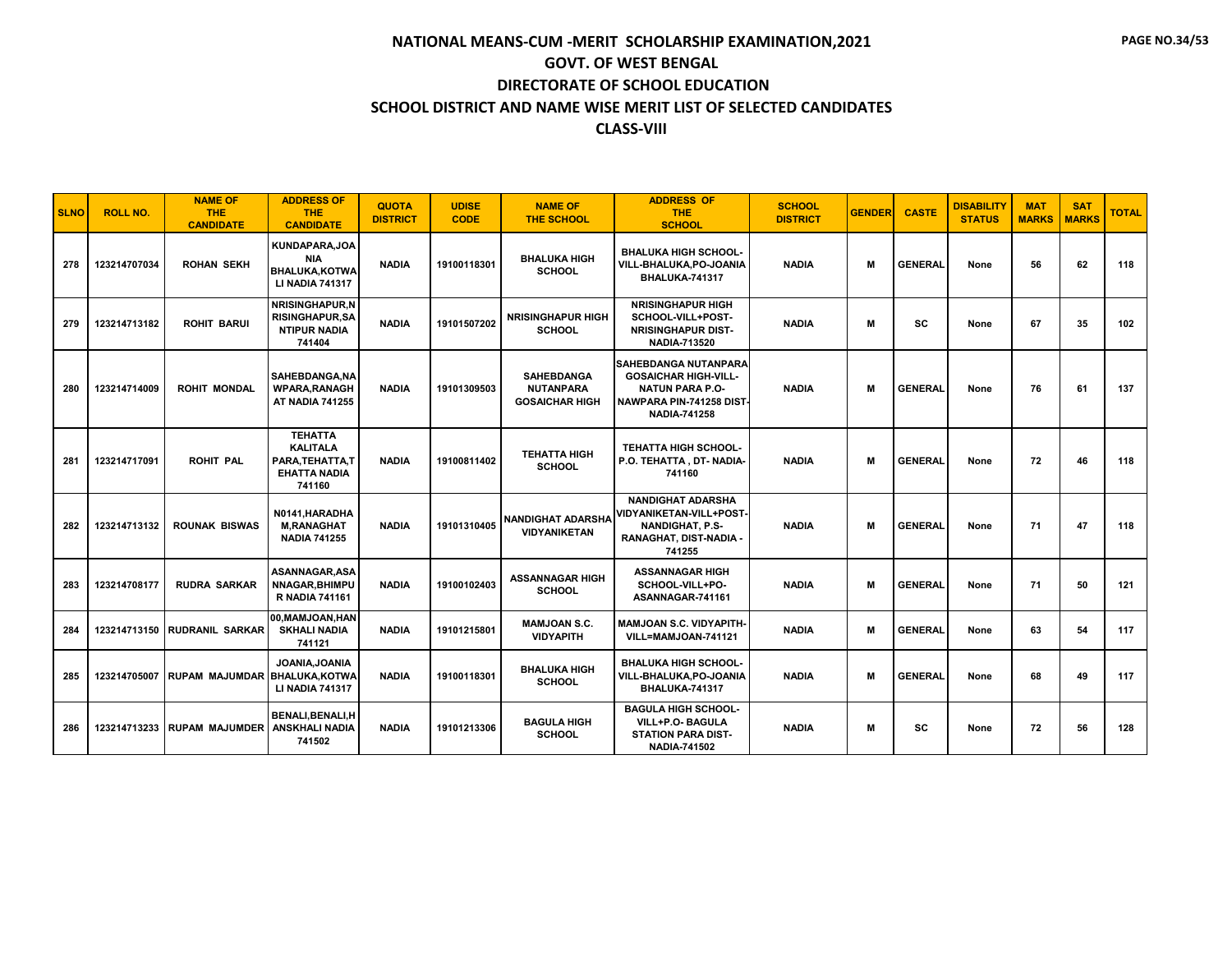| <b>SLNO</b> | <b>ROLL NO.</b> | <b>NAME OF</b><br><b>THE</b><br><b>CANDIDATE</b> | <b>ADDRESS OF</b><br><b>THE</b><br><b>CANDIDATE</b>                                       | <b>QUOTA</b><br><b>DISTRICT</b> | <b>UDISE</b><br><b>CODE</b> | <b>NAME OF</b><br><b>THE SCHOOL</b>               | <b>ADDRESS OF</b><br><b>THE</b><br><b>SCHOOL</b>                                                                         | <b>SCHOOL</b><br><b>DISTRICT</b> | <b>GENDER</b> | <b>CASTE</b>   | <b>DISABILITY</b><br><b>STATUS</b> | <b>MAT</b><br><b>MARKS</b> | <b>SAT</b><br><b>MARKS</b> | <b>TOTAL</b> |
|-------------|-----------------|--------------------------------------------------|-------------------------------------------------------------------------------------------|---------------------------------|-----------------------------|---------------------------------------------------|--------------------------------------------------------------------------------------------------------------------------|----------------------------------|---------------|----------------|------------------------------------|----------------------------|----------------------------|--------------|
| 287         | 123214718018    | <b>RUPSA HAIT</b>                                | <b>CHANDERGHAT.C</b><br><b>HANDERGHAT,TE</b><br><b>HATTA NADIA</b><br>741160              | <b>NADIA</b>                    | 19100806706                 | <b>CHNADERGHAT GIRLS</b><br><b>JR HIGH SCHOOL</b> | <b>CHNADERGHAT GIRLS JR</b><br>HIGH SCHOOL-VILL+P.O-<br>CHANDERGHAT-741160                                               | <b>NADIA</b>                     | F             | <b>GENERAL</b> | None                               | 76                         | 57                         | 133          |
| 288         | 123214712042    | <b>RUPSHA MANDAL</b>                             | <b>NANDIGHAT, HAR</b><br><b>ADHAM.RANAGHA</b><br><b>T NADIA 741255</b>                    | <b>NADIA</b>                    | 19101310405                 | <b>NANDIGHAT ADARSHA</b><br><b>VIDYANIKETAN</b>   | <b>NANDIGHAT ADARSHA</b><br><b>VIDYANIKETAN-VILL+POST-</b><br><b>NANDIGHAT, P.S-</b><br>RANAGHAT, DIST-NADIA -<br>741255 | <b>NADIA</b>                     | Е             | <b>GENERAL</b> | None                               | 79                         | 60                         | 139          |
| 289         | 123214717058    | <b>SABHYAJYATI</b><br><b>BISWAS</b>              | <b>DHARAMPUR.ISW</b><br><b>ARCHANDRAPUR.</b><br><b>PALASHIPARA</b><br><b>NADIA 741160</b> | <b>NADIA</b>                    | 19100907002                 | <b>HANSPUKURIA</b><br><b>VIDYAPITH</b>            | <b>HANSPUKURIA VIDYAPITH-</b><br>VILL+P.O HASANPUKURIA-<br>741160                                                        | <b>NADIA</b>                     | M             | <b>GENERAL</b> | None                               | 75                         | 67                         | 142          |
| 290         | 123214714140    | <b>SAGAR MONDAL</b>                              | NRISINGHAPUR.N<br><b>RISINGHAPUR, SA</b><br><b>NTIPUR NADIA</b><br>741404                 | <b>NADIA</b>                    | 19101507202                 | <b>NRISINGHAPUR HIGH</b><br><b>SCHOOL</b>         | <b>NRISINGHAPUR HIGH</b><br>SCHOOL-VILL+POST-<br><b>NRISINGHAPUR DIST-</b><br><b>NADIA-713520</b>                        | <b>NADIA</b>                     | м             | <b>GENERAL</b> | None                               | 73                         | 64                         | 137          |
| 291         | 123214704044    | <b>SAGNIK SARKAR</b>                             | <b>VILL</b><br>LAKHMIPUR, RAJA<br><b>RMATH, CHAKDAH</b><br>A NADIA 741223                 | <b>NADIA</b>                    | 19102500903                 | <b>CHAKDAHA RAMLAL</b><br><b>ACADEMY</b>          | <b>CHAKDAHA RAMLAL</b><br><b>ACADEMY-P.O- CHAKDAHA</b><br>PIN-741222-741222                                              | <b>NADIA</b>                     | м             | <b>SC</b>      | None                               | 64                         | 52                         | 116          |
| 292         | 123214714198    | <b>SAIKAT</b><br><b>CHAKRABORTY</b>              | 26.<br><b>MUKTINAGAR, NA</b><br><b>SRA.RANAGHAT</b><br><b>NADIA 741201</b>                | <b>NADIA</b>                    | 19102000705                 | <b>RANAGHAT P.C HIGH</b><br><b>SCHOOL</b>         | <b>RANAGHAT P.C HIGH</b><br><b>SCHOOL-STRAND RODE</b><br><b>P.O. RANAGHAT DIST.</b><br><b>NADIA-741201</b>               | <b>NADIA</b>                     | м             | <b>GENERAL</b> | None                               | 77                         | 51                         | 128          |
| 293         | 123214717039    | <b>SAIKAT SHAIKH</b>                             | <b>HANSPUKURIA.H</b><br>ANSPUKURIA, PAL<br><b>ASHIPARA NADIA</b><br>741160                | <b>NADIA</b>                    | 19100907002                 | <b>HANSPUKURIA</b><br><b>VIDYAPITH</b>            | <b>HANSPUKURIA VIDYAPITH-</b><br>VILL+P.O HASANPUKURIA-<br>741160                                                        | <b>NADIA</b>                     | м             | <b>GENERAL</b> | None                               | 76                         | 69                         | 145          |
| 294         | 123214718230    | <b>SALMA KHATUN</b>                              | GOAS.GOAS.KARI<br><b>MPUR NADIA</b><br>741165                                             | <b>NADIA</b>                    | 19101104501                 | <b>GOAS HIGH SCHOOL</b>                           | <b>GOAS HIGH SCHOOL-</b><br>VILL+POST- GOAS DIST -<br><b>NADIA-741165</b>                                                | <b>NADIA</b>                     | F             | <b>GENERAL</b> | None                               | 77                         | 67                         | 144          |
| 295         | 123214703203    | <b>SAMIK SARKAR</b>                              | <b>BARASAT, HARIPU</b><br><b>KURIA, HARINGHA</b><br><b>TA NADIA 741257</b>                | <b>NADIA</b>                    | 19101711401                 | <b>FATEPUR HIGH</b><br><b>SCHOOL</b>              | <b>FATEPUR HIGH SCHOOL-</b><br>FATEPUR, NADIA-741249                                                                     | <b>NADIA</b>                     | м             | <b>SC</b>      | None                               | 68                         | 40                         | 108          |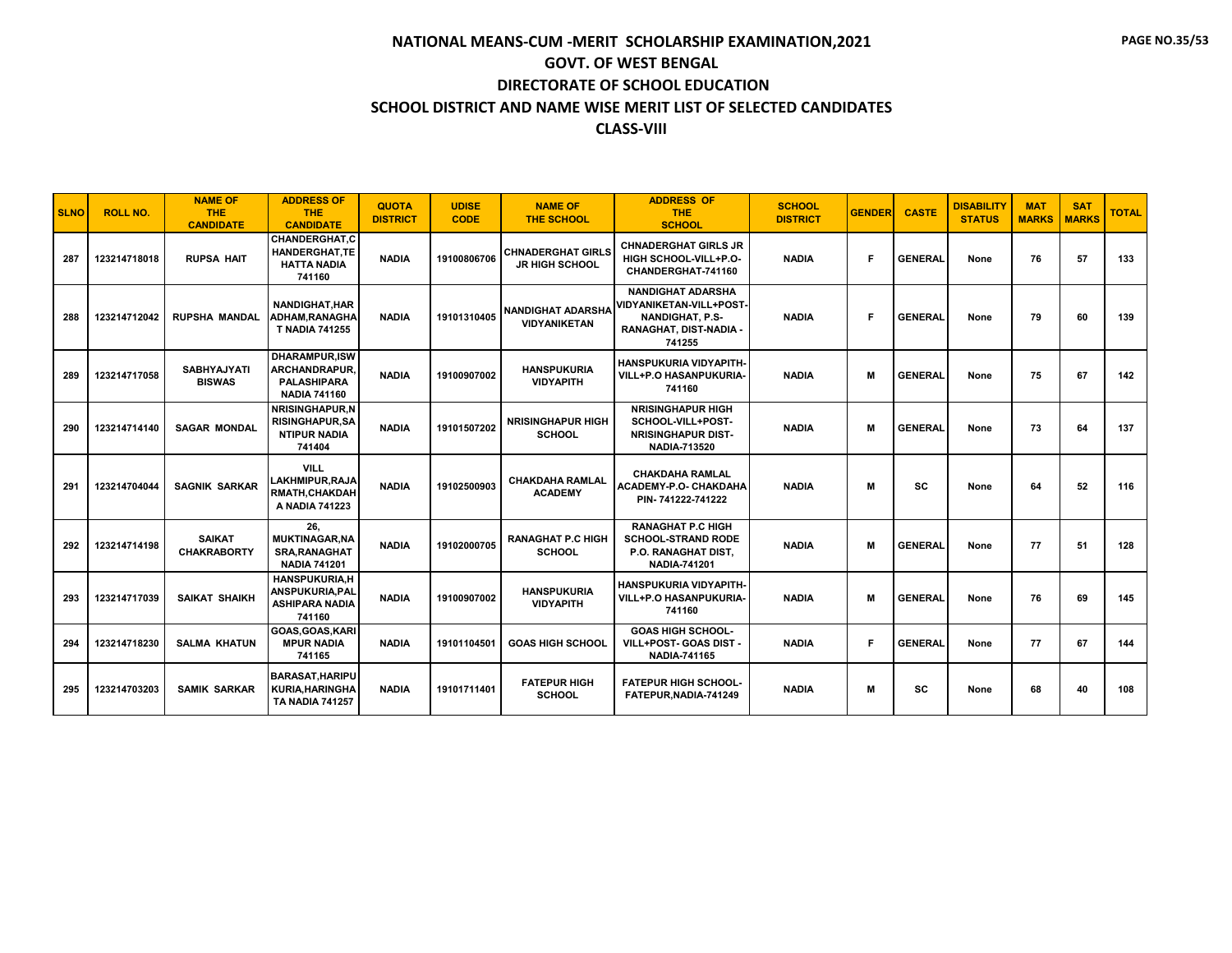| <b>SLNO</b> | <b>ROLL NO.</b> | <b>NAME OF</b><br>THE.<br><b>CANDIDATE</b> | <b>ADDRESS OF</b><br><b>THE</b><br><b>CANDIDATE</b>                                 | <b>QUOTA</b><br><b>DISTRICT</b> | <b>UDISE</b><br><b>CODE</b> | <b>NAME OF</b><br><b>THE SCHOOL</b>                            | <b>ADDRESS OF</b><br>THE.<br><b>SCHOOL</b>                                                                                                            | <b>SCHOOL</b><br><b>DISTRICT</b> | <b>GENDER</b> | <b>CASTE</b>   | <b>DISABILITY</b><br><b>STATUS</b> | <b>MAT</b><br><b>MARKS</b> | <b>SAT</b><br><b>MARKS</b> | <b>TOTAL</b> |
|-------------|-----------------|--------------------------------------------|-------------------------------------------------------------------------------------|---------------------------------|-----------------------------|----------------------------------------------------------------|-------------------------------------------------------------------------------------------------------------------------------------------------------|----------------------------------|---------------|----------------|------------------------------------|----------------------------|----------------------------|--------------|
| 296         | 123214718102    | <b>SAMIRAN GHOSH</b>                       | <b>SO-SHANTIRAM</b><br>GHOSH, RAHAMAT<br><b>PUR, MURUTIA</b><br><b>NADIA 741165</b> | <b>NADIA</b>                    | 19101105502                 | <b>MAHISBATHAN</b><br><b>MONOJMOHAN</b><br><b>VIDYAMANDIR</b>  | <b>MAHISBATHAN</b><br><b>MONOJMOHAN</b><br><b>VIDYAMANDIR-VILL-</b><br><b>MAHISH BATHAN P.S-</b><br><b>KARIMPUR DIST-NADIA-</b><br>741165             | <b>NADIA</b>                     | м             | <b>GENERAL</b> | None                               | 79                         | 51                         | 130          |
| 297         |                 | 123214704138 SAMMYADEEP ROY                | <b>PARBATIPUR, PRI</b><br><b>TINAGAR, RANAG</b><br><b>HAT NADIA</b><br>741247       | <b>NADIA</b>                    | 19102500903                 | <b>CHAKDAHA RAMLAL</b><br><b>ACADEMY</b>                       | <b>CHAKDAHA RAMLAL</b><br><b>ACADEMY-P.O- CHAKDAHA</b><br>PIN-741222-741222                                                                           | <b>NADIA</b>                     | M             | <b>SC</b>      | None                               | 81                         | 63                         | 144          |
| 298         | 123214712003    | <b>SAMPAD SARKAR</b>                       | <b>MAYURHAT, MAYU</b><br><b>RHAT.HANSKHALI</b><br><b>NADIA 741502</b>               | <b>NADIA</b>                    | 19101213306                 | <b>BAGULA HIGH</b><br><b>SCHOOL</b>                            | <b>BAGULA HIGH SCHOOL-</b><br>VILL+P.O- BAGULA<br><b>STATION PARA DIST-</b><br><b>NADIA-741502</b>                                                    | <b>NADIA</b>                     | м             | <b>SC</b>      | None                               | 60                         | 41                         | 101          |
| 299         | 123214718060    | <b>SANCHARI BISWAS</b>                     | <b>PS</b><br><b>KARIMPUR.KARIM</b><br><b>PUR.KARIMPUR</b><br><b>NADIA 741152</b>    | <b>NADIA</b>                    | 19101001804                 | <b>KARIMPUR GIRLS'</b><br><b>HIGH SCHOOL</b>                   | <b>KARIMPUR GIRLS' HIGH</b><br>SCHOOL-VILL+P.O-<br><b>KARIMPUR DIST-NADIA W.B.</b><br>741152                                                          | <b>NADIA</b>                     | F             | <b>GENERAL</b> | None                               | 81                         | 58                         | 139          |
| 300         | 123214708094    | <b>SANCHITA GHOSH</b>                      | <b>NANDI</b><br>PARA, BANPUR, K<br><b>RISHNAGANJ</b><br><b>NADIA 741503</b>         | <b>NADIA</b>                    | 19100607504                 | <b>MATIARI BANPUR</b><br><b>HIGH SCHOOL</b>                    | <b>MATIARI BANPUR HIGH</b><br>SCHOOL-<br><b>VILL=BANPUR,P.S=KRISHN</b><br>AGANJ, DIST=NADIA-741503                                                    | <b>NADIA</b>                     | F             | <b>GENERAL</b> | None                               | 78                         | 44                         | 122          |
| 301         | 123214712287    | <b>SANCHITA HALDER</b>                     | 00.MAMJOAN.HAN<br><b>SKHALI NADIA</b><br>741121                                     | <b>UTTAR</b><br><b>DINAJPUR</b> | 19101215801                 | <b>MAMJOAN S.C.</b><br><b>VIDYAPITH</b>                        | MAMJOAN S.C. VIDYAPITH-<br>VILL=MAMJOAN-741121                                                                                                        | <b>NADIA</b>                     | F             | <b>SC</b>      | None                               | 65                         | 34                         | 99           |
| 302         |                 | <b>123214714118   SANGITA RISHI DAS</b>    | <b>KIRTINAGAR.RAN</b><br>AGHAT, RANAGHA<br><b>T NADIA 741202</b>                    | <b>NADIA</b>                    | 19102001401                 | <b>NASRA GIRLS' HIGH</b><br><b>SCHOOL</b>                      | <b>NASRA GIRLS' HIGH</b><br>SCHOOL-P.O. NASRA<br><b>RANAGHAT DIST-NADIA-</b><br>741202                                                                | <b>NADIA</b>                     | F             | SC             | None                               | 63                         | 40                         | 103          |
| 303         | 123214714111    | <b>SANKET SARKAR</b>                       | <b>MAYURHAT, MAYU</b><br>RHAT, HANSKHALI<br><b>NADIA 741502</b>                     | <b>NADIA</b>                    | 19101205104                 | <b>TARAKNAGAR</b><br><b>JAMUNASUNDARI</b><br><b>HIGH SCHOO</b> | <b>TARAKNAGAR</b><br><b>JAMUNASUNDARI HIGH</b><br>SCHOO-VILL-<br><b>TARAKNAGAR P.O-</b><br>TARAKNAGAR (SOUTH) P.S.<br>HANSKHALI PIN-741502-<br>741502 | <b>NADIA</b>                     | м             | <b>SC</b>      | None                               | 65                         | 48                         | 113          |
| 304         | 123214708032    | <b>SANTANU BISWAS</b>                      | <b>HARISHNAGAR.B</b><br>ANPUR, KRISHNA<br><b>GANJ NADIA</b><br>741503               | <b>NADIA</b>                    | 19100607003                 | <b>GEDE SAMMILANI</b><br><b>HIGH SCHOOL</b>                    | <b>GEDE SAMMILANI HIGH</b><br>SCHOOL-<br>VILL=GEDA,DIST=NADIA-<br>741503                                                                              | <b>NADIA</b>                     | M             | <b>GENERAL</b> | None                               | 74                         | 57                         | 131          |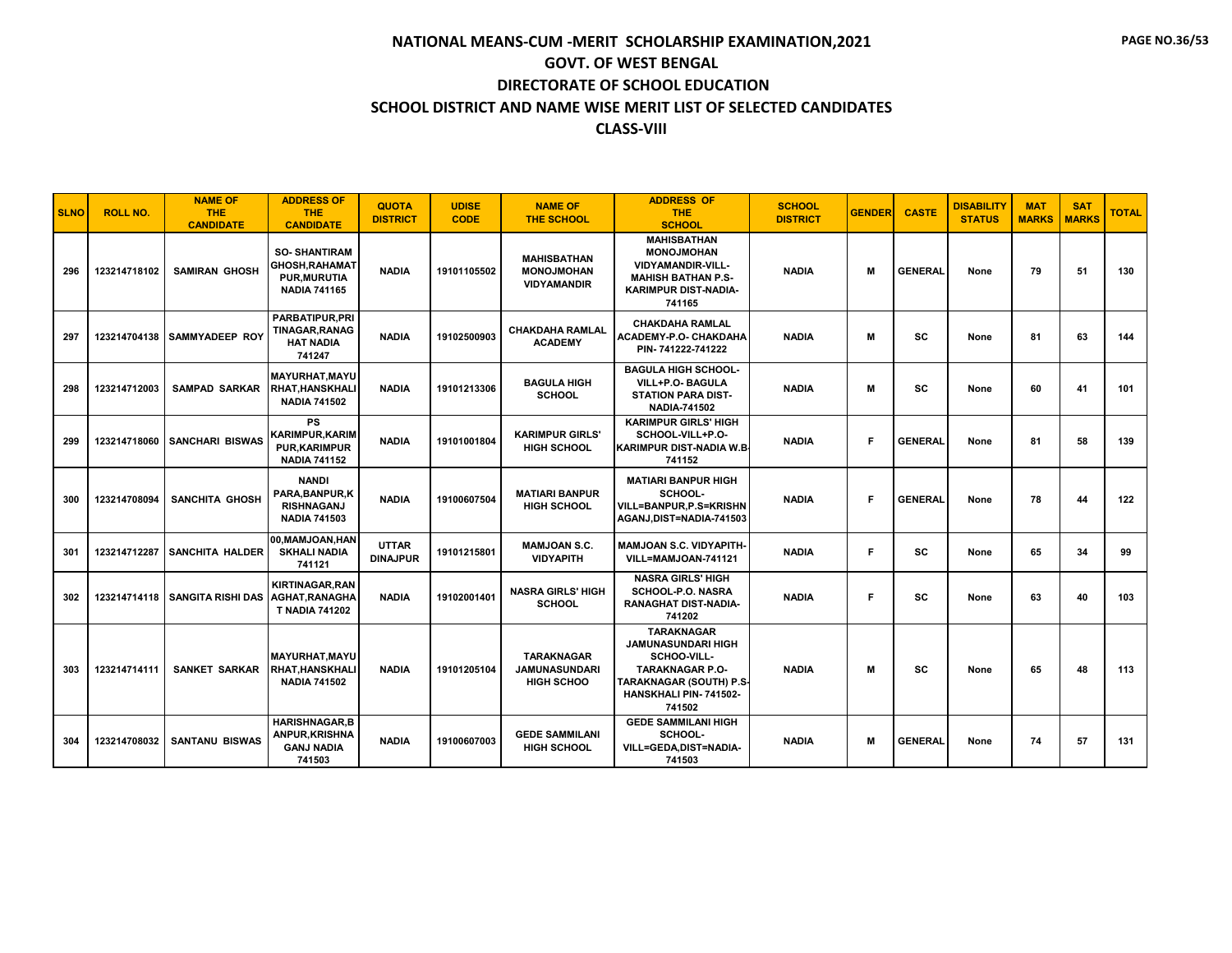| <b>SLNO</b> | <b>ROLL NO.</b> | <b>NAME OF</b><br><b>THE</b><br><b>CANDIDATE</b> | <b>ADDRESS OF</b><br><b>THE</b><br><b>CANDIDATE</b>                             | <b>QUOTA</b><br><b>DISTRICT</b> | <b>UDISE</b><br><b>CODE</b> | <b>NAME OF</b><br><b>THE SCHOOL</b>                              | <b>ADDRESS OF</b><br><b>THE</b><br><b>SCHOOL</b>                                                                               | <b>SCHOOL</b><br><b>DISTRICT</b> | <b>GENDER</b> | <b>CASTE</b>   | <b>DISABILITY</b><br><b>STATUS</b> | <b>MAT</b><br><b>MARKS</b> | <b>SAT</b><br><b>MARKS</b> | <b>TOTAL</b> |
|-------------|-----------------|--------------------------------------------------|---------------------------------------------------------------------------------|---------------------------------|-----------------------------|------------------------------------------------------------------|--------------------------------------------------------------------------------------------------------------------------------|----------------------------------|---------------|----------------|------------------------------------|----------------------------|----------------------------|--------------|
| 305         | 123214712107    | SARMISHTHA SHIL                                  | GHORAGACHA, PR<br><b>ITINAGAR, RANAG</b><br><b>HAT NADIA</b><br>741247          | <b>NADIA</b>                    | 19101310405                 | <b>NANDIGHAT ADARSHA</b><br><b>VIDYANIKETAN</b>                  | <b>NANDIGHAT ADARSHA</b><br><b>VIDYANIKETAN-VILL+POST-</b><br><b>NANDIGHAT, P.S-</b><br>RANAGHAT, DIST-NADIA<br>741255         | <b>NADIA</b>                     | Е             | <b>GENERAL</b> | None                               | 72                         | 50                         | 122          |
| 306         | 123214705102    | <b>SATHI BISWAS</b>                              | SUKANTAPALLY, T<br>ARAKNAGAR, KRI<br><b>SHNAGANJ NADIA</b><br>741502            | <b>NADIA</b>                    | 19100602305                 | <b>TARAKNAGAR MA</b><br><b>MAHARANI HIGH</b><br><b>SCHOOL</b>    | <b>TARAKNAGAR MA</b><br><b>MAHARANI HIGH SCHOOL-</b><br><b>VILL=TARAK</b><br>NAGAR.P.S=KRISHNAGANJ-<br>741502                  | <b>NADIA</b>                     | Е             | <b>SC</b>      | None                               | 67                         | 52                         | 119          |
| 307         | 123214708087    | <b>SATHI DEBNATH</b>                             | JOANIA, JOANIA, K<br><b>OTWALI NADIA</b><br>741317                              | <b>NADIA</b>                    | 19100115803                 | <b>KABI SUKANTA</b><br><b>SHIKSHANIKETAN</b>                     | <b>KABI SUKANTA</b><br>SHIKSHANIKETAN-VILL-<br>MALIPOTA, PO-JOANIA-<br>741317                                                  | <b>NADIA</b>                     | Е             | <b>GENERAL</b> | None                               | 68                         | 49                         | 117          |
| 308         | 123214708176    | <b>SATHI PAL</b>                                 | <b>BARGORA, RUKUN</b><br><b>PUR.DHUBULIA</b><br><b>NADIA 741154</b>             | <b>NADIA</b>                    | 19100320602                 | <b>MURAGACHHA</b><br><b>SUBADANI GIRLS</b><br><b>HIGH SCHOOL</b> | <b>MURAGACHHA SUBADANI</b><br><b>GIRLS' HIGH SCHOOL-</b><br><b>VILL+P.O- MURAGACHHA</b><br><b>NAKASHIPARA NADIA-</b><br>741154 | <b>NADIA</b>                     | Е             | <b>GENERAL</b> | None                               | 66                         | 53                         | 119          |
| 309         | 123214714147    | <b>SAYAK MONDAL</b>                              | <b>BAHIRGACHI, HAT</b><br><b>BAHIRGCHI, DHAN</b><br><b>TALA NADIA</b><br>741501 | <b>NADIA</b>                    | 19101401101                 | ARANGHATA U.M.<br><b>INSTITUTION</b>                             | ARANGHATA U.M.<br>INSTITUTION-VILL+P.O-<br>ARANGHATA NADIA -<br>741501                                                         | <b>NADIA</b>                     | м             | <b>SC</b>      | None                               | 59                         | 49                         | 108          |
| 310         | 123214714001    | <b>SAYAM BALA</b>                                | <b>DUTTAPULIA</b><br>NATUNPARA.DUT<br>TAPULIA.DHANTA<br><b>LA NADIA 741504</b>  | <b>NADIA</b>                    | 19101404703                 | <b>DUTTAPULIA UNION</b><br><b>ACADEMY</b>                        | <b>DUTTAPULIA UNION</b><br>ACADEMY-VILL+P.O.-<br>DATTAPULIA-741504                                                             | <b>NADIA</b>                     | м             | <b>SC</b>      | None                               | 68                         | 40                         | 108          |
| 311         | 123214705141    | <b>SAYAN BISWAS</b>                              | <b>TUNGI.MAJDIA.KR</b><br><b>ISHNAGANJ</b><br><b>NADIA 741507</b>               | <b>NADIA</b>                    | 19100602901                 | <b>MAJDIA RAIL BAZAR</b><br><b>HIGH SCHOOL</b>                   | <b>MAJDIA RAIL BAZAR HIGH</b><br>SCHOOL-VILL+P.O-MAJDIA<br>DIST-NADIA-741507                                                   | <b>NADIA</b>                     | м             | <b>SC</b>      | None                               | 72                         | 45                         | 117          |
| 312         | 123214717044    | <b>SAYAN HALDAR</b>                              | SHISHA.DHORAD<br>AHA, THANARPAR<br>A NADIA 741152                               | <b>NADIA</b>                    | 19101001003                 | <b>KARIMPUR</b><br><b>JAGANNATH HIGH</b><br><b>SCHOOL</b>        | <b>KARIMPUR JAGANNATH</b><br>HIGH SCHOOL-VILL+P.O-<br>KARIMPUR DIST-NADIA W.B.<br>741152                                       | <b>NADIA</b>                     | м             | SC             | None                               | 57                         | 53                         | 110          |
| 313         | 123214718064    | <b>SAYAN HALDER</b>                              | PALASHIPARA, PA<br>LASHIPARA, PALA<br><b>SHIPARA NADIA</b><br>741155            | <b>UTTAR</b><br><b>DINAJPUR</b> | 19100905005                 | <b>PALASHIPARA M.G.S</b><br><b>VIDYAPITH</b>                     | <b>PALASHIPARA M.G.S</b><br>VIDYAPITH-VILL+P.O-<br>PALASHI PARA-741155                                                         | <b>NADIA</b>                     | м             | sc             | None                               | 58                         | 41                         | 99           |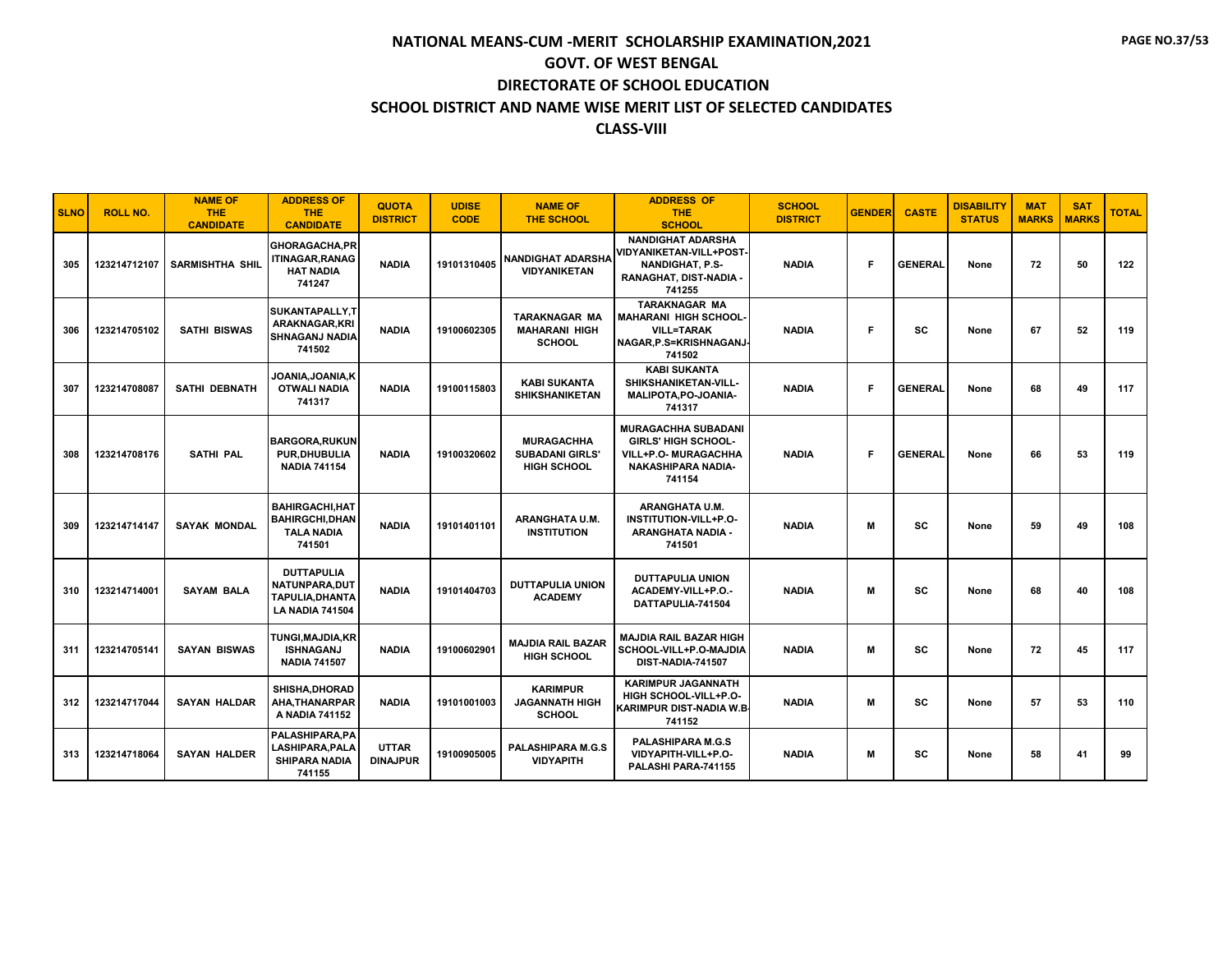| <b>SLNO</b> | <b>ROLL NO.</b> | <b>NAME OF</b><br>THE.<br><b>CANDIDATE</b> | <b>ADDRESS OF</b><br><b>THE</b><br><b>CANDIDATE</b>                                           | <b>QUOTA</b><br><b>DISTRICT</b> | <b>UDISE</b><br><b>CODE</b> | <b>NAME OF</b><br>THE SCHOOL                                   | <b>ADDRESS OF</b><br><b>THE</b><br><b>SCHOOL</b>                                                                                                                   | <b>SCHOOL</b><br><b>DISTRICT</b> | <b>GENDER</b> | <b>CASTE</b>   | <b>DISABILITY</b><br><b>STATUS</b> | <b>MAT</b><br><b>MARKS</b> | <b>SAT</b><br><b>MARKS</b> | <b>TOTAL</b> |
|-------------|-----------------|--------------------------------------------|-----------------------------------------------------------------------------------------------|---------------------------------|-----------------------------|----------------------------------------------------------------|--------------------------------------------------------------------------------------------------------------------------------------------------------------------|----------------------------------|---------------|----------------|------------------------------------|----------------------------|----------------------------|--------------|
| 314         | 123214707182    | <b>SAYAN MANDAL</b>                        | <b>MAJDIA</b><br><b>BISWASPARA, MA</b><br><b>JDIA.KRISHNAGA</b><br><b>NJ NADIA 741507</b>     | <b>NADIA</b>                    | 19100602901                 | <b>MAJDIA RAIL BAZAR</b><br><b>HIGH SCHOOL</b>                 | <b>MAJDIA RAIL BAZAR HIGH</b><br>SCHOOL-VILL+P.O-MAJDIA<br>DIST-NADIA-741507                                                                                       | <b>NADIA</b>                     | м             | <b>GENERAL</b> | None                               | 72                         | 59                         | 131          |
| 315         | 123214712276    | <b>SAYAN MOLLA</b>                         | DUTTAPULIA, DUT<br><b>TAPULIA, DHANTA</b><br><b>LA NADIA 741504</b>                           | <b>NADIA</b>                    | 19101404703                 | <b>DUTTAPULIA UNION</b><br><b>ACADEMY</b>                      | <b>DUTTAPULIA UNION</b><br>ACADEMY-VILL+P.O.-<br>DATTAPULIA-741504                                                                                                 | <b>NADIA</b>                     | м             | <b>GENERAL</b> | None                               | 67                         | 62                         | 129          |
| 316         | 123214714155    | <b>SAYAN MONDAL</b>                        | <b>BEGOR CHAPRA</b><br><b>SIMUL TALA</b><br>ROAD, CHAPRA, D<br><b>HANTALA NADIA</b><br>741202 | <b>NADIA</b>                    | 19102000804                 | <b>LAL GOPAL HIGH</b><br><b>SCHOOL</b>                         | LAL GOPAL HIGH SCHOOL-<br>CHHOTOBAZAR P.O.<br><b>RANAGHAT DIST- NADIA-</b><br>741201                                                                               | <b>NADIA</b>                     | м             | <b>GENERAL</b> | None                               | 70                         | 55                         | 125          |
| 317         | 123214717174    | <b>SAYAN MONDAL</b>                        | <b>S/O SADHAN</b><br><b>MONDAL, RAHAMA</b><br><b>TPUR, KARIMPUR</b><br><b>NADIA 741165</b>    | <b>NADIA</b>                    | 19101105502                 | <b>MAHISBATHAN</b><br><b>MONOJMOHAN</b><br><b>VIDYAMANDIR</b>  | <b>MAHISBATHAN</b><br><b>MONOJMOHAN</b><br><b>VIDYAMANDIR-VILL-</b><br><b>MAHISH BATHAN P.S-</b><br><b>KARIMPUR DIST-NADIA-</b><br>741165                          | <b>NADIA</b>                     | м             | <b>GENERAL</b> | None                               | 73                         | 46                         | 119          |
| 318         | 123214712074    | <b>SAYAN ROY</b>                           | <b>MILANNAGAR</b><br><b>PASCHIM.BAGUL</b><br><b>A,HANSKHALI</b><br><b>NADIA 741502</b>        | <b>NADIA</b>                    | 19101212604                 | <b>BARA MURAGACHHA</b><br><b>SWAMI</b><br><b>NARATTAMANAND</b> | <b>BARA MURAGACHHA</b><br><b>SWAMI NARATTAMANAND-</b><br><b>VILL- BARAMURAGACHHA</b><br><b>P.O. MURAGACHHA</b><br><b>COLONY (VIA BAGULA) PIN-</b><br>741502-741502 | <b>NADIA</b>                     | м             | SC             | None                               | 80                         | 63                         | 143          |
| 319         | 123214703160    | <b>SAYAN SAHA</b>                          | <b>KASTADANGA.KA</b><br><b>STADANGA, HARIN</b><br><b>GHATA NADIA</b><br>741257                | <b>NADIA</b>                    | 19101701503                 | <b>KASTHADANGA</b><br>TARAKDAS VIDYAPITH                       | <b>KASTHADANGA TARAKDAS</b><br>VIDYAPITH-VILL-+PO-<br>KASTADANGA-741257                                                                                            | <b>NADIA</b>                     | м             | <b>GENERAL</b> | None                               | 62                         | 54                         | 116          |
| 320         | 123214712034    | <b>SAYAN SIKDER</b>                        | <b>MADHYAPARA.GA</b><br><b>NGNAPUR, GANGN</b><br><b>APUR NADIA</b><br>741238                  | <b>NADIA</b>                    | 19101413204                 | <b>GANGNAPUR HIGH</b><br><b>SCHOOL</b>                         | <b>GANGNAPUR HIGH</b><br>SCHOOL-VILL+PO+PS-<br><b>GANGNAPUR, NADIA-</b><br>741233                                                                                  | <b>NADIA</b>                     | м             | <b>GENERAL</b> | None                               | 74                         | 45                         | 119          |
| 321         | 123214703109    | <b>SAYANI</b><br><b>CHATTOPADHYAY</b>      | <b>HARINGHATA,FAT</b><br><b>EPUR, HARINGHAT</b><br>A NADIA 741249                             | <b>NADIA</b>                    | 19101711402                 | <b>FATEPUR GIRLS' HIGH</b><br><b>SCHOOL</b>                    | <b>FATEPUR GIRLS' HIGH</b><br>SCHOOL-FATEPUR, NADIA-<br>741249                                                                                                     | <b>NADIA</b>                     | F             | <b>GENERAL</b> | None                               | 70                         | 60                         | 130          |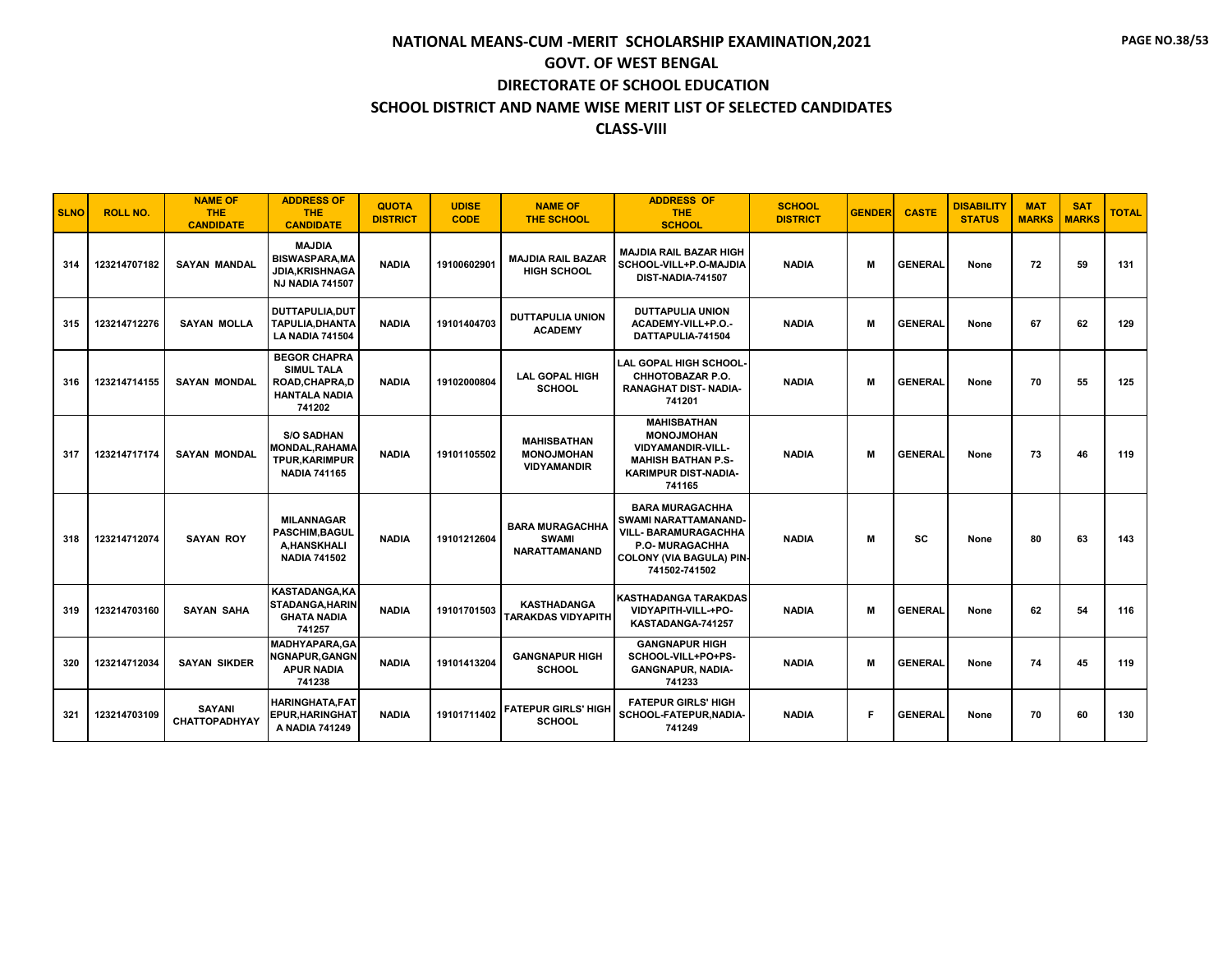| <b>SLNO</b> | <b>ROLL NO.</b> | <b>NAME OF</b><br><b>THE</b><br><b>CANDIDATE</b> | <b>ADDRESS OF</b><br><b>THE</b><br><b>CANDIDATE</b>                                                  | <b>QUOTA</b><br><b>DISTRICT</b> | <b>UDISE</b><br><b>CODE</b> | <b>NAME OF</b><br><b>THE SCHOOL</b>                 | <b>ADDRESS OF</b><br><b>THE</b><br><b>SCHOOL</b>                                                                  | <b>SCHOOL</b><br><b>DISTRICT</b> | <b>GENDER</b> | <b>CASTE</b>   | <b>DISABILITY</b><br><b>STATUS</b> | <b>MAT</b><br><b>MARKS</b> | <b>SAT</b><br><b>MARKS</b> | <b>TOTAL</b> |
|-------------|-----------------|--------------------------------------------------|------------------------------------------------------------------------------------------------------|---------------------------------|-----------------------------|-----------------------------------------------------|-------------------------------------------------------------------------------------------------------------------|----------------------------------|---------------|----------------|------------------------------------|----------------------------|----------------------------|--------------|
| 322         | 123214702169    | <b>SAYANI ROY</b>                                | <b>METEPARA</b><br><b>HARIANKHI, DARA</b><br>PPUR, CHAKDAHA<br><b>NADIA 741223</b>                   | <b>NADIA</b>                    | 19101627802                 | <b>DARAPPUR HIGH</b><br><b>SCHOOL</b>               | <b>DARAPPUR HIGH SCHOOL-</b><br>VILL+P.O.-DARAPPUR<br>CHAKDAHA NADIA-741223                                       | <b>NADIA</b>                     | F             | SC             | None                               | 65                         | 43                         | 108          |
| 323         |                 | 123214708109 SAYANTANI GHOSH ARKHOLA, KOTWA      | PANINALA.BHAND<br><b>LI NADIA 741103</b>                                                             | <b>NADIA</b>                    | 19101901709                 | <b>KRISHNAGAR GOVT.</b><br><b>GIRLS HIGH SCHOOL</b> | <b>KRISHNAGAR GOVT. GIRLS</b><br><b>HIGH SCHOOL-</b><br><b>KRISHNAGAR, NADIA-</b><br>741101                       | <b>NADIA</b>                     | F             | <b>GENERAL</b> | None                               | 73                         | 70                         | 143          |
| 324         | 123214708193    | <b>SAYANTANI</b><br><b>HALDER</b>                | <b>GEDE</b><br><b>DAKSHINPARA.G</b><br><b>EDE,KRISHNAGA</b><br><b>NJ NADIA 741503</b>                | <b>NADIA</b>                    | 19100607003                 | <b>GEDE SAMMILANI</b><br><b>HIGH SCHOOL</b>         | <b>GEDE SAMMILANI HIGH</b><br>SCHOOL-<br>VILL=GEDA,DIST=NADIA-<br>741503                                          | <b>NADIA</b>                     | F             | <b>SC</b>      | None                               | 57                         | 47                         | 104          |
| 325         | 123214714219    | <b>SAYANTI DAS</b>                               | <b>KIRTINAGAR, RAN</b><br>AGHAT, RANAGHA<br><b>T NADIA 741201</b>                                    | <b>NADIA</b>                    | 19102001401                 | <b>NASRA GIRLS' HIGH</b><br><b>SCHOOL</b>           | <b>NASRA GIRLS' HIGH</b><br><b>SCHOOL-P.O. NASRA</b><br><b>RANAGHAT DIST-NADIA-</b><br>741202                     | <b>NADIA</b>                     | F             | <b>GENERAL</b> | None                               | 65                         | 52                         | 117          |
| 326         | 123214714138    | <b>SAYANTI</b><br><b>PRAMANICK</b>               | <b>NANDIGHAT.NAN</b><br><b>DIGHAT, RANAGH</b><br><b>AT NADIA 741255</b>                              | <b>NADIA</b>                    | 19101310405                 | <b>NANDIGHAT ADARSHA</b><br><b>VIDYANIKETAN</b>     | <b>NANDIGHAT ADARSHA</b><br><b>VIDYANIKETAN-VILL+POST-</b><br>NANDIGHAT, P.S-<br>RANAGHAT, DIST-NADIA -<br>741255 | <b>NADIA</b>                     | F             | <b>GENERAL</b> | None                               | 78                         | 74                         | 152          |
| 327         |                 | <b>123214702029 SAYNIK BHOWMICK</b>              | <b>JAGANNATHPUR</b><br><b>BAGMARA, PURBA</b><br><b>BISHNUPUR.CHA</b><br><b>KDAHA NADIA</b><br>741223 | <b>NADIA</b>                    | 19101602203                 | <b>BISHNUPUR HIGH</b><br><b>SCHOOL</b>              | <b>BISHNUPUR HIGH SCHOOL-</b><br>VILL-BISHNUPUR, PO-<br>PURBA BISHNUPUR, PS-<br>CHAKDAHA-741223                   | <b>NADIA</b>                     | M             | <b>GENERAL</b> | None                               | 61                         | 63                         | 124          |
| 328         | 123214708069    | SHASWATI MODAK LANE.KRISHNAGA                    | <b>NAGENDRANAGA</b><br>R <sub>4</sub> TH<br><b>R.KOTWALI</b><br><b>NADIA 741101</b>                  | <b>NADIA</b>                    | 19101901705                 | <b>HOLY FAMILY GIRLS'</b><br><b>HIGH SCHOOL</b>     | HOLY FAMILY GIRLS' HIGH<br><b>SCHOOL-DAK BANGLO</b><br>ROAD, KRISHNAGAR,<br><b>NADIA-741101</b>                   | <b>NADIA</b>                     | F             | <b>GENERAL</b> | None                               | 63                         | 63                         | 126          |
| 329         | 123214712158    | <b>SHELI ROY</b>                                 | <b>BAHIRGACHI, HAT</b><br><b>BAHIRGACHI,DHA</b><br><b>NTALA NADIA</b><br>741501                      | <b>NADIA</b>                    | 19101402103                 | <b>BAHIRGACHHI HIGH</b><br><b>SCHOOL</b>            | <b>BAHIRGACHHI HIGH</b><br>SCHOOL-VILL-BAHIRGACHI<br>P.O.-BAHIRGACHI-741513                                       | <b>NADIA</b>                     | F             | <b>SC</b>      | None                               | 62                         | 42                         | 104          |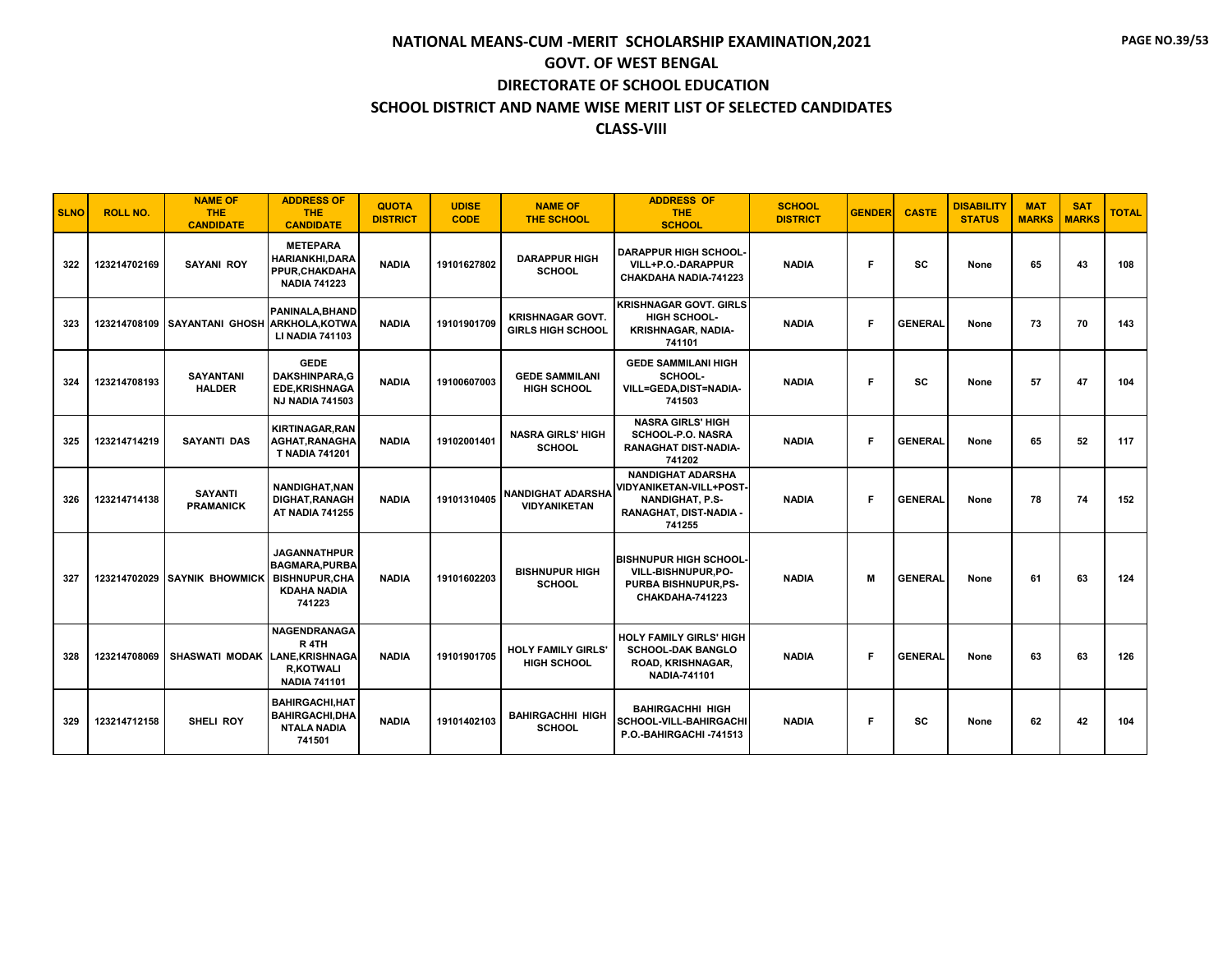| <b>SLNO</b> | <b>ROLL NO.</b> | <b>NAME OF</b><br><b>THE</b><br><b>CANDIDATE</b> | <b>ADDRESS OF</b><br><b>THE</b><br><b>CANDIDATE</b>                             | <b>QUOTA</b><br><b>DISTRICT</b> | <b>UDISE</b><br><b>CODE</b> | <b>NAME OF</b><br><b>THE SCHOOL</b>                                            | <b>ADDRESS OF</b><br><b>THE</b><br><b>SCHOOL</b>                                                                                                             | <b>SCHOOL</b><br><b>DISTRICT</b> | <b>GENDER</b> | <b>CASTE</b>   | <b>DISABILITY</b><br><b>STATUS</b> | <b>MAT</b><br><b>MARKS</b> | <b>SAT</b><br><b>MARKS</b> | <b>TOTAL</b> |
|-------------|-----------------|--------------------------------------------------|---------------------------------------------------------------------------------|---------------------------------|-----------------------------|--------------------------------------------------------------------------------|--------------------------------------------------------------------------------------------------------------------------------------------------------------|----------------------------------|---------------|----------------|------------------------------------|----------------------------|----------------------------|--------------|
| 330         | 123214712006    | <b>SHIBAM DAS</b>                                | 1.BABLA<br><b>GOBINDAPUR,SA</b><br><b>NTIPUR NADIA</b><br>741404                | <b>NADIA</b>                    | 19101505702                 | <b>VIVEKANANDA NAGAR</b><br><b>VIVEKANANDA HIGH</b>                            | <b>VIVEKANANDA NAGAR</b><br><b>VIVEKANANDA HIGH -</b><br><b>BABLA GOBINDAPUR</b><br>SANTIPUR NADIA-741404                                                    | <b>NADIA</b>                     | м             | <b>GENERAL</b> | None                               | 79                         | 58                         | 137          |
| 331         | 123214714104    | <b>SHIULI MANDAL</b>                             | TARAKNAGAR,TA<br><b>RAKNAGAR, HANS</b><br><b>KHALI NADIA</b><br>741502          | <b>UTTAR</b><br><b>DINAJPUR</b> | 19101205104                 | <b>TARAKNAGAR</b><br><b>JAMUNASUNDARI</b><br><b>HIGH SCHOO</b>                 | <b>TARAKNAGAR</b><br><b>JAMUNASUNDARI HIGH</b><br>SCHOO-VILL-<br><b>TARAKNAGAR P.O-</b><br>TARAKNAGAR (SOUTH) P.S-<br><b>HANSKHALI PIN-741502-</b><br>741502 | <b>NADIA</b>                     | F             | <b>SC</b>      | None                               | 56                         | 43                         | 99           |
| 332         | 123214707021    | <b>SHOUNIK BISWAS</b>                            | ASANNAGAR,ASA<br><b>NNAGAR, BHIMPU</b><br><b>R NADIA 741161</b>                 | <b>KOLKATA</b>                  | 19100102403                 | <b>ASSANNAGAR HIGH</b><br><b>SCHOOL</b>                                        | <b>ASSANNAGAR HIGH</b><br>SCHOOL-VILL+PO-<br>ASANNAGAR-741161                                                                                                | <b>NADIA</b>                     | м             | SC             | None                               | 63                         | 37                         | 100          |
| 333         |                 | 123214702074 SHRABANTIKA DAS                     | <b>GANGURIA, SUBA</b><br><b>RNAPUR, HARING</b><br><b>HATA NADIA</b><br>741249   | <b>NADIA</b>                    | 19101708706                 | <b>RAJ LAXMI KANYA</b><br><b>VIDYAPITH</b>                                     | <b>RAJ LAXMI KANYA</b><br><b>VIDYAPITH-VILL-DISGHA:</b><br>P.O- BARAJAGULI DIST-<br>NADIA PIN-741221-741221                                                  | <b>NADIA</b>                     | F             | <b>GENERAL</b> | None                               | 61                         | 54                         | 115          |
| 334         | 123214702085    | <b>SHREEJITA GAYEN</b>                           | <b>SHIMULPUKUR.N</b><br><b>AGARUKHRA, HAR</b><br><b>INGHATA NADIA</b><br>741257 | <b>NADIA</b>                    | 19101713102                 | <b>NAGARUKHRA</b><br><b>KSHETRA MOHAN</b><br><b>GIRLS' HIGH</b><br>SCHOOL(H.S) | <b>NAGARUKHRA KSHETRA</b><br><b>MOHAN GIRLS' HIGH</b><br>SCHOOL(H.S)-<br>NAGARUKHRA, NADIA-<br>741257                                                        | <b>NADIA</b>                     | F             | sc             | None                               | 71                         | 61                         | 132          |
| 335         | 123214712012    | <b>SHREYA</b><br><b>BHATTACHARYA</b>             | PANPARA, PANPA<br><b>RA, RANAGHAT</b><br><b>NADIA 741402</b>                    | <b>NADIA</b>                    | 19102001208                 | <b>RANAGHAT DEBNATH</b><br><b>INSTITUTION FOR GI</b>                           | <b>RANAGHAT DEBNATH</b><br><b>INSTITUTION FOR GI-</b><br><b>MISSION RODE</b><br><b>P.O.RANAGHAT DIST-</b><br><b>NADIA-741201</b>                             | <b>NADIA</b>                     | F.            | <b>GENERAL</b> | None                               | 71                         | 47                         | 118          |
| 336         | 123214712296    | <b>SHREYA BISWAS</b>                             | <b>GANGNAPUR.GAN</b><br><b>GNAPUR, GANGNA</b><br><b>PUR NADIA</b><br>741238     | <b>NADIA</b>                    | 19101413401                 | <b>GANGNAPUR GIRLS'</b><br><b>HIGH SCHOOL</b>                                  | <b>GANGNAPUR GIRLS' HIGH</b><br>SCHOOL-VILL-<br><b>GANGNAPUR, PO-</b><br><b>GANGNAPUR, NASDIA-</b><br>741233                                                 | <b>NADIA</b>                     | F             | SC             | None                               | 70                         | 47                         | 117          |
| 337         | 123214714232    | <b>SHREYA MALLICK</b>                            | N0052.DALUABAR<br><b>I.DHANTALA</b><br><b>NADIA 741504</b>                      | <b>NADIA</b>                    | 19101403405                 | <b>BHATBHANGA JR.</b><br><b>HIGH SCHOOL</b>                                    | <b>BHATBHANGA JR. HIGH</b><br><b>SCHOOL-BHATBHANGA</b><br>DALUABARI DHANTALA-<br>741511                                                                      | <b>NADIA</b>                     | F.            | <b>SC</b>      | None                               | 70                         | 58                         | 128          |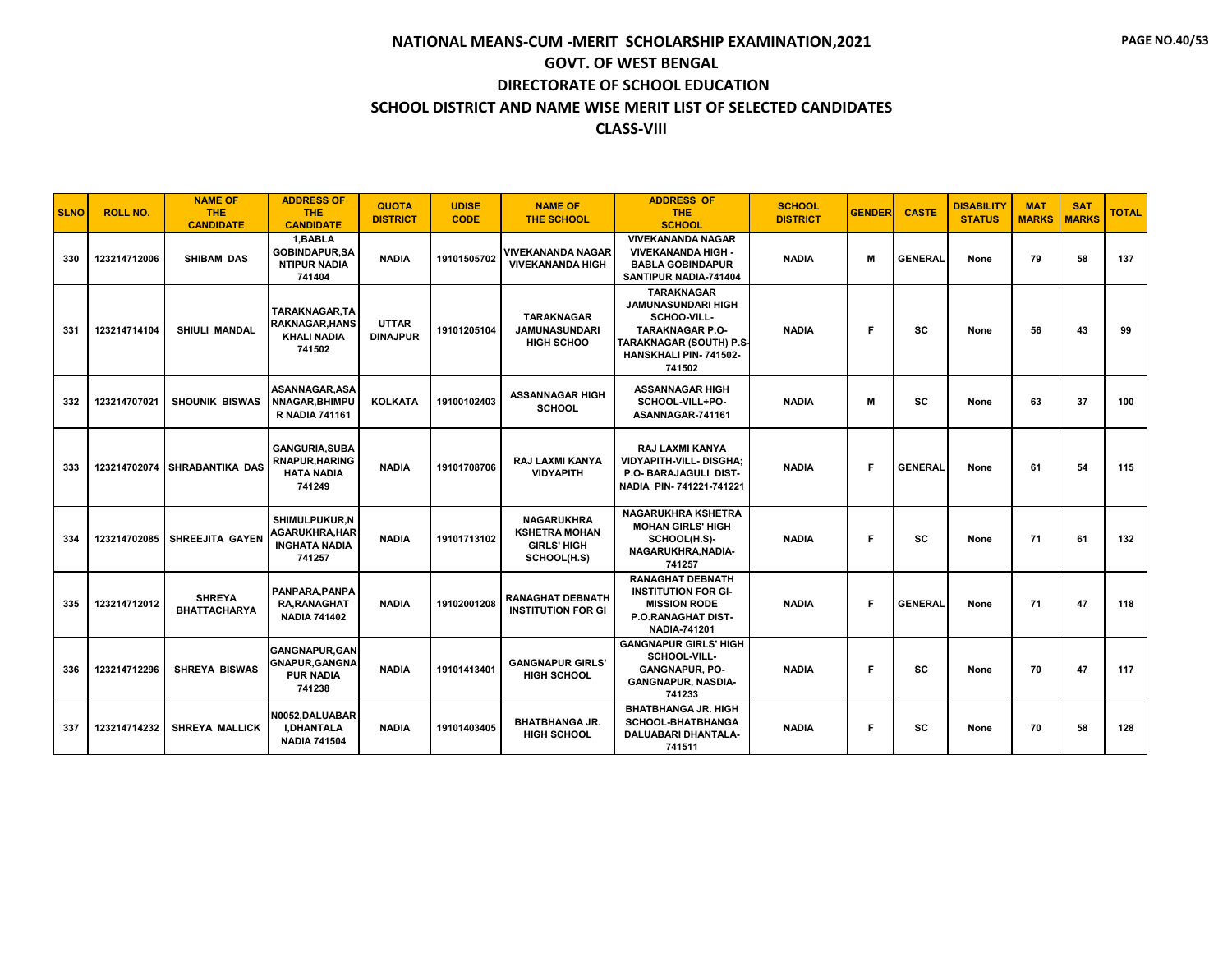| <b>SLNO</b> | <b>ROLL NO.</b> | <b>NAME OF</b><br><b>THE</b><br><b>CANDIDATE</b> | <b>ADDRESS OF</b><br><b>THE</b><br><b>CANDIDATE</b>                                                                   | <b>QUOTA</b><br><b>DISTRICT</b> | <b>UDISE</b><br><b>CODE</b> | <b>NAME OF</b><br><b>THE SCHOOL</b>                           | <b>ADDRESS OF</b><br><b>THE</b><br><b>SCHOOL</b>                                                                                          | <b>SCHOOL</b><br><b>DISTRICT</b> | <b>GENDER</b> | <b>CASTE</b>   | <b>DISABILITY</b><br><b>STATUS</b> | <b>MAT</b><br><b>MARKS</b> | <b>SAT</b><br><b>MARKS</b> | <b>TOTAL</b> |
|-------------|-----------------|--------------------------------------------------|-----------------------------------------------------------------------------------------------------------------------|---------------------------------|-----------------------------|---------------------------------------------------------------|-------------------------------------------------------------------------------------------------------------------------------------------|----------------------------------|---------------|----------------|------------------------------------|----------------------------|----------------------------|--------------|
| 338         | 123214717099    | <b>SHREYA MANDAL</b>                             | <b>D/O SAILEN</b><br><b>MANDAL, RAHAMA</b><br><b>TPUR, KARIMPUR</b><br><b>NADIA 741165</b>                            | <b>NADIA</b>                    | 19101105502                 | <b>MAHISBATHAN</b><br><b>MONOJMOHAN</b><br><b>VIDYAMANDIR</b> | <b>MAHISBATHAN</b><br><b>MONOJMOHAN</b><br><b>VIDYAMANDIR-VILL-</b><br><b>MAHISH BATHAN P.S-</b><br><b>KARIMPUR DIST-NADIA-</b><br>741165 | <b>NADIA</b>                     | F             | SC.            | None                               | 68                         | 42                         | 110          |
| 339         | 123214717003    | <b>SHRUTI NATH</b>                               | GOAS, GOAS, KARI<br><b>MPUR NADIA</b><br>741165                                                                       | <b>NADIA</b>                    | 19101104501                 | <b>GOAS HIGH SCHOOL</b>                                       | <b>GOAS HIGH SCHOOL-</b><br>VILL+POST- GOAS DIST -<br><b>NADIA-741165</b>                                                                 | <b>NADIA</b>                     | E             | <b>GENERAL</b> | None                               | 73                         | 47                         | 120          |
| 340         | 123214703149    | <b>SHUBHAJIT</b><br><b>SARKAR</b>                | <b>NIMTALA</b><br><b>BAZAR.NIMTALA</b><br><b>BAZAR.HARINGH</b><br>ATA NADIA 741257                                    | <b>NADIA</b>                    | 19101700206                 | <b>NIMTALA</b><br><b>RANGESWAR HIGH</b><br><b>SCHOOL</b>      | <b>NIMTALA RANGESWAR</b><br>HIGH SCHOOL-VILL+P.O.-<br>NIMTALA BAJAR-741257                                                                | <b>NADIA</b>                     | M             | <b>SC</b>      | None                               | 73                         | 56                         | 129          |
| 341         | 123214713021    | <b>SHUBHOM GHOSH</b>                             | <b>FATEHPUR, FATEH</b><br><b>PUR.HANSKHALI</b><br><b>NADIA 741507</b>                                                 | <b>NADIA</b>                    | 19101208006                 | <b>FATEHPUR HIGH</b><br><b>SCHOOL</b>                         | <b>FATEHPUR HIGH SCHOOL-</b><br>VILL+P.O-FATEPUR-741507                                                                                   | <b>NADIA</b>                     | M             | <b>GENERAL</b> | None                               | 65                         | 58                         | 123          |
| 342         | 123214703038    | <b>SHUVAM DAS</b>                                | <b>UTTAR</b><br><b>BRAHMAPUR</b><br><b>GHEROPARA, NIM</b><br><b>TALA</b><br><b>BAZAR, HARINGH</b><br>ATA NADIA 741257 | <b>NADIA</b>                    | 19101700206                 | <b>NIMTALA</b><br><b>RANGESWAR HIGH</b><br><b>SCHOOL</b>      | <b>NIMTALA RANGESWAR</b><br>HIGH SCHOOL-VILL+P.O.-<br>NIMTALA BAJAR-741257                                                                | <b>NADIA</b>                     | M             | sc             | None                               | 65                         | 54                         | 119          |
| 343         | 123214713015    | <b>SHUVANNITA</b><br><b>BISWAS</b>               | <b>VILL</b><br><b>BARANBARIA.BA</b><br><b>RANBARIA, DHANT</b><br>ALA NADIA 741504                                     | <b>NADIA</b>                    | 19101405503                 | <b>DUTTAPULIA UNION</b><br><b>ACADEMY FOR GIRLS</b><br>(HS)   | <b>DUTTAPULIA UNION</b><br><b>ACADEMY FOR GIRLS (HS)-</b><br>VILL+P.O- DUTTAPULIA<br><b>NADIA-741504</b>                                  | <b>NADIA</b>                     | F             | <b>SC</b>      | None                               | 62                         | 49                         | 111          |
| 344         | 123214713211    | <b>SHUVO BISWAS</b>                              | <b>GAZNA</b><br><b>PASCHIMPARA.G</b><br>AZNA.HANSKHALI<br><b>NADIA 741507</b>                                         | <b>NADIA</b>                    | 19101400205                 | <b>HAZRAPUR HIGH</b><br><b>SCHOOL</b>                         | <b>HAZRAPUR HIGH SCHOOL-</b><br><b>HAZRAPUR</b><br><b>SHIBNARAYANPUR</b><br>DHANTALA NADIA-741501                                         | <b>NADIA</b>                     | M             | <b>SC</b>      | None                               | 64                         | 47                         | 111          |
| 345         | 123214714195    | SHUVRAJIT SAHA                                   | <b>VIVEKANANDAPA</b><br>LLY, GANGNAPUR.<br><b>GANGNAPUR</b><br><b>NADIA 741238</b>                                    | <b>NADIA</b>                    | 19101413204                 | <b>GANGNAPUR HIGH</b><br><b>SCHOOL</b>                        | <b>GANGNAPUR HIGH</b><br>SCHOOL-VILL+PO+PS-<br><b>GANGNAPUR, NADIA-</b><br>741233                                                         | <b>NADIA</b>                     | M             | <b>GENERAL</b> | None                               | 70                         | 50                         | 120          |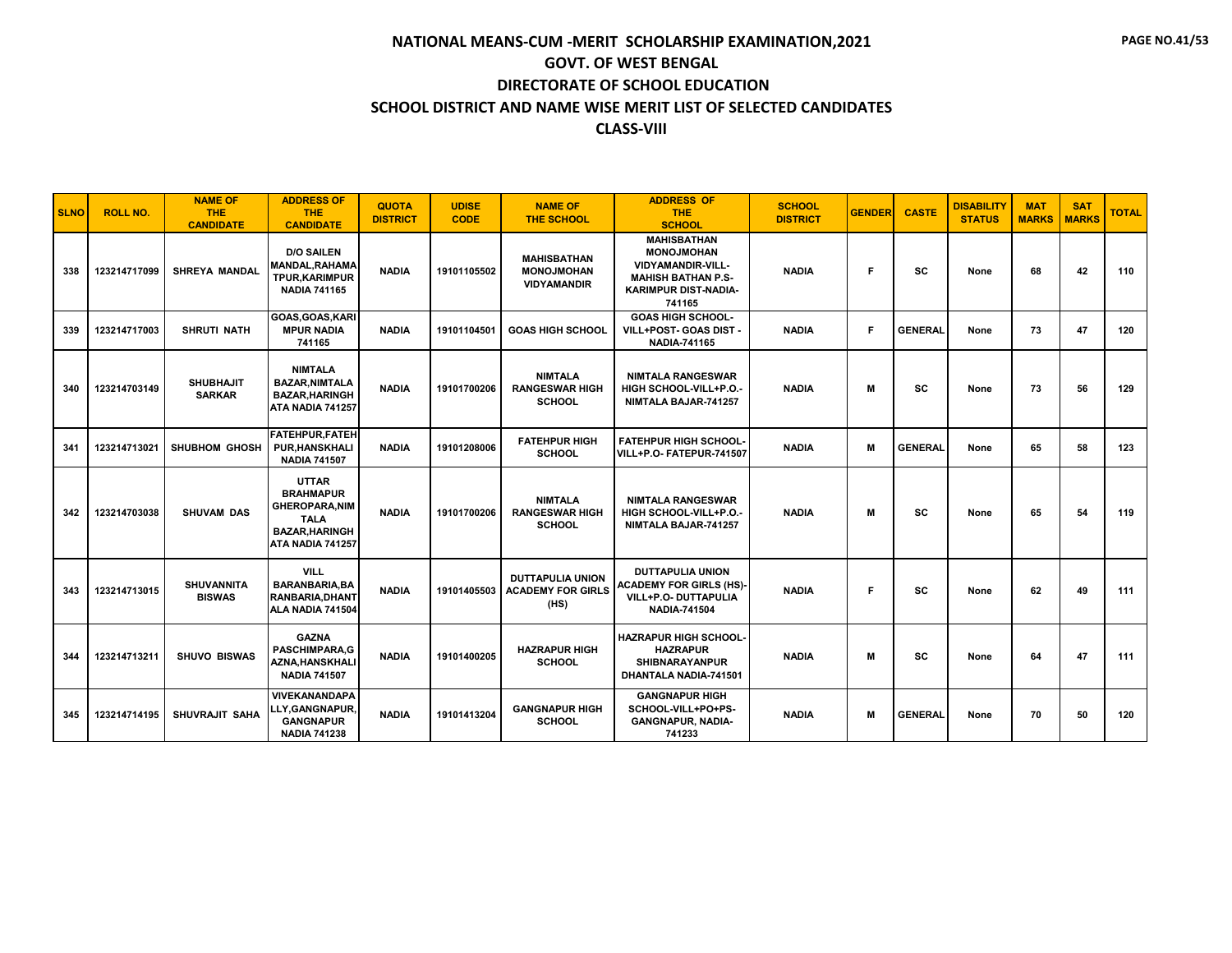| <b>SLNO</b> | <b>ROLL NO.</b> | <b>NAME OF</b><br><b>THE</b><br><b>CANDIDATE</b> | <b>ADDRESS OF</b><br><b>THE</b><br><b>CANDIDATE</b>                                                      | <b>QUOTA</b><br><b>DISTRICT</b> | <b>UDISE</b><br><b>CODE</b> | <b>NAME OF</b><br><b>THE SCHOOL</b>                            | <b>ADDRESS OF</b><br><b>THE</b><br><b>SCHOOL</b>                                                                                                            | <b>SCHOOL</b><br><b>DISTRICT</b> | <b>GENDER</b> | <b>CASTE</b>   | <b>DISABILITY</b><br><b>STATUS</b> | <b>MAT</b><br><b>MARKS</b> | <b>SAT</b><br><b>MARKS</b> | <b>TOTAL</b> |
|-------------|-----------------|--------------------------------------------------|----------------------------------------------------------------------------------------------------------|---------------------------------|-----------------------------|----------------------------------------------------------------|-------------------------------------------------------------------------------------------------------------------------------------------------------------|----------------------------------|---------------|----------------|------------------------------------|----------------------------|----------------------------|--------------|
| 346         | 123214713239    | <b>SIBAM RAJBANSHI</b>                           | <b>NRISINGHAPUR.N</b><br><b>RISINGHAPUR, SA</b><br><b>NTIPUR NADIA</b><br>741404                         | <b>NADIA</b>                    | 19101507202                 | <b>NRISINGHAPUR HIGH</b><br><b>SCHOOL</b>                      | <b>NRISINGHAPUR HIGH</b><br>SCHOOL-VILL+POST-<br><b>NRISINGHAPUR DIST-</b><br><b>NADIA-713520</b>                                                           | <b>NADIA</b>                     | м             | <b>SC</b>      | None                               | 75                         | 46                         | 121          |
| 347         | 123214713226    | <b>SIDDHARTHA</b><br><b>BISWAS</b>               | ANJANGARH.BAD<br>KULLA, TAHERPU<br><b>R NADIA 741121</b>                                                 | <b>NADIA</b>                    | 19101300112                 | <b>ANJANGARH HIGH</b><br><b>SCHOOL</b>                         | <b>ANJANGARH HIGH</b><br>SCHOOL-VILL-ANJANGARH<br>$-741121$                                                                                                 | <b>NADIA</b>                     | м             | <b>GENERAL</b> | None                               | 63                         | 53                         | 116          |
| 348         | 123214713191    | <b>SNEHA BISWAS</b>                              | <b>SHYAMNAGAR</b><br><b>MATHPARA, NADI</b><br>A<br><b>GARAPOTA, HANS</b><br><b>KHALI NADIA</b><br>741502 | <b>NADIA</b>                    | 19101211705                 | <b>BAGULA PURBAPARA</b><br><b>HIGH SCHOOL</b>                  | <b>BAGULA PURBAPARA HIGH</b><br><b>SCHOOL-VILL-BAGULA</b><br>PURBAPARA P.O-BAGULA<br><b>DIST-NADIA-741502</b>                                               | <b>NADIA</b>                     | F.            | <b>SC</b>      | None                               | 56                         | 48                         | 104          |
| 349         |                 | 123214714168 SNEHA KIRTTANIYA GULA, HANSKHALI    | <b>MILANNAGAR, BA</b><br><b>NADIA 741502</b>                                                             | <b>NADIA</b>                    | 19101212604                 | <b>BARA MURAGACHHA</b><br><b>SWAMI</b><br><b>NARATTAMANAND</b> | <b>BARA MURAGACHHA</b><br>SWAMI NARATTAMANAND-<br><b>VILL- BARAMURAGACHHA</b><br><b>P.O. MURAGACHHA</b><br><b>COLONY (VIA BAGULA) PIN-</b><br>741502-741502 | <b>NADIA</b>                     | F.            | <b>SC</b>      | None                               | 59                         | 49                         | 108          |
| 350         | 123214703192    | <b>SNEHA PAL</b>                                 | DUBRA, GOURIPU<br><b>R.CHAKDAHA</b><br><b>NADIA 741223</b>                                               | <b>NADIA</b>                    | 19101601803                 | <b>DUBRA KALIPADA</b><br><b>VIDYAMANDIR</b>                    | <b>DUBRA KALIPADA</b><br><b>VIDYAMANDIR-VILL-</b><br>DUBRA, PO-GOURIPUR, PS-<br>CHAKDAHA-741223                                                             | <b>NADIA</b>                     | Е             | <b>GENERAL</b> | None                               | 72                         | 69                         | 141          |
| 351         | 123214702022    | <b>SNEHA PAUL</b>                                | <b>MOLLABELIA.MOL</b><br><b>LABELIA, HARING</b><br><b>HATA NADIA</b><br>741249                           | <b>NADIA</b>                    | 19101707807                 | <b>HARINGHATA</b><br><b>SARAJUBALA BALIKA</b><br><b>VIDYAL</b> | <b>HARINGHATA</b><br>SARAJUBALA BALIKA<br>VIDYAL-P.O- SUBARNAPUR-<br>741249                                                                                 | <b>NADIA</b>                     | Е             | <b>GENERAL</b> | None                               | 67                         | 56                         | 123          |
| 352         | 123214704128    | <b>SNEHA PAUL</b>                                | <b>RASULLAPUR TO</b><br><b>SRIRAMPUR</b><br>ROAD, DEWLI, CHA<br><b>KDAHA NADIA</b><br>741222             | <b>NADIA</b>                    | 19101623504                 | <b>RASULLAPUR HIGH</b><br><b>SCHOOL</b>                        | <b>RASULLAPUR HIGH</b><br><b>SCHOOL-VILL-</b><br>RASULLAPUR, PO-DEWLI-<br>741222                                                                            | <b>NADIA</b>                     | Е             | <b>GENERAL</b> | None                               | 65                         | 50                         | 115          |
| 353         | 123214712312    | <b>SNEHASISH</b><br><b>MONDAL</b>                | <b>25, DN ROY</b><br>ROAD,<br>SHYAMBAZAR, SA<br>NTIPUR, SANTIPU<br><b>R NADIA 741404</b>                 | <b>NADIA</b>                    | 19102100808                 | <b>SANTIPUR MUNICIPAL</b><br><b>HIGH SCHOOL</b>                | <b>SANTIPUR MUNICIPAL</b><br><b>HIGH SCHOOL-34 N S</b><br><b>ROAD WARD NO 08</b><br>SHANTIPUR NADIA-741404                                                  | <b>NADIA</b>                     | М             | <b>GENERAL</b> | None                               | 76                         | 59                         | 135          |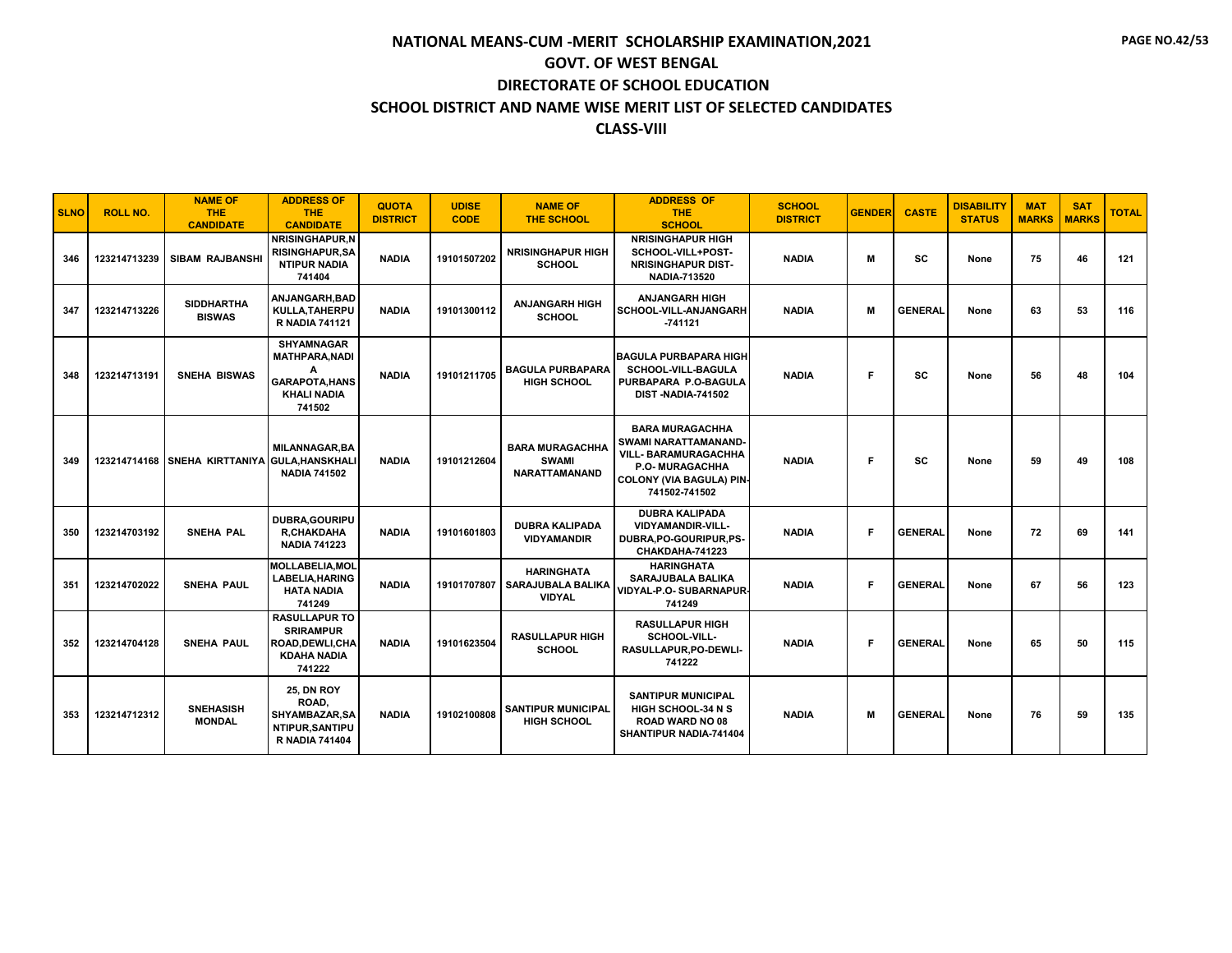| <b>SLNO</b> | <b>ROLL NO.</b> | <b>NAME OF</b><br><b>THE</b><br><b>CANDIDATE</b> | <b>ADDRESS OF</b><br><b>THE</b><br><b>CANDIDATE</b>                                                  | <b>QUOTA</b><br><b>DISTRICT</b> | <b>UDISE</b><br><b>CODE</b> | <b>NAME OF</b><br><b>THE SCHOOL</b>                            | <b>ADDRESS OF</b><br>THE.<br><b>SCHOOL</b>                                                                            | <b>SCHOOL</b><br><b>DISTRICT</b> | <b>GENDER</b> | <b>CASTE</b>   | <b>DISABILITY</b><br><b>STATUS</b> | <b>MAT</b><br><b>MARKS</b> | <b>SAT</b><br><b>MARKS</b> | <b>TOTAL</b> |
|-------------|-----------------|--------------------------------------------------|------------------------------------------------------------------------------------------------------|---------------------------------|-----------------------------|----------------------------------------------------------------|-----------------------------------------------------------------------------------------------------------------------|----------------------------------|---------------|----------------|------------------------------------|----------------------------|----------------------------|--------------|
| 354         | 123214707207    | <b>SNIGDHA MURMU</b>                             | <b>ASANNAGAR.ASA</b><br><b>NNAGAR, BHIMPU</b><br><b>R NADIA 741161</b>                               | <b>NADIA</b>                    | 19100102403                 | <b>ASSANNAGAR HIGH</b><br><b>SCHOOL</b>                        | <b>ASSANNAGAR HIGH</b><br>SCHOOL-VILL+PO-<br>ASANNAGAR-741161                                                         | <b>NADIA</b>                     | E             | <b>ST</b>      | None                               | 60                         | 39                         | 99           |
| 355         | 123214717212    | SOHEL SHA                                        | <b>BAISHNABPARA.</b><br><b>MOMINPUR.DOMK</b><br><b>AL</b><br><b>MURSHIDABAD</b><br>742303            | <b>NADIA</b>                    | 19101100501                 | <b>DHORADAHA RAJANI</b><br><b>KANTA HIGH SCHOOL</b>            | <b>DHORADAHA RAJANI</b><br>KANTA HIGH SCHOOL-VILL-<br>DHORADAHA, P.O-<br>THANARPARA, DIST-NADIA<br>PIN-741152.-741152 | <b>NADIA</b>                     | M             | <b>GENERAL</b> | None                               | 67                         | 53                         | 120          |
| 356         |                 | 123214707023 SOMA SINGHA ROY                     | <b>SRIKRISHNAPUR,</b><br>DOLIMOULA, DHU<br><b>BULIA NADIA</b><br>741140                              | <b>NADIA</b>                    | 19100206705                 | <b>DHUBULIA SUBHAS</b><br><b>CHANDRA BALIKA</b><br><b>VIDY</b> | <b>DHUBULIA SUBHAS</b><br><b>CHANDRA BALIKA VIDY-</b><br><b>VILL- ARABINDAPALLY PO-</b><br>DHUBULIA-741139            | <b>NADIA</b>                     | F             | sc             | None                               | 73                         | 35                         | 108          |
| 357         | 123214718101    | <b>SOMSNIGDHA</b><br><b>GHOSH</b>                | JATRAPUR, HOGA<br>LBARIA, HOGALBA<br><b>RIA NADIA 741122</b>                                         | <b>NADIA</b>                    | 19101007604                 | <b>HOGALBERIA</b><br><b>ADARSHA</b><br><b>SHIKSHANIKETAN</b>   | <b>HOGALBERIA ADARSHA</b><br>SHIKSHANIKETAN-<br>VILL+P.O-HOGOLBARIA<br>DIST-NADIA W.B-741122                          | <b>NADIA</b>                     | F             | <b>GENERAL</b> | None                               | 74                         | 58                         | 132          |
| 358         | 123214714212    | SONALI ROY                                       | <b>KAMALAPUR</b><br><b>NEAR</b><br><b>HARISABHA, ARA</b><br>NGHATA, DHANTA<br><b>LA NADIA 741501</b> | <b>NADIA</b>                    | 19101401303                 | <b>ARANGHATA GIRLS'</b><br><b>HIGH SCHOOL</b>                  | <b>ARANGHATA GIRLS' HIGH</b><br>SCHOOL-VILL+P.O.-<br>ARANGHATA-741501                                                 | <b>NADIA</b>                     | E             | <b>GENERAL</b> | None                               | 68                         | 54                         | 122          |
| 359         | 123214707246    | <b>SOPAN BISWAS</b>                              | DOGACHHI.DOGA<br>CHHI.KOTWALI<br><b>NADIA 741102</b>                                                 | <b>NADIA</b>                    | 19100107901                 | <b>DOGACHHI HIGH</b><br><b>SCHOOL</b>                          | DOGACHHI HIGH SCHOOL-<br>VILL+P.O-DOGACHHI P.S-<br>KOTWALI DIST - NADIA-<br>741102                                    | <b>NADIA</b>                     | M             | <b>SC</b>      | None                               | 61                         | 53                         | 114          |
| 360         | 123214707071    | SOUMAJIT DAS                                     | VILL-<br><b>MATIARI, MATIARI,</b><br><b>KALIGANJ NADIA</b><br>741153                                 | <b>NADIA</b>                    | 19100416204                 | <b>MATIARY R.P. SEN</b><br><b>MEMO, HIGH SCHOOL</b>            | <b>MATIARY R.P. SEN MEMO.</b><br>HIGH SCHOOL-VILL-+P.O-<br><b>MATIARI DIST-NADIA W.B-</b><br>741153                   | <b>NADIA</b>                     | M             | <b>GENERAL</b> | None                               | 67                         | 62                         | 129          |
| 361         | 123214707211    | <b>SOUMI HALDER</b>                              | 77 NO RAIL GATE<br>PARA, BANPUR, K<br><b>RISHNAGANJ</b><br><b>NADIA 741503</b>                       | <b>NADIA</b>                    | 19100607504                 | <b>MATIARI BANPUR</b><br><b>HIGH SCHOOL</b>                    | <b>MATIARI BANPUR HIGH</b><br>SCHOOL-<br>VILL=BANPUR, P.S=KRISHN<br>AGANJ, DIST=NADIA-741503                          | <b>NADIA</b>                     | F             | SC             | None                               | 70                         | 41                         | 111          |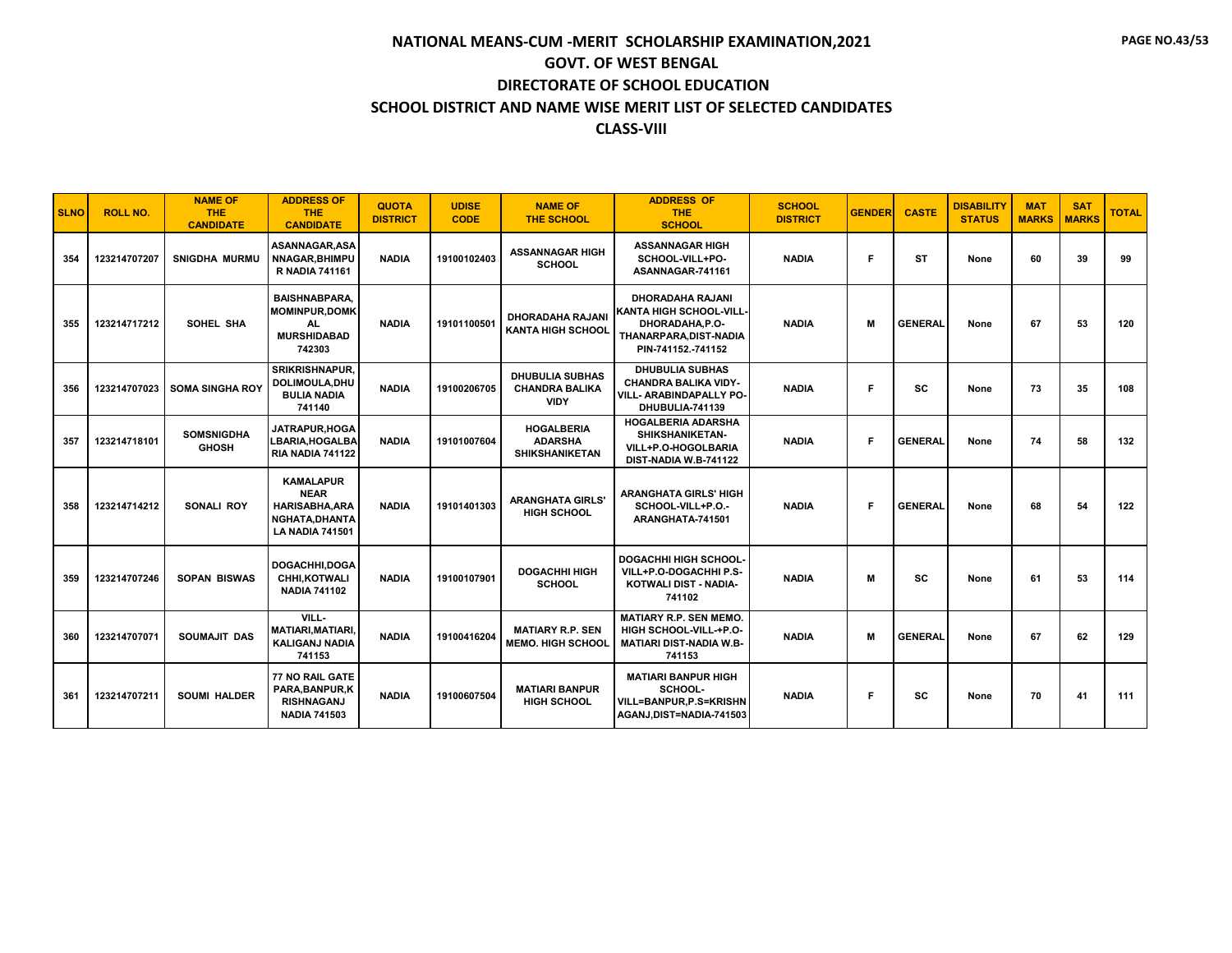| <b>SLNO</b> | <b>ROLL NO.</b> | <b>NAME OF</b><br>THE.<br><b>CANDIDATE</b> | <b>ADDRESS OF</b><br><b>THE</b><br><b>CANDIDATE</b>                                                                                                     | <b>QUOTA</b><br><b>DISTRICT</b> | <b>UDISE</b><br><b>CODE</b> | <b>NAME OF</b><br><b>THE SCHOOL</b>                         | <b>ADDRESS OF</b><br>THE.<br><b>SCHOOL</b>                                                                                     | <b>SCHOOL</b><br><b>DISTRICT</b> | <b>GENDER</b> | <b>CASTE</b>   | <b>DISABILITY</b><br><b>STATUS</b> | <b>MAT</b><br><b>MARKS</b> | <b>SAT</b><br><b>MARKS</b> | <b>TOTAL</b> |
|-------------|-----------------|--------------------------------------------|---------------------------------------------------------------------------------------------------------------------------------------------------------|---------------------------------|-----------------------------|-------------------------------------------------------------|--------------------------------------------------------------------------------------------------------------------------------|----------------------------------|---------------|----------------|------------------------------------|----------------------------|----------------------------|--------------|
| 362         |                 | 123214707064 SOUMOJIT HALDER               | <b>MAJDIA</b><br><b>VERIPARA.MAJDI</b><br>A.KRISHNAGANJ<br><b>NADIA 741507</b>                                                                          | <b>NADIA</b>                    | 19100602901                 | <b>MAJDIA RAIL BAZAR</b><br><b>HIGH SCHOOL</b>              | <b>MAJDIA RAIL BAZAR HIGH</b><br>SCHOOL-VILL+P.O-MAJDIA<br>DIST-NADIA-741507                                                   | <b>NADIA</b>                     | M             | <b>SC</b>      | None                               | 60                         | 47                         | 107          |
| 363         | 123214713123    | <b>SOUMYA BISWAS</b>                       | <b>VILL</b><br>DUTTAPULIA, DUT<br><b>TAPULIA.DHANTA</b><br><b>LA NADIA 741504</b>                                                                       | <b>NADIA</b>                    | 19101404703                 | <b>DUTTAPULIA UNION</b><br><b>ACADEMY</b>                   | <b>DUTTAPULIA UNION</b><br>ACADEMY-VILL+P.O.-<br>DATTAPULIA-741504                                                             | <b>NADIA</b>                     | M             | SC             | None                               | 49                         | 54                         | 103          |
| 364         | 123214703065    | <b>SOUMYADEEP</b><br><b>BAIRAGI</b>        | <b>MITRAPUR, KASTA</b><br><b>DANGA, HARINGH</b><br>ATA NADIA 741257                                                                                     | <b>NADIA</b>                    | 19101701503                 | <b>KASTHADANGA</b><br>TARAKDAS VIDYAPITH                    | <b>KASTHADANGA TARAKDAS</b><br>VIDYAPITH-VILL-+PO-<br>KASTADANGA-741257                                                        | <b>NADIA</b>                     | M             | SC             | None                               | 59                         | 56                         | 115          |
| 365         |                 | 123214717119 SOUMYADIP LAHIRI              | HARIPUR, HARIPU<br>R<br>CHHITKA, TEHATT<br>A NADIA 741163                                                                                               | <b>NADIA</b>                    | 19100800501                 | <b>MOBARAKPUR</b><br><b>COLONY HIGH</b><br><b>SCHOOL</b>    | <b>MOBARAKPUR COLONY</b><br><b>HIGH SCHOOL-VILL</b><br><b>HARIPUR P O HARIPUR</b><br><b>CHHITKA-741189</b>                     | <b>NADIA</b>                     | м             | <b>GENERAL</b> | None                               | 78                         | 72                         | 150          |
| 366         | 123214718192    | <b>SOUMYADITYA</b><br><b>ADHIKARY</b>      | <b>TEHATTA NATUN</b><br>PARA, TEHATTA, T<br><b>EHATTA NADIA</b><br>741160                                                                               | <b>NADIA</b>                    | 19100811402                 | <b>TEHATTA HIGH</b><br><b>SCHOOL</b>                        | <b>TEHATTA HIGH SCHOOL-</b><br>P.O. TEHATTA, DT- NADIA-<br>741160                                                              | <b>NADIA</b>                     | м             | <b>GENERAL</b> | None                               | 68                         | 58                         | 126          |
| 367         | 123214718184    | <b>SOURAV BISWAS</b>                       | GOAS, GOAS, KARI<br><b>MPUR NADIA</b><br>741165                                                                                                         | <b>NADIA</b>                    | 19101104501                 | <b>GOAS HIGH SCHOOL</b>                                     | <b>GOAS HIGH SCHOOL-</b><br>VILL+POST- GOAS DIST -<br><b>NADIA-741165</b>                                                      | <b>NADIA</b>                     | M             | <b>GENERAL</b> | None                               | 62                         | 55                         | 117          |
| 368         | 123214707123    | <b>SOURAV DAS</b>                          | <b>DURGAPUR, DURG</b><br><b>APUR, KRISHNAG</b><br>ANJ NADIA 741506                                                                                      | <b>NADIA</b>                    | 19100601204                 | <b>KRISHNAGANJ A.S</b><br><b>HIGH SCHOOL</b>                | <b>KRISHNAGANJ A.S HIGH</b><br>SCHOOL-<br><b>VILL=KRISHNAGANJ-</b><br>741506                                                   | <b>NADIA</b>                     | м             | <b>GENERAL</b> | None                               | 72                         | 55                         | 127          |
| 369         | 123214703007    | <b>SOURAV MONDAL</b>                       | <b>SHIKARPUR</b><br><b>VIVEKANANDA</b><br><b>HIGH SCHOOL</b><br><b>STREET, BHAGIRA</b><br><b>THI</b><br>SHILPASRAM, CHA<br><b>KDAHA NADIA</b><br>741248 | <b>NADIA</b>                    | 19101610704                 | <b>SIKARPUR</b><br><b>VIVEKANANDA HIGH</b><br><b>SCHOOL</b> | <b>SIKARPUR VIVEKANANDA</b><br><b>HIGH SCHOOL-VILL-</b><br>SIKARPUR P.O-ASRAM P.S-<br><b>CHAKDAHA DIST-NADIA</b><br>W.B-741224 | <b>NADIA</b>                     | M             | SC             | None                               | 72                         | 59                         | 131          |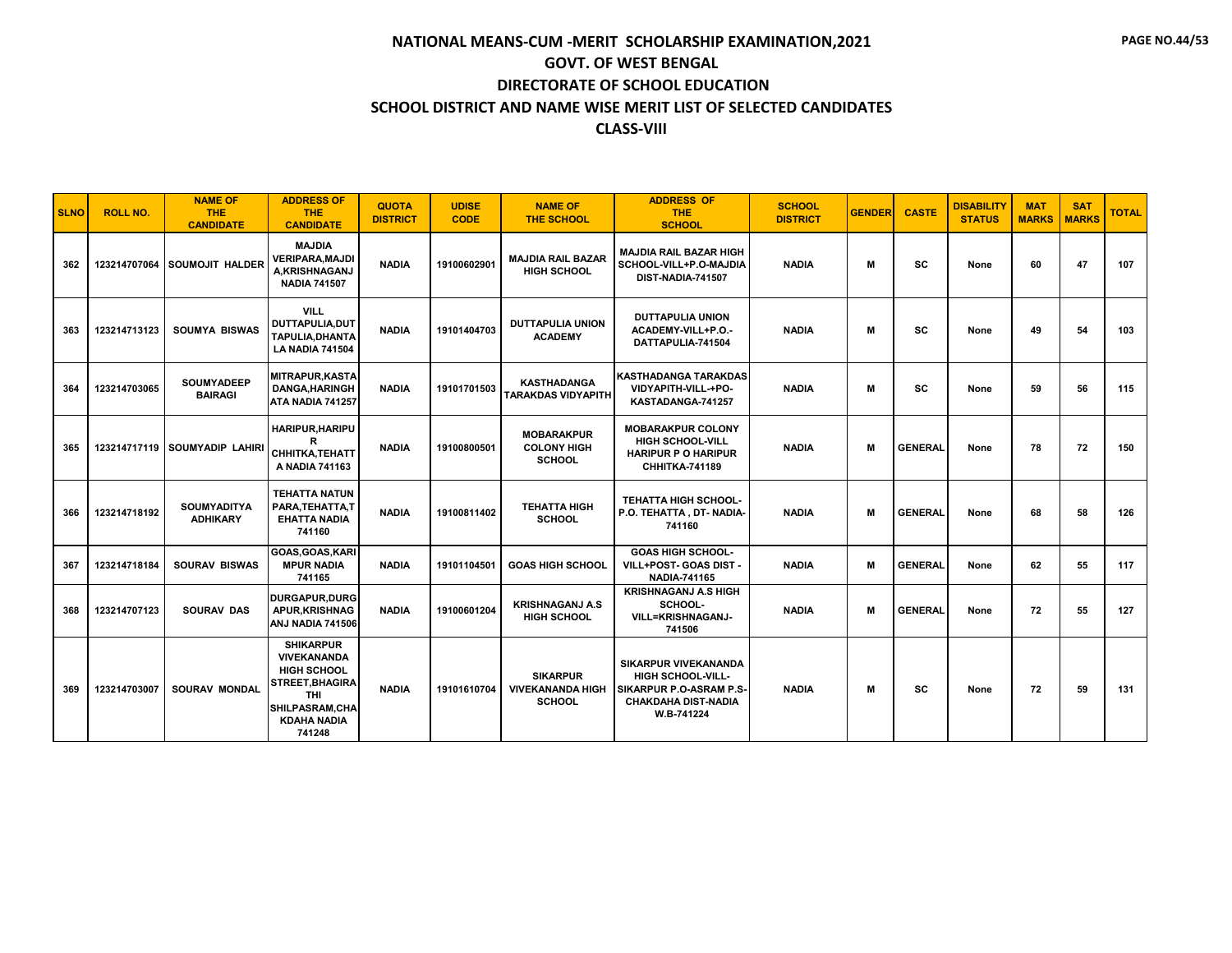| <b>SLNO</b> | <b>ROLL NO.</b> | <b>NAME OF</b><br><b>THE</b><br><b>CANDIDATE</b> | <b>ADDRESS OF</b><br><b>THE</b><br><b>CANDIDATE</b>                                      | <b>QUOTA</b><br><b>DISTRICT</b> | <b>UDISE</b><br><b>CODE</b> | <b>NAME OF</b><br><b>THE SCHOOL</b>                            | <b>ADDRESS OF</b><br><b>THE</b><br><b>SCHOOL</b>                                                              | <b>SCHOOL</b><br><b>DISTRICT</b> | <b>GENDER</b> | <b>CASTE</b>   | <b>DISABILITY</b><br><b>STATUS</b> | <b>MAT</b><br><b>MARKS</b> | <b>SAT</b><br><b>MARKS</b> | <b>TOTAL</b> |
|-------------|-----------------|--------------------------------------------------|------------------------------------------------------------------------------------------|---------------------------------|-----------------------------|----------------------------------------------------------------|---------------------------------------------------------------------------------------------------------------|----------------------------------|---------------|----------------|------------------------------------|----------------------------|----------------------------|--------------|
| 370         | 123214712253    | SOUVIK MONDAL                                    | <b>PRAFULLANAGAR</b><br>,BELEMATH,SANT<br><b>IPUR NADIA</b><br>741402                    | <b>NADIA</b>                    | 19101510605                 | <b>FULIA</b><br><b>SIKSHANIKETAN</b>                           | <b>FULIA SIKSHANIKETAN-</b><br>VILL- FULIA COLONY P.O-<br>SANTIPUR NADIA-741402                               | <b>NADIA</b>                     | M             | <b>SC</b>      | None                               | 74                         | 43                         | 117          |
| 371         | 123214714234    | <b>SPANDAN BISWAS</b>                            | VILL-<br><b>GARAPOTA.NADIA</b><br><b>GARAPOTA, HANS</b><br><b>KHALI NADIA</b><br>741502  | <b>NADIA</b>                    | 19101211705                 | <b>BAGULA PURBAPARA</b><br><b>HIGH SCHOOL</b>                  | <b>BAGULA PURBAPARA HIGH</b><br><b>SCHOOL-VILL-BAGULA</b><br>PURBAPARA P.O-BAGULA<br><b>DIST-NADIA-741502</b> | <b>NADIA</b>                     | M             | <b>SC</b>      | None                               | 80                         | 70                         | 150          |
| 372         | 123214705065    | <b>SRIJA BISWAS</b>                              | <b>NA,KRISHNAGANJ</b><br><b>.KRISHNAGANJ</b><br><b>NADIA 741506</b>                      | <b>NADIA</b>                    | 19100601204                 | <b>KRISHNAGANJ A.S.</b><br><b>HIGH SCHOOL</b>                  | <b>KRISHNAGANJ A.S HIGH</b><br>SCHOOL-<br><b>VILL=KRISHNAGANJ-</b><br>741506                                  | <b>NADIA</b>                     | E             | <b>SC</b>      | None                               | 65                         | 43                         | 108          |
| 373         | 123214707195    | <b>SRIJA BISWAS</b>                              | <b>NAGHATA</b><br><b>COLLEGE</b><br>PARA, MAJDIA, KRI<br><b>SHNAGANJ NADIA</b><br>741507 | <b>NADIA</b>                    | 19100603101                 | <b>MAJDIA SHIBMOHINI</b><br><b>KANYA VIDYAPITH</b>             | <b>MAJDIA SHIBMOHINI</b><br>KANYA VIDYAPITH-<br>VILL+P.O-MAJDIA P.S-<br>KRISHNAGANJ-741507                    | <b>NADIA</b>                     | E             | <b>SC</b>      | None                               | 61                         | 43                         | 104          |
| 374         | 123214703096    | <b>SRIJANI DEY</b>                               | <b>MAJDIA</b><br><b>ROAD, NIMTALA</b><br><b>BAZAR, HARINGH</b><br>ATA NADIA 741257       | <b>NADIA</b>                    | 19101700702                 | <b>NIMTALA RAMESH</b><br><b>CHANDRA BALIKA</b><br><b>VIDYA</b> | <b>NIMTALA RAMESH</b><br><b>CHANDRA BALIKA VIDYA-</b><br>SATSUMULIA, NIMTALABAZ<br><b>AR, NADAI-741257</b>    | <b>NADIA</b>                     | E             | <b>GENERAL</b> | None                               | 63                         | 57                         | 120          |
| 375         | 123214703108    | <b>SRIJANI GHOSH</b>                             | <b>DIGHAPARA.BAR</b><br>AJAGULI, HARING<br><b>HATA NADIA</b><br>741221                   | <b>NADIA</b>                    | 19101708706                 | <b>RAJ LAXMI KANYA</b><br><b>VIDYAPITH</b>                     | <b>RAJ LAXMI KANYA</b><br><b>VIDYAPITH-VILL- DISGHA:</b><br>P.O- BARAJAGULI DIST-<br>NADIA PIN-741221-741221  | <b>NADIA</b>                     | F             | <b>GENERAL</b> | None                               | 69                         | 55                         | 124          |
| 376         | 123214717093    | <b>SRIJANI MONDAL</b>                            | KULGACHHI,KHA<br><b>SPUR.TEHATTA</b><br><b>NADIA 741160</b>                              | <b>NADIA</b>                    | 19100811702                 | <b>SRIDAM CHANDRA</b><br><b>BALIKA VIDYALAYA</b>               | <b>SRIDAM CHANDRA BALIKA</b><br>VIDYALAYA-VILL + P.O-<br><b>TEHATTA-741160</b>                                | <b>NADIA</b>                     | E             | <b>GENERAL</b> | None                               | 71                         | 56                         | 127          |
| 377         | 123214707179    | <b>SRIJITA DAS</b>                               | <b>SHIBNIBASH</b><br><b>DASPARA, SHIBNI</b><br><b>BASH, KRISHNAG</b><br>ANJ NADIA 741509 | <b>NADIA</b>                    | 19100601904                 | <b>SHIBNIBASH S.S.M</b><br><b>HIGH SCHOOL</b>                  | SHIBNIBASH S.S.M HIGH<br>SCHOOL-<br><b>VILL=SHBINIBASH,DIST</b><br><b>NADIA-741506</b>                        | <b>NADIA</b>                     | F             | <b>SC</b>      | None                               | 62                         | 39                         | 101          |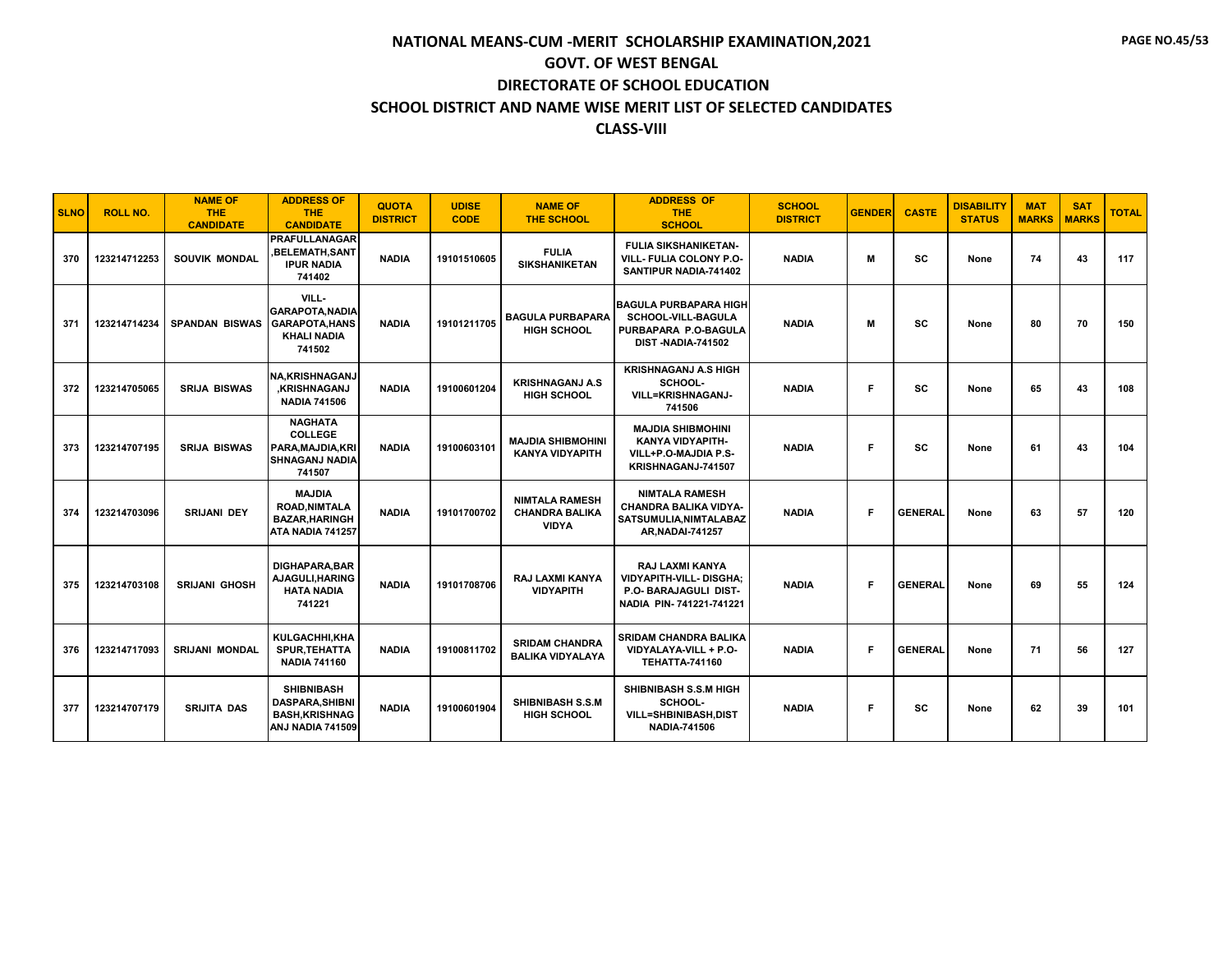| <b>SLNO</b> | <b>ROLL NO.</b> | <b>NAME OF</b><br><b>THE</b><br><b>CANDIDATE</b> | <b>ADDRESS OF</b><br><b>THE</b><br><b>CANDIDATE</b>                                        | <b>QUOTA</b><br><b>DISTRICT</b> | <b>UDISE</b><br><b>CODE</b> | <b>NAME OF</b><br><b>THE SCHOOL</b>                               | <b>ADDRESS OF</b><br><b>THE</b><br><b>SCHOOL</b>                                                                                       | <b>SCHOOL</b><br><b>DISTRICT</b> | <b>GENDER</b> | <b>CASTE</b>   | <b>DISABILITY</b><br><b>STATUS</b> | <b>MAT</b><br><b>MARKS</b> | <b>SAT</b><br><b>MARKS</b> | <b>TOTAL</b> |
|-------------|-----------------|--------------------------------------------------|--------------------------------------------------------------------------------------------|---------------------------------|-----------------------------|-------------------------------------------------------------------|----------------------------------------------------------------------------------------------------------------------------------------|----------------------------------|---------------|----------------|------------------------------------|----------------------------|----------------------------|--------------|
| 378         | 123214705063    | <b>SRIJITA PAUL</b>                              | <b>MURAGACHHA,M</b><br><b>URAGACHHA, NAK</b><br><b>ASHIPARA NADIA</b><br>741154            | <b>NADIA</b>                    | 19100320602                 | <b>MURAGACHHA</b><br><b>SUBADANI GIRLS'</b><br><b>HIGH SCHOOL</b> | <b>MURAGACHHA SUBADANI</b><br><b>GIRLS' HIGH SCHOOL-</b><br>VILL+P.O- MURAGACHHA<br><b>NAKASHIPARA NADIA-</b><br>741154                | <b>NADIA</b>                     | Е             | <b>GENERAL</b> | None                               | 65                         | 59                         | 124          |
| 379         | 123214708130    | <b>SRISANT BISWAS</b>                            | <b>NAIKURA, ASANN</b><br><b>AGAR.BHIMPUR</b><br><b>NADIA 741161</b>                        | <b>NADIA</b>                    | 19100102403                 | <b>ASSANNAGAR HIGH</b><br><b>SCHOOL</b>                           | <b>ASSANNAGAR HIGH</b><br>SCHOOL-VILL+PO-<br>ASANNAGAR-741161                                                                          | <b>NADIA</b>                     | M             | <b>SC</b>      | None                               | 75                         | 51                         | 126          |
| 380         | 123214712275    | <b>SUBHADEEP</b><br><b>MANDAL</b>                | <b>KALINARAYANPU</b><br><b>R.KALINARAYANP</b><br><b>UR,TAHERPUR</b><br><b>NADIA 741254</b> | <b>NADIA</b>                    | 19101505702                 | <b>VIVEKANANDA NAGAR</b><br><b>VIVEKANANDA HIGH</b>               | <b>VIVEKANANDA NAGAR</b><br><b>VIVEKANANDA HIGH -</b><br><b>BABLA GOBINDAPUR</b><br>SANTIPUR NADIA-741404                              | <b>NADIA</b>                     | м             | SC             | None                               | 76                         | 58                         | 134          |
| 381         |                 | 123214708108 SUBHAJIT MONDAL                     | KALIGANJ, KALIG<br>ANJ, KALIGANJ<br><b>NADIA 741150</b>                                    | <b>NADIA</b>                    | 19100400501                 | <b>LAKHURIA HIGH</b><br><b>SCHOOL</b>                             | <b>LAKHURIA HIGH SCHOOL-</b><br>VILL+P.O+P.S:- KALIGANJ<br><b>DIST:- NADIA -741150</b>                                                 | <b>NADIA</b>                     | м             | <b>GENERAL</b> | None                               | 66                         | 68                         | 134          |
| 382         | 123214708033    | <b>SUBHANKAR</b><br><b>BISWAS</b>                | <b>BUROSHIBTALA</b><br>ROAD, NABADWIP<br><b>NABADWIP NADIA</b><br>741302                   | <b>NADIA</b>                    | 19101801407                 | <b>NABADWIP</b><br><b>BAKULTALA HIGH</b><br><b>SCHOOL</b>         | <b>NABADWIP BAKULTALA</b><br><b>HIGH SCHOOL-NETAJI</b><br><b>SUBHAS ROAD</b><br>NABADWIP, NADIA 741302-<br>741302                      | <b>NADIA</b>                     | м             | <b>GENERAL</b> | None                               | 75                         | 80                         | 155          |
| 383         | 123214707181    | <b>SUBHANKAR</b><br><b>BISWAS</b>                | ASANAGAR.ASAN<br><b>NAGAR.BHIMPUR</b><br><b>NADIA 741161</b>                               | <b>NADIA</b>                    | 19100102403                 | <b>ASSANNAGAR HIGH</b><br><b>SCHOOL</b>                           | <b>ASSANNAGAR HIGH</b><br>SCHOOL-VILL+PO-<br>ASANNAGAR-741161                                                                          | <b>NADIA</b>                     | м             | <b>GENERAL</b> | None                               | 69                         | 57                         | 126          |
| 384         | 123214708121    | <b>SUBHANKAR</b><br><b>BISWAS</b>                | <b>SHIB</b><br>PARA, BANPUR, K<br><b>RISHNAGANJ</b><br><b>NADIA 741503</b>                 | <b>NADIA</b>                    | 19100607504                 | <b>MATIARI BANPUR</b><br><b>HIGH SCHOOL</b>                       | <b>MATIARI BANPUR HIGH</b><br>SCHOOL-<br>VILL=BANPUR,P.S=KRISHN<br>AGANJ, DIST=NADIA-741503                                            | <b>NADIA</b>                     | м             | SC             | None                               | 56                         | 44                         | 100          |
| 385         |                 | 123214717085 SUBHRANIL SIKDAR                    | <b>PALASHIPARA.PA</b><br>LASHIPARA, PALA<br><b>SHIPARA NADIA</b><br>741155                 | <b>NADIA</b>                    | 19100905005                 | <b>PALASHIPARA M.G.S</b><br><b>VIDYAPITH</b>                      | <b>PALASHIPARA M.G.S</b><br>VIDYAPITH-VILL+P.O-<br>PALASHI PARA-741155                                                                 | <b>NADIA</b>                     | м             | <b>GENERAL</b> | None                               | 78                         | 43                         | 121          |
| 386         | 123214712061    | <b>SUCHISMITA DAS</b>                            | <b>BIRNAGAR</b><br><b>GUMTIPARA.BIRN</b><br><b>AGAR, TAHERPUR</b><br><b>NADIA 741127</b>   | <b>NADIA</b>                    | 19102200802                 | <b>BIRNAGAR SHIBKALI</b><br><b>GIRLS' HIGH SCHOO</b>              | <b>BIRNAGAR SHIBKALI</b><br>GIRLS' HIGH SCHOO-P.O-<br><b>BIRNAGAR P.S- TAHERPUR</b><br><b>SUB DIV.- RANAGHAT PIN-</b><br>741127-741127 | <b>NADIA</b>                     | F.            | SC             | None                               | 73                         | 30                         | 103          |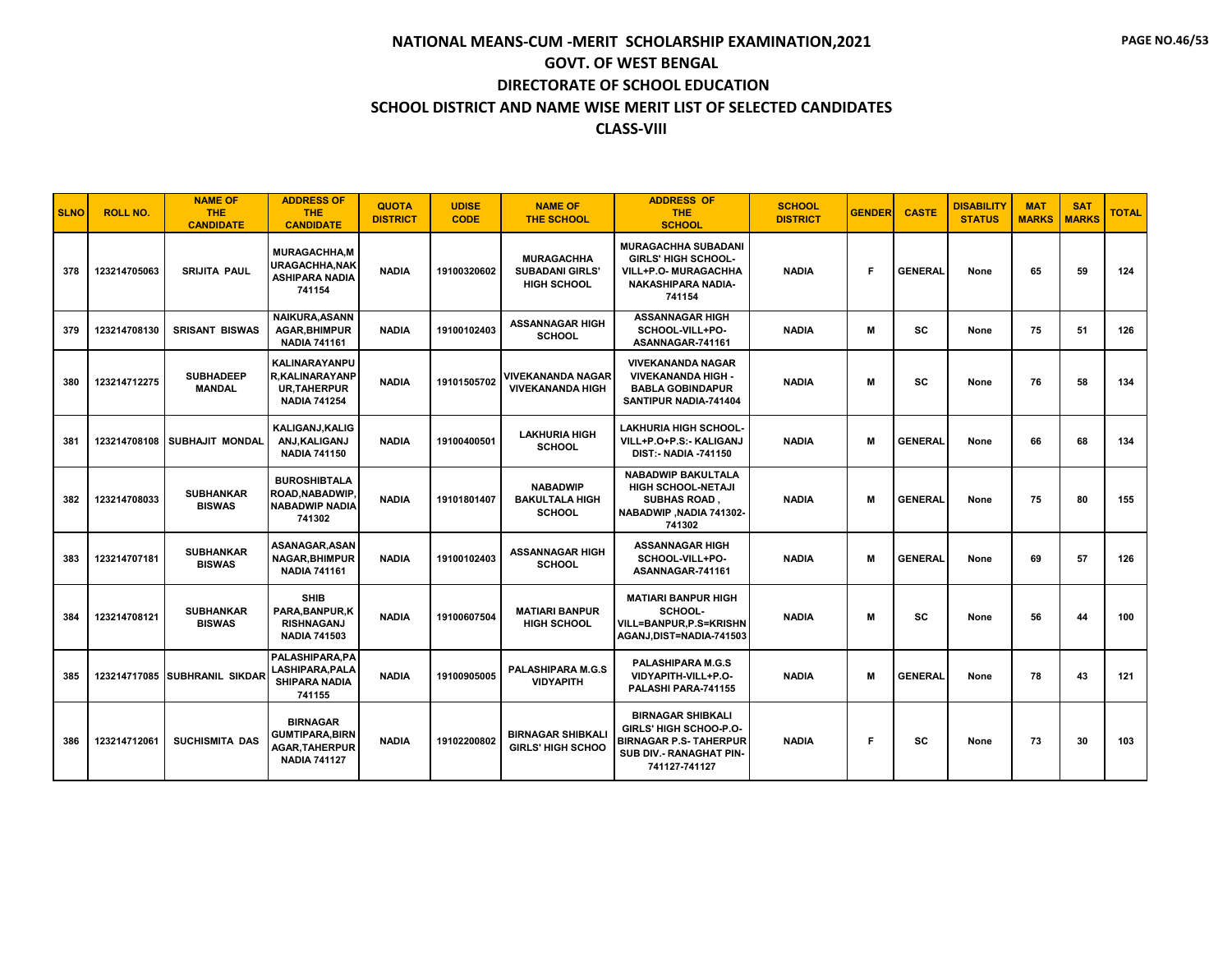| <b>SLNO</b> | <b>ROLL NO.</b> | <b>NAME OF</b><br><b>THE</b><br><b>CANDIDATE</b> | <b>ADDRESS OF</b><br><b>THE</b><br><b>CANDIDATE</b>                                           | <b>QUOTA</b><br><b>DISTRICT</b> | <b>UDISE</b><br><b>CODE</b> | <b>NAME OF</b><br><b>THE SCHOOL</b>                           | <b>ADDRESS OF</b><br><b>THE</b><br><b>SCHOOL</b>                                                                                          | <b>SCHOOL</b><br><b>DISTRICT</b> | <b>GENDER</b> | <b>CASTE</b>   | <b>DISABILITY</b><br><b>STATUS</b> | <b>MAT</b><br><b>MARKS</b> | <b>SAT</b><br><b>MARKS</b> | <b>TOTAL</b> |
|-------------|-----------------|--------------------------------------------------|-----------------------------------------------------------------------------------------------|---------------------------------|-----------------------------|---------------------------------------------------------------|-------------------------------------------------------------------------------------------------------------------------------------------|----------------------------------|---------------|----------------|------------------------------------|----------------------------|----------------------------|--------------|
| 387         | 123214714117    | <b>SUDEB KUMAR</b><br><b>BISWAS</b>              | ANANDANAGAR.A<br>RANGHATA.TAHE<br><b>RPUR NADIA</b><br>741501                                 | <b>NADIA</b>                    | 19101401101                 | <b>ARANGHATA U.M.</b><br><b>INSTITUTION</b>                   | ARANGHATA U.M.<br>INSTITUTION-VILL+P.O-<br>ARANGHATA NADIA -<br>741501                                                                    | <b>NADIA</b>                     | М             | <b>GENERAL</b> | None                               | 75                         | 43                         | 118          |
| 388         |                 | 123214705053 SUDESHNA BISWAS                     | <b>DAYER</b><br><b>BAZAR.DAYER</b><br><b>BAZAR.BHIMPUR</b><br><b>NADIA 741164</b>             | <b>NADIA</b>                    | 19100509006                 | <b>DAYERBAZAR GIRLS</b><br><b>JR HIGH SCHOOL</b>              | <b>DAYERBAZAR GIRLS JR</b><br>HIGH SCHOOL-<br>DAYERBAZAR-741164                                                                           | <b>NADIA</b>                     | Е             | <b>GENERAL</b> | None                               | 72                         | 59                         | 131          |
| 389         | 123214702139    | <b>SUDIP HALDER</b>                              | <b>KALYANI</b><br>SIMANTA, KALYAN<br><b>I.KALYANI NADIA</b><br>741235                         | <b>NADIA</b>                    | 19102301201                 | <b>KALYANI UNIVERSITY</b><br><b>EXPERIMENTAL HIG</b>          | <b>KALYANI UNIVERSITY</b><br><b>EXPERIMENTAL HIG-</b><br>KALYANI. NADIA P.O.-<br><b>NADIA-741235</b>                                      | <b>NADIA</b>                     | м             | SC             | None                               | 75                         | 43                         | 118          |
| 390         | 123214717155    | SUDIPTA SAHA                                     | <b>SO-SUJAY</b><br>SAHA, RAHAMATP<br><b>UR,KARIMPUR</b><br><b>NADIA 741165</b>                | <b>NADIA</b>                    | 19101105502                 | <b>MAHISBATHAN</b><br><b>MONOJMOHAN</b><br><b>VIDYAMANDIR</b> | <b>MAHISBATHAN</b><br><b>MONOJMOHAN</b><br><b>VIDYAMANDIR-VILL-</b><br><b>MAHISH BATHAN P.S-</b><br><b>KARIMPUR DIST-NADIA-</b><br>741165 | <b>NADIA</b>                     | м             | <b>GENERAL</b> | None                               | 72                         | 44                         | 116          |
| 391         | 123214718021    | <b>SUHANA BISWAS</b>                             | <b>BARBAKPUR.BAR</b><br><b>BAKPUR.KARIMP</b><br><b>UR NADIA 741165</b>                        | <b>NADIA</b>                    | 19101104501                 | <b>GOAS HIGH SCHOOL</b>                                       | <b>GOAS HIGH SCHOOL-</b><br>VILL+POST- GOAS DIST -<br><b>NADIA-741165</b>                                                                 | <b>NADIA</b>                     | Е             | <b>GENERAL</b> | None                               | 76                         | 53                         | 129          |
| 392         | 123214713019    | <b>SUJAL BISWAS</b>                              | <b>BAGULA</b><br>PURBAPARA, BAG<br><b>ULA.HANSKHALI</b><br><b>NADIA 741502</b>                | <b>NADIA</b>                    | 19101211705                 | <b>BAGULA PURBAPARA</b><br><b>HIGH SCHOOL</b>                 | <b>BAGULA PURBAPARA HIGH</b><br><b>SCHOOL-VILL-BAGULA</b><br>PURBAPARA P.O-BAGULA<br><b>DIST-NADIA-741502</b>                             | <b>NADIA</b>                     | м             | <b>SC</b>      | None                               | 64                         | 48                         | 112          |
| 393         | 123214713077    | <b>SUJAY BARMAN</b>                              | <b>KAYETPARA.NAN</b><br>DIGHAT, RANAGH<br><b>AT NADIA 741255</b>                              | <b>NADIA</b>                    | 19101310405                 | <b>NANDIGHAT ADARSHA</b><br><b>VIDYANIKETAN</b>               | <b>NANDIGHAT ADARSHA</b><br>VIDYANIKETAN-VILL+POST-<br><b>NANDIGHAT, P.S-</b><br>RANAGHAT, DIST-NADIA -<br>741255                         | <b>NADIA</b>                     | м             | sc             | None                               | 72                         | 57                         | 129          |
| 394         | 123214705026    | <b>SUJOY BAIN</b>                                | <b>KRISNAGAR-</b><br><b>NABADWIP GHAT</b><br>ROAD, AMGHATA,<br><b>KOTWALI NADIA</b><br>741315 | <b>NADIA</b>                    | 19100117104                 | <b>AMGHATA SYAMPUR</b><br><b>HIGH SCHOOL</b>                  | <b>AMGHATA SYAMPUR HIGH</b><br>SCHOOL-VILL+PO-<br><b>AMGHATA-741318</b>                                                                   | <b>NADIA</b>                     | M             | SC             | None                               | 65                         | 50                         | 115          |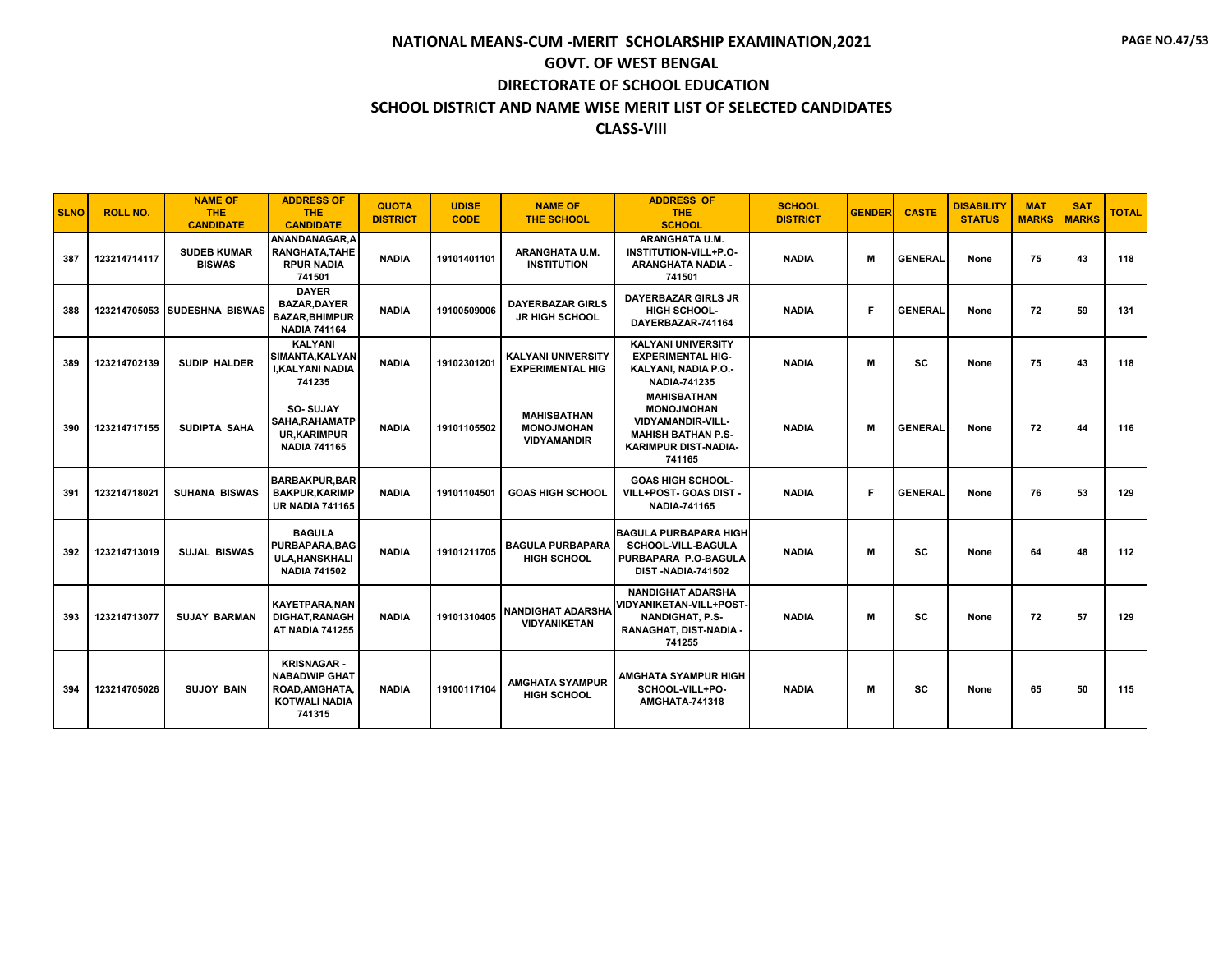| <b>SLNO</b> | <b>ROLL NO.</b> | <b>NAME OF</b><br>THE.<br><b>CANDIDATE</b> | <b>ADDRESS OF</b><br><b>THE</b><br><b>CANDIDATE</b>                                                       | <b>QUOTA</b><br><b>DISTRICT</b> | <b>UDISE</b><br><b>CODE</b> | <b>NAME OF</b><br><b>THE SCHOOL</b>                 | <b>ADDRESS OF</b><br>THE.<br><b>SCHOOL</b>                                                                        | <b>SCHOOL</b><br><b>DISTRICT</b> | <b>GENDER</b> | <b>CASTE</b>   | <b>DISABILITY</b><br><b>STATUS</b> | <b>MAT</b><br><b>MARKS</b> | <b>SAT</b><br><b>MARKS</b> | <b>TOTAL</b> |
|-------------|-----------------|--------------------------------------------|-----------------------------------------------------------------------------------------------------------|---------------------------------|-----------------------------|-----------------------------------------------------|-------------------------------------------------------------------------------------------------------------------|----------------------------------|---------------|----------------|------------------------------------|----------------------------|----------------------------|--------------|
| 395         | 123214702078    | <b>SUJOY DAS</b>                           | <b>NAGARUKHRA</b><br><b>SHITALATALA</b><br>PARA, NAGARUKH<br><b>RA, HARINGHATA</b><br><b>NADIA 741257</b> | <b>NADIA</b>                    | 19101713005                 | <b>NAGARUKHRA HIGH</b><br><b>SCHOOL</b>             | <b>NAGARUKHRA HIGH</b><br>SCHOOL-VILL+PO-<br>NAGARUKHRA,-741257                                                   | <b>NADIA</b>                     | M             | sc             | None                               | 63                         | 54                         | 117          |
| 396         | 123214712193    | <b>SUJOY MANDAL</b>                        | <b>MATH</b><br><b>NARAYANPUR, SHI</b><br>в<br><b>NARAYANPUR.DH</b><br><b>ANTALA NADIA</b><br>741501       | <b>KOLKATA</b>                  | 19101402103                 | <b>BAHIRGACHHI HIGH</b><br><b>SCHOOL</b>            | <b>BAHIRGACHHI HIGH</b><br><b>SCHOOL-VILL-BAHIRGACHI</b><br>P.O.-BAHIRGACHI-741513                                | <b>NADIA</b>                     | м             | SC             | None                               | 58                         | 42                         | 100          |
| 397         | 123214705086    | <b>SUMALYA BHADURI</b>                     | <b>R N THAKUR</b><br>ROAD,<br><b>CHOWRASTA.KRI</b><br><b>SHNANAGAR.KOT</b><br><b>WALI NADIA</b><br>741101 | <b>NADIA</b>                    | 19101900502                 | <b>KRISHNAGAR</b><br><b>COLLEGIATE SCHOOL</b>       | <b>KRISHNAGAR COLLEGIATE</b><br><b>SCHOOL-R.N TAGORE</b><br>ROAD, KRISHNAGAR,<br><b>NADIA-741101</b>              | <b>NADIA</b>                     | M             | <b>GENERAL</b> | None                               | 76                         | 52                         | 128          |
| 398         | 123214708153    | <b>SUMAN PAL</b>                           | <b>DHAKURIAPOTA</b><br>PAL<br>PARA.ASANNAGA<br><b>R.BHIMPUR</b><br><b>NADIA 741161</b>                    | <b>NADIA</b>                    | 19100101605                 | <b>BHIMPUR SWAMIJI</b><br><b>VIDYAPITH</b>          | <b>BHIMPUR SWAMIJI</b><br>VIDYAPITH-VILL+POST-<br>BHIMPUR, NADIA-741167                                           | <b>NADIA</b>                     | M             | <b>GENERAL</b> | None                               | 69                         | 62                         | 131          |
| 399         | 123214714088    | <b>SUMAN SARKAR</b>                        | <b>KAYETPARA, NAN</b><br>DIGHAT, RANAGH<br><b>AT NADIA 741255</b>                                         | <b>NADIA</b>                    | 19101310405                 | <b>NANDIGHAT ADARSHA</b><br><b>VIDYANIKETAN</b>     | <b>NANDIGHAT ADARSHA</b><br>VIDYANIKETAN-VILL+POST-<br><b>NANDIGHAT, P.S-</b><br>RANAGHAT, DIST-NADIA -<br>741255 | <b>NADIA</b>                     | M             | SC             | None                               | 76                         | 55                         | 131          |
| 400         | 123214717195    | <b>SUMEDHA DAS</b>                         | <b>TEHATTA</b><br><b>THAKUR</b><br>PARA, TEHATTA, T<br><b>EHATTA NADIA</b><br>741160                      | <b>NADIA</b>                    | 19100811402                 | <b>TEHATTA HIGH</b><br><b>SCHOOL</b>                | <b>TEHATTA HIGH SCHOOL-</b><br>P.O. TEHATTA, DT- NADIA-<br>741160                                                 | <b>NADIA</b>                     | F             | SC             | None                               | 73                         | 47                         | 120          |
| 401         | 123214712086    | <b>SUNITA SARKAR</b>                       | 1, BABLA<br><b>GOBINDAPUR,SA</b><br><b>NTIPUR NADIA</b><br>741404                                         | <b>NADIA</b>                    | 19101505702                 | <b>VIVEKANANDA NAGAR</b><br><b>VIVEKANANDA HIGH</b> | <b>VIVEKANANDA NAGAR</b><br>VIVEKANANDA HIGH -<br><b>BABLA GOBINDAPUR</b><br>SANTIPUR NADIA-741404                | <b>NADIA</b>                     | F             | <b>GENERAL</b> | None                               | 65                         | 54                         | 119          |
| 402         | 123214712133    | <b>SUPARNA BISWAS</b>                      | <b>JAYNARAYANPUR</b><br>SANTINAGAR,HA,<br><b>NSKHALI NADIA</b><br>741502                                  | <b>NADIA</b>                    | 19101211705                 | <b>BAGULA PURBAPARA</b><br><b>HIGH SCHOOL</b>       | <b>IBAGULA PURBAPARA HIGH</b><br><b>SCHOOL-VILL-BAGULA</b><br>PURBAPARA P.O-BAGULA<br><b>DIST-NADIA-741502</b>    | <b>NADIA</b>                     | F             | sc             | None                               | 62                         | 40                         | 102          |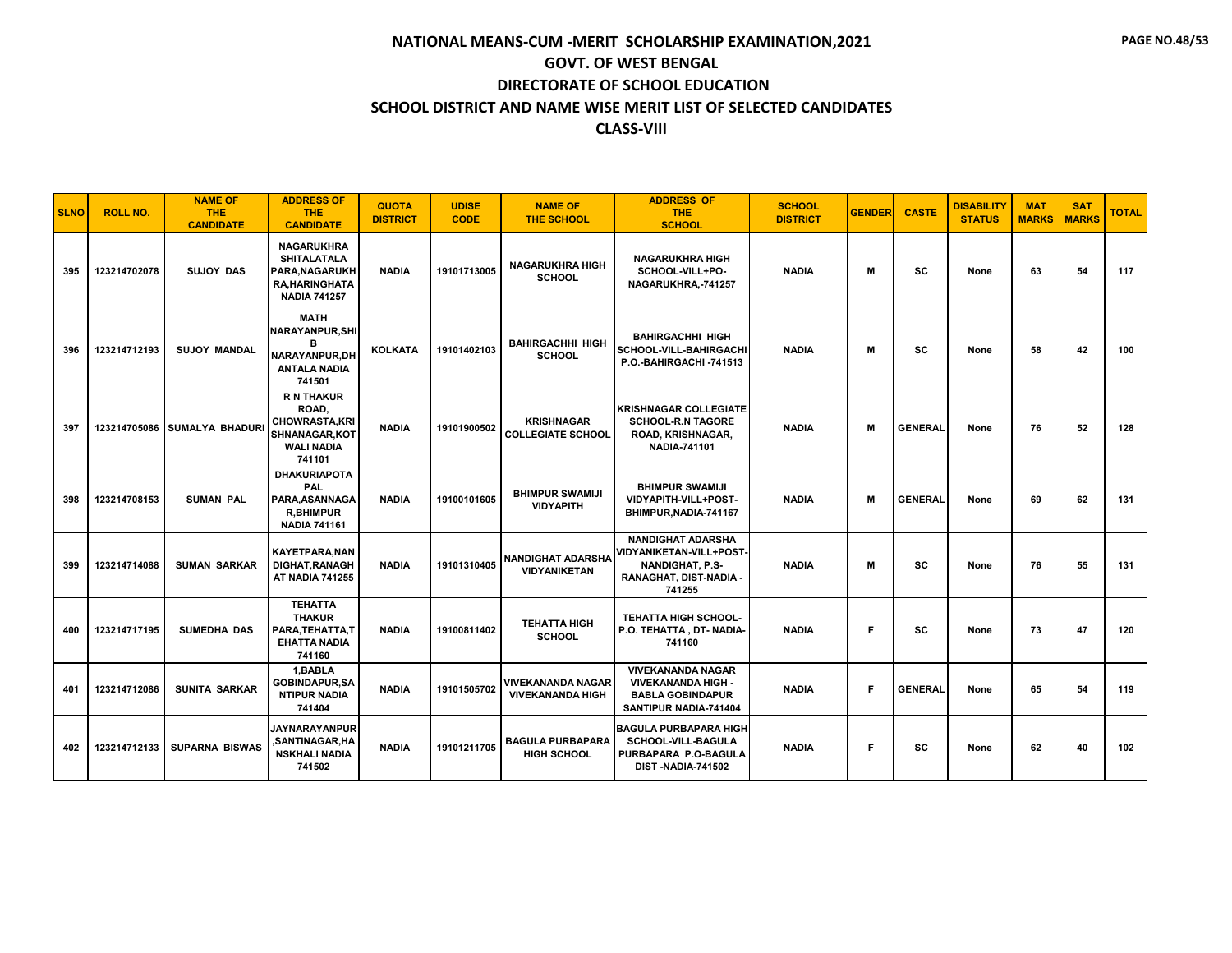| <b>SLNO</b> | <b>ROLL NO.</b> | <b>NAME OF</b><br><b>THE</b><br><b>CANDIDATE</b> | <b>ADDRESS OF</b><br><b>THE</b><br><b>CANDIDATE</b>                                              | <b>QUOTA</b><br><b>DISTRICT</b> | <b>UDISE</b><br><b>CODE</b> | <b>NAME OF</b><br>THE SCHOOL                      | <b>ADDRESS OF</b><br><b>THE</b><br><b>SCHOOL</b>                                                                         | <b>SCHOOL</b><br><b>DISTRICT</b> | <b>GENDER</b> | <b>CASTE</b>   | <b>DISABILITY</b><br><b>STATUS</b> | <b>MAT</b><br><b>MARKS</b> | <b>SAT</b><br><b>MARKS</b> | <b>TOTAL</b> |
|-------------|-----------------|--------------------------------------------------|--------------------------------------------------------------------------------------------------|---------------------------------|-----------------------------|---------------------------------------------------|--------------------------------------------------------------------------------------------------------------------------|----------------------------------|---------------|----------------|------------------------------------|----------------------------|----------------------------|--------------|
| 403         | 123214707163    | <b>SUPARNA PAL</b>                               | <b>DEBAGRAM, PAL</b><br>PARA, DEBAGRAM<br><b>.KALIGANJ NADIA</b><br>741137                       | <b>NADIA</b>                    | 19100419503                 | <b>DEBAGRAM D.K.</b><br><b>GIRLS' HIGH SCHOOL</b> | <b>DEBAGRAM D.K. GIRLS'</b><br>HIGH SCHOOL-VILL-+P.O-<br><b>DEBAGRAM P.S-KALIGANJ</b><br>DIST-NADIA W.B-741137           | <b>NADIA</b>                     | F.            | <b>GENERAL</b> | None                               | 64                         | 55                         | 119          |
| 404         | 123214714184    | <b>SUPRIYA BARMAN</b>                            | <b>KAYETPARA.NAN</b><br><b>DIGHAT.RANAGH</b><br><b>AT NADIA 741255</b>                           | <b>NADIA</b>                    | 19101310405                 | <b>NANDIGHAT ADARSHA</b><br><b>VIDYANIKETAN</b>   | <b>NANDIGHAT ADARSHA</b><br><b>VIDYANIKETAN-VILL+POST-</b><br><b>NANDIGHAT, P.S-</b><br>RANAGHAT, DIST-NADIA -<br>741255 | <b>NADIA</b>                     | F.            | sc             | None                               | 56                         | 46                         | 102          |
| 405         | 123214718080    | <b>SUPROTIM DAS</b>                              | GOAS, GOAS, KARI<br><b>MPUR NADIA</b><br>741165                                                  | <b>NADIA</b>                    | 19101104501                 | <b>GOAS HIGH SCHOOL</b>                           | <b>GOAS HIGH SCHOOL-</b><br>VILL+POST- GOAS DIST -<br><b>NADIA-741165</b>                                                | <b>NADIA</b>                     | м             | <b>SC</b>      | None                               | 60                         | 41                         | 101          |
| 406         | 123214717165    | <b>SURAIYA SARMIN</b><br><b>BISWAS</b>           | <b>KUMRI KARIMPUR</b><br><b>ROAD, GOPALPUR</b><br><b>GHAT.HOGALBER</b><br><b>IA NADIA 741122</b> | <b>NADIA</b>                    | 19101001804                 | <b>KARIMPUR GIRLS'</b><br><b>HIGH SCHOOL</b>      | <b>KARIMPUR GIRLS' HIGH</b><br>SCHOOL-VILL+P.O-<br><b>KARIMPUR DIST-NADIA W.B.</b><br>741152                             | <b>NADIA</b>                     | F.            | <b>GENERAL</b> | None                               | 57                         | 61                         | 118          |
| 407         | 123214713206    | SURAJ ROY                                        | <b>DEBAGRAM, DEBA</b><br><b>GRAM, GANGNAP</b><br><b>UR NADIA 741238</b>                          | <b>NADIA</b>                    | 19101413903                 | <b>DEBAGRAM NETAJI</b><br><b>VIDYALAYA</b>        | <b>DEBAGRAM NETAJI</b><br><b>VIDYALAYA-DEBAGRAM</b><br>NETAJI VIDYALAY, PO-<br><b>GANGNAPUR, NADIA-</b><br>741238        | <b>NADIA</b>                     | M             | SC             | None                               | 67                         | 53                         | 120          |
| 408         | 123214708045    | SUSHMITA HAZRA                                   | <b>VILL-MIRA</b><br><b>GHOSH</b><br><b>PARA.PLASSEY.K</b><br>ALIGANJ NADIA<br>741156             | <b>NADIA</b>                    | 19100404804                 | <b>PALASHI MIRA BALIKA</b><br><b>VIDYANIKETAN</b> | PALASHI MIRA BALIKA<br><b>VIDYANIKETAN-PO-</b><br>PLASSEY DIST-NADIA-<br>741156                                          | <b>NADIA</b>                     | F.            | <b>SC</b>      | None                               | 74                         | 46                         | 120          |
| 409         | 123214717140    | <b>SUSMITA SIKDER</b>                            | <b>BARNIA, BARNIA, P</b><br><b>ALASHIPARA</b><br><b>NADIA 741156</b>                             | <b>KOLKATA</b>                  | 19100908105                 | <b>BARNIA HIGH SCHOOL</b>                         | <b>BARNIA HIGH SCHOOL-</b><br>VILL + PO :- BARNIA NADIA<br>741156-741168                                                 | <b>NADIA</b>                     | F.            | <b>SC</b>      | None                               | 54                         | 46                         | 100          |
| 410         | 123214714112    | SUSOVAN BISWAS RAMNAGAR.HANS                     | <b>RAMNAGAR.KUM</b><br><b>ARI</b><br><b>KHALI NADIA</b><br>741502                                | <b>NADIA</b>                    | 19101209803                 | <b>RAMNAGAR HIGH</b><br><b>SCHOOL</b>             | <b>RAMNAGAR HIGH SCHOOL-</b><br><b>P.O. KUMARI RAMNAGAR</b><br>PIN-71502-741502                                          | <b>NADIA</b>                     | M             | SC             | None                               | 65                         | 46                         | 111          |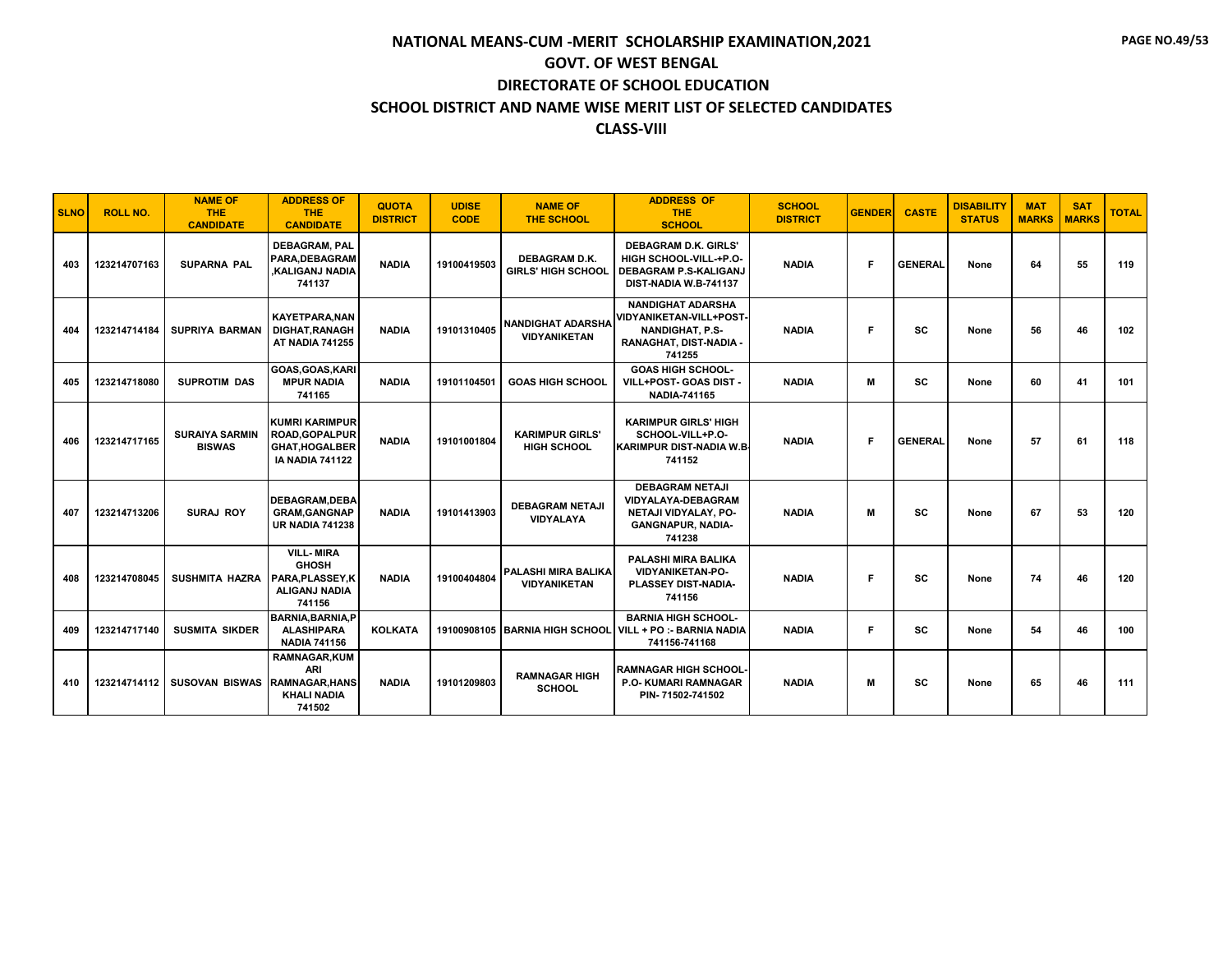| <b>SLNO</b> | <b>ROLL NO.</b> | <b>NAME OF</b><br><b>THE</b><br><b>CANDIDATE</b> | <b>ADDRESS OF</b><br><b>THE</b><br><b>CANDIDATE</b>                                       | <b>QUOTA</b><br><b>DISTRICT</b> | <b>UDISE</b><br><b>CODE</b> | <b>NAME OF</b><br><b>THE SCHOOL</b>                           | <b>ADDRESS OF</b><br><b>THE</b><br><b>SCHOOL</b>                                                                                          | <b>SCHOOL</b><br><b>DISTRICT</b> | <b>GENDER</b> | <b>CASTE</b>   | <b>DISABILITY</b><br><b>STATUS</b> | <b>MAT</b><br><b>MARKS</b> | <b>SAT</b><br><b>MARKS</b> | <b>TOTAL</b> |
|-------------|-----------------|--------------------------------------------------|-------------------------------------------------------------------------------------------|---------------------------------|-----------------------------|---------------------------------------------------------------|-------------------------------------------------------------------------------------------------------------------------------------------|----------------------------------|---------------|----------------|------------------------------------|----------------------------|----------------------------|--------------|
| 411         | 123214717104    | <b>SUVADIP MONDAL</b>                            | <b>SO-SANJOY</b><br><b>MONDAL, RAHAMA</b><br><b>TPUR, KARIMPUR</b><br><b>NADIA 741165</b> | <b>NADIA</b>                    | 19101105502                 | <b>MAHISBATHAN</b><br><b>MONOJMOHAN</b><br><b>VIDYAMANDIR</b> | <b>MAHISBATHAN</b><br><b>MONOJMOHAN</b><br><b>VIDYAMANDIR-VILL-</b><br><b>MAHISH BATHAN P.S-</b><br><b>KARIMPUR DIST-NADIA-</b><br>741165 | <b>NADIA</b>                     | M             | <b>GENERAL</b> | None                               | 72                         | 47                         | 119          |
| 412         | 123214703196    | SUVRAJIT DAS                                     | SUTARGACHI, SIM<br>URALI, CHAKDAHA<br><b>NADIA 741248</b>                                 | <b>NADIA</b>                    | 19102500903                 | <b>CHAKDAHA RAMLAL</b><br><b>ACADEMY</b>                      | <b>CHAKDAHA RAMLAL</b><br>ACADEMY-P.O- CHAKDAHA<br>PIN-741222-741222                                                                      | <b>NADIA</b>                     | M             | <b>GENERAL</b> | None                               | 64                         | 61                         | 125          |
| 413         | 123214717141    | <b>SWAPNADEEP</b><br><b>BISWAS</b>               | <b>SO-DIPAK</b><br><b>BISWAS, RAHAMA</b><br><b>TPUR, KARIMPUR</b><br><b>NADIA 741165</b>  | <b>NADIA</b>                    | 19101105502                 | <b>MAHISBATHAN</b><br><b>MONOJMOHAN</b><br><b>VIDYAMANDIR</b> | <b>MAHISBATHAN</b><br><b>MONOJMOHAN</b><br><b>VIDYAMANDIR-VILL-</b><br><b>MAHISH BATHAN P.S-</b><br>KARIMPUR DIST-NADIA-<br>741165        | <b>NADIA</b>                     | M             | <b>GENERAL</b> | None                               | 72                         | 57                         | 129          |
| 414         | 123214708046    | <b>SWARNABHO</b><br><b>MODAK</b>                 | <b>BUROSHIBTALA</b><br>ROAD, NABADWIP.<br><b>NABADWIP NADIA</b><br>741302                 | <b>NADIA</b>                    | 19101801407                 | <b>NABADWIP</b><br><b>BAKULTALA HIGH</b><br><b>SCHOOL</b>     | <b>NABADWIP BAKULTALA</b><br>HIGH SCHOOL-NETAJI<br><b>SUBHAS ROAD</b> .<br>NABADWIP, NADIA 741302-<br>741302                              | <b>NADIA</b>                     | M             | <b>GENERAL</b> | None                               | 69                         | 68                         | 137          |
| 415         |                 | 123214702088 SWARNALI SARKAR PPUR.CHAKDAHA       | <b>DARAPPUR, DARA</b><br><b>NADIA 741223</b>                                              | <b>NADIA</b>                    | 19101627802                 | <b>DARAPPUR HIGH</b><br><b>SCHOOL</b>                         | <b>DARAPPUR HIGH SCHOOL-</b><br>VILL+P.O.-DARAPPUR<br>CHAKDAHA NADIA-741223                                                               | <b>NADIA</b>                     | F             | <b>SC</b>      | None                               | 65                         | 40                         | 105          |
| 416         | 123214708148    | <b>SWARNAVA</b><br><b>BISWAS</b>                 | <b>KABI GURU</b><br><b>ROAD, SAKTINAG</b><br><b>AR,KOTWALI</b><br><b>NADIA 741102</b>     | <b>NADIA</b>                    | 19101901409                 | <b>KRISHNAGAR HIGH</b><br><b>SCHOOL</b>                       | <b>KRISHNAGAR HIGH</b><br><b>SCHOOL-KRISHNAGAR.</b><br>NADIA PIN 741101-741101                                                            | <b>NADIA</b>                     | M             | SC             | None                               | 75                         | 57                         | 132          |
| 417         | 123214702130    | <b>SWASHATA</b><br><b>SARKAR</b>                 | PALPARA,<br><b>NETAJINAGAR,CH</b><br>AKDAHA.CHAKDA<br><b>HA NADIA 741222</b>              | <b>NADIA</b>                    | 19102500903                 | <b>CHAKDAHA RAMLAL</b><br><b>ACADEMY</b>                      | <b>CHAKDAHA RAMLAL</b><br><b>ACADEMY-P.O- CHAKDAHA</b><br>PIN-741222-741222                                                               | <b>NADIA</b>                     | M             | SC             | None                               | 68                         | 43                         | 111          |
| 418         | 123214718160    | <b>SWASTIK BISWAS</b>                            | JAYNABAD, GOPA<br>LPUR, KARIMPUR<br><b>NADIA 741165</b>                                   | <b>NADIA</b>                    | 19101113104                 | <b>NANDANPUR</b><br><b>ADARSHA VIDYAPITH</b>                  | <b>NANDANPUR ADARSHA</b><br><b>VIDYAPITH-VILL-</b><br><b>NANDANPUR P.O-</b><br>NANDANPUR DIST-NADIA-<br>741165                            | <b>NADIA</b>                     | M             | <b>SC</b>      | None                               | 69                         | 51                         | 120          |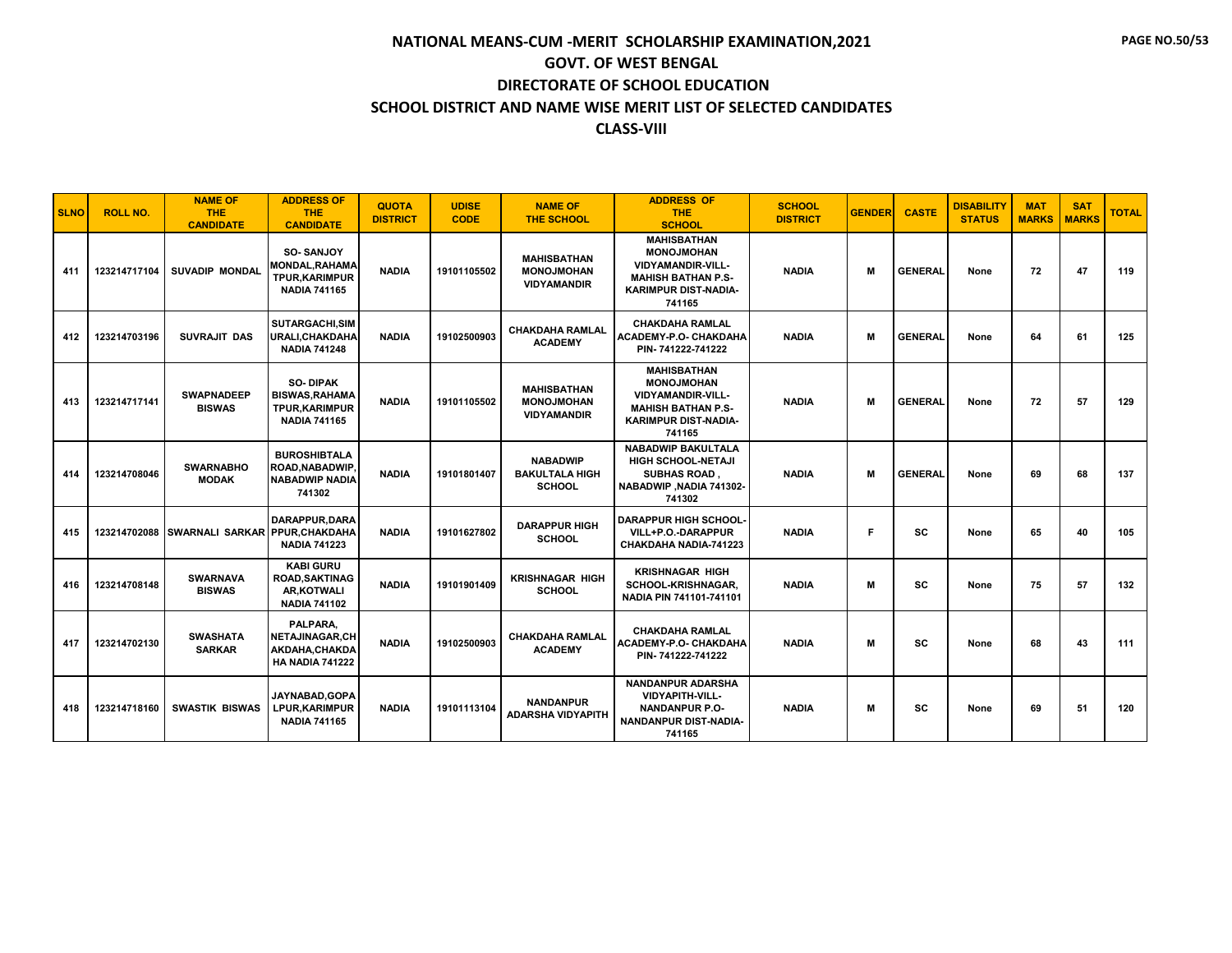| <b>SLNO</b> | <b>ROLL NO.</b> | <b>NAME OF</b><br><b>THE</b><br><b>CANDIDATE</b> | <b>ADDRESS OF</b><br><b>THE</b><br><b>CANDIDATE</b>                                                           | <b>QUOTA</b><br><b>DISTRICT</b> | <b>UDISE</b><br><b>CODE</b> | <b>NAME OF</b><br><b>THE SCHOOL</b>                           | <b>ADDRESS OF</b><br><b>THE</b><br><b>SCHOOL</b>                                                                                          | <b>SCHOOL</b><br><b>DISTRICT</b> | <b>GENDER</b> | <b>CASTE</b>   | <b>DISABILITY</b><br><b>STATUS</b> | <b>MAT</b><br><b>MARKS</b> | <b>SAT</b><br><b>MARKS</b> | <b>TOTAL</b> |
|-------------|-----------------|--------------------------------------------------|---------------------------------------------------------------------------------------------------------------|---------------------------------|-----------------------------|---------------------------------------------------------------|-------------------------------------------------------------------------------------------------------------------------------------------|----------------------------------|---------------|----------------|------------------------------------|----------------------------|----------------------------|--------------|
| 419         |                 | 123214707077 SWASTIKA BAIDYA NTAPUR, KALIGAN     | N0012, BHAGYABA<br><b>J NADIA 713130</b>                                                                      | <b>NADIA</b>                    | 19100412402                 | JURANPUR D.S. HIGH<br><b>SCHOOL</b>                           | JURANPUR D.S. HIGH<br>SCHOOL-VILL+P.O-<br>JURANPUR P.S-KALIGANJ<br>DIST-NADIA W.B-741150                                                  | <b>NADIA</b>                     | Е             | <b>GENERAL</b> | None                               | 64                         | 52                         | 116          |
| 420         | 123214717047    | <b>TAMOGHNA</b><br><b>BISWAS</b>                 | <b>TEHATTA</b><br>NATUNPARA, TEH<br>ATTA.TEHATTA<br><b>NADIA 741160</b>                                       | <b>NADIA</b>                    | 19100811402                 | <b>TEHATTA HIGH</b><br><b>SCHOOL</b>                          | <b>TEHATTA HIGH SCHOOL-</b><br>P.O. TEHATTA, DT-NADIA-<br>741160                                                                          | <b>NADIA</b>                     | М             | <b>GENERAL</b> | None                               | 62                         | 56                         | 118          |
| 421         | 123214707088    | <b>TANMOY UKIL</b>                               | PORAGACHHA.AS<br><b>ANNAGAR, BHIMP</b><br><b>UR NADIA 741161</b>                                              | <b>NADIA</b>                    | 19100102403                 | <b>ASSANNAGAR HIGH</b><br><b>SCHOOL</b>                       | <b>ASSANNAGAR HIGH</b><br>SCHOOL-VILL+PO-<br>ASANNAGAR-741161                                                                             | <b>NADIA</b>                     | м             | SC             | None                               | 65                         | 36                         | 101          |
| 422         | 123214713185    | <b>TANUMAY BISWAS</b>                            | SURESHNAGAR.T<br>ARAPUR, RANAGH<br><b>AT NADIA 741402</b>                                                     | <b>NADIA</b>                    | 19101309104                 | <b>NAWPARA HIGH</b><br><b>SCHOOL</b>                          | <b>NAWPARA HIGH SCHOOL-</b><br>P.O+VILL-NAWPARA P.S-<br><b>RANAGHAT DIST-NADIA-</b><br>741255                                             | <b>NADIA</b>                     | м             | <b>GENERAL</b> | None                               | 76                         | 49                         | 125          |
| 423         | 123214708028    | <b>TIASA GHOSH</b>                               | <b>DEBAGRAM</b><br><b>SATIMA</b><br>PARA.DEBAGRAM<br><b>.KALIGANJ NADIA</b><br>741137                         | <b>NADIA</b>                    | 19100419503                 | <b>DEBAGRAM D.K.</b><br><b>GIRLS' HIGH SCHOOL</b>             | <b>DEBAGRAM D.K. GIRLS'</b><br>HIGH SCHOOL-VILL-+P.O-<br>DEBAGRAM P.S-KALIGANJ<br>DIST-NADIA W.B-741137                                   | <b>NADIA</b>                     | Е             | <b>GENERAL</b> | None                               | 75                         | 66                         | 141          |
| 424         | 123214705089    | <b>TITHI BISWAS</b>                              | <b>KRISHNAGAR-</b><br><b>NABADWIP GHAT</b><br>ROAD, AMGHATA,<br><b>KOTWALI NADIA</b><br>741315                | <b>NADIA</b>                    | 19101901705                 | <b>HOLY FAMILY GIRLS'</b><br><b>HIGH SCHOOL</b>               | HOLY FAMILY GIRLS' HIGH<br><b>SCHOOL-DAK BANGLO</b><br>ROAD, KRISHNAGAR,<br><b>NADIA-741101</b>                                           | <b>NADIA</b>                     | F             | <b>GENERAL</b> | None                               | 76                         | 60                         | 136          |
| 425         | 123214717148    | <b>TITHI MONDAL</b>                              | <b>MADHYAPARA</b><br><b>RAHAMATPUR.RA</b><br><b>HAMATPUR.KARI</b><br><b>MPUR NADIA</b><br>741165              | <b>NADIA</b>                    | 19101105502                 | <b>MAHISBATHAN</b><br><b>MONOJMOHAN</b><br><b>VIDYAMANDIR</b> | <b>MAHISBATHAN</b><br><b>MONOJMOHAN</b><br><b>VIDYAMANDIR-VILL-</b><br><b>MAHISH BATHAN P.S-</b><br><b>KARIMPUR DIST-NADIA-</b><br>741165 | <b>NADIA</b>                     | F             | SC             | None                               | 68                         | 45                         | 113          |
| 426         | 123214703008    | <b>TITLI DAS</b>                                 | <b>CHAKDAHA TO</b><br><b>CHOWGACHHA</b><br><b>ROAD.CHOWGAC</b><br><b>HHA, CHAKDAHA</b><br><b>NADIA 741222</b> | <b>NADIA</b>                    | 19101624203                 | <b>CHOWGACHHA</b><br><b>PANUGOPAL HIGH</b><br><b>SCHOOL</b>   | <b>CHOWGACHHA</b><br><b>PANUGOPAL HIGH</b><br>SCHOOL-VILL+PO-<br><b>CHOWGACHHA, PS-</b><br>CHAKDAHA-741222                                | <b>NADIA</b>                     | F.            | SC             | None                               | 55                         | 47                         | 102          |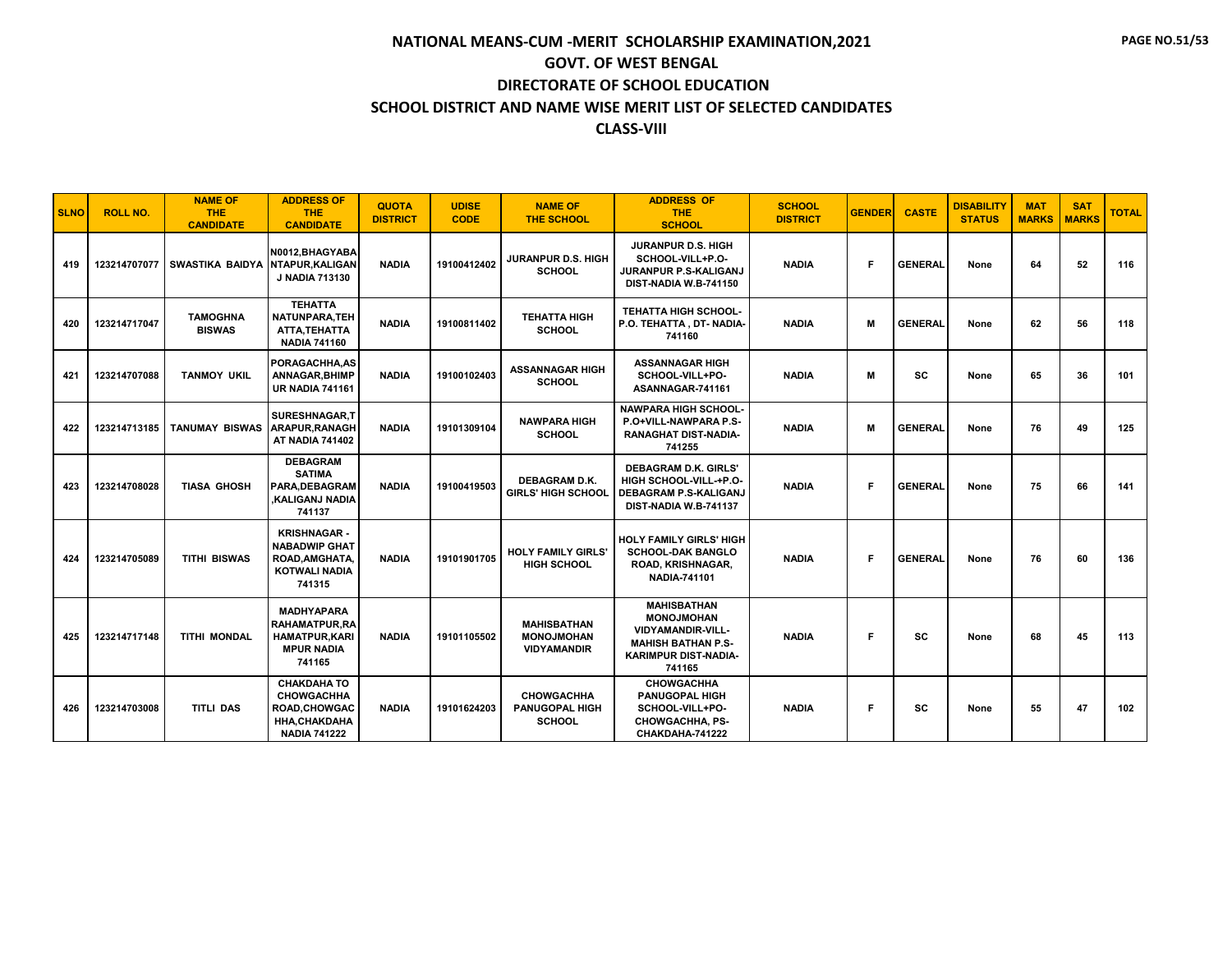| <b>SLNO</b> | <b>ROLL NO.</b> | <b>NAME OF</b><br>THE.<br><b>CANDIDATE</b> | <b>ADDRESS OF</b><br><b>THE</b><br><b>CANDIDATE</b>                                                     | <b>QUOTA</b><br><b>DISTRICT</b> | <b>UDISE</b><br><b>CODE</b> | <b>NAME OF</b><br><b>THE SCHOOL</b>                                 | <b>ADDRESS OF</b><br><b>THE</b><br><b>SCHOOL</b>                                                                                                            | <b>SCHOOL</b><br><b>DISTRICT</b> | <b>GENDER</b> | <b>CASTE</b>   | <b>DISABILITY</b><br><b>STATUS</b> | <b>MAT</b><br><b>MARKS</b> | <b>SAT</b><br><b>MARKS</b> | <b>TOTAL</b> |
|-------------|-----------------|--------------------------------------------|---------------------------------------------------------------------------------------------------------|---------------------------------|-----------------------------|---------------------------------------------------------------------|-------------------------------------------------------------------------------------------------------------------------------------------------------------|----------------------------------|---------------|----------------|------------------------------------|----------------------------|----------------------------|--------------|
| 427         | 123214712304    | <b>TRIJITA ROY</b>                         | <b>BISWANATHPUR.</b><br><b>HAT</b><br><b>BAHIRGACHI.DHA</b><br><b>NTALA NADIA</b><br>741501             | <b>NADIA</b>                    | 19101402103                 | <b>BAHIRGACHHI HIGH</b><br><b>SCHOOL</b>                            | <b>BAHIRGACHHI HIGH</b><br>SCHOOL-VILL-BAHIRGACHI<br>P.O.-BAHIRGACHI-741513                                                                                 | <b>NADIA</b>                     | E             | <b>GENERAL</b> | None                               | 64                         | 58                         | 122          |
| 428         | 123214718238    | <b>TRISAN GHOSH</b>                        | <b>ARSHIGANJ NEAR</b><br><b>PITULI</b><br>TALA, RAGHUNAT<br><b>HPUR, TEHATTA</b><br><b>NADIA 741160</b> | <b>NADIA</b>                    | 19100811402                 | <b>TEHATTA HIGH</b><br><b>SCHOOL</b>                                | <b>TEHATTA HIGH SCHOOL-</b><br>P.O. TEHATTA, DT-NADIA-<br>741160                                                                                            | <b>NADIA</b>                     | м             | <b>GENERAL</b> | None                               | 71                         | 61                         | 132          |
| 429         | 123214702127    | <b>TRISHA BAL</b>                          | N0226, BHAGIRAT<br>HI<br>SHILPASRAM, CHA<br><b>KDAHA NADIA</b><br>741248                                | <b>NADIA</b>                    | 19101610705                 | <b>SHIKARPUR</b><br><b>VIVEKANANDA HIGH</b><br><b>SCHOOL F</b>      | <b>SHIKARPUR VIVEKANANDA</b><br><b>HIGH SCHOOL F-</b><br><b>SKHIKARPUR P.O-</b><br><b>BHAGIRATH SILPAASRAM</b><br>DIST-NADIA W.B-741224                     | <b>NADIA</b>                     | F             | <b>SC</b>      | None                               | 75                         | 39                         | 114          |
| 430         | 123214702023    | <b>TRISHA BALA</b>                         | <b>DAKSHIN</b><br>RAJAPUR, NARAY<br><b>ANPUR.HARINGH</b><br>ATA NADIA 741249                            | <b>KOLKATA</b>                  |                             | <b>HARINGHATA</b><br>19101707807 SARAJUBALA BALIKA<br><b>VIDYAL</b> | <b>HARINGHATA</b><br>SARAJUBALA BALIKA<br>VIDYAL-P.O- SUBARNAPUR-<br>741249                                                                                 | <b>NADIA</b>                     | F             | SC             | None                               | 59                         | 41                         | 100          |
| 431         | 123214712297    | TRISHA BISWAS                              | <b>MILANNAGAR.BA</b><br><b>GULA, HANSKHALI</b><br><b>NADIA 741502</b>                                   | <b>NADIA</b>                    | 19101212604                 | <b>BARA MURAGACHHA</b><br><b>SWAMI</b><br><b>NARATTAMANAND</b>      | <b>BARA MURAGACHHA</b><br><b>SWAMI NARATTAMANAND-</b><br>VILL- BARAMURAGACHHA<br><b>P.O. MURAGACHHA</b><br><b>COLONY (VIA BAGULA) PIN-</b><br>741502-741502 | <b>NADIA</b>                     | F             | SC             | None                               | 67                         | 42                         | 109          |
| 432         | 123214702129    | <b>TRISHA PAUL</b>                         | <b>ITAPUKUR.CHAKD</b><br>AHA, CHAKDAHA<br><b>NADIA 741222</b>                                           | <b>NADIA</b>                    | 19101600803                 | <b>DHANICHA HIGH</b><br><b>SCHOOL</b>                               | <b>DHANICHA HIGH SCHOOL-</b><br><b>CHAKDAHA NADIA PIN-</b><br>741222-741222                                                                                 | <b>NADIA</b>                     | E             | <b>GENERAL</b> | None                               | 72                         | 48                         | 120          |
| 433         | 123214714106    | <b>TRISHNA BISWAS</b>                      | SAHEBDANGA.NA<br><b>WPARA, RANAGH</b><br><b>AT NADIA 741255</b>                                         | <b>NADIA</b>                    | 19101309503                 | <b>SAHEBDANGA</b><br><b>NUTANPARA</b><br><b>GOSAICHAR HIGH</b>      | <b>ISAHEBDANGA NUTANPARA</b><br><b>GOSAICHAR HIGH-VILL-</b><br><b>NATUN PARA P.O-</b><br>NAWPARA PIN-741258 DIST-<br><b>NADIA-741258</b>                    | <b>NADIA</b>                     | F             | <b>GENERAL</b> | None                               | 80                         | 61                         | 141          |
| 434         | 123214717087    | <b>UDAY HALDER</b>                         | <b>TEHATTA NATUN</b><br>PARA.TEHATTA.T<br><b>EHATTA NADIA</b><br>741160                                 | <b>NADIA</b>                    | 19100811402                 | <b>TEHATTA HIGH</b><br><b>SCHOOL</b>                                | <b>TEHATTA HIGH SCHOOL-</b><br>P.O. TEHATTA, DT- NADIA-<br>741160                                                                                           | <b>NADIA</b>                     | M             | SC             | None                               | 70                         | 48                         | 118          |